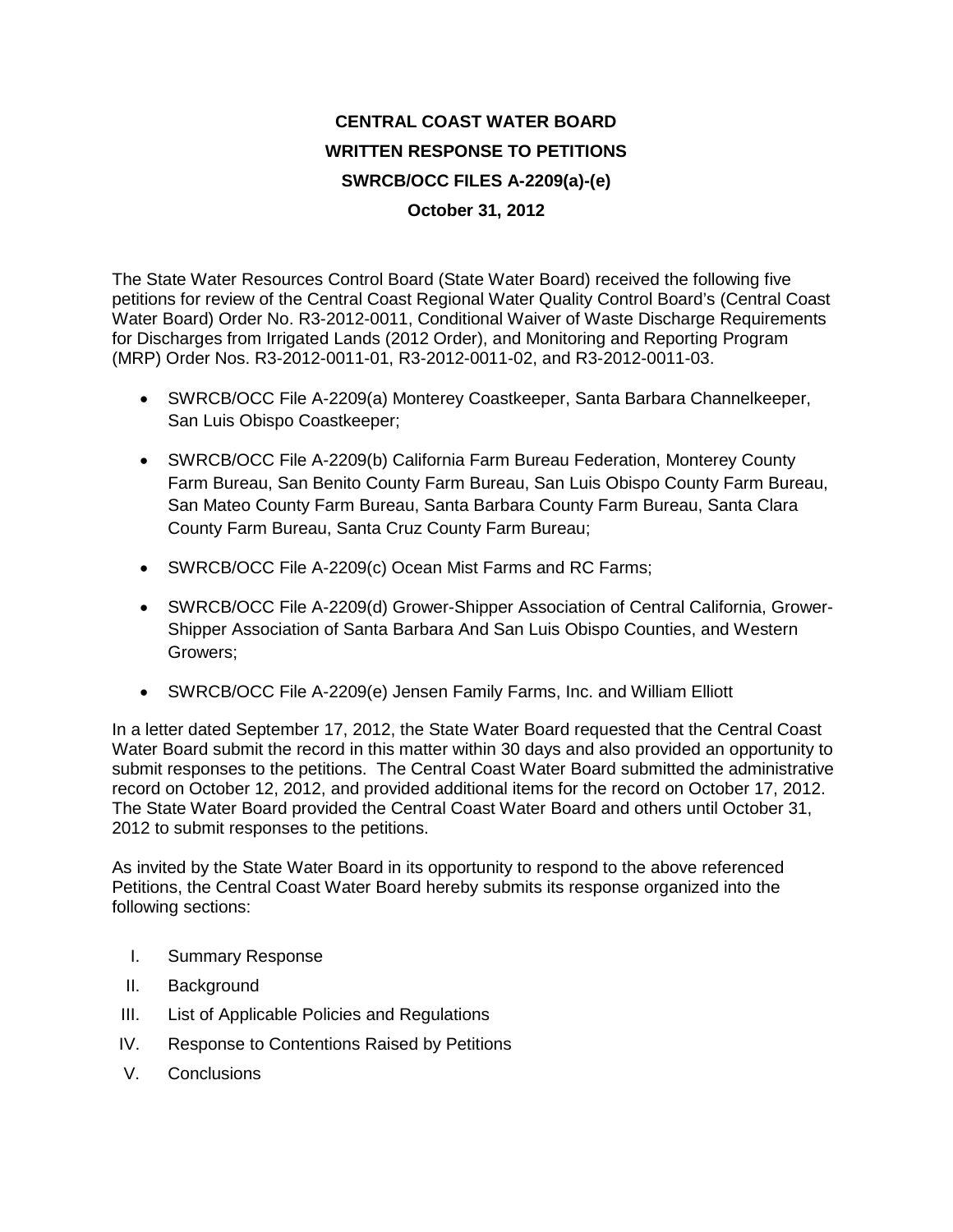## **I. SUMMARY RESPONSE**

The Central Coast Water Board requests that the State Water Board deny the Petitioners' requests to vacate the 2012 Order and to revise specific Provisions. In response to the Petitioners' contentions, the Central Coast Water Board recommends retaining all the Provisions in the 2012 Order and associated MRPs. In addition, the Central Coast Water Board requests that the State Water Board consider specific clarifications and recommendations for edits discussed in the sections below for the following provisions:

- Provision 33 (containment structures)
- Provision 44(g) (effectiveness)
- Provision 68, Tier 2 and Tier 3 MRPs, Part 2 Section C (nitrate loading risk factor determination)
- Definition 63 and Provisions 70 71, Tier 2 and Tier 3 MRPs, Part 2 Section C (total nitrogen applied reporting or alternative).

The agricultural petitioners make many legal and technical contentions challenging the 2012 Order. As explained in this response to those petitions, the Central Coast Water Board disagrees with those contentions. The Water Board has complied with all applicable laws, regulations, and policies in adopting the 2012 Order. Contrary to the assertions of the agricultural petitioners, the process leading to adoption of the 2012 Order exceeded all due process and regulatory requirements, including the requirements of the California Environmental Quality Act. The Central Coast Water Board carefully considered many hundreds of pages of written comments and proposals and many hours of oral comments prior to adoption of the 2012 Order. Pursuant to the Porter-Cologne Water Quality Control Act (Porter-Cologne Act) persons who discharge waste that could affect the waters of the state are required to comply with the Water Code by either obtaining waste discharge requirements or a conditional waiver of waste discharge requirements. The 2012 Order conditionally waives waste discharge requirements for those dischargers who enroll. It requires compliance with conditions required by Water Code section 13269, including consistency with the applicable water quality objectives and implementation programs in the Central Coast Water Board's Water Quality Control Plan (Basin Plan) to restore and protect the beneficial uses; compliance with applicable State Water Board policy, such as the Policy for Implementation and Enforcement of the Nonpoint Source Pollution Control Program (May 2004) (NPS Policy); and implementation of monitoring and reporting programs.

Agricultural discharges in the Central Coast Region have severely impacted water quality and beneficial uses, including drinking water. The 2012 Order requires growers to implement management practices and conduct monitoring and reporting to minimize the discharge of waste from irrigated lands and ensure that discharges of waste from farms are not polluting surface water or groundwater. The 2012 Order protects beneficial uses and prioritizes drinking water, and is reasonable given the severity of the impacts resulting from agricultural discharges. In fact, many of the provisions in the 2012 Order reflect standard management practices routinely recommended by farm advisors, technical assistance providers, and conservation specialists. The Central Coast Water Board has clear authority to regulate discharges of waste from irrigated lands and to require monitoring and reporting under Water Code sections 13260, 13263, 13267 and 13269, and the 2012 Order describes the severity of the water quality impairments and resulting impacts to beneficial uses in significant detail. The Provisions of the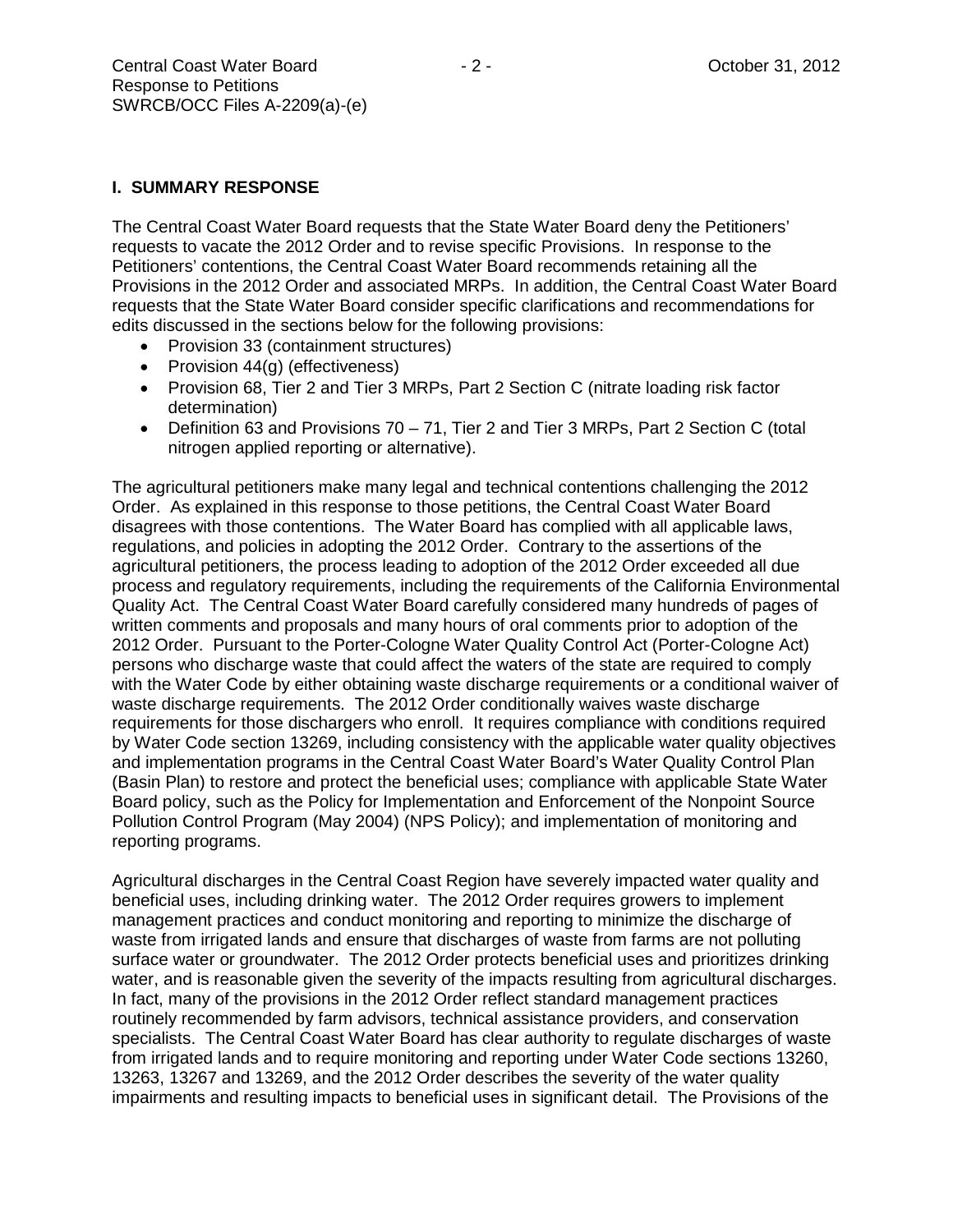2012 Order are scaled based on risk to water quality and allow growers time to make improvements and report progress. In addition, the 2012 Order does not prescribe methods of compliance and provides for many alternatives.

In response to the severity of the water quality conditions related to irrigated agriculture, the 2012 Order brings the level of regulation closer in line with other regulated types of discharges. Figure 1 illustrates the degree of water quality impacts and the Central Coast Water Board's degree of regulation for irrigated agriculture in comparison to other regulatory programs.

**Figure 1.** Relative Degree of Water Quality Impacts and Central Coast Water Board Regulation for Irrigated Agriculture Compared to Other Regulatory Programs



A challenge in any general order, e.g., waiver or waste discharge requirements, is that the Water Board must consider the characteristics of various types of discharges and the relative risk to water quality from these various types of discharges, and must include a range of reasonable and effective requirements applicable to the relative risk. A full spectrum of water quality issues must be addressed and there are always outliers at both ends of the spectrum. Thus, general orders cannot attempt to address every unique situation. The 2012 Order considers the broad range of water quality issues from the variety of irrigated farming operations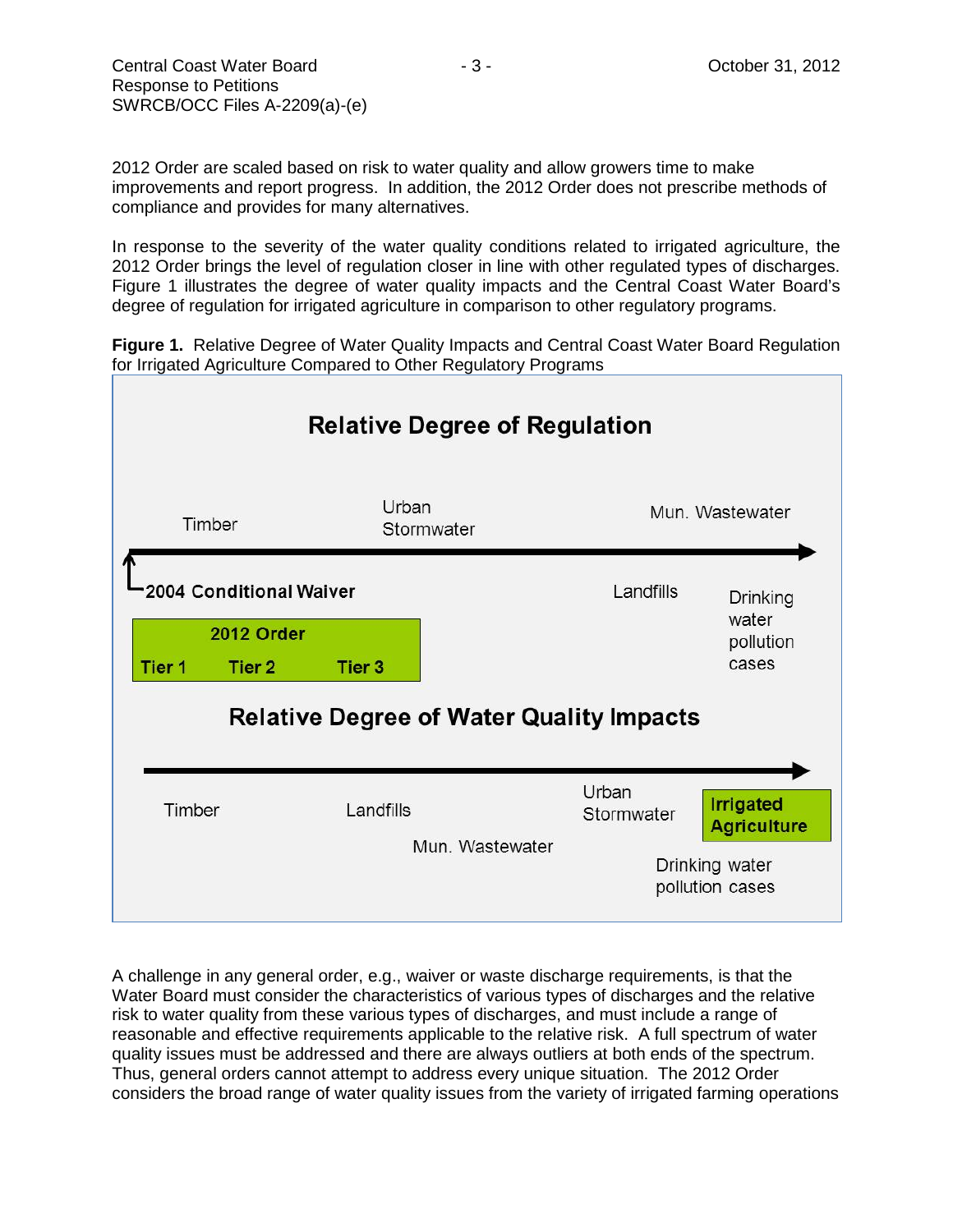in the Central Coast Region, appropriately scales requirements, and provides reasonable alternatives for compliance. In such cases where a discharge is particularly unique and the requirements of the general order do not fit well, the discharger may apply for individual waste discharge requirements or waiver.

The Central Coast Water Board also recognizes that the flexibility in the 2012 Order approach is a double-edged sword. Many growers want flexibility in how they implement practices and evaluate the results, and the 2012 Order provides this flexibility. The flexibility requires growers to evaluate how they will comply with the 2012 Order based on their specific farm characteristics and situation, which can take more time than a prescribed method. However, the flexibility of the 2012 Order can invite extreme interpretations about what is required and the associated costs to comply. These extreme interpretations are not applicable because they ignore the Order's clarifying language, which deals specifically with the reasonableness of requirements.

It is critical that the Water Board require growers to do their part, especially in areas with the most severe pollution and greatest impact on beneficial uses. Central Coast growers are highly adaptive and innovative. The industry is constantly improving and reinventing itself as markets and technologies change. Experts agree that proven solutions are available and significant water quality improvement is possible. Some growers are already using effective solutions and should be commended. The Central Coast Water Board is confident that improvements in agricultural practices implemented by growers in compliance with the 2012 Order will result in improvements in water quality conditions in the Central Coast Region.

#### **II. BACKGROUND**

The Central Coast Water Board's statutory responsibility is to protect water quality within the Central Coast Region. With more than 4000 square miles of groundwater basins (providing more than 80% of the drinking water for hundreds of thousands of people) and more than 17,000 linear miles of streams and rivers, the Central Coast Region has an abundance of critical and highly valued water resources. The Region also includes the Monterey Bay National Marine Sanctuary, the largest marine sanctuary in the United States, and Elkhorn Slough, one of the largest tidal wetlands in the United States. These resources provide habitat for many important species, including the endangered Southern Sea otter (Enhydra lutris nereis), the endangered steelhead (Oncorhynchus mykiss), the endangered Coho salmon (Oncorhynchus kisutch), the threatened California red-legged frog (Rana draytonii), the endangered Marsh Sandwort (Arenaria paludicola), and the endangered Gambel's watercress (Rorippa gambellii).

The Central Coast Region also has approximately 435,000 acres of irrigated land and produces many high value specialty crops including lettuce, strawberries, raspberries, artichokes, asparagus, broccoli, carrots, cauliflower, celery, fresh herbs, mushrooms, onions, peas, spinach, wine grapes, tree fruit, and nuts. The 2012 Order is a renewal of the previous Order No. R3-2004-0117, Conditional Waiver of Waste Discharge Requirements for Discharges from Irrigated Lands adopted by the Central Coast Water Board in 2004 (2004 Order) and sets forth conditions consistent with Water Code section 13269, including the Water Quality Control Plan for the Central Coast Region (Basin Plan), applicable State Water Board plans and policies, water quality objectives and criteria to protect the beneficial uses of waters of the state, and the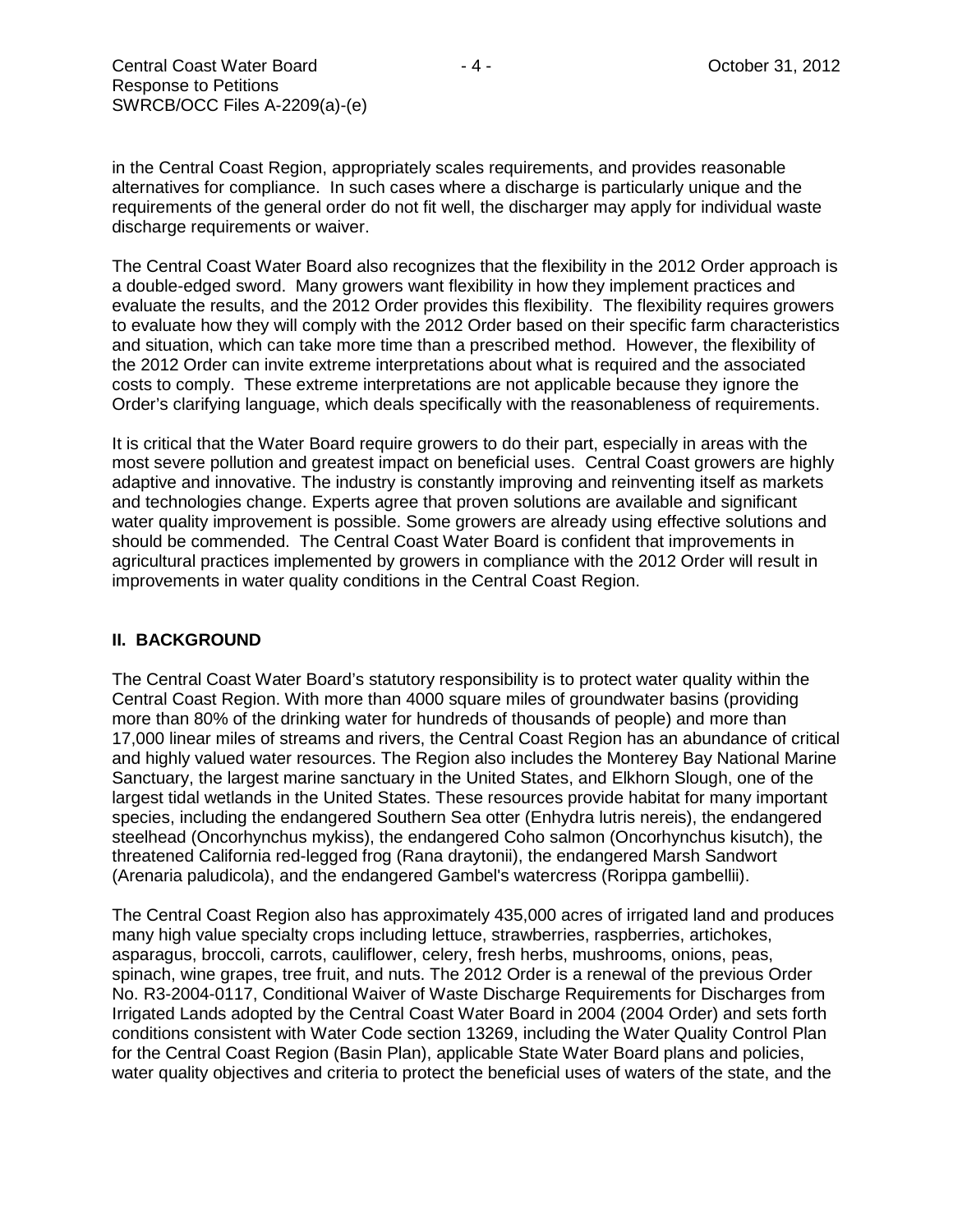State Water Board's NPS Policy, that apply to discharges of waste from irrigated lands, where water is applied for producing commercial crops.

As detailed in the 2012 Order (Findings 5-8; Attachment A – Additional Findings 1, 27, 33-133), and the March 17, 2011 Staff Report to the Board (see Staff Report and Appendix G – Report on Water Quality Conditions), discharges of waste associated with irrigated agriculture (e.g., pesticides, sediment, nutrients) are a major cause of documented impacts to beneficial uses and impairments of water quality in the Central Coast Region. The water quality impairments are well documented, severe, and widespread. Nearly all beneficial uses of water are affected, and many agricultural waste discharges continue to contribute to already significantly impaired water quality and impose certain risks and significant costs to public health, drinking water supplies, aquatic life, and valued water resources.

Discharges from irrigated lands regulated by the 2012 Order include discharges of waste to surface water and groundwater. The 2012 Order classifies farms/ranches into one of three Tiers. The requirements for each Tier vary based on level of discharge and risk to water quality, and there are options and alternatives to comply based on the specific characteristics of an individual farm. For many farms (Tier 1 and Tier 2) and more than 60% of the acreage of irrigated agriculture in the Central Coast Region, the 2012 Order requirements are similar or less stringent than the previous 2004 Order. Farms in Tier 3 present a relatively higher level of risk to water quality and therefore have more stringent requirements. As of August 2012, approximately 4129 farms/ranches, representing approximately 399,494 irrigated acres are enrolled in the 2012 Order. Of these, approximately 3680 (89% of the total farms/ranches enrolled) representing approximately 366,231 irrigated acres (91% of the total acres enrolled) have a completed electronic-Notice of Intent (eNOI) in the Water Board's GeoTracker data management system that can be used for Tier assignment<sup>[1](#page-4-0)</sup>. The remaining farms/ranches have not complied with the requirement to submit an updated eNOI or have not submitted sufficient information for Tier assignment. Table 1 below includes the approximate number of farms and acreage in each Tier based on completed eNOI data in GeoTracker. Table 2 below provides a summary of the Provisions for each Tier.

The process to renew the 2012 Order began in August 2008, and has been the most extensive public process in the history of the Central Coast Water Board. In a period of three and a half years, the Central Coast Water Board issued five draft Orders and associated staff reports, held six public comment periods, held six public workshops and hearings before the Board, convened or participated in more than 60 outreach events, and participated in hundreds of discussions with stakeholders. During the process, the Central Coast Water Board received approximately 2000 comment letters and heard oral testimony from hundreds of organizations and individuals, including agricultural industry organizations and representatives, technical assistance providers, rural residents in agricultural areas, environmental justice organizations, environmental organizations, State and local agencies, elected officials and the general public. During the process, the Central Coast Water Board also evaluated alternative proposals submitted by agricultural and environmental groups. Throughout the process, the Central Coast Water Board made hundreds of changes to its draft Orders, the vast majority of which were changes in response to comments from agricultural representatives.

<span id="page-4-0"></span> $1$  Enrollment information in the Water Board's GeoTracker data management system as of Aug. 1, 2012.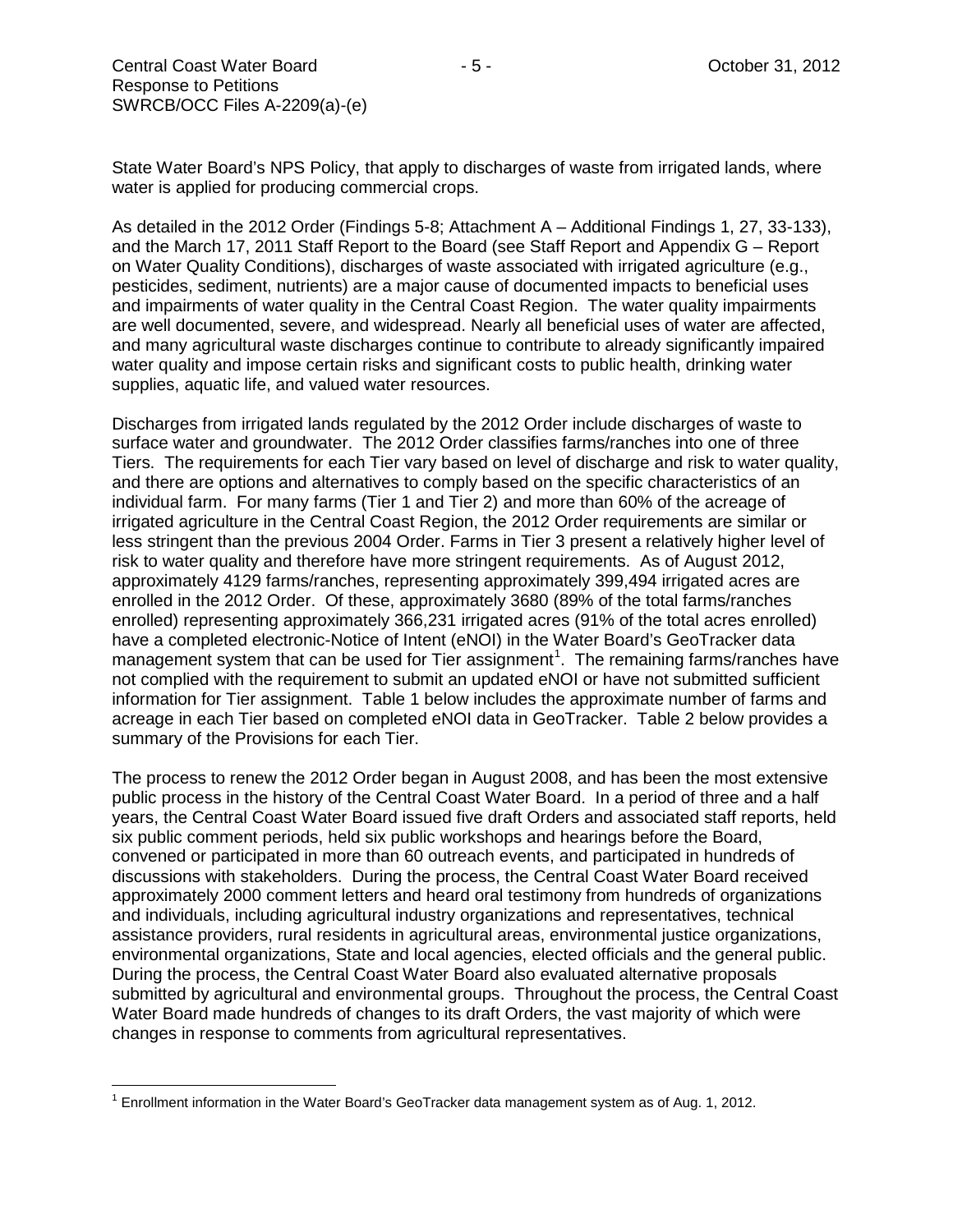The Central Coast Water Board held a two-day hearing to consider the 2012 Order. At that hearing, the Board included more than 20 additional revisions to the draft Order in response to comments from agricultural representatives<sup>[2](#page-5-0)</sup>. The Central Coast Water Board adopted the 2012 Order on March 15, 2012 $^3$  $^3$ .

Table 1. Estimated number of farms and acreage in Tier 1, Tier 2, and Tier 3 based on eNOI data in GeoTracker as of August 2012.

|                                          | <b>TIER 1</b> | <b>TIER 2</b> | TIER <sub>3</sub> | <b>Total</b> |
|------------------------------------------|---------------|---------------|-------------------|--------------|
| <b>Number of</b><br><b>Farms/Ranches</b> | 2024          | 1546          | 110               | 3680         |
| <b>Number of Acres</b>                   | 142,010       | 183,632       | 40,588            | 366,231      |

**Table 2.** Summary of 2012 Order Provisions for each Tier. \*Provision applies to a subset of farms/ranches in the Tier that meet specific conditions.

| <b>2012 ORDER</b>                |                                                                                                                                                                                                                                                                                                                                                                                                                                                                                           |                                                                                                                                                                                                                                              |  |  |  |
|----------------------------------|-------------------------------------------------------------------------------------------------------------------------------------------------------------------------------------------------------------------------------------------------------------------------------------------------------------------------------------------------------------------------------------------------------------------------------------------------------------------------------------------|----------------------------------------------------------------------------------------------------------------------------------------------------------------------------------------------------------------------------------------------|--|--|--|
| <b>TIER 1</b>                    | TIER 2                                                                                                                                                                                                                                                                                                                                                                                                                                                                                    | <b>TIER 3</b>                                                                                                                                                                                                                                |  |  |  |
| Tier 2 Minus:                    | File/Update Notice of Intent                                                                                                                                                                                                                                                                                                                                                                                                                                                              | Tier 2 Plus:                                                                                                                                                                                                                                 |  |  |  |
| <b>Annual Compliance</b><br>Form | Farm Plan / BMP Implementation<br><b>Irrigation Management</b><br><b>Nutrient Management</b><br>٠<br>Pesticide Management<br>$\blacksquare$<br>Sediment Management/ Erosion Control<br><b>Salinity Management</b><br><b>Aquatic Habitat Protection</b><br>Backflow Prevention and Proper Well Abandonment<br>Surface Receiving Water Monitoring and Reporting<br>Groundwater Monitoring and Reporting<br>Annual Compliance Form<br>Total Nitrogen Applied Reporting*<br>Photo Monitoring* | Individual Surface<br><b>Discharge Monitoring</b><br>and Reporting*<br><b>Irrigation and Nutrient</b><br>Management Plan*<br>Report progress<br>towards Nutrient<br><b>Balance Ratio</b><br>Targets*<br><b>Water Quality Buffer</b><br>Plan* |  |  |  |

<span id="page-5-0"></span><sup>&</sup>lt;sup>2</sup> Administrative Record File Nos. 341, 342, 369

<span id="page-5-1"></span><sup>3</sup> Administrative Record File Nos. 374, 375, 376, 377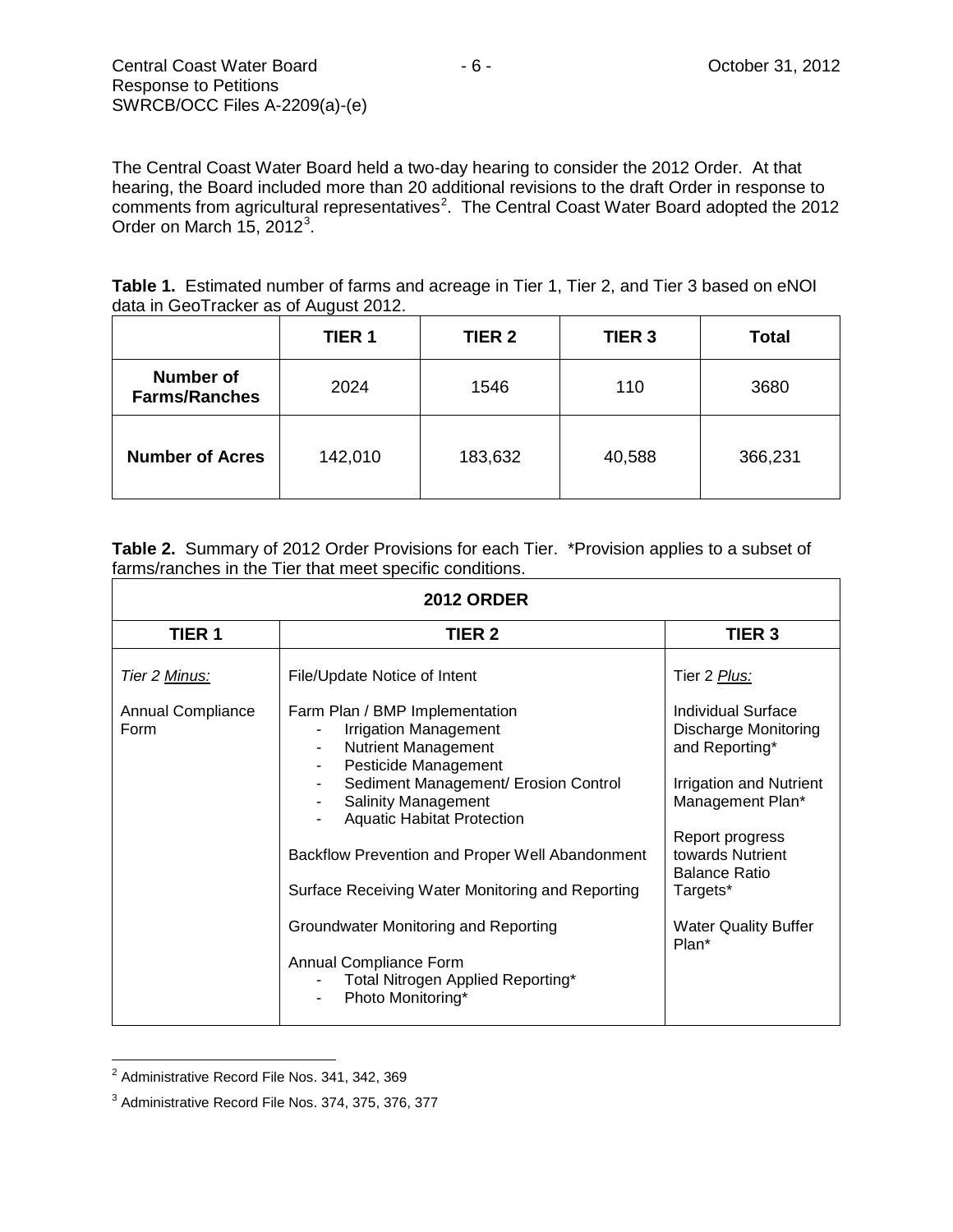## **III. LIST OF STATE WATER BOARD AND REGIONAL BOARD POLICIES AND REGULATIONS APPLICABLE TO THE DISCHARGE OF WASTE FROM IRRIGATED LANDS**

The 2012 Order addresses the highest water quality priorities of the Central Coast Water Board and is consistent with the applicable plans and policies adopted by the State Water Board and Central Coast Water Board. A list of the policies and regulations applicable to the discharge of waste from irrigated lands is provided below and copies of individual documents are included in the Administrative Record.

#### Water Quality Control Plan

The *Water Quality Control Plan for the Central Coast Region* (Basin Plan) was adopted by the Central Coast Water Board in 1975 and is periodically revised.

#### Other Relevant Plans, Policies, and Regulations

- State Water Resources Control Board, Resolution No. 68-16, *Statement of Policy with Respect to Maintaining High Quality of Waters in California,* October 1968.
- State Water Resources Control Board, *Water Quality Control Plan for Control of Temperature in the Coastal and Interstate Waters and Enclosed Bays and Estuaries of Ca.* June 1972.
- State Water Resources Control Board, Resolution No. 74-43, *Water Quality Control Policy for the Enclosed Bays and Estuaries of California*, May 1974.
- State Water Resources Control Board, Resolution No. 88-63, *Sources of Drinking Water Policy*, May 1988. Amended February 1, 2006.
- State Water Resources Control Board, *Policy for Implementation and Enforcement of the Nonpoint Source Pollution Control Program,* May 2004.
- State Water Resources Control Board, Resolution No. 2004-0063, *Water Quality Control Policy for Developing California's Clean Water Act Section 303(d) List,* December 13, 2004.
- State Water Resources Control Board, *Policy for Implementation of Toxics Standards for Inland Surface Waters, Enclosed Bays, and Estuaries of California (SIP)*, February 2005
- State Water Resources Control Board, Resolution No. 2008-0070, *Water Quality Control Plan for Enclosed Bays and Estuaries - Part 1 Sediment Quality,* August 25, 2009.
- State Water Resources Control Board, *Water Quality Control Plan for Ocean Waters of California (CA Ocean Plan),* September 2009.
- State Water Resources Control Board, Resolution No. 2009-0011, *Recycled Water Policy*, May 20, 2010.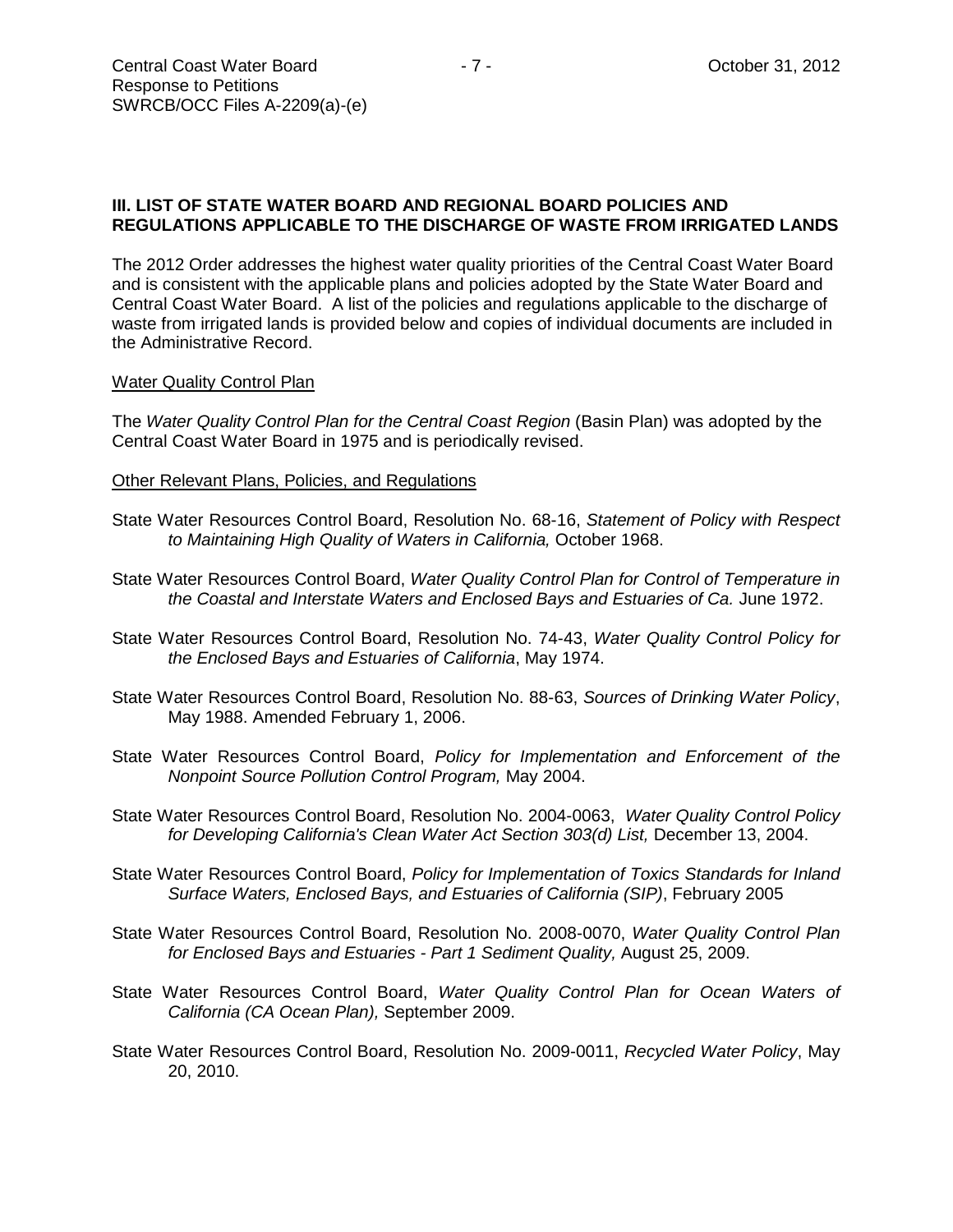State Water Resources Control Board, *Water Quality Enforcement Policy,* May 20, 2010.

US EPA, *National Toxics Rule*, 40 CFR 131.36, 57 FR 60848, December 1992.

US EPA, *California Toxics Rule*, 40 CFR 131.38, 65 FR 31682, May 2000.

## **IV. RESPONSE TO CONTENTIONS RAISED BY PETITIONS**

The Petitioners [SWRCB/OCC File A-2209(a)-(e)] raised a number of contentions that are technical, and legal and/or procedural in nature. The Central Coast Water Board prepared responses to the contentions, organized by petition, and grouped as technical and legal/procedural contentions. Many contentions are common to multiple petitions; therefore, the Central Coast Water Board referred to a previous response for repetitive contentions. In addition, the Central Coast Water Board also made specific reference to files and references included in the Administrative Record (see footnotes for Administrative Record Files and Administrative Record References).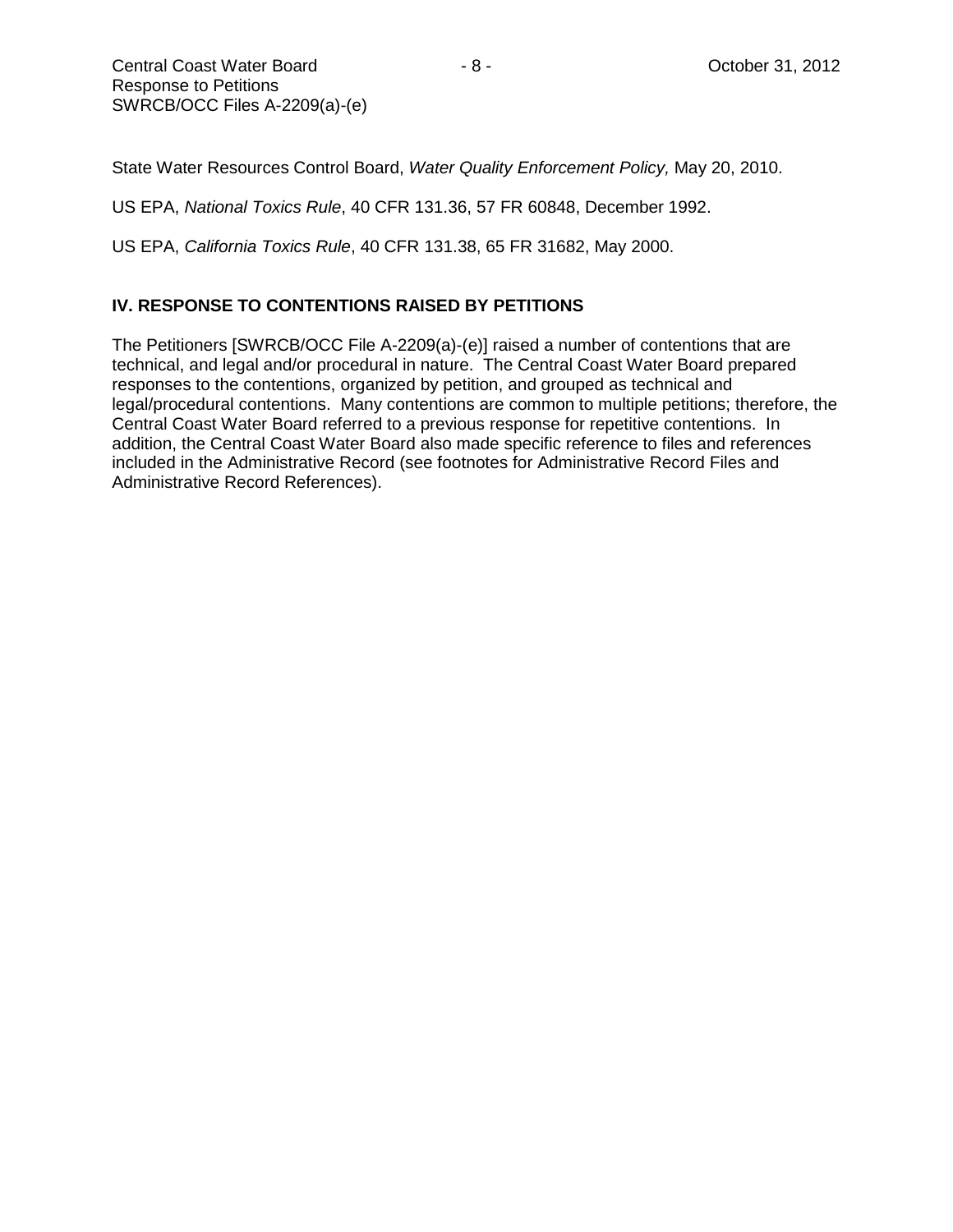## **SWRCB/OCC FILE NO. 2209(d)**

## **PETITION FROM GROWER-SHIPPER ASSOCIATIONS AND WESTERN GROWERS**

## **A. TECHNICAL CONTENTIONS**

**A1. Contention:** [page 4, line 20, page 36, line 11] Tiering criteria in Part A are not associated with risk to water quality, and thus are arbitrary.

**Response:** The Central Coast Water Board disagrees that the 2012 Order Tiering structure is arbitrary and recommends retaining the Tiering structure because it is rational, reasonable, and necessary to implement scaled requirements to protect surface water and groundwater quality.

The 2012 Order defines three Tiers based on the relative risk of water quality impacts and level of waste discharge from farms/ranches using specific criteria. The Tiering criteria are not arbitrary because they are based directly on relative risk to water quality. The relative risk to water quality is based on types of pollutants, pollutant loading, and proximity of the discharge to impaired waterbodies and public drinking water supply wells. The middle Tier, Tier 2, forms the bases for the Provisions in the 2012 Order. Tier 2 includes a majority of the acreage of irrigated agricultural lands in the Central Coast Region and represents a moderate relative risk to water quality. Tier 1 farms/ranches have the lowest relative risk and Tier 3 farms/ranches have the highest relative risk. The Tiering structure is reasonable in that it poses lesser requirements on the lowest risk Tier 1 farms and increased requirements on the higher risk Tier 3 farms. The 2012 Order is also reasonable in that it includes methods to streamline requirements to make them directly applicable to the farms likely to cause specific impairments – and removes those requirements for farms that do not present increased risk. The 2012 Order (Finding 11 and Provision 18) also provides that growers can submit documentation regarding their discharge characteristics or participation in a third-party group and request to be in a lower Tier. Finally, the 2012 Order provides for the Central Coast Water Board to update the Tiering criteria as necessary (Provision 12).

The Tiers apply to individual farm(s)/ranch(es) and the Tiering criteria is described on pages 16 -18 of the 2012 Order. The Tiering critieria considers the following information to determine which Tier is appropriate for a given farm/ranch:

- 1. Certification in a sustainable agriculture program approved by the Executive Officer that requires and verifies effective implementation of management practices to protect water quality (e.g. Sustainable in Practice vineyards);
- 2. Use of pesticides known to cause toxicity in surface waters in the Central Coast Region, specifically chlorpyrifos and diazinon;
- 3. Distance (greater than or less than 1000 feet) to a surface waterbody listed for toxicity, pesticides, nutrients, turbidity or sediment on the 2010 List of Impaired Waterbodies;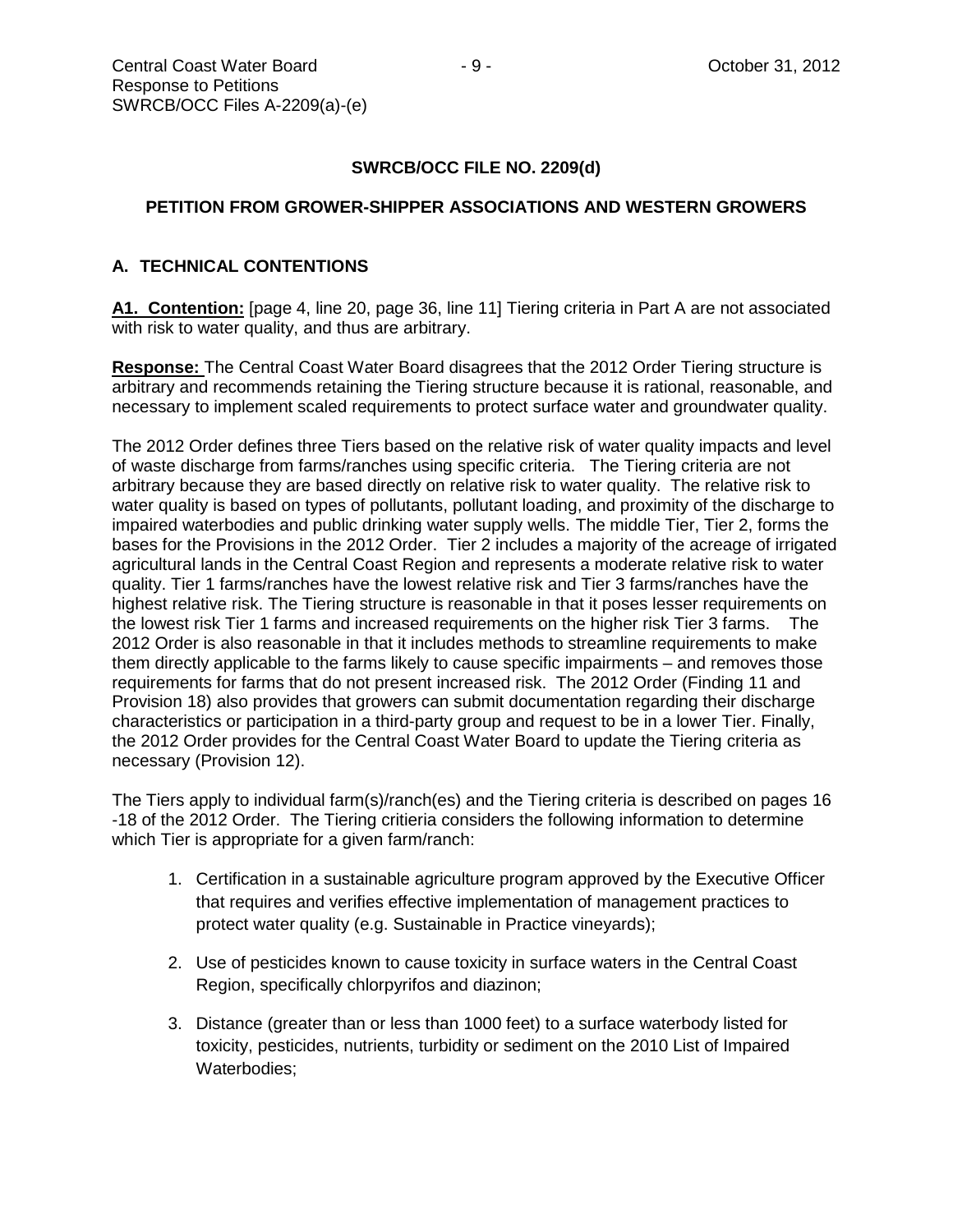- 4. Production of crop types with high potential to discharge nitrogen to groundwater, *and*
	- a. Farm/ranch total irrigated acreage;
	- b. Distance (greater than or less than 1000 feet) to a public water system that has an exceedance of the drinking water standard for nitrate, nitrite, or nitrate+nitrite.
- 5. Use of pesticides known to cause toxicity in surface waters in the Central Coast Region, specifically chlorpyrifos and diazinon, *and* discharge of irrigation or stormwater runoff to a surface water body specifically impaired for toxicity or pesticides.

The use of Tiers is in direct response to comments from the agricultural stakeholders to develop requirements that are not "one-size fits all" and to prioritize those farms/ranches in impaired areas (and lessen requirements in unimpaired areas). Finding #25 of the 2012 Order states that the Central Coast Water Board recognizes that due to different types of operations and/or locations, discharges of waste from irrigated lands may have the potential for different levels of impacts. Thus, the 2012 Order establishes three Tiers to take into account the variation, including different regulatory conditions for each of the three Tiers.

Appendix D of the March 2011 Staff Report described several regulatory options that the Central Coast Water Board considered to address relative risk from different types of farms/ranches and Appendix E described the response to comments related to Tiering criteria<sup>[4](#page-9-0)</sup>. The March 2011 Staff Report, May 2011 Staff Report, and associated Board Meeting staff presentations, describe in detail the justification of the Tiers and revisions made in response to specific comments from stakeholders and Central Coast Water Board Members<sup>[5](#page-9-1)</sup>. In addition, numerous Findings in Attachment A of the 2012 Order document the information and associated impairments justifying the use of specific Tiering criteria.

As a specific example of the rational basis for Tiering, the 2012 Order Tiering criteria includes acreage for farms/ranches that produce crop types with high potential to discharge nitrogen to groundwater. As discussed and presented at the May 2011 Central Coast Water Board Meeting, the Central Coast Water Board evaluated individual farm acreage relative to nitrate loading risk and concluded that farm size is a meaningful tiering criterion<sup>[6](#page-9-2)</sup>. The list of crop types identified as having high potential to discharge nitrogen to groundwater is directly from the list identified by the University of California – Center for Water Resources in their development of the Nitrate Groundwater Pollution Hazard Index which considers characteristics intrinsic to the crop type such as rooting system depth, nitrogen recommendation, nitrogen removed during harvest and available for subsequent crops, and denitrification inherent to the crop type. In an evaluation of the enrollment data for the approximately 1372 farms (~189,000 acres) that produce these types of crops, the Central Coast Water Board determined that the average farm size is 50 acres. The Central Coast Water Board then conducted a conceptual evaluation of

<span id="page-9-0"></span> $<sup>4</sup>$  Administrative Record File Nos. 232 and 233</sup>

<span id="page-9-1"></span><sup>5</sup> Administrative Record File Nos. 228, 241, 259, 260.

<span id="page-9-2"></span><sup>6</sup> Administrative Record File No. 260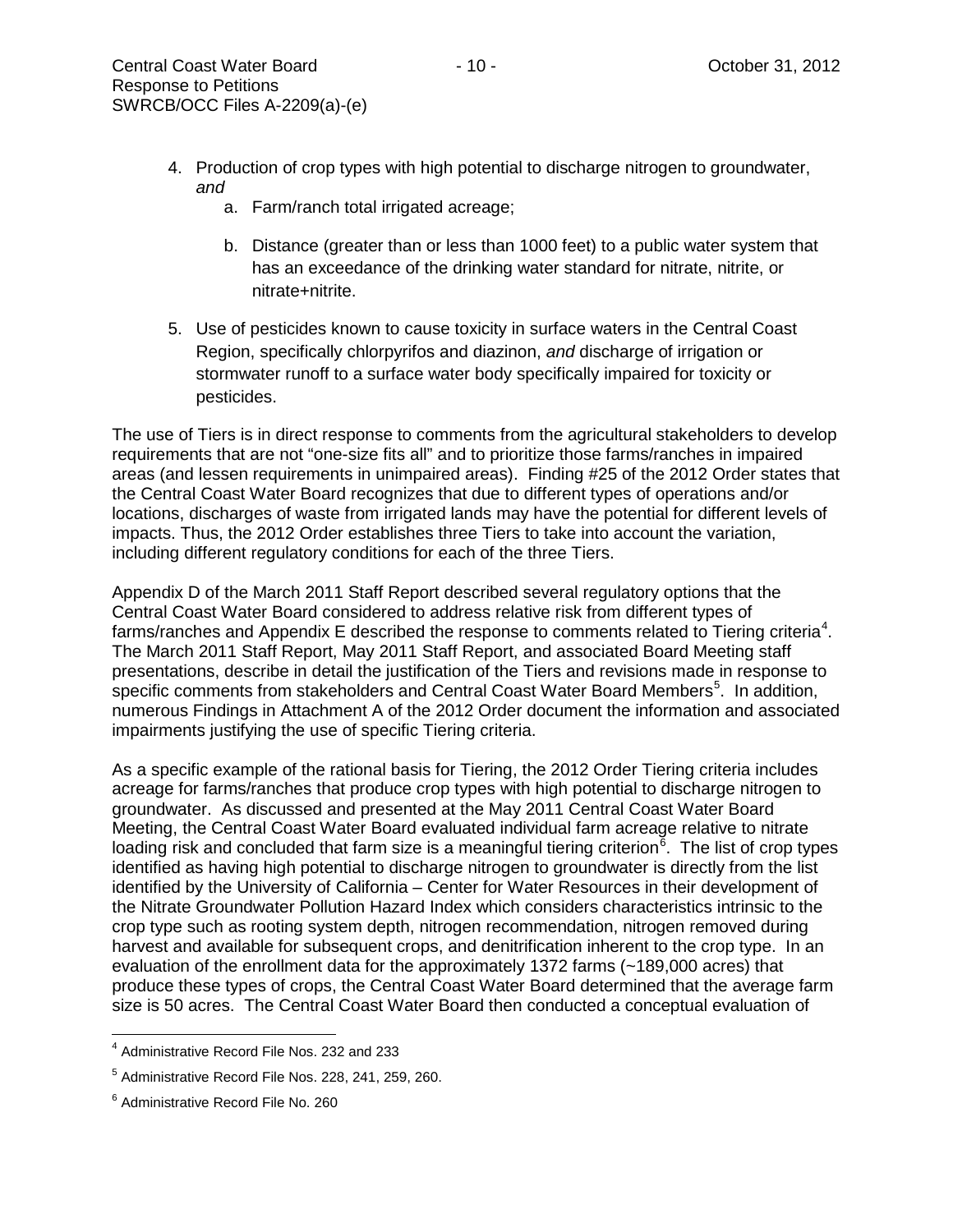potential loading risk of nitrate to groundwater from various farm sizes. Several studies document the application of nitrogen fertilizer in excess of crop needs.<sup>[7](#page-10-0)</sup> Based on a 10-year dataset from over 100 lettuce fields, University of California Cooperative Extension (UCCE) research found that the average seasonal nitrogen application for lettuce is 215 lb/acre, and that the crop need is approximately 140 lb/acre – thus, resulting in an average 75 lb/acre excess nitrogen application per season. Using 50 acres as the average farm/ranch size and estimated 75 lb/acre excess nitrogen application per season, the Central Coast Water Board estimated that a 500 acre farm/ranch may apply 37,500 lbs of excess nitrogen (or 10X) compared to a 50 acre farm/ranch and a 1000 acre farm/ranch may apply 75,000 lb/acre excess nitrogen (or 20X) compared to a 50 acre farm/ranch. This data and evaluation is the basis for the use of crop type and acreage as tiering criteria. The Central Coast Water Board recognizes that ultimately risk is determined by site specific characteristics such as irrigation type, soil type, and implementation of management practices. To address these characteristics, the 2012 Order also includes methods to further streamline requirements to make them directly applicable to the

farms/ranches which have the greatest risk to cause specific impairments (e.g. nitrate loading risk factor) – and removes those requirements for farms that do not present increased risk.

In another example, the 2012 Order Tiering criteria includes use of chlorpyrifos and diazinon for Tier 2, and for Tier 3, the use of chlorpyrifos and diazinon *and* discharges to a waterbody listed as impaired for pesticides or toxicity. The Central Coast Water Board concluded that growers who apply chlorpyrifos or diazinon (Tier 2), and especially those that apply these chemicals *and* discharge irrigation and/or stormwater runoff to streams already impaired for toxicity or pesticides (Tier 3), pose a relatively greater risk to water quality than those growers who do not apply these chemicals. This was based on water quality data that demonstrates that chlorpyrifos and diazinon are known sources of toxicity in several surface water bodies in the Region<sup>[8](#page-10-1)</sup>. The State Water Board's 2010 *State Report on Toxicity in California Waters* identified the Central Coast Region as having the highest percentage of toxic and highly toxic sites in the State<sup>[9](#page-10-2)</sup>. On the Central Coast, there are currently forty-five Clean Water Act 303(d) impaired waterbody listings for toxicity; twenty-six of these listings for chlorpyrifos and thirteen listings are for diazinon. Some surface waters show significant toxicity every time they are sampled. In addition, as described in the March 2011 Staff Report, Appendix G. Water Quality Conditions<sup>[10](#page-10-3)</sup>, Pages 9-11, 20 and Findings 7, 58, 68-78 in the 2012 Order, a number of published scientific studies document that chlorpyrifos and diazinon are major causes of severe toxicity in surface waters in agricultural areas of the Central Coast. The Central Coast Water Board revised the draft Order to add "farm/ranch discharges" to the Tiering criteria in the 2012 Order to make this criterion reflect the highest risk instead of just including the use of chlorpyrifos or diazinon to indicate the highest priority. This was responsive to comments that a farm may use the chemicals but not actually discharge so use alone is not necessarily the highest risk.

The 2012 Order includes the above Tiering structure because it provides scaled, reasonable levels of conditions and reporting appropriate to risk to water quality, while prioritizing impaired areas of the Central Coast Region. In the development of the 2012 Order, the Central Coast

<span id="page-10-0"></span> $7$  Administrate Record Reference No. 35, 47, 132, 133, 134, 137, 226, 227, 228

<span id="page-10-1"></span><sup>8</sup> Administrative Record Reference No. 72, 74, 75, 145, 146, 147, 148, 149, 165, 258

<span id="page-10-2"></span><sup>&</sup>lt;sup>9</sup> Administrative Record Reference No. 149

<span id="page-10-3"></span><sup>&</sup>lt;sup>10</sup> Administrative Record File No. 197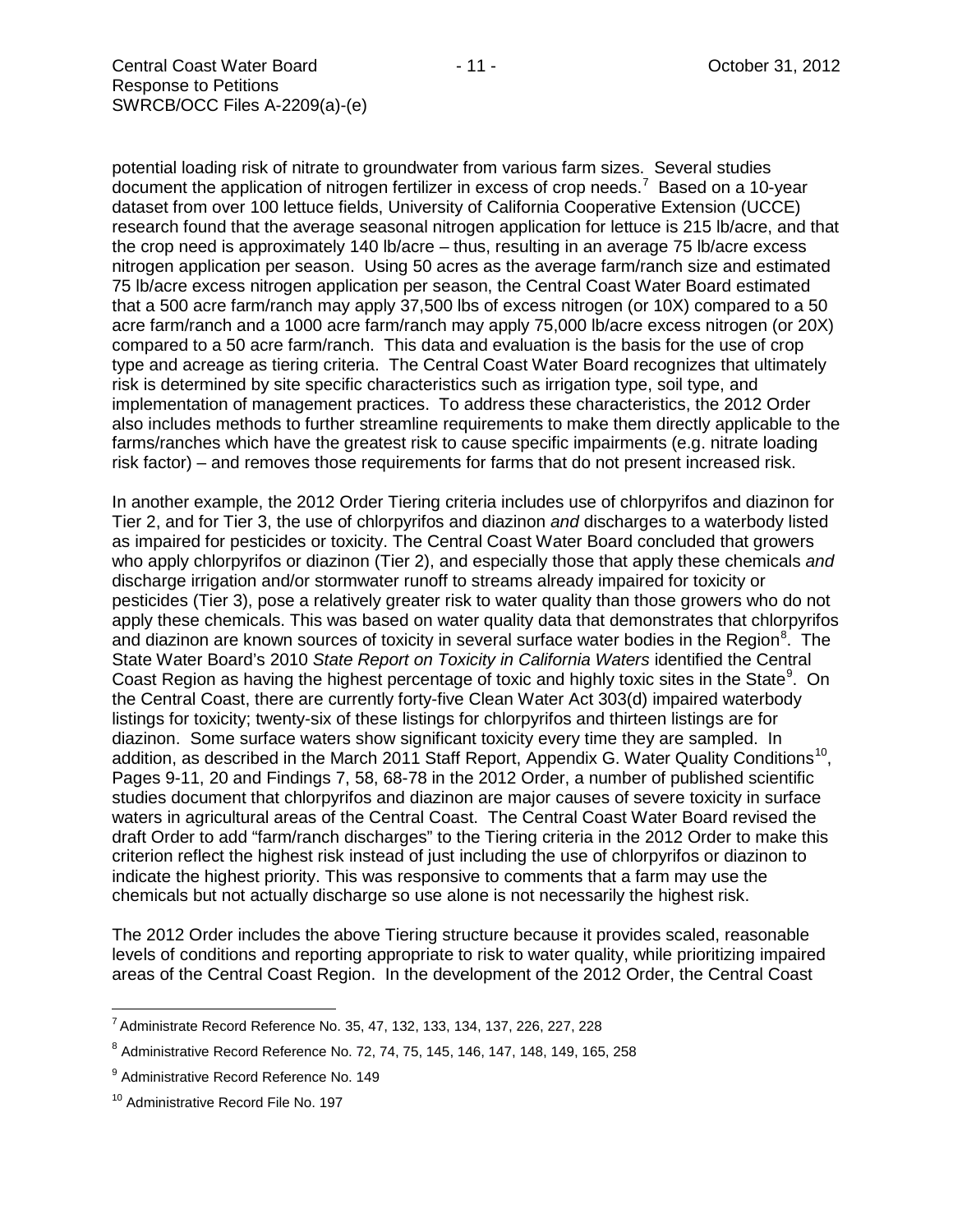Water Board also considered the complexity of the proposed Tiering criteria with the goal of selecting criteria that enabled the Central Coast Water Board and growers to quickly identify the appropriate Tier without the need to collect additional, more costly data and information. Throughout the process to develop the 2012 Order, agricultural representatives have provided a wide range of comments about approaches to tiering and scaling requirements. Agricultural representatives have commented both that low risk farms should not have the same requirements as higher risk farms, and that requirements should be less stringent in unimpaired areas and more stringent in impaired areas. Comments from the Monterey Bay National Marine Sanctuary dated January 3, 20[11](#page-11-0)<sup>11</sup>, California Avocado Commission dated December 21,  $2010^{12}$ , and other stakeholders acknowledge that the tiered approach for defining risk categories and scaling requirements is responsive to comments that requirements should be prioritized according to risk to water quality. Environmental representatives commented that Tier 3 is too narrow and should include more farms and acreage.

In summary, the Central Coast Water Board recommends retaining the Tiering structure in the 2012 Order as necessary to implement reasonable and scaled requirements to protect surface water and groundwater quality and address the severe impairments in the Central Coast Region.

**A2. Contention:** [page 5, page 44 line 1 – page 50 line 6] Nutrient-Related Requirements for Tier 2 and Tier 3 Farms/Ranches are Inappropriate – Nitrate Loading Risk Factor Determinations are arbitrary; INMP elements and the reporting thereof are improper; Certification of INMPs is impractical and an unnecessary expense; Nitrogen Balance Ratios are improper regulatory compliance standards;

**Response:** The Central Coast Water Board disagrees, and strongly recommends retaining all Provisions related to nutrient management, as they are among the most important Provisions in the 2012 Order. These requirements include implementing nutrient management practices for all farms as documented in a Farm Plan, submitting an Annual Compliance Form, evaluating nitrate loading risk for all Tier 2 and Tier 3 farms, reporting of total nitrogen applied for the subset of Tier 2 and Tier 3 farms that have high nitrate loading risk, and effectively implementing a certified irrigation and nutrient management plan for the subset of Tier 3 farms with high nitrate loading risk. These requirements are critical to reduce nitrate loading to groundwater, protect drinking water sources, and address the severe nitrate pollution in agricultural areas of the Central Coast Region. The 2012 Order's Provisions are scaled based on threat to water quality, with increasing requirements for increased increasing risk. The provisions also allow growers time to make improvements and report progress, provide for alternatives, and are reasonable given the severity of the loading of nitrate to groundwater, the risk to drinking water sources and human health, and the significant cost to society for dealing with this pollution.

Consistent with the declaration in Assembly Bill  $685^{13}$  $685^{13}$  $685^{13}$  that every human being has the right to safe, clean, affordable and accessible water, protecting drinking water sources by controlling

<span id="page-11-0"></span><sup>&</sup>lt;sup>11</sup> Administrative Record File No. 203

<span id="page-11-1"></span><sup>12</sup> Administrative Record File No. 202

<span id="page-11-2"></span> $13$  Approved by the Governor on September 25, 2012 and to be codified at Water Code section 106.3.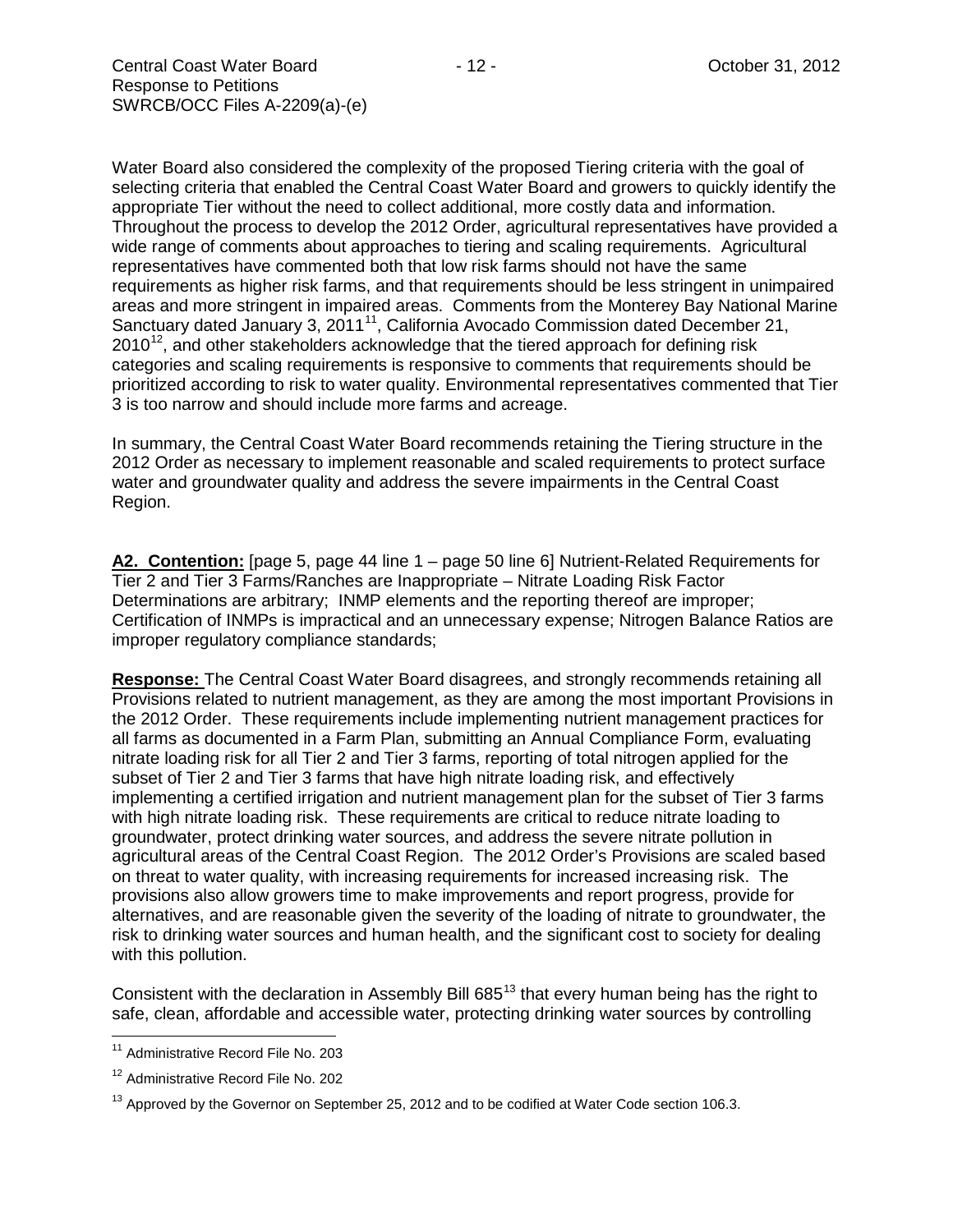nitrate loading to groundwater is among the highest priorities for the Central Coast Water Board. Nitrate pollution of drinking water supplies is a critical problem throughout the Central Coast Region. There is substantial evidence that fertilizer from irrigated agriculture is the largest primary source of nitrate pollution in drinking water wells.<sup>[14](#page-12-0)</sup> Further, nitrate loading in the Central Coast Region can be extreme on a short-term, seasonal, crop rotation basis, continually adding to already existing impairments. Existing and potential water quality impairment takes on added significance and urgency given the impacts on public health, limited sources of drinking water supplies in the region, and high cost to treat nitrate contaminated water. In direct response to these issues, the 2012 Order includes specific Provisions critical to control nitrate loading to groundwater and protect drinking water sources.

The Central Coast Water Board spent many months working with objective experts (UCCE specialists, researchers, technical assistance providers, and Certified Crop Advisors) regarding requirements related to nitrate loading to determine the methodology and parameters to use, and considered a wide range of options based on expert recommendations<sup>15</sup>. During this time, the Central Coast Water Board considered the range of solutions and information available to growers, existing efforts by growers to reduce nitrate loading to groundwater, agronomic concerns, and different methods to evaluate progress towards water quality improvement. The Central Coast Water Board also consulted with staff from the Central Valley Regional Water Quality Control Board regarding their efforts to control nitrate loading to groundwater in their Dairy and Irrigated Lands Regulatory Programs<sup>16</sup>. After consideration of the information from experts, growers, local and state agencies such as the California Department of Public Health  $(CDPH)^{17}$ , and the public, the Central Coast Water Board chose the methodology and requirements contained in the 2012 Order<sup>18</sup>.

Evaluating and documenting progress to reduce nitrate loading to groundwater is an extremely important element of the 2012 Order. In general, there are three ways to do this: 1) Measure inputs (i.e., amount of nitrogen applied), 2) Measure outputs (i.e., the amount of nitrogen discharged to groundwater, and 3) Track management practices implemented and associated effectiveness to control nitrate loading. Each has varying benefits, challenges, and costs depending on individual farm characteristics. Objective experts strongly recommended that total nitrogen applied be reported to the Central Coast Water Board, as an effective and less costly option.

Additionally, the Central Coast Water Board agrees with the State Water Board's Stay Order statement that the methodologies for calculation of nitrate loading risk factors must provide meaningful and reliable information. Thus, to the extent available, the Central Coast Water Board leveraged existing and readily available information, tools and other resources for incorporation into the 2012 Order. The following section below describes the various Provisions of the 2012 Order specifically included to address nutrient management and nitrate loading in response to the specific contentions raised by Petitioners.

<span id="page-12-0"></span><sup>&</sup>lt;sup>14</sup> Administrative Record File Nos.197, 300

<span id="page-12-1"></span><sup>&</sup>lt;sup>15</sup> Administrative Record File Nos.177, 178

<span id="page-12-2"></span><sup>&</sup>lt;sup>16</sup> Administrative Record File No. 179

<span id="page-12-3"></span><sup>&</sup>lt;sup>17</sup> Administrative Record File No. 405

<span id="page-12-4"></span><sup>&</sup>lt;sup>18</sup> Administrative Record File Nos.195, 374, 375, 376, 377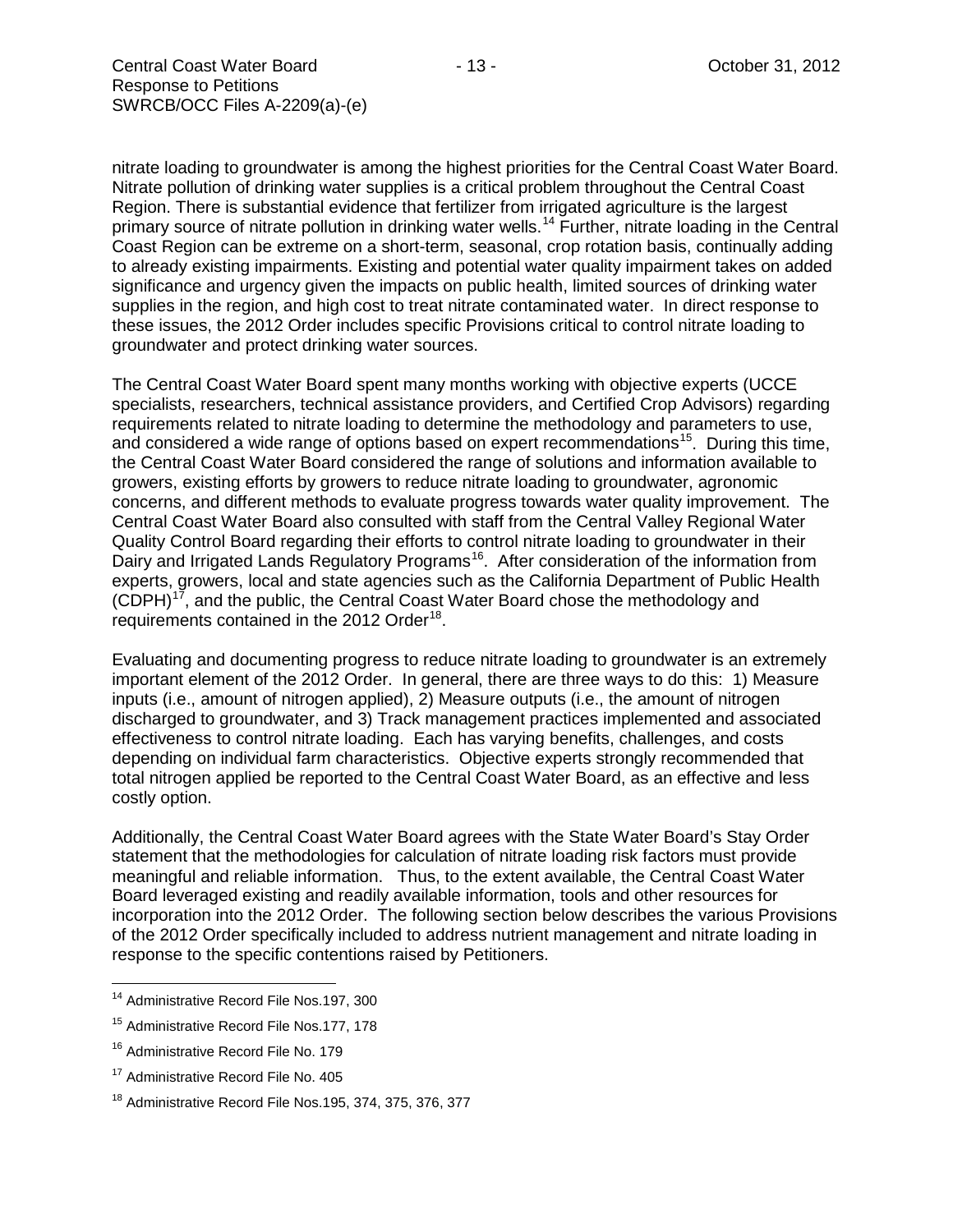Provision 44 applies to Tier 1, Tier 2, and Tier 3 farms/ranches. Similar to the previous 2004 Order, the 2012 Order requires all growers to develop and implement a Farm Plan that is specific to the discharge and water quality issues relevant to their individual farm/ranch – including but not limited to documenting nutrient management practices. Similar to the previous 2004 Order, Farm Plans are kept on the farm and must be made available to the Central Coast Water Board, upon request. Templates are available to assist growers in developing the Farm Plan<sup>[19](#page-13-0)</sup>. The Central Coast Water Board retained and built upon the previous 2004 Order's requirements related to the Farm Plan in response to comments from agricultural representatives. As part of the Farm Plan requirement in the 2004 Order, growers were also required to submit a Management Practice Checklist "to demonstrate that the grower was implementing the Farm Plan and that the grower has made and is implementing appropriate changes to the Farm Plan". The 2012 Order replaces the management practice checklist from the 20o4 Order with an improved Annual Compliance Form for Tier 2 and Tier 3 farms (Provision 67). For the majority of farming operations that have lower relative risk (Tier 1), the Farm Plan requirement is the primary tool for growers to document implementation of management practices and progress towards water quality improvement. For higher risk operations (some Tier 2 and Tier 3 farms), additional requirements beyond the Farm Plan are necessary to document progress and verify pollutant load reductions.

Provision 44 also requires growers to describe the methods they use to verify practice effectiveness and their results in the Farm Plan. Evaluating practice effectiveness and compliance determination is an essential component of improving water quality management practices in the iterative manner described in the 2012 Order. Provision 44 does not dictate how a grower must evaluate practice effectiveness and the Central Coast Water Board anticipates that standard farming practices (such as evaluating irrigation efficiency to determine water use and nutrient budgeting to determine fertilizer applications), combined with visual inspection and record keeping, will be sufficient to evaluate practice effectiveness. Furthermore, the Provision does not require growers to demonstrate a specific level of effectiveness, but rather only to report the methods and results. Petitioners indicate that Provision 44 implies the need to accurately measure the potential pollutant load before and after the implementation of a practice and as a result dictates the costly development of a study design and statistical analysis of the results. The Central Coast Water Board has clarified that this is not the case, and as further discussed below, we are recommending clarifying language to address these issues and reduce confusion among growers.

The University of California Cooperative Extension (UCCE), Natural Resources Conservation Service (NRCS), and UC Agriculture and Natural Resources (UCANR) have assisted growers for decades with tools to identify, implement and evaluate management practices. The Central Coast Agricultural Water Quality Coalition developed an updated Farm Water Quality Planning template, which includes assessment and evaluation practices to "check the success" of management practice implementation, such as the following examples: record-keeping, photomonitoring, observing presence or absence of runoff, water analyses, plant tissue and soil analyses, recording fertilizer use, and utilizing crop budgets. The Central Coast Water Board

<span id="page-13-0"></span><sup>19</sup> Administrative Record File No. <sup>224</sup>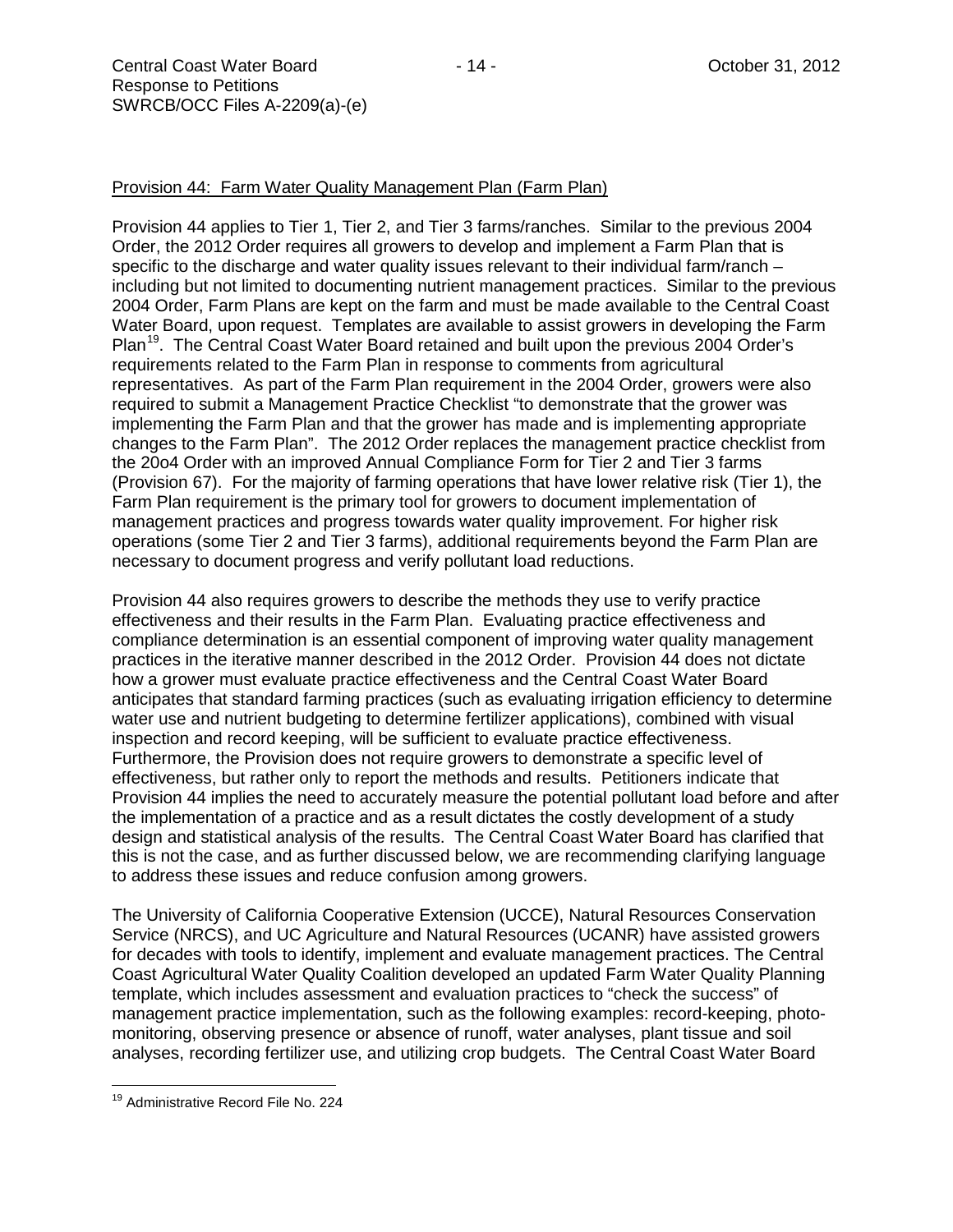includes these types of methods in the Annual Compliance Form as examples of the types of practices that can choose to implement and that growers with Tier 2 and Tier 3 farms can report to evaluate practice effectiveness.

As discussed in the March [20](#page-14-0)12 Staff Report<sup>20</sup> and in response to concerns from the agricultural community regarding the protection of proprietary information in the Farm Plan, the Central Coast Water Board added language in the 2012 Order and MRPs clarifying that certain information is exempt from public disclosure (e.g. trade secrets, secret processes, and the precise location of groundwater wells) and explained a process for submitting such information.

The Central Coast Water Board recommends retaining Provision 44. In addition, we recommend that the State Water Board consider revisions to Provision 44(g) to clearly state that Provision 44.g. does not dictate how a discharger must evaluate practice effectiveness and that standard farming practices (such as evaluating irrigation efficiency to determine water use and nutrient budgeting to determine fertilizer applications), combined with visual inspection and record keeping are among several methods that can be used to evaluate practice effectiveness.

#### Provision 67, Tier 2 and Tier 3 MRP Section C of Part 2, Part 3 (Annual Compliance Form)

The Annual Compliance Form is only required for Tier 2 and Tier 3 farms, which are generally located in close proximity to the most impaired areas of the region, producing crop types with a relatively higher risk of loading nitrate to groundwater, using chemicals known to be the source of specific toxicity in the Central Coast Region, and/or in some cases discharging pollutants directly to an impaired waterbody. For nearly all growers, this is the only form of reporting about water quality improvement actions that is submitted to the Central Coast Water Board. The information in the Annual Compliance Form is essential to evaluate: (1) general compliance with the Order; (2) the effectiveness of management practices, treatment or control measures; and, (3) any changes in farming practices to make progress towards protecting water quality. The Annual Compliance Form information allows growers to report out on beneficial actions and positive progress towards water quality improvement. In addition, the Annual Compliance Form information allows growers and the Central Coast Water Board to identify areas and conduct follow-up where additional progress is necessary. The Central Coast Water Board has clear statutory authority to require such information under Water Code sections 13267 and 13269. Similar to other monitoring and reporting Provisions of the 2012 Order, this Provision provides information consistent with the NPS Policy's requirement to include "sufficient feedback mechanisms so that the Regional Water Quality Control Board, the dischargers and the public can determine whether the program is achieving its stated purpose(s), or whether additional or different MPs [management practices] or other actions are required."

Provision 67 of the 2012 Order replaces the requirement in the previous 2004 Order to submit a farm water quality management practices checklist. To comply with Provision 67, Tier 2 and Tier 3 growers submit the Annual Compliance Form by answering a series of questions about their farm, using dropdown selections, and submitting the form electronically. Growers would need to invest little money, effort or time to complete the necessary dropdown menus and checklists in the Annual Compliance Form. Growers can also update specific information in real-time whenever necessary without resubmitting entire documents. The Agricultural Alternative

<span id="page-14-0"></span><sup>&</sup>lt;sup>20</sup> Administrative Record File No. 337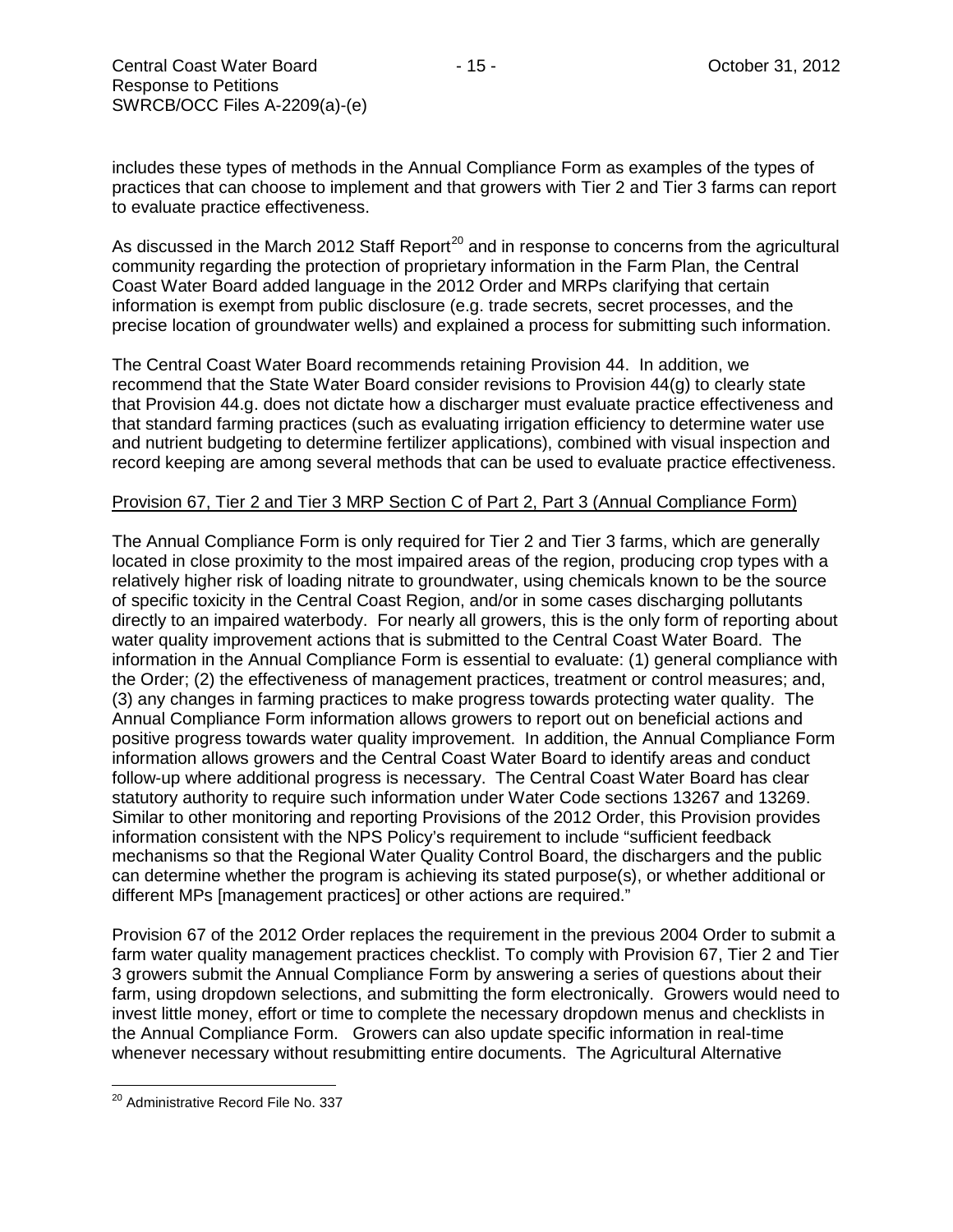Proposal (Agricultural Proposal) submitted by the California Farm Bureau Federation in December  $2010^{21}$  $2010^{21}$  $2010^{21}$  included a similar requirement to complete an annual Farm Water Quality Survey. While some comments from agricultural stakeholders objected to reporting some specific items in the Annual Compliance Form (e.g. Nitrate Loading Risk factors, Total Nitrogen Applied), the Central Coast Water Board did not receive significant objection to the general use of an Annual Compliance Form.

An important benefit of this provision is that it is critical to managing the Central Coast Water Board's Irrigated Lands program. The annual compliance form is a simple, straightforward mechanism that provides the Water Board staff the ability to manage the overall program. It is physically impossible to provide regulatory oversight for 4000 farming operations on an individual basis, as is the case with many other Water Board programs. The Water Boards increasingly use reporting mechanisms like the annual compliance form to effectively manage large numbers of dischargers (CIWQS, GeoTracker, GAMA, SWAMP, etc.) efficiently and effectively. Without Provisions to require growers to submit the Annual Compliance Form there are no means for growers to report progress towards water quality improvement to the Water Board. Similarly, there would be no efficient means for the Water Board to distinguish and prioritize farms based on discharge characteristics, level of threat to water quality, or status of management practice implementation and other efforts to protect water quality. Water Board staff would have to rely primarily on complaints and inspections to evaluate potential problems. Given that the Central Coast Water Board regulates nearly 4000 farms and approximately 435,000 acres, relying on complaints and inspections would not be efficient or effective given the staff resources allocated. In addition, it would not be reasonable or rational given the severity and scale of water quality problems in agricultural areas. The Water Board must prioritize and maximize available resources toward the highest priorities. The Annual Compliance Form is a significant improvement in implementing the regulatory program and a critical Water Board tool for efficient and effective prioritization and follow-up to maximize water quality protection and improvement.

## Provision 68, Tier 2 and Tier 3 MRPs, Part 2 Section C: Nitrate Loading Risk Factor **Determination**

Provision 68 applies only to Tier 2 and Tier 3 farms/ranches, and requires growers to determine nitrate loading risk factor(s) for an individual farm/ranch or risk unit using one of two methods. Method 1 was developed by the Central Coast Water Board for the 2012 Order and Method 2 is the Groundwater Pollution Hazard Index method $^{22}$  $^{22}$  $^{22}$  developed by the UCANR in the late 1990s and later managed by the University of California Water Resources Center (UCWRC) for the purposes of providing information for growers to prioritize management practice implementation that will yield the greatest level of reduced nitrogen loading to groundwater by identifying the fields of highest risk.

<span id="page-15-0"></span><sup>&</sup>lt;sup>21</sup> Administrative Record File No. 213. Note that representatives of certain agricultural interests submitted various proposals throughout the process, including in December 2010, March and May 2011, and March 2012 ("New Part E" was presented in oral comments at the March 2012 hearing) that augmented the December 2010 proposal. Those proposals are generally referred to in this petition response as the "Agricultural Proposal". The Central Coast Water Board's consideration of the Agricultural Proposal is discussed in various sections of this petition response.

<span id="page-15-1"></span><sup>22</sup> Administrative Record File No. 407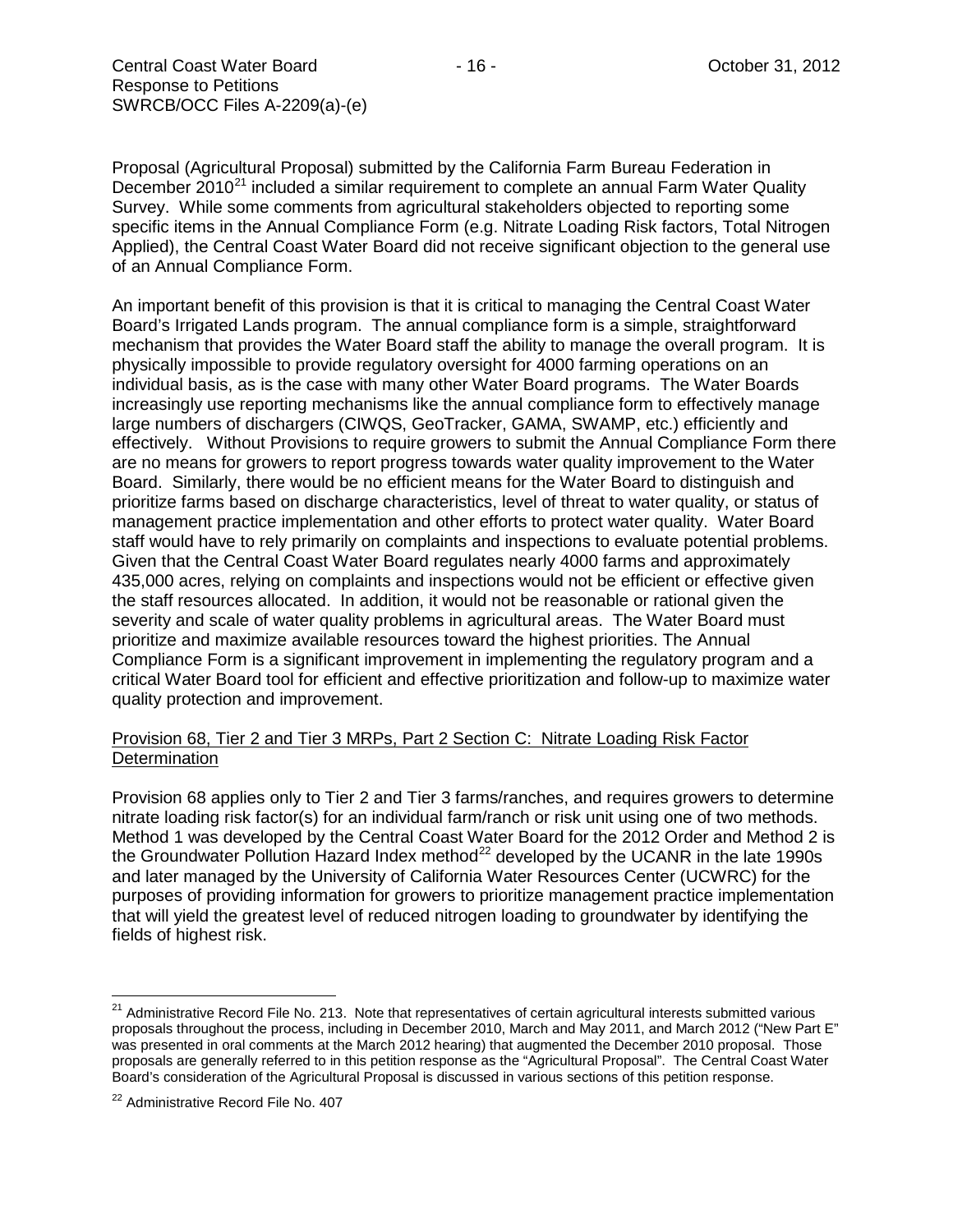Method 1 developed by the Central Coast Water Board for the 2012 Order was based upon the UCANR's Groundwater Pollution Hazard Index. Similar to the UCANR method, it includes factors related to crop type, irrigation type, and nitrate concentration of irrigation water to calculate a nitrate loading risk level (low, medium, or high). The Central Coast Water Board did not include soil type in the method in response to comments that soil type may be unknown and can also vary across an individual farm/ranch or field, and thus identifying soil type can be complex and costly to determine. In exchange, the Central Coast Water Board included nitrate concentration of irrigation water, since the water is applied to the farm/ranch and an increased nitrate concentration may result in an increased risk in nitrate loading, compared to farms/ranches with low nitrate concentrations. In addition, farms/ranches with high nitrate concentrations in groundwater are generally a higher priority for minimizing additional nitrate loading and implementing nutrient management.

Method 2, the Nitrate Groundwater Pollution Hazard Index method developed by UCANR, has been in use for more than 15 years by growers, technical assistance providers, and consultants in California, Arizona, and Nevada to evaluate nitrogen contamination potential to groundwater by identifying the fields of highest intrinsic vulnerability or risk. Similar to Method 1, the Nitrate Groundwater Pollution Hazard Index includes factors related to crop type and irrigation type, and also uses soil type to calculate the nitrate loading risk level. The UCWRC manages the Nitrate Groundwater Pollution Hazard Index as an Internet-based tool available to the public. The tool contains four dropdown selections and is easily accessible to growers and routinely used by the agricultural community to evaluate nitrate loading risk. During the development of the 2012 Order, the Central Coast Water Board contacted the UCWRC to inform them of the use of the Nitrate Groundwater Pollution Hazard Index and confirmed that UCWRC intended to maintain the index and associated Internet-based tool in the long term to ensure that it would continue to be widely available to growers in the Central Coast Region.

As described in the March 2011 Staff Report, Appendix  $D^{23}$  $D^{23}$  $D^{23}$  - Options Considered and Appendix  $E$  - Response to Comments<sup>[24](#page-16-1)</sup>, agricultural representatives specifically commented that the 2012 Order should employ existing tools to evaluate risk, such as the Nitrate Groundwater Pollution Hazard Index. In addition, the Agricultural Proposal<sup>[25](#page-16-2)</sup> submitted by the California Farm Bureau Federation in December 2010 includes both the Nitrate Groundwater Pollution Hazard Index and Method 1 developed by the Central Coast Water Board to evaluate nitrate loading risk to groundwater.

Growers also have the option of evaluating risk by individual farm/ranch or by identifying specific units on the individual farm/ranch. Identifying specific units enables growers to specifically identify the particular unit or area of the farm/ranch that may have increased nitrate loading risk (thereby isolating the costs associated with additional Provisions related to the higher risk to a particular unit). These simpler loading risk methods were selected deliberately to avoid the potentially high costs of using more complex site assessments to determine loading risk or actual loading.

<span id="page-16-0"></span><sup>&</sup>lt;sup>23</sup> Administrative Record File No. 232

<span id="page-16-1"></span><sup>&</sup>lt;sup>24</sup> Administrative Record File No. 233

<span id="page-16-2"></span><sup>&</sup>lt;sup>25</sup> Administrative Record File No. 213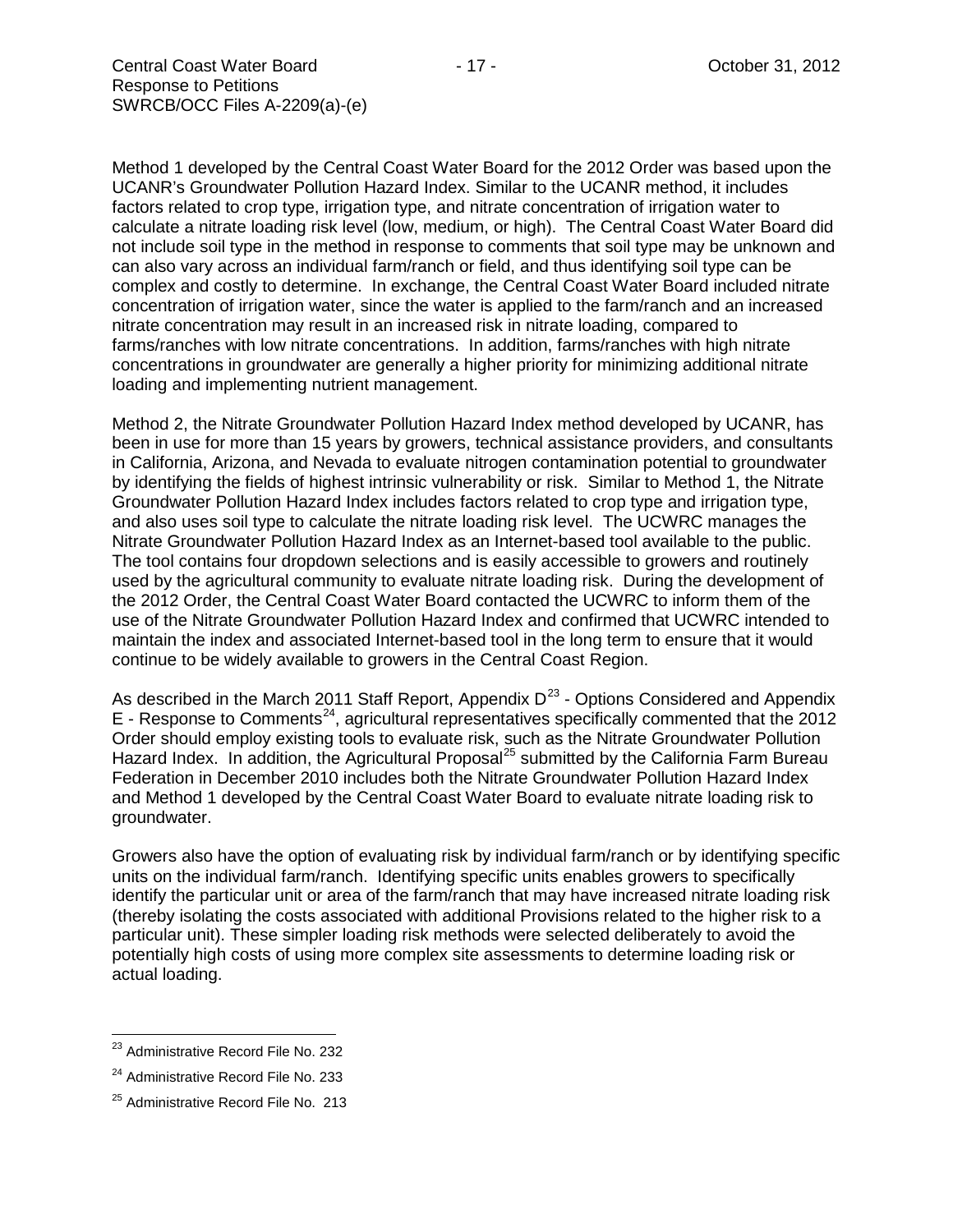It is important to note that the identification of an individual farm/ranch as having a high nitrate loading risk is not a measure of compliance and will not by itself result in an increased possibility of enforcement. The purpose of determining nitrate loading risk is for the Water Board to scale requirements, and reasonably apply increased monitoring and reporting requirements to the subset of farms/ranches that have an increased nitrate loading risk.

The calculation of the nitrate loading risk factor is not difficult or costly for growers to implement, and is necessary and reasonable given the severity of water quality conditions and urgent need to protect groundwater, especially drinking water sources. In particular, the UCANR Groundwater Nitrate Pollution Hazard Index is an existing tool widely available to growers developed by experts for the purposes of assigning risk. It is a well-documented and proven methodology that provides meaningful and reliable information.

The Central Coast Water Board recommends retaining Provision 68 to identify farms with increased risk of nitrate loading to groundwater, and to advance efforts to reduce nitrate loading to groundwater and protect drinking water sources. The Central Coast Water Board also agrees that providing meaningful and reliable information is a high priority for the 2012 Order. Pending the State Water Board's evaluation of the various methodologies to identify farms/units that have increased risk of nitrate loading to groundwater, the Central Coast Water Board does not object to the selection of a single method to be used for this purpose. While limiting alternatives provides for less flexibility for individual growers, it also provides for increased consistency overall.

## Provisions 70 – 71; Tier 2 and Tier 3 MRPs, Part 2 Section C: Total Nitrogen Applied Reporting or Alternative

Provisions 70 and 71, and Part 2 Section C of the Tier 2 and Tier 3 MRPs only apply to the subset of Tier 2 and Tier 3 farms/ranches with a high nitrate loading risk. Provision 70 requires these growers to report total nitrogen applied (input, as described above) in the Annual Compliance Form. As an alternative to reporting total nitrogen applied, Provision 71 provides that growers can propose an individual discharge groundwater monitoring and reporting program (GMRP) plan to evaluate nitrate discharge to groundwater (output, as described above) from each ranch/farm or nitrate loading risk unit with a high nitrate loading risk.

The Central Coast Water Board consulted Certified Crop Advisors (CCAs) and UCCE technical experts who consistently recommended that "documenting the reduction of nitrogen input to the production system and improved irrigation efficiency should be the focus<sup>"26</sup>. The practice to record and budget nitrogen fertilizer application is a long-standing, standard industry practice widely recommended by agronomists and crop specialists such as the UCCE, NRCS, and agricultural industry groups such as the International Plan Nutrition Institute (IPNI) and Western Plant Health Association (WPHA) to optimize nutrient efficiency and minimize losses. The UCANR recommends recording and budgeting fertilizer inputs as a specific "Management Goal "and identifies it as "a best economically achievable technology or process for limiting the movement of nutrients to surface water and groundwater". In addition, fertilizer nitrogen record keeping has lower economic costs compared to alternative monitoring and reporting related to outputs (discharge monitoring and loading evaluations).

<span id="page-17-0"></span><sup>&</sup>lt;sup>26</sup> Administrative Record File Nos 177, 178, and 195.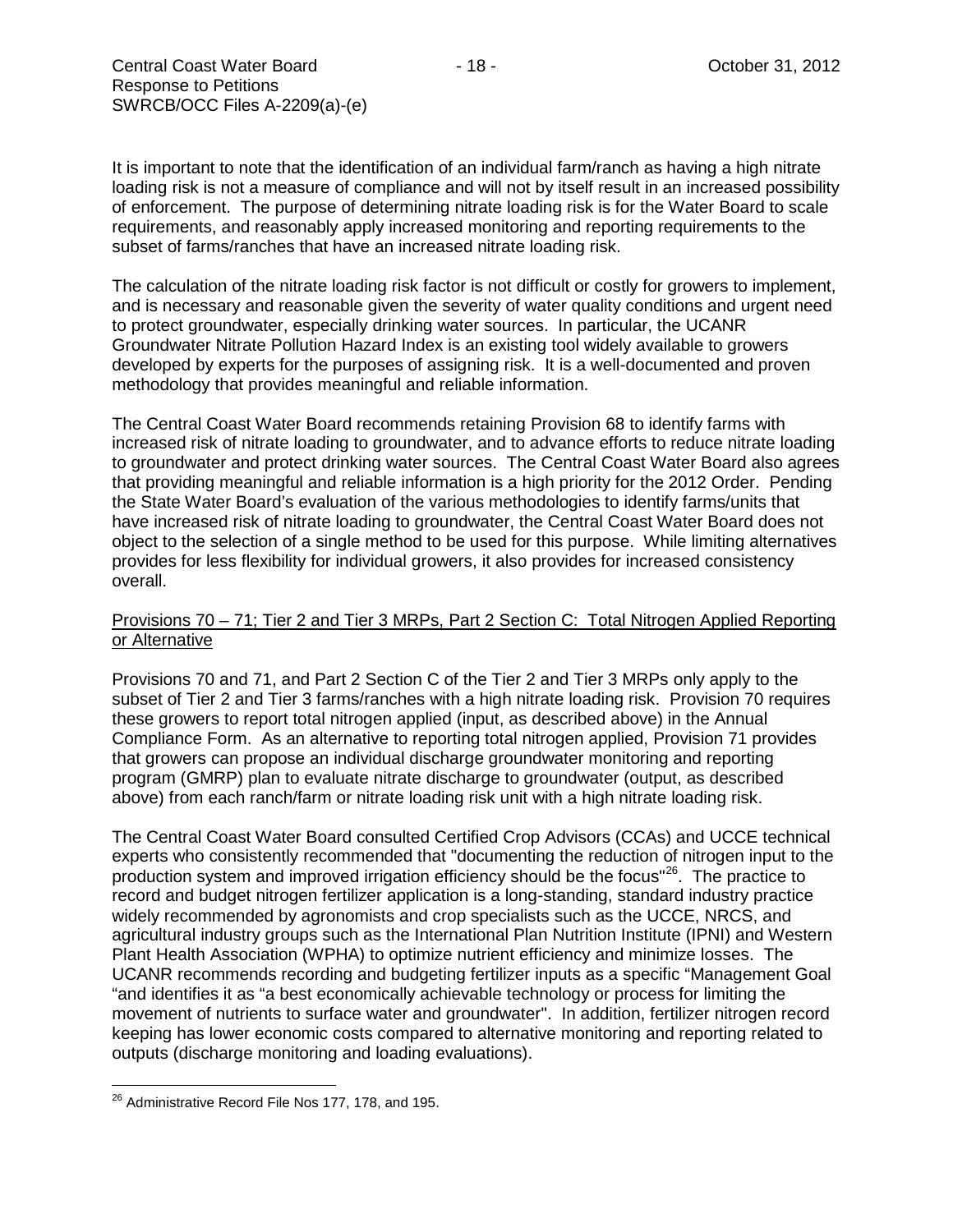Many growers implemented practices to optimize fertilizer application and minimize losses to comply with the previous 2004 Order. For example, the 2006 Management Practice Checklist Summary Report<sup>[27](#page-18-0)</sup> indicates that: 67% of the surveyed growers know crop nutrient requirements and use and record nutrient budgets; 50% test nitrogen in irrigation water and incorporate that into nutrient budgets; 62% use plant tissue analysis of nitrogen to aid in fertilizer decisions; 58% test soil for residual nitrogen; 46% train their field personnel in nutrient management. In addition, Agriculture's Alternative Proposal submitted by the CFBF in December 2010<sup>[28](#page-18-1)</sup> included similar nutrient management practices – specifically analysis of nitrogen in soil, well water, and plant tissue.

Provision 70 does not specify how to maintain fertilizer application data. Growers may choose to record information on paper, or into a spreadsheet or using specific software developed by a technical service provider or the private industry depending on their specific need. Many growers already report similar nitrogen application to the Central Coast Water Board<sup>[29](#page-18-2)</sup>, and staff is working with Certified Crop Advisors and technical assistance providers to identify and develop tools to assist growers in managing this type of information ahead of the monitoring and reporting requirements in the 2012 Order. In response to comments from some growers who objected to reporting nitrogen application data, Provision 71 of the 2012 Order also provides an alternative option to propose an individual discharge groundwater monitoring and reporting program to shift the focus from reporting inputs to reporting outputs.

The reporting of nitrogen application information, or the alternative to evaluate discharge of nitrate to groundwater, is reasonable for the subset of Tier 2 and Tier 3 farms that present an increased risk to water quality, given the severity of water quality conditions and urgent need to protect groundwater, especially drinking water sources. It is an essential reporting element of the 2012 Order that provides information consistent with Water Code section 13269(a)(2) (monitoring to verify the adequacy and effectiveness of the waiver's conditions) and the NPS Policy's requirement to include "sufficient feedback mechanisms so that the Regional Water Quality Control Board, the dischargers and the public can determine whether the program is achieving its stated purpose(s), or whether additional or different MPs [management practices] or other actions are required." In this case, reporting total nitrogen applied specifically provides a feedback mechanism to indicate reduction in loading or improved management practice in terms of nitrogen source control to protect groundwater used for drinking water from nitrate contamination.

Petitioners contend that Provision 70 will require the reporting of hundreds of thousands of fertilizer applications, and also will require the reporting of thousands of soil nitrogen tests prior to each planting. This is incorrect. The Central Coast Water Board intended for total nitrogen applied to be reported annually at the farm/ranch level - not for every acre farmed. For example, if a grower produces 300 acres of lettuce and 200 lbs/acre nitrogen is applied to the 300 acres, the grower reports 200 lbs/acre in the Annual Compliance Form for that farm.

<span id="page-18-0"></span><sup>&</sup>lt;sup>27</sup> Administrative Record File No 23

<span id="page-18-1"></span><sup>&</sup>lt;sup>28</sup> Administrative Record File No.213

<span id="page-18-2"></span><sup>&</sup>lt;sup>29</sup> Administrative Record File No 329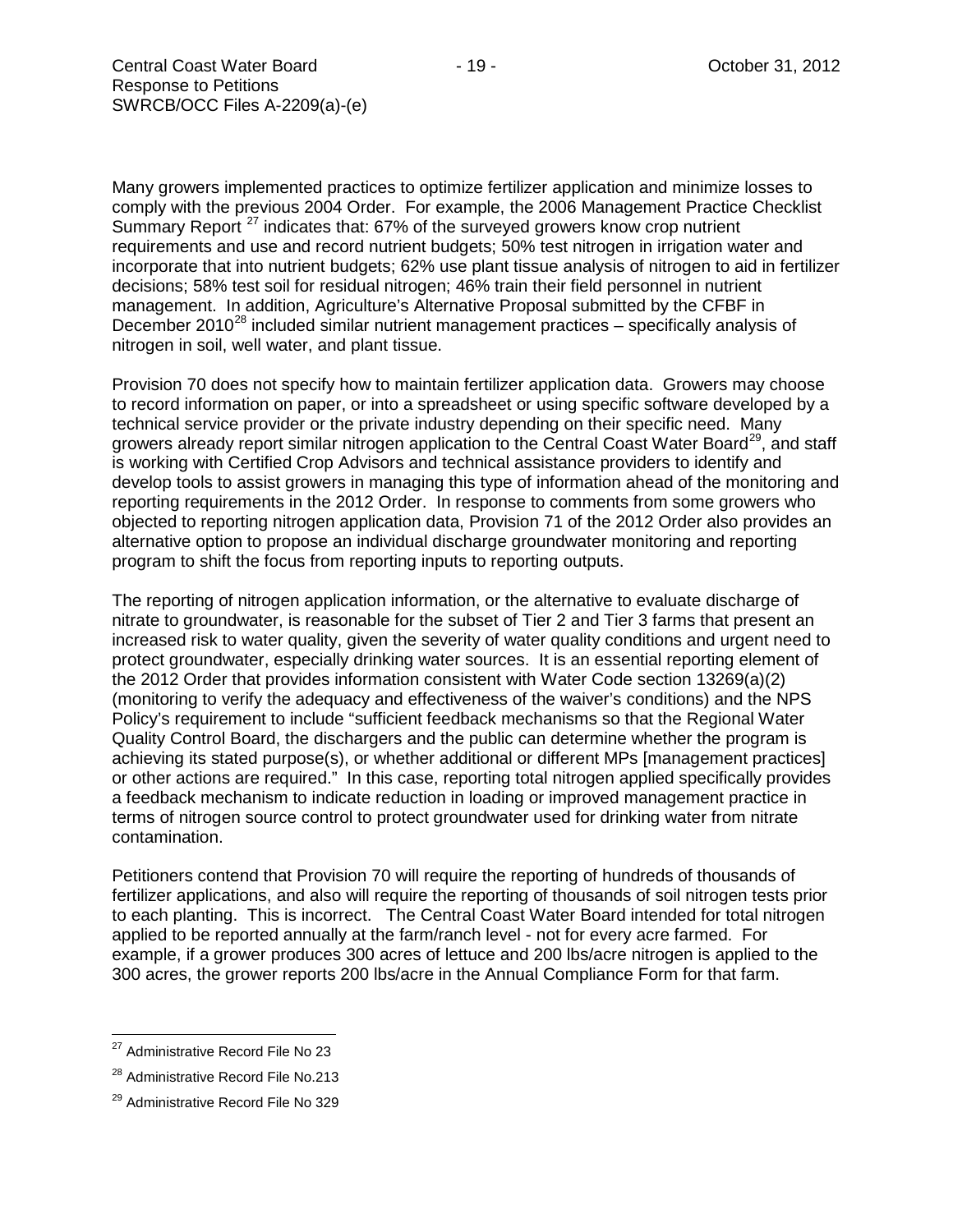The Central Coast Water Board recommends that the State Water Board consider the following revisions to clarify the definition of total nitrogen applied and soil nitrogen on page 92 (Definition No. 63) as well as other relevant sections of the 2012 Order and Tier 2 and Tier 3 MRPs:

"63. Total Nitrogen Applied. Total nitrogen applied includes nitrogen in any product, form or concentration) including, but not limited to, organic and inorganic fertilizers,slow release products, compost, compost teas, manure, extracts, nitrogen present in the soil, and nitrate in irrigation water; Reported in units of lbs/acre nitrogen per crop, per acre for each farm/ranch or nitrate loading risk unit on an annual basis; Total nitrogen present in the soil must be measured for each farm/ranch or nitrate loading risk unit prior to the first application of fertilizer to the first crop in rotation."

The Central Coast Water Board strongly recommends retaining Provisions 70 and 71, and Part 2 Section C of the Tier 2 and Tier 3 MRPs, with the edits proposed above, to advance efforts to reduce nitrate loading to groundwater and protect drinking water sources.

## Provision 74; Tier 3 MRP Part 6: Typical Crop Nitrogen Uptake

The 2012 Order requires growers with Tier 3 farms with high nitrate loading risk farms to determine the typical crop nitrogen uptake for each crop type produced and report the basis for the determination (e.g., developed by commodity or industry group, published agronomic literature, research trials, site-specific analysis of dry biomass of crop for the nitrogen concentration). The crop nitrogen uptake is an essential part of nutrient budgeting and making fertilizer decisions, and included as an element in the irrigation and nutrient management plan (INMP) discussed below. As described earlier, the 2006 Management Practice Checklist Summary Report<sup>[30](#page-19-0)</sup> indicates that 67% of the surveyed growers know crop nutrient requirements and use and record nutrient budgets. While the 2012 Order provides growers the flexibility to use various methods to determine the typical crop nitrogen uptake, agronomic information regarding crop nitrogen uptake is published for most crop types with significant acreage in the Central Coast Region. As an example, a commonly referenced UCANR Publication provides typical nitrogen applications and crop uptakes for cool-season vegetables grown in the Central Coast Region.<sup>[31](#page-19-1)</sup> In many cases, the State Water Board, Central Coast Water Board, and the California Department of Food and Agriculture's (CDFA) Fertilizer Research and Education Program (FREP) have provided grant funding that supported the research to obtain this type of information.

The Central Coast Water Board strongly recommends retaining Provisions 74 and Part 6 of the Tier 3 MRP to advance efforts to reduce nitrate loading to groundwater and protect drinking water sources.

## Provisions 75 – 77; Tier 3 MRP Part 6: Certified Irrigation and Nutrient Management Plan (INMP)

The 2012 Order requires a subset of Tier 3 Farms that have a high nitrate loading risk to groundwater to develop and implement a certified irrigation and nutrient management plan

<span id="page-19-0"></span><sup>&</sup>lt;sup>30</sup> Administrative Record File No 23

<span id="page-19-1"></span><sup>&</sup>lt;sup>31</sup> Administrative Record Reference No. 226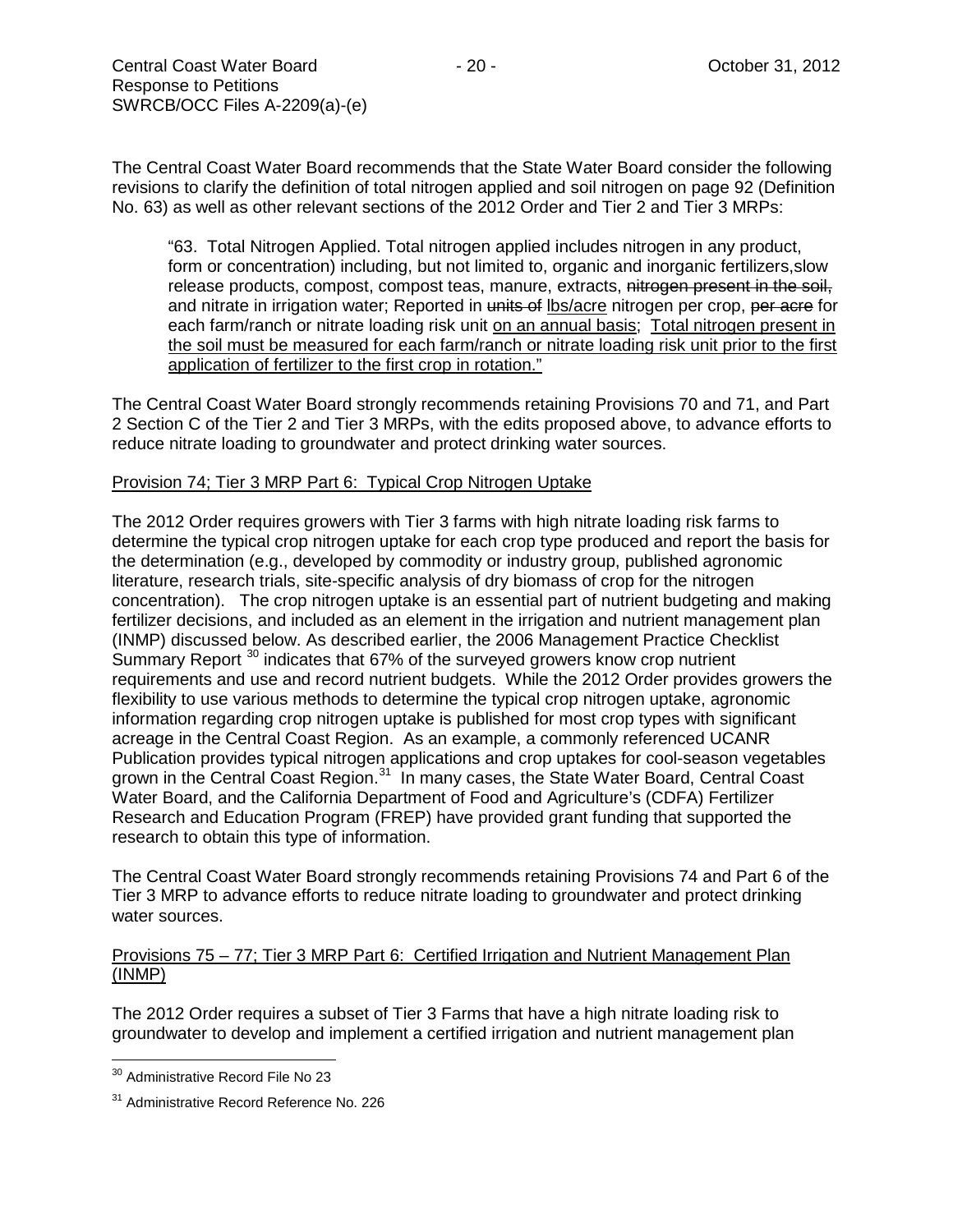(INMP). The purpose of the INMP is to budget and manage the nutrients applied considering all sources of nutrients, crop requirements, soil types, climate, and local conditions in order to minimize nitrate loading to surface water and groundwater. The number of farms estimated to be affected by these requirements is currently less than 3% (less than ~100 individual farms out  $of -3600$ ).

This requirement builds upon the Farm Plan requirement (Provision 44) which applies to all farms and the requirement (Provision 70) to report total nitrogen applied for the subset of Tier 2 and Tier 3 farms with high nitrate loading risk. In addition, this requirement is similar to the certified INMP requirements in the Central Valley Regional Water Quality Control Board's (Central Valley Water Board) Dairy Order<sup>32</sup>.

Irrigation and Nutrient Management Plans are a standard industry tool<sup>[33](#page-20-1)</sup> used to budget and manage the nutrients applied to the farm to minimize nitrate loading to surface water and groundwater. The increased efficiency from fine-tuning application rates, timing and placement of the right type of fertilizer to match plant growth can result in a significant reduction in nutrient losses, reductions in nitrate loading to groundwater, and can also result in significant economic savings. The 2012 Order describes the minimum elements that growers must include in the INMP but growers have the flexibility to develop the plan considering the unique characteristics of their farm. Growers have time to develop the plan and do not have to submit the INMP to the Central Coast Water Board, but must report specific INMP elements in the Annual Compliance Form.

Similar to the Central Valley Water Board's Dairy Order, to ensure the adequacy and effectiveness of the INMP, the INMP must be certified by a CCA or similarly qualified professional. The Central Coast Water Board received comments from Western Plant Health Association (WPHA) in April 2010 supporting this aspect of the 2012 Order recognizing that CCAs and similar third-party professionals are a way to minimize costs to growers, while assuring the Central Coast Water Board that the INMPs are effective, agronomically sound and environmentally sensitive.

As described above, a large percentage of growers already implement irrigation and nutrient management practices, and many already have an INMP. For example, one grower in the Central Coast Region developed and implemented an INMP and then reported that as a result of the plan he reduced his fertilizer use by 50%, which resulted in a significant cost savings to the grower. Comments received from the California Strawberry Commission dated January 3, 2011 stated that they do not oppose requirements for irrigation and nutrient management plans and pointed out that the Agricultural Proposal submitted by the California Farm Bureau Federation in December 2010 included similar requirements to be part of the Farm Plan. However, additional comments from the California Strawberry Commission and other agricultural stakeholders do object to the submittal and potential public disclosure of proprietary information in the INMP. As described for the Farm Plan, the 2012 Order clearly protects trade secrets and secret processes submitted to the Water Board from public disclosure.

<span id="page-20-0"></span><sup>&</sup>lt;sup>32</sup> Administrative Record File No 179

<span id="page-20-1"></span><sup>33</sup> Administrative Record Reference Nos 21, 35, 134, 137, 164, 212, 226, 227, 228, 301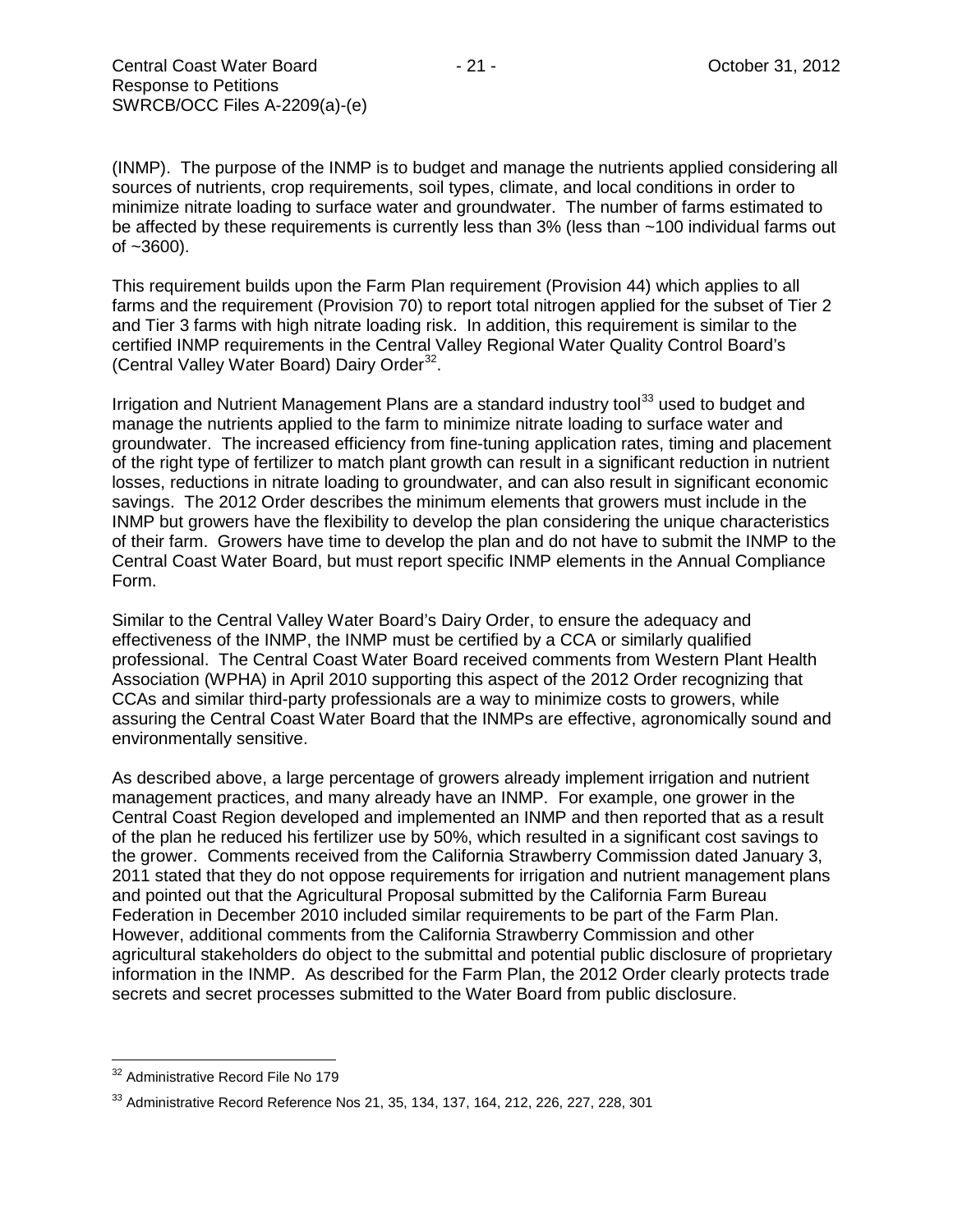Similar to Provision 70, the 2012 Order also provides an alternative to the development and implementation of an INMP. Growers with Tier 3 farms with a high nitrate loading risk may propose an individual discharge groundwater monitoring and reporting program (GMRP) plan to evaluate the discharge of waste to groundwater (Provision 76)

The Central Coast Water Board strongly recommends retaining Provisions 75 -77, and Part 6 of the Tier 3 MRP to advance efforts to reduce nitrate loading to groundwater and protect drinking water sources.

## Provision 78; Tier 3 MRP Part 6: Nitrogen Balance Ratios

The 2012 Order also requires the subset of Tier 3 Farms that have a high nitrate loading risk to report progress towards specific nitrogen balance ratio targets. Nitrogen balance ratio targets compare the total amount of nitrogen applied to the total amount of nitrogen needed to produce a crop. Similar targets are also included in the Central Valley Regional Board's Dairy Order<sup>[34](#page-21-0)</sup> that dischargers must achieve to comply with the Order. As described above, the Central Coast Water Board developed this and related Provisions in coordination with UCCE, CCAs, and other qualified professionals who recommended the specific targets. Initially, similar to the Central Valley Water Board, the 2011 draft Order defined the nitrogen balance ratio targets as limits that must be met to comply with the Order (as identified on page 30, and in Tables 3 and 4 on pages 38-41 of the redline-strikeout version of the draft Order)<sup>[35](#page-21-1)</sup>. In response to comments from agricultural stakeholders, the Central Coast Water Board adopted revisions to the 2011 draft Order at the March 15, 2012 hearing to define the nitrogen balance ratio targets as "milestones" for the purpose of measuring progress, rather than as limits that must be achieved to comply with the 2012 Order.

In the case of a single crop rotation (e.g., strawberries), the 2012 Order identifies a nitrogen balance ratio target of 1.2. The 1.2 target is equivalent to applying 120% of crop needs. The nitrogen balance ratio target of 1.2 is not fully protective of groundwater and still results in discharge to groundwater, but in many cases represents a significant reduction of applied nitrogen thereby reducing nitrate loading to groundwater. The Strawberry Commission has indicated that the "average rate of nitrogen fertilizer applied to strawberries is currently below the 1.2 ratio, and is approximately .78." This and other evidence suggests that the target is measurable and achievable. In the case of crops in multiple rotation over a year (e.g., multiple crop cycles), the 2012 Order identifies a nitrogen balance ratio target of 1.0, equivalent to applying 100% of crop needs. As discussed during the workshop at the May 2011 Central Coast Water Board meeting, the reason why the nitrogen balance ratio target for annual crops is 1.2 compared to 1.0 for crops in multiple rotation, is because over the course of a year, farms that have multiple crops in rotation have more opportunities to optimize their nutrient budgets and adjust fertilizer applications to try to achieve the targets.

To reiterate, the nitrogen balance ratio targets *do not* require 100% crop efficiency related to fertilizer applications. The nitrogen balance ratio target of 1.0 is not fully protective of groundwater and still results in discharge to groundwater, but represents a significant reduction of applied nitrogen. Less stringent than the Central Valley Water Board's Dairy Order, the 2012

<span id="page-21-0"></span><sup>&</sup>lt;sup>34</sup> Administrative Record File No 179

<span id="page-21-1"></span><sup>&</sup>lt;sup>35</sup> Administrative Record File No. 372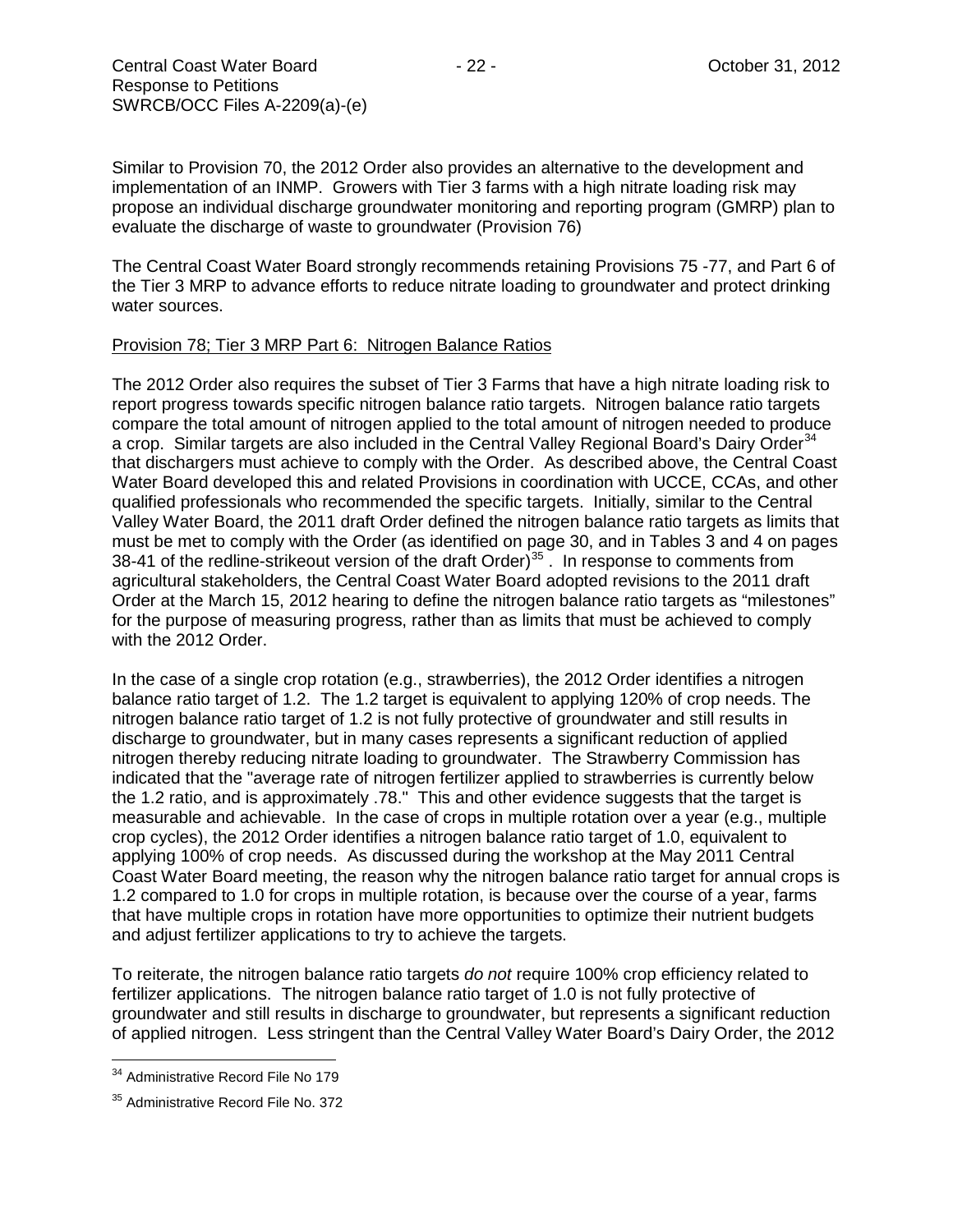Order nitrogen balance ratio targets do not take into account residual nitrogen from previous crops. Since vegetable crops leave nutrients in the soil after harvest, available for the next crop, the target allows growers to apply 100% of the crop needs over the year, even though there are leftover nutrients in the soil from the previous crop. Grant funded lettuce trials also demonstrate that some growers are already meeting this target, while others apply excessive nitrogen.<sup>36</sup> The 2012 Order includes these nitrogen balance ratio targets to ensure that growers with higher risk farms are working toward reducing nitrate loading to groundwater.

Despite some statements by agricultural stakeholders that many growers were already meeting nitrogen balance ratio targets, many growers commented that they objected to the use of these specific nitrogen balance ratio targets. However, the Central Coast Water Board did not receive any comments proposing alternative targets or proposing alternative methods to evaluate nitrogen load reductions. However, similar to other Provisions, the 2012 Order provides flexibility so that growers can implement an alternative method to demonstrate an equivalent nitrogen load reduction, if they choose not to use the identified nitrogen balance ratio targets.

The Central Coast Water Board strongly recommends retaining Provisions 78 and Part 6 of the Tier 3 MRP to ensure that growers with the highest risk farms are making measurable progress to reduce nitrate loading to groundwater and protect drinking water sources.

#### Provision 79; Tier 3 MRP Part 6: Effectiveness of Certified INMP

The 2012 Order requires growers with Tier 3 farms that have a high nitrate loading risk to evaluate and report on the overall effectiveness of the INMP towards protecting, preserving, and restoring groundwater quality in the upper-most aquifer, including reductions in loading based on the implementation of irrigation and nutrient management practices. The INMP Effectiveness Report must be prepared by a state registered professional engineer, professional geologist, Certified Crop Advisor, or similarly qualified professional.

The 2012 Order does not specify the methods that a grower must use to evaluate the effectiveness of an INMP. In addition, the 2012 Order provides that growers in the same groundwater basin or subbasin may choose to comply with this requirement as a group by submitting a single report that evaluates the overall effectiveness of the broad scale implementation of irrigation and nutrient management practices identified in INMPs to protect groundwater and achieve water quality standards for nitrate.

The INMP is a critical part of the 2012 Order and evaluating the effectiveness of management practices is an essential component of improving water quality and protecting groundwater resources, especially sources of drinking water. The Central Coast Water Board strongly recommends retaining Provision 79 and Part 6 of the Tier 3 MRP to ensure that growers with the highest risk farms are implementing practices effectively over time and making measurable progress to reduce nitrate loading to groundwater and protect drinking water sources.

<span id="page-22-0"></span><sup>&</sup>lt;sup>36</sup> Administrative Record File Nos. 410 and 411.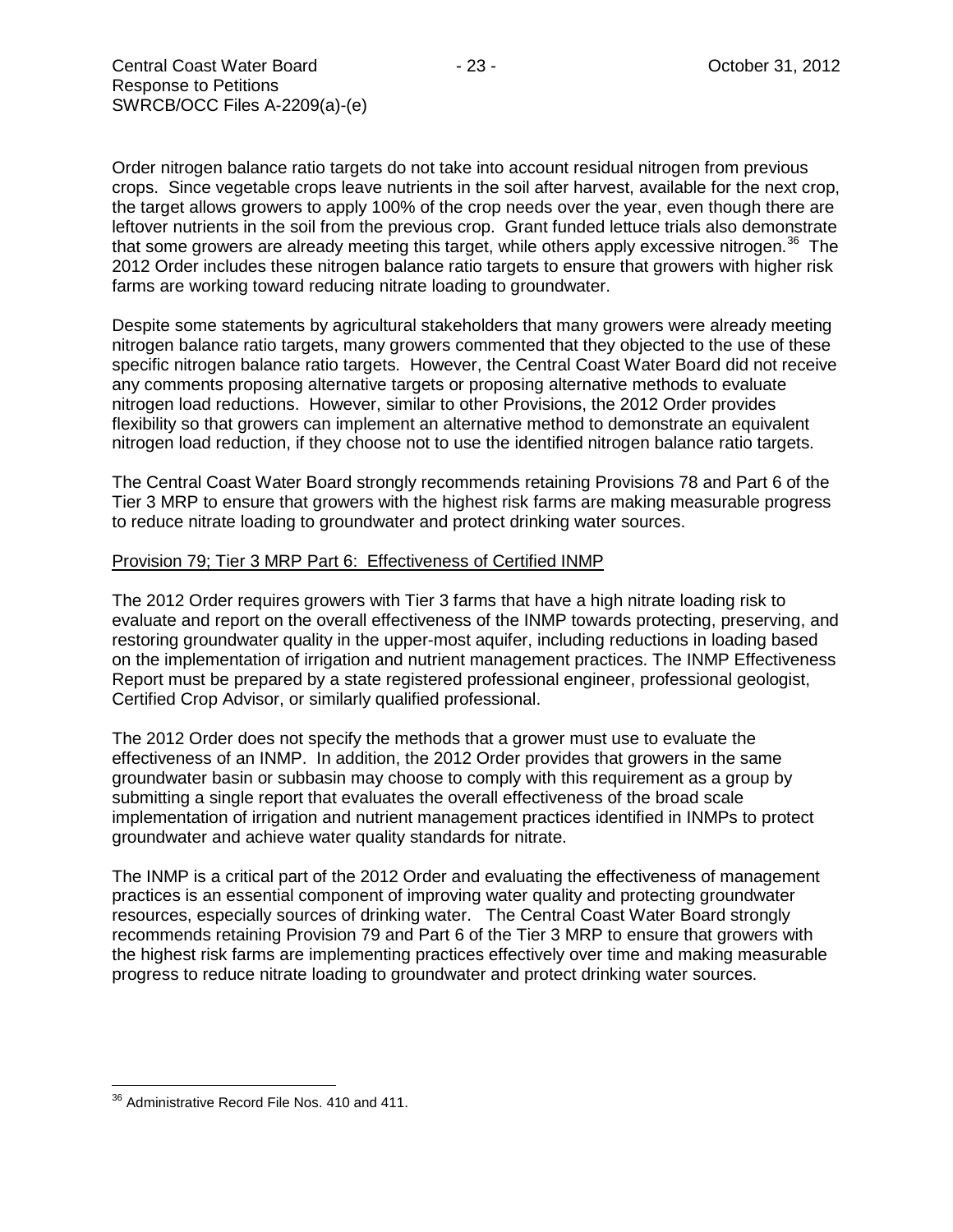## **B. LEGAL/PROCEDURAL CONTENTIONS**

**B.1 Contention**: Petitioners contend that the Central Coast Water Board failed to provide petitioners adequate due process in violation of the California Administrative Adjudication Bill of Rights, i.e., the Administrative Procedures Act (Gov. Code § 11425.10 et seq.) because petitioners did not have an opportunity to comment on significant, new provisions that were presented after the close of the public hearing and because at least one of the provisions were the result of ex parte communications.

**Response**: The Central Coast Water Board agrees with petitioners that the adoption of the 2012 Order was a quasi-adjudicative action. The Central Coast Water Board did not violate petitioners' due process rights. The Central Coast Water Board fully complied with the Administrative Procedures Act (APA) and the applicable State Water Board regulations regarding adjudicatory proceedings. Petitioners had more than adequate opportunity over three and one-half years to be heard, and had multiple opportunities to present and rebut evidence before the Central Coast Water Board. As discussed further below, petitioners were involved throughout the development of the 2012 Order and were provided with full due process. While petitioners argue that new conditions were incorporated into the 2012 Order at the last minute and without providing petitioners an opportunity to comment on the changes, the petition focuses solely on the "Johnston Proposal" as a violation of the petitioners' due process rights. Therefore, it is unclear, other than the "Johnston Proposal," what other changes to the 2012 Order are alleged to violate the petitioners' due process rights. At the hearing, Water Board staff did recommend to the Board that it consider several additional revisions to the 2012 draft Order: however those revisions were made in response to comments and suggested revisions primarily made by petitioners and other agricultural representatives. The petitioners do not object to those revisions even though they were based on proposals by petitioners made during the hearing and that were not subject to comment by others.

The petitioners argue that the "Johnston Proposal" is a significant revision made after the close of public hearing. The petitioners mischaracterize the revision proposed by Board Member Michael Johnston and approved by the Board. The revision is a fairly minor revision that does not change the substance of the 2012 Order. The purpose of the new Finding 11 and the associated Provision 11 is to encourage dischargers to coordinate water quality improvement efforts and cooperative monitoring and reporting efforts with other dischargers. Dischargers that did participate in a third party group and implemented Executive Officer approved alternative cooperative monitoring or water quality improvement practices or programs may be moved to a lower Tier and/or may be provided alternative project-specific times and milestones. During the process for approving alternative project proposals, a Technical Advisory Committee (TAC) will evaluate the project proposals and make recommendations to the Executive Officer. The revision did not alter the monitoring and reporting program at all, except to add an additional optional process for dischargers. The "Johnston Proposal" did not create any new mandatory requirements, and if dischargers take advantage of the condition, Finding 11 and the associated Provision 11 potentially decrease requirements for dischargers who form a third party group and implement alternatives practices or programs and are moved into a lower tier. As discussed further below, the "Johnston Proposal" did not deprive the Petitioners of due process since the Central Coast Water Board fully considered the Agricultural Proposal. The "Johnston Proposal" does not conflict with the "New Part E" proposed by the petitioners, since it does not preclude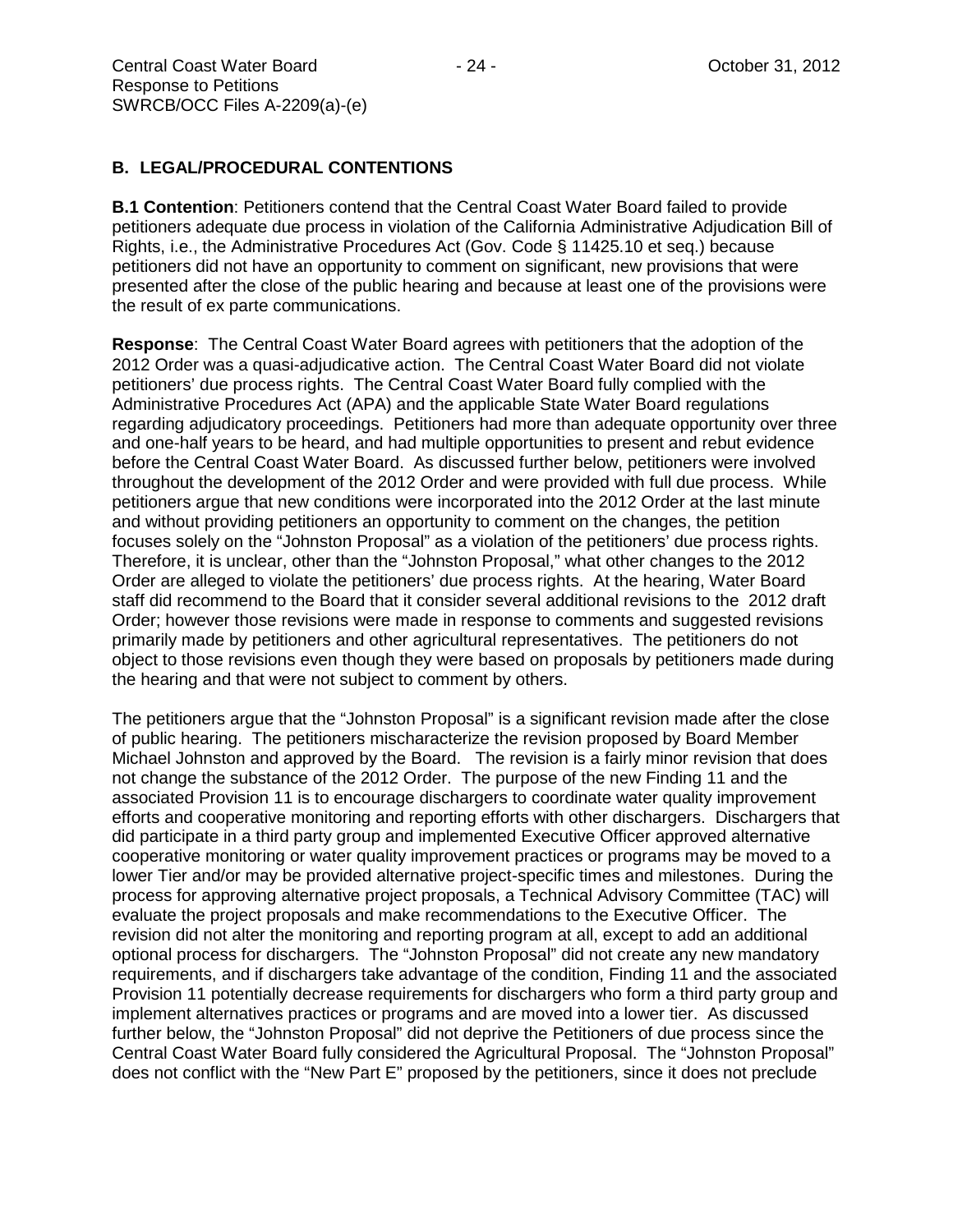dischargers from forming third party groups, engaging in self-auditing, or any of the other conditions proposed in petitioners' "New Part E".

The petitioners also mischaracterize the process leading to the "Johnston Proposal". The revision was in direct response to the petitioners' similar proposal presented to the Water Board. The use of a TAC was not a new idea on March 15, 2012. Petitioners presented a proposal including a TAC and a Public Advisory Committee (PAC) in the hearing the day before, and had presented a similar proposal including a TAC in earlier written comments and oral presentations to the Water Board meetings<sup>[37](#page-24-0)</sup>. Furthermore, one of the agricultural parties' experts, Dr. Los Huertos, also proposed a TAC<sup>[38](#page-24-1)</sup>. Board Member Johnston proposed his revision as a result of the prior Agricultural Proposals in order to implement their ideas. While there are differences between the "Johnston Proposal" and the TAC or PAC proposed by the agricultural representatives, the "Johnston Proposal" is the logical outgrowth of the Agricultural Proposal.

Furthermore, there was no improper ex parte communications. During the process for adoption of any permit, waiver, or general order, the Central Coast Water Board staff frequently meets with the dischargers and other interested persons. The staff at the Central Coast Water Board met hundreds of times with agricultural representatives, and made modifications to draft Orders as a result those communications. Similarly, staff met with Mr. Shimek regarding issues and potential modifications to draft Orders. All of these communications complied with the APA. (See Gov. Code § 11430.30; *Porter County Chap., Izaak Walton League v. Nuclear Regulatory Comm.* (1979) 606 F.2d 1363, 1371.) Neither the meetings with Mr. Shimek or the agricultural parties were improper attempts to influence the process.

Board Member Johnston requested that Executive Officer Briggs develop language to include a TAC to review group monitoring and water quality improvement actions. Board Member Johnston never spoke with anyone other than Executive Officer Briggs, attorney Frances McChesney, and Central Coast Water Board staff. Such communications are allowed under the APA. See Govt Code § 11430.30, subd. (b)(2). As he stated at the hearing, Board Member Johnston had no knowledge that any of the language proposed in the revision was language suggested by Mr. Shimek.<sup>[39](#page-24-2)</sup> Board Member Johnston relied on Executive Office Briggs to provide the language. Executive Officer Briggs was not acting as a conduit to relay Mr. Shimek's proposal to Board Member Johnston and therefore unduly influence Board Member Johnston. He was acting as the Executive Officer and providing Board Member Johnston with the best language he knew to implement Board Member Johnston's idea. The fact that some of the language Executive Officer Briggs used was from Mr. Shimek does not make it an indirect ex parte communication because it was a logical outgrowth of the proceeding regarding TACs. While the Central Coast Water Board does not agree that improper ex parte communications occurred, if the State Water Board does find that there was an improper ex parte communication, the proper remedy is not to invalidate the entire 2012 Order. Petitioner cites *Dept. of Alcoholic Beverage Control v. Quintanar* (2006) 40 Cal. 1, for the proposition that the entire 2012 Order must be invalidated or reversed. However, the California Supreme Court did not make a blanket statement that ex parte communications must lead to the reversal of the

<span id="page-24-0"></span><sup>&</sup>lt;sup>37</sup> Administrative Record File Nos 278 and 264.

<span id="page-24-1"></span><sup>&</sup>lt;sup>38</sup> Administrative Record File No. 311

<span id="page-24-2"></span><sup>&</sup>lt;sup>39</sup> Administrative Record File No. 352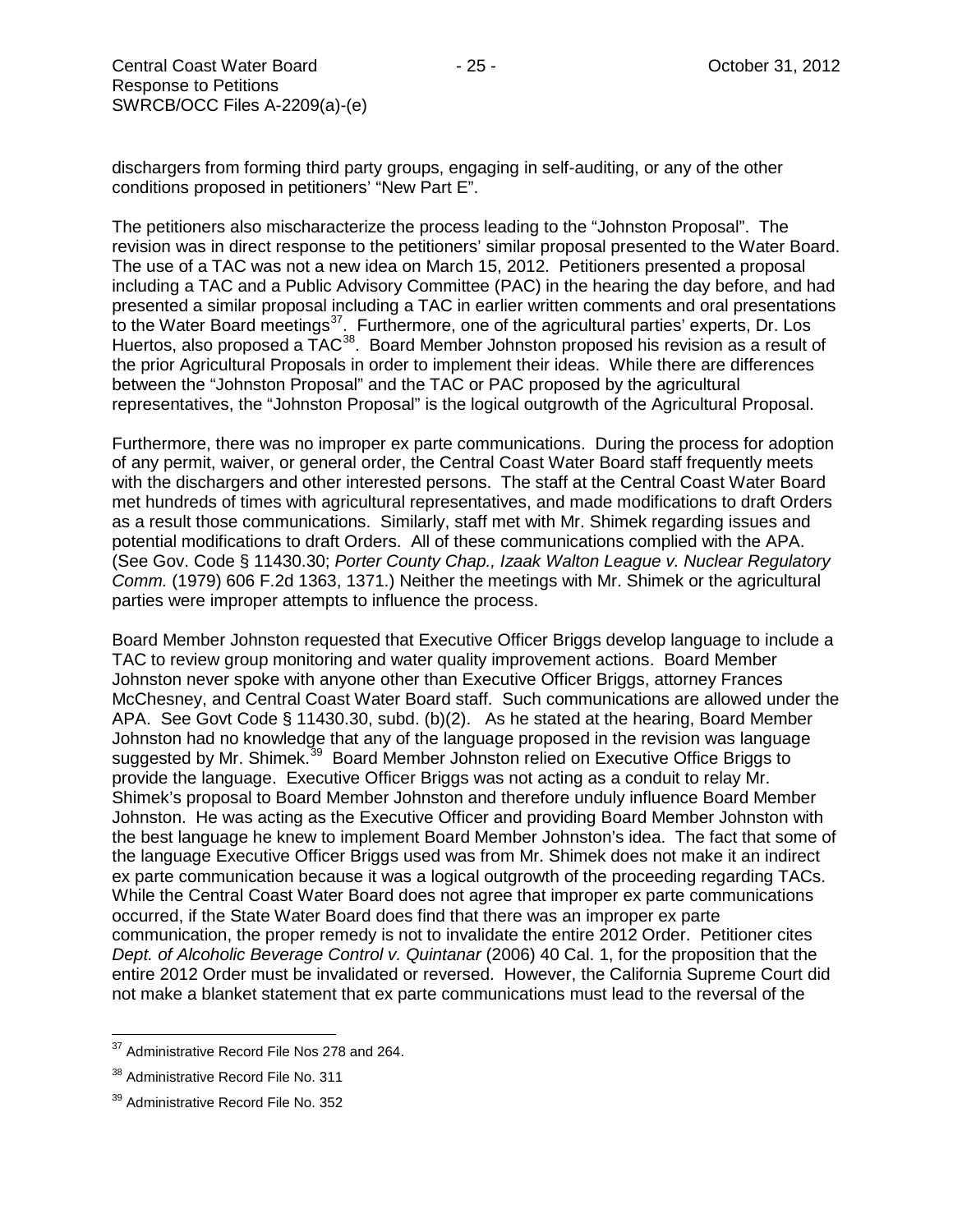entire order. Instead, in *Quintanar*, the Court said that from the record they could not determine that the ex parte communication was harmless. *(Id.* at 17.) In that case, the ex parte communications were so central to the agency's decision that they could not be separated. In this case, any indirect ex parte communication was harmless, as the "Johnston Proposal" did not amend the 2012 Order in any significant way and simply provided an optional process for dischargers to use alternative compliance measures to meet the requirements of the 2012 Order. As well, the "Johnston Proposal" is a minor modification that is not central to the 2012 Order. The State Water Board could remove the "Johnston Proposal" and cure the ex parte communication without prejudice to any party or depriving any party of a fair hearing and due process.

**B2. Contention:** [Section III.B, page 30] The petitioners contend that the Central Coast Water Board failed to properly consider the Agricultural Proposal when it unlawfully adopted the conditional waiver with improper amendments. The petitioners assert that the Agricultural Proposal was incorrectly portrayed as not meeting legal standards and that it was not properly considered because the Central Coast Water Board's consideration of the "Johnston Proposal" kept the Board from properly considering the Agricultural Proposal.

**Response:** The petitioners mischaracterize the actions of the Central Coast Water Board and the effect of the inclusion of the "Johnston Proposal." The Central Coast Water Board complied with all applicable laws and the record demonstrates that the Board in fact gave careful consideration to the Agricultural Proposal, including the "New Part E" presented at the March 2012 hearing. The "Johnston Proposal" did not keep the Board from considering the Agricultural Proposal. See also Response to Contention B.1, above, regarding the "Johnston Proposal."

The 2012 Order is a renewal of a conditional waiver of waste discharge requirements adopted pursuant to California Water Code section 13269. Section 13269 requires that prior to renewing an existing waiver of waste discharge requirements, the Board must review the terms of the waiver at a public hearing. See Cal.Wat.Code § 13269 subd. (f). The Water Board did not simply review the terms of the conditional waiver at a public hearing; it engaged in a lengthy and robust process. There was not just a single hearing, but several multi-day workshops and hearings. The Board provided significantly greater opportunity for public input then required by law. As described in the Staff Report for the March 14, 2012 hearing, Central Coast Water Board staff issued five draft Orders and associated staff reports, held six public comment periods, held six public workshops and hearings before the Board, convened or participated in over 60 outreach events, had hundreds of discussions with stakeholders, and made hundreds of changes to the original draft Order. Water Board staff made the vast majority of changes to its initial draft Order in response to comments from agricultural stakeholder comments. In addition, the Board provided significant additional opportunities for the agricultural community to provide input to the Board. For example, the California Farm Bureau Federation, represented by Kari Fisher, submitted an alternative to the 2010 draft Order on December 3, 2010. Subsequently, a group of agricultural interests, referred to here as the Ag Group<sup>[40](#page-25-0)</sup> submitted additional

<span id="page-25-0"></span><sup>&</sup>lt;sup>40</sup> The "Ag Group" is not clearly defined, but for purposes of this Response, it is the Water Board's understanding that it is the group of entities that submitted the Agricultural Proposal updates in March and May 2011, which appears to include Grower-Shipper Association of Central California, Grower-Shipper Association of Santa Barbara and San Luis Obispo Counties, Monterey, San Benito, Santa Cruz, Santa Clara, and San Luis Obispo County Farm Bureaus, Western Growers and the California Strawberry Commission. Individuals presenting the Agricultural Proposal also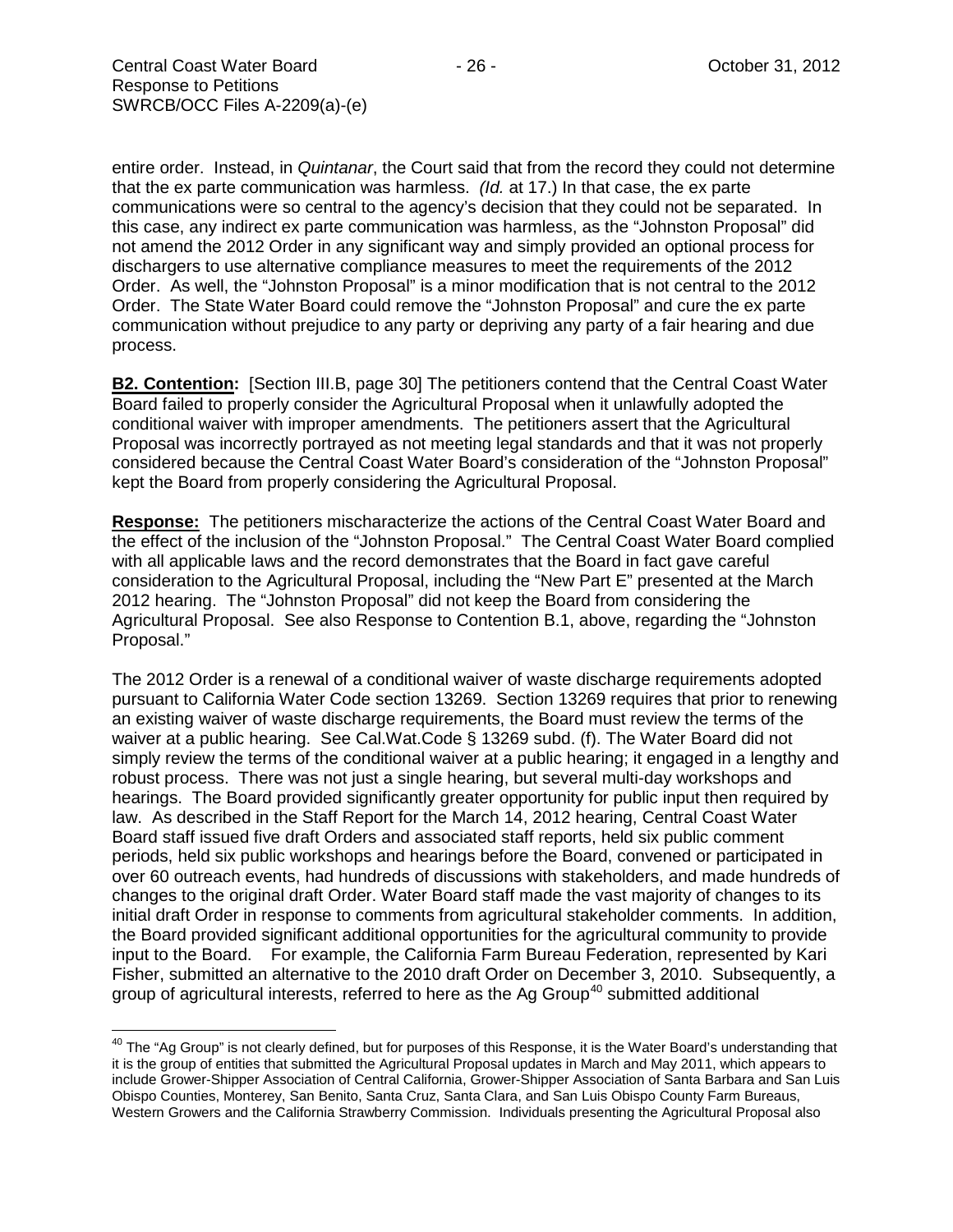documents after the close of the comment period for the 2010 draft Order. These documents were intended to augment the December 2010 submittals. The Board included in the record these additional documents submitted on March 17, 2011, after the close of the comment period: (1) a redline/strikeout version of the staff's 2011 draft Order (essentially inserted the substance of the December 2010 alternative into the staff's 2011 draft Order with additional proposed revisions; (2) Draft Third Party MRP (draft monitoring program for discharges that join a coalition); and (3) Draft Attachment B (Revised Coalition Provisions). On May 3, 2011, Theresa Dunham, on behalf of the Ag Group, requested that the Central Coast Water Board accept two additional documents into the record: (1) Redline Coalition Revisions to Attachment B (proposed redline/strikeout changes to the March 17 Coalition Provisions); and (2) Groundwater Monitoring Part 2, V5 (proposed groundwater monitoring provisions).<sup>41</sup> Those were also accepted into the record.

The Agricultural Proposal included many edits to the findings and order portion of the staff's 2011 draft Order and adds an alternative set of provisions for dischargers who elect to participate in a third party group.

The Central Coast Water Board staff prepared at least five public drafts of a proposed conditional waiver. Each draft was subject to either written comments only or written and oral comments at a public hearing or workshop. After each draft, the Water Board staff proposed revisions to the draft in direct response to comments from agricultural interests and others, including consideration of the additional materials submitted by the Ag Group in 2010 and 2011. In fact, the Central Coast Water Board allowed those documents into the record after the close of the written comment period and allowed an opportunity for additional written public comments on those documents. The Staff Report for the September 1, 2011 Central Coast Water Board meeting evaluates in detail the Ag Group's 2010 and 2011 submittals.<sup>[42](#page-26-1)</sup> The Water Board did not have a quorum for more than six months, and when there was a quorum held an additional workshop to allow the new Water Board members an opportunity to become familiar with the record and to hear from the parties, including a presentation by the Ag Group on its Agricultural Proposal.

At the final multi-day hearing at which the Central Coast Water Board adopted the 2012 Order, the petitioners' representative, also on behalf of Farmers for Water Quality, which includes the petitioners, proposed during its extensive oral comments, numerous changes to the 2012 draft Order that the petitioners referred to as the "New Part  $E^{43}$  $E^{43}$  $E^{43}$  and the staff responded by proposing at least 15 additional changes to the 2012 draft order. The Central Coast Water Board incorporated those changes in the adopted 2012 Order. The changes included providing the option for cooperative groundwater monitoring and extra time to develop the cooperative

referred to their group as the Farmers for Water Quality. However, the Farmers for Water Quality is not clearly defined and in some cases, agricultural representatives indicated that they were not represented by Farmers for Water Quality. For example, on February 27, 2012, the Central Coast Water Board received an email from the Santa Barbara County Farm Bureau indicating that they were not represented by Farmers for Water Quality (See Administrative Record File No. 327)

<span id="page-26-0"></span><sup>41</sup> Throughout this Petition Response, the petitioners' alternative is referred to as the "Agricultural Proposal".

<span id="page-26-1"></span><sup>42</sup> Administrative Record File No. 283

 $\overline{a}$ 

<span id="page-26-2"></span> $43$  The "New Part E" was presented at the March 2012 hearing as part of a powerpoint presentation by Theresa Dunham, representing the Grower-Shippers petitioners. See Administrative Record File No. 344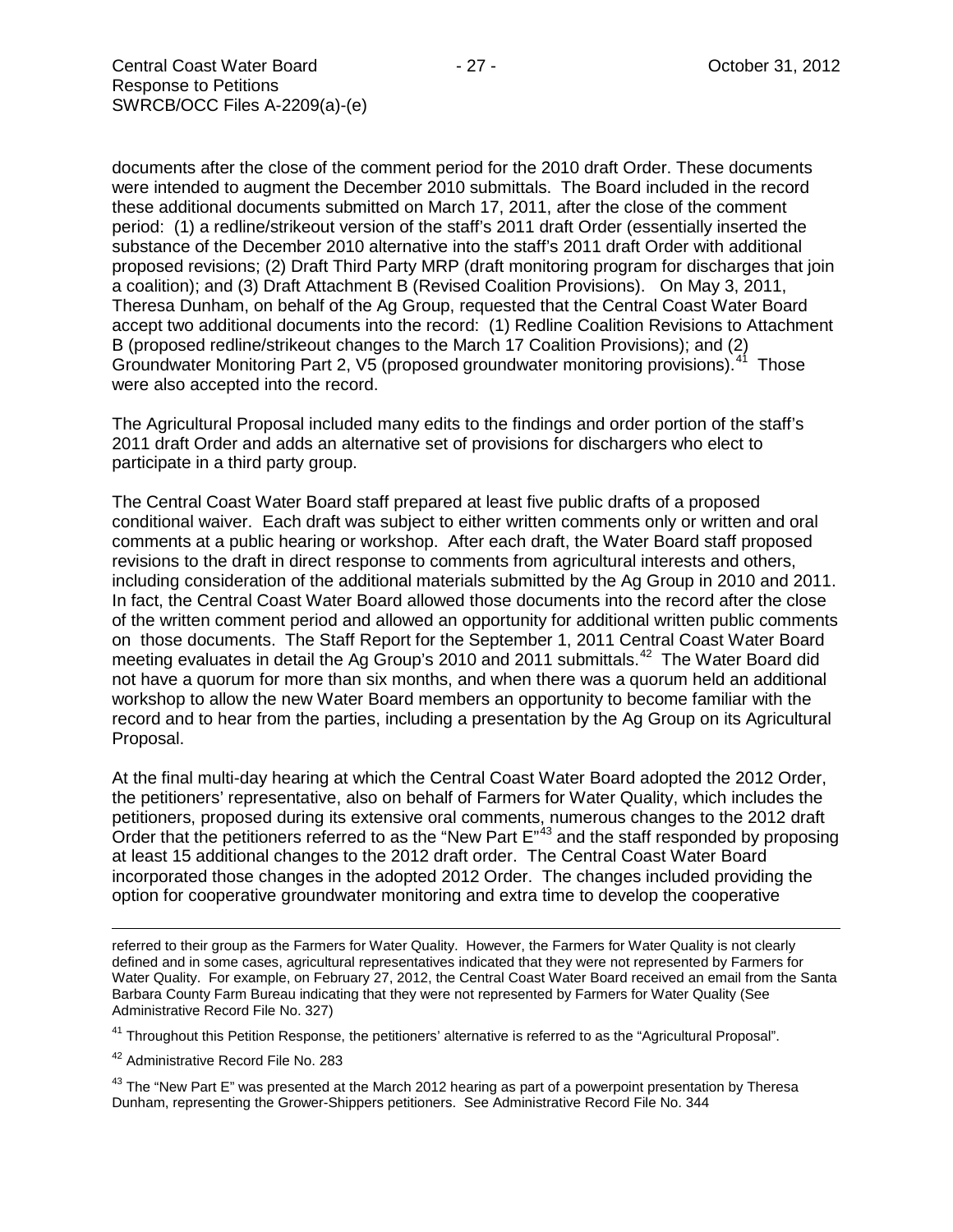groundwater monitoring program; extending the due date for several monitoring and reporting requirements by a year; and changing the Provision to meet a specified nutrient balance ratio value to a milestone to make progress towards a specified nutrient balance ratio value. These and other changes are shown on the March 15, 2012 Water Board Meeting Supplemental Sheet 2- Proposed Revisions.<sup>44</sup> The so-called "Johnston Proposal" did not affect the Board's consideration of the Agricultural Proposal, including the "New Part E"; the Board considered the comments and agreed to substantial changes in response to those comments. It is clear from the record that the Central Coast Water Board considered the Agricultural Proposal and made those changes that were consistent with the law and its authority and responsibility to protect water quality.<sup>45</sup>

The Central Coast Water Board incorporated some aspects of the Agricultural Proposal, including the "New Part E" into the 2012 Order, and decided not to include other aspects of the Agricultural Proposal mainly due to accountability and enforceability issues. The Central Coast Water Board did not accept those aspects of the Agricultural Proposal that would mask individual responsibility, prevent meaningful enforcement, or rely on monitoring and reporting of only indirect indicators of water quality or such vague variables as "growers in good standing" or "the results of audits." It also did not include those aspects of the Agricultural Proposal that the dischargers could do on their own and did not need Water Board approval to carry out, such as the process for forming and the structure of third-party groups or the third party group agreement to be subject to independent audits.

Contrary to the petitioner's assertions, the Central Coast Water Board did not conclude that the entire Agricultural Proposal was illegal. The Staff Report noted some legal concerns with the Agricultural Proposal primarily in two areas – compliance with water quality standards and reporting monitoring results.

California Water Code section 13269(a) provides that the Central Coast Water Board may waive the requirements to submit a Report of Waste Discharge (ROWD) and to obtain waste discharge requirements for a specific discharge or specific type of discharge, if the Central Coast Water Board determines that the waiver is consistent with any applicable water quality control plan and such waiver is in the public interest, provided that any such waiver is conditional, includes monitoring requirements unless waived, does not exceed five years in duration, and may be terminated at any time by the Central Coast Water Board.

California Water Code section 13269(a)(2) also requires that the Provisions of a waiver include the performance of individual, group, or watershed-based monitoring. Monitoring requirements must be designed to support the development and implementation of the waiver program, including, but not limited to, verifying the adequacy and effectiveness of the waiver's conditions. In addition, monitoring results must be made available to the public. Water Code section 13269 also requires that monitoring results be made available to the public.<sup>[46](#page-27-2)</sup> Water Code section 13267 also authorizes the Water Board to require the submittal of technical reports, which may

<span id="page-27-0"></span>44 Administrative Record File No. 342

<span id="page-27-1"></span><sup>45</sup> Administrative Record File Nos. 342, 350, 352

<span id="page-27-2"></span> $46$  Note that the 2012 Order makes clear that the precise location of groundwater wells would not be disclosed to the public and that, consistent with Water Code section 13267 that portions of reports that might disclose trade secrets or secret processes will not be made available to the public.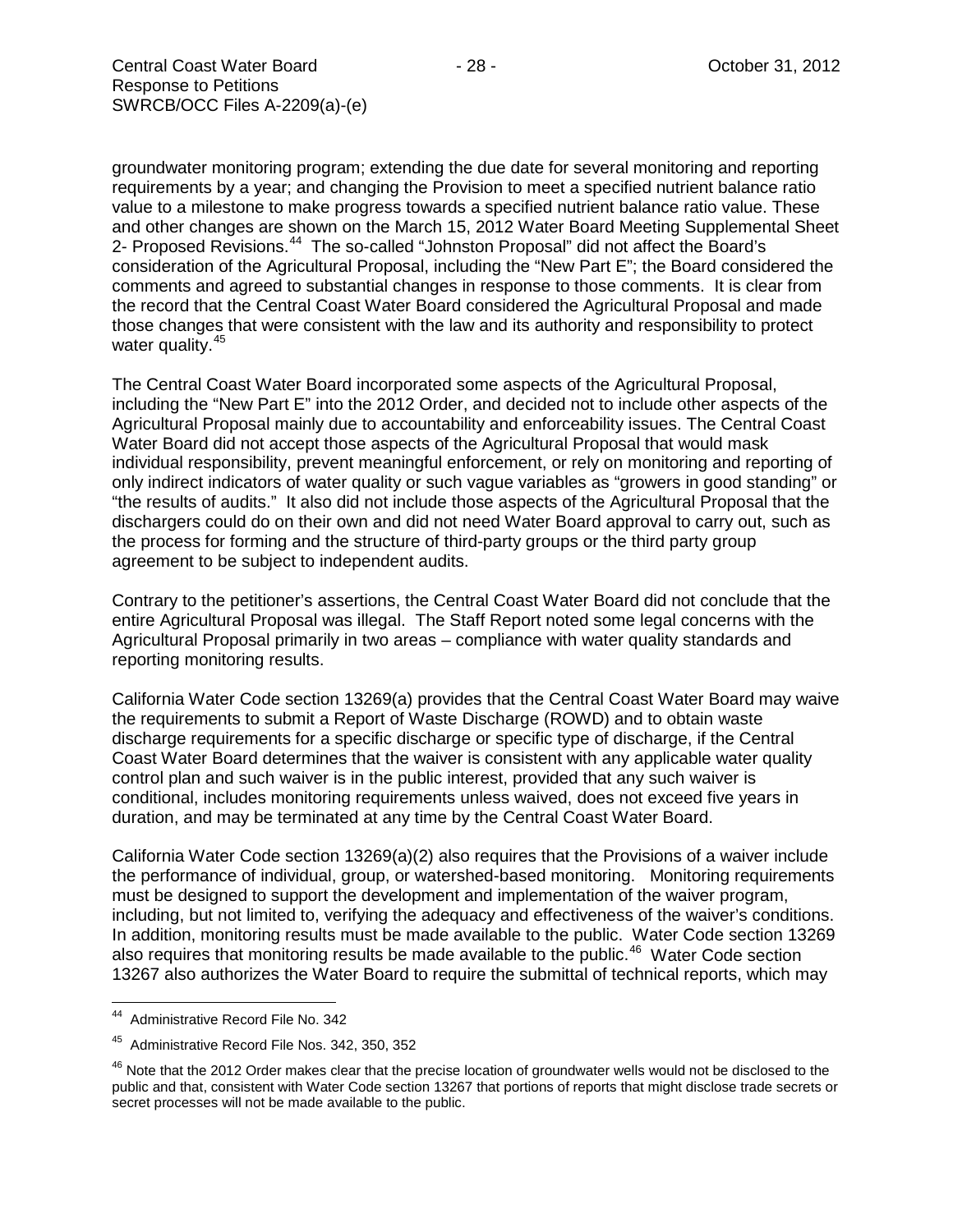include monitoring reports, farm plans, and other reports necessary to evaluate impacts to water quality.

Irrigated agricultural activities result in the discharges of waste that affect the quality of the waters of the state, and, therefore, persons who conduct such activities are required to comply with the Water Code by either obtaining waste discharge requirements or a waiver of waste discharge requirements.

The Central Coast Water Board's adopted Basin Plan identifies beneficial uses of waters of the state, includes water quality objectives to protect the beneficial uses, and includes implementation programs to achieve compliance with the water quality objectives. Waste discharge requirements must "implement" the Basin Plan and waivers of waste discharge requirements must be "consistent with" the Basin Plan. It is unclear what legal difference there is between "implementing" the Basin Plan and being "consistent with" the Basin Plan; however, failure to require protection of beneficial uses and failure to require compliance with applicable water quality objectives or implementation programs of the Basin Plan would not be consistent with the Basin Plan.

Waste discharges are typically characterized as either "point source" discharges or "non-point source discharges". Point source discharges are subject to the federal Clean Water Act and persons who discharge waste from point sources must obtain an NPDES permit prior to such discharges. Some discharges from agricultural lands, specifically irrigation return flows, are specifically exempt from the definition of "point sources" under the Clean Water Act. Those discharges are not required to obtain NPDES permits, but are considered "non-point sources" subject to the Porter-Cologne Water Quality Control Act (Porter-Cologne Act) (Water Code Division 7). The State Water Board's NPS Policy sets forth State Water Board policy that applies to non-point sources. The 2012 Order is consistent with the NPS Policy. The NPS Policy contains a number of "Key Elements" that are required to be addressed by the Regional Water Boards, in particular requiring compliance with water quality objectives and "feedback" mechanisms.<sup>[47](#page-28-0)</sup>

Petitioners proposed to delete or modify language in the draft 2012 Order to remove what they perceived as requirements for "immediate" compliance with water quality standards and potential liability for dischargers. The Central Coast Water Board did not agree with these changes because the language in the 2012 Order does not require immediate compliance with water quality standards, is standard language in similar Orders in the State, and appropriately implements the law.

The 2012 Order does not include the word "immediate" prior to the Provisions requiring compliance with water quality standards and does not require immediate compliance with water quality standards. For example, the March 2012 Staff Report<sup>[48](#page-28-1)</sup> states on page 32 that "there are

<span id="page-28-0"></span><sup>&</sup>lt;sup>47</sup> KEY ELEMENT 1: An NPS control implementation program's ultimate purpose shall be explicitly stated. Implementation programs must, at a minimum, address NPS pollution in a manner that achieves and maintains water quality objectives and beneficial uses, including any applicable antidegradation requirements.

KEY ELEMENT 4**:** An NPS control implementation program shall include sufficient feedback mechanisms so that the Regional Water Board, dischargers, and the public can determine whether the program is achieving its stated purpose(s), or whether additional or different MPs or other actions are required.

<span id="page-28-1"></span><sup>&</sup>lt;sup>48</sup> Administrative Record File No. 337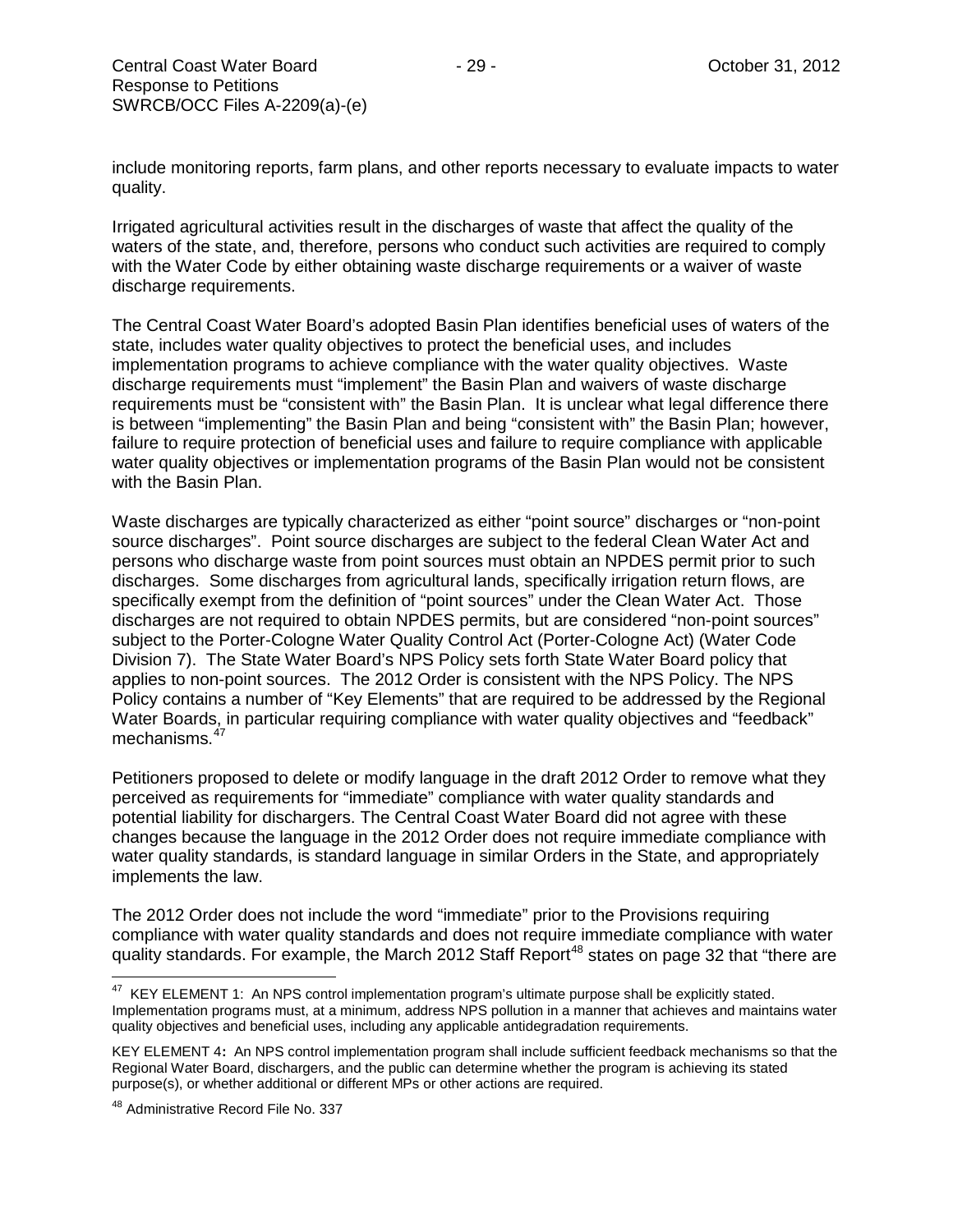no defined requirements to specifically meet water quality standards or objectives in runoff or discharges." The September 2011 Staff Report<sup>[49](#page-29-0)</sup> also discusses this on pages 19, 22-23, and 27. The March 2011 Staff Report, Appendix E. Responses to Comments<sup>[50](#page-29-1)</sup>, responds to this issue in comment numbers 173, 416, 386, 488, 286, 494, 445, and 393. Several provisions in the 2012 Order clarify the Central Coast Water Board's expectation of compliance with water quality standards (see paragraph below).

The Central Coast Water Board included language in the 2012 Order<sup>[51](#page-29-2)</sup> regarding compliance with water quality standards that is consistent with the NPS Policy, required by the Water Code and routinely included in Conditional Waivers of Waste Discharge Requirements, including specifically, the 2004 Order, and the Conditional Waivers for Discharges from Irrigated Lands for the Central Valley Region and the Los Angeles Region. Provision 12 on page 15 in the 2012 Order says "dischargers who are subject to this Order shall implement management practices, as necessary, to improve and protect water quality and to achieve compliance with applicable water quality standards." Several Provisions and Conditions in Part B, starting on page 18, direct how and when to implement management practices to comply with water quality standards. Part G. Time Schedule, Provision 82, page 31, presents time schedules for compliance with Provisions, identifies milestones and defines them as indicators of progress, and lists types of information that will be considered to evaluate compliance, including effectiveness of management practices and results of monitoring in surface receiving waters. This Provision does not say compliance depends on surface receiving water quality meeting applicable water quality standards. The Central Coast Water Board included milestones specifically to indicate some reasonable indicators of progress towards achieving water quality standards.

The Central Coast Water Board did not intend to require immediate compliance with the water quality standards in the 2012 Order. It is true that the Water Code requires compliance with water quality standards, but Water Code section 13263(c) allows the use of time schedules to achieve compliance. In addition, the NPS Policy contemplates that dischargers will comply with water quality standards through an iterative process of implementing management practices and improving them over time based on effectiveness monitoring (i.e., the feedback mechanism). The Central Coast Water Board adopted language in the 2012 Order that includes time schedules for complying with certain specific tasks and milestones that are not enforceable dates. The 2012 Order, similar to the 2004 Order and orders regulating agricultural discharges issued by other Regional Water Quality Control Boards, makes it clear that dischargers comply by implementing and improving management practices to meet water quality standards. Water Code section 13269 requires that the conditions of a waiver be enforceable, but in this case there is no Provision that requires immediate compliance with water quality standards. The Central Coast Water Board could have required immediate compliance with water quality standards under Water Code section 13263, but specifically chose not to do so.

<span id="page-29-0"></span><sup>&</sup>lt;sup>49</sup> Administrative Record File No. 283

<span id="page-29-1"></span><sup>50</sup> Administrative Record File No. 233

<span id="page-29-2"></span><sup>51</sup> Administrative Record File No. 374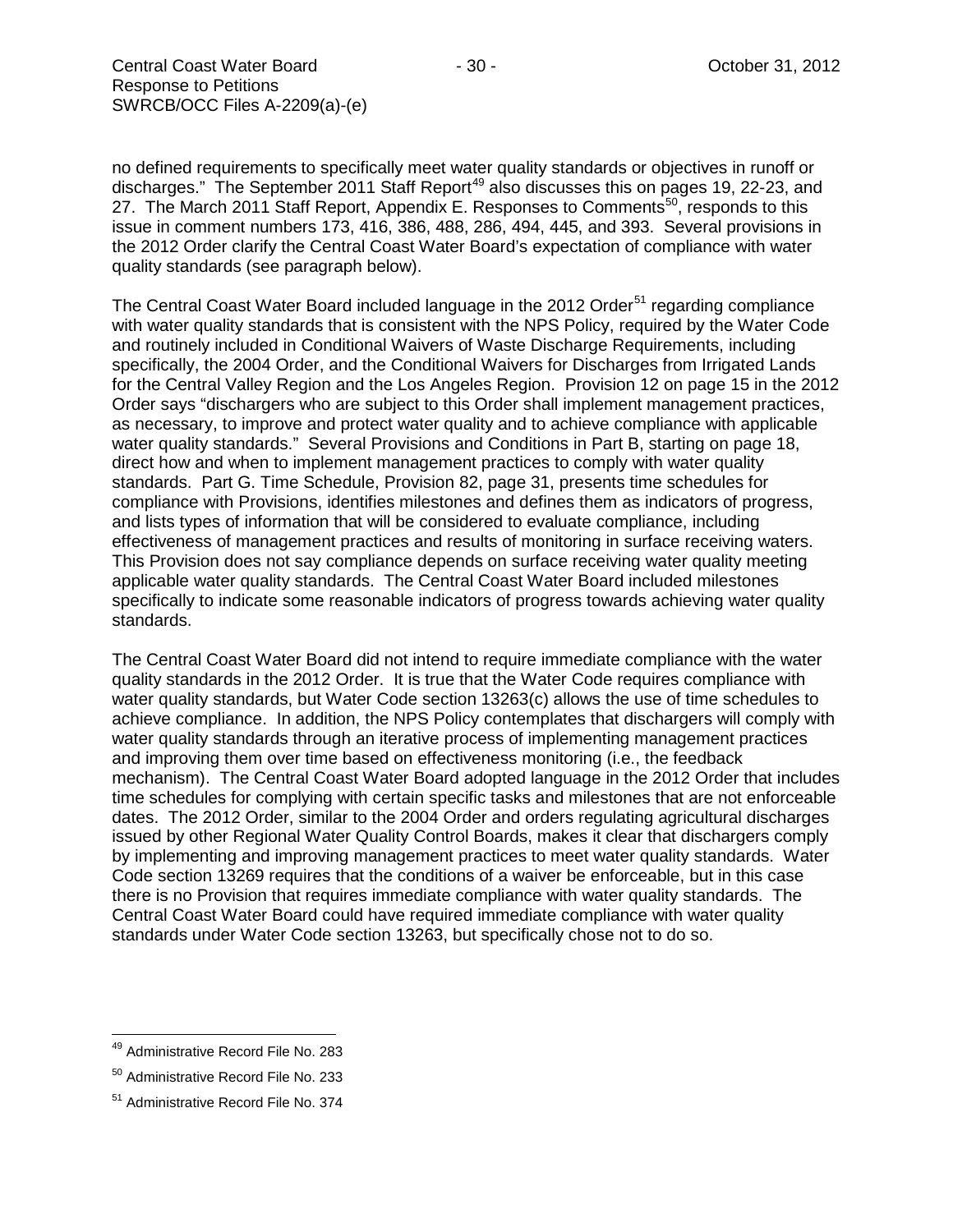As written, the Agricultural Proposal would be similar in many ways to the 2012 Order in that it would provide for dischargers to form "third-party groups",<sup>[52](#page-30-0)</sup> conduct monitoring, etc. For those dischargers who elect to join a third-party group, however, the Agricultural Proposal would change some of the Provisions in ways inconsistent with the Water Code, the Basin Plan, and the NPS Policy. For example, the Agricultural Proposal would not require submittal of monitoring results to the Water Board and would delete Provisions with respect to vegetated strips. The 2010 and 2011 versions of the Agricultural Proposal would delete the Provision to require compliance with applicable water quality control plans and policies and instead establish a different standard for those dischargers who join a third party group compared to those who do not. Persons who join a third-party group would be required to "work towards compliance" with water quality standards, rather than comply with water quality standards. At the March 2012 hearing, the agricultural representatives proposed to revise their language regarding water quality standards and instead proposed to require compliance only with water quality objectives contained in the Basin Plan, rather than also including applicable water quality criteria adopted by USEPA. The USEPA water quality criteria apply to the surface waters in the Central Coast Region. The 2012 Order requires compliance with water quality standards that include both water quality objectives in the Basin Plan and applicable water quality criteria. The 2012 Order is the method to achieve compliance with water quality standards for impaired water bodies listed under Clean Water Act section 303(d). Therefore, the agricultural representatives' language contained in "New Part E" was not included in the 2012 Order.

Water Code section 13269 requires that any waiver of waste discharge requirements be consistent with the Basin Plan, which includes the water quality objectives and implementation policies, and the NPS Policy requires that the waivers must include provisions to achieve and maintain water quality objectives and beneficial uses and makes clear that improvement and implementation of management practices is not a substitute for "actual compliance with water quality requirements."<sup>[53](#page-30-1)</sup> Requirements regarding vegetative strips are necessary to implement the Basin Plan, which includes a nonpoint source implementation policy requiring control measures to minimize erosion and sedimentation and filter strips of appropriate width between land disturbance areas and water bodies.<sup>[54](#page-30-2)</sup> Compliance with water quality standards is a necessary component of a conditional waiver.

Additionally, the proposed "New Part E" includes monitoring, reporting and milestones that will not allow the Central Coast Water Board to fulfill its legal obligation under the Water Code Section 13269 to verify the adequacy and effectiveness of the waiver's provisions.

Petitioner's proposed to delete requirements to submit monitoring and reporting information that the Central Coast Water Board needs to evaluate effectiveness of management practices at controlling waste discharges, water quality improvement, compliance with the provisions of the

<span id="page-30-0"></span><sup>52</sup> Note that the Petitioner asserts that Water Board staff "incorrectly characterized the agricultural alternative as inappropriately allowing third party groups." That is not the case, the 2004 Order and the 2012 Order allow third-party groups; the issue is, as explained herein, that the agricultural proposal contains some conditions that are not consistent with the Water Code, Basin Plan, and NPS Policy. The 2012 does not preclude dischargers from forming third party groups. There already exists a third party group that conducts surface water monitoring on behalf of the dischargers that are part of that group.

<span id="page-30-1"></span><sup>53</sup> See NPS Policy, May 20, 2004, at page 7.

<span id="page-30-2"></span><sup>54</sup> See Basin Plan, Section V.G. at page V-13.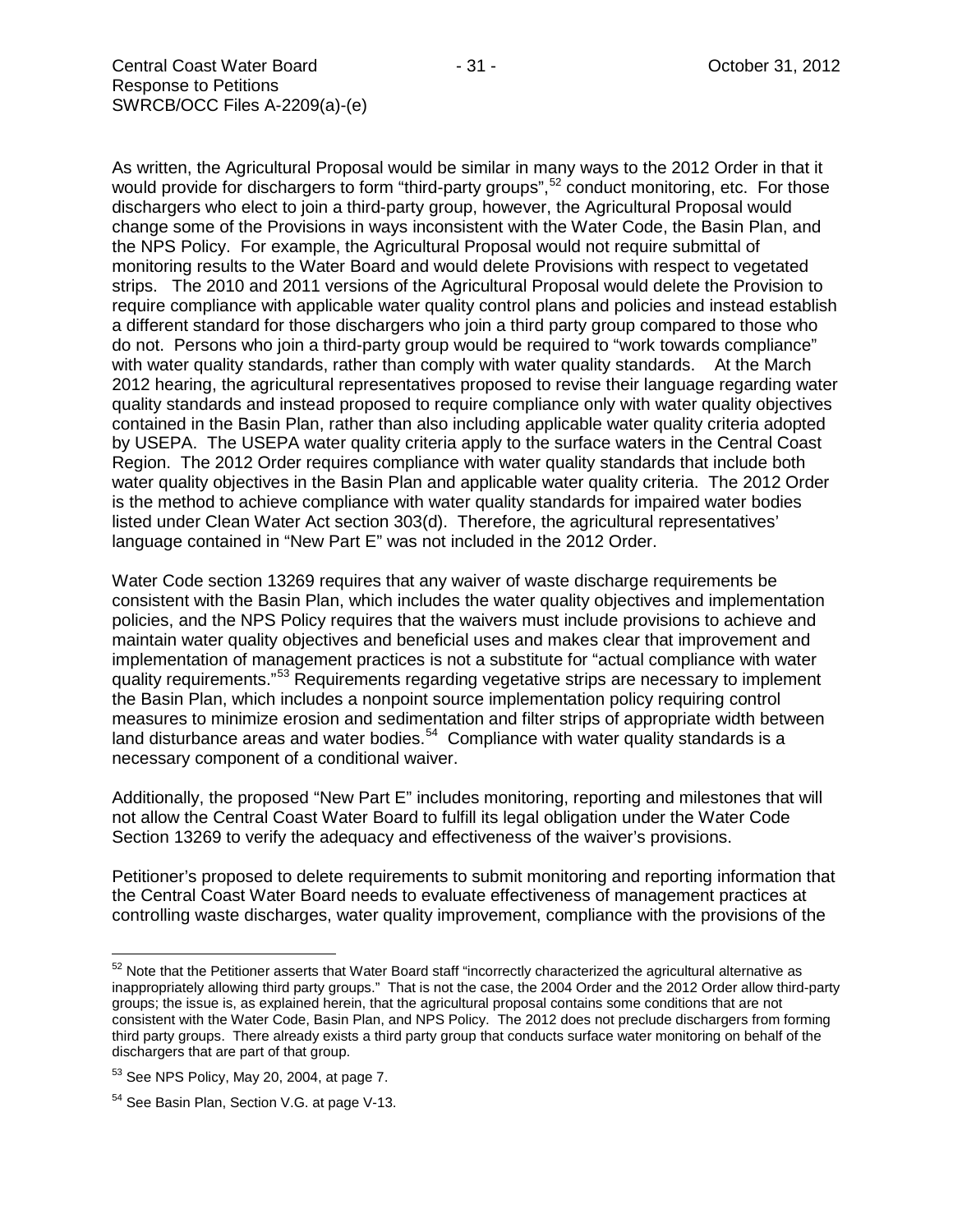waiver, and the adequacy and effectiveness of the provisions of the waiver, consistent with Water Code Section 13269 and the NPS Policy.

The agricultural representatives proposed edits and "New Part E" presented at the March 2012 hearing would replace the draft 2012 Order's reporting requirements that include submittal of farm-level indicators of management practice effectiveness and pollution reduction (e.g. total nitrogen applied and photo monitoring by individual dischargers). The "New Part E" requires submittal of summary reports from a third-party. The farm-level reporting requirements, particularly for farms posing highest risk to water quality, were deliberately included in the 2012 Order to improve the Central Coast Water Board's ability to regulate irrigated agricultural discharges given the severity of the water quality conditions from these discharges, many years of receiving only surveys and summaries of management practices under the 2004 Order, and in response to comments from Central Coast Water Board members and several other members of the public during the workshops and hearings conducted for the development of the 2012 Order<sup>55</sup>.

The March 2012 Staff Report<sup>[56](#page-31-1)</sup>, page 30, included the following:

*Regarding what data will be aggregated, Water Board staff has determined, and proposed in the Draft 2012 Agricultural Order, the type and scale of data and information needed for the Water Board to implement Section 13269 of the Water Code that requires that monitoring be sufficient to verify the adequacy and effectiveness of the waiver's provisions. Furthermore, the type and scale of data and information proposed to be monitored and reported in the Draft 2012 Agricultural Order indicates whether implementation efforts are effectively controlling waste discharges and whether pollution loading is decreasing within the five-year term of the waiver. This is important to include since receiving water monitoring provides longer-term trends but not short-term improvements or information on sources or amounts of pollution loading. Staff has been unable to "find" conditions of the existing conditional waiver (2004 Agricultural Order) effective with the reported data and information, which include only farm surveys of management practice categories, and cooperative receiving water monitoring. Therefore, a generic request to submit "aggregate data" of general management practice types would be inadequate to verify the adequacy and effectiveness of management practices and other conditions of the Order. To comply with Section 13269 of the Water Code, staff has determined that individual farm information regarding management practice effectiveness, pollution reduction, and characteristics of individual discharges, for the highest risk farms, are all necessary and appropriate to insure the Water Board can determine whether the conditions of the waiver are effective. In some cases, it may be entirely appropriate to collect or report data that is "aggregated" and not based on individual discharges from operations. The Draft 2012 Agricultural Order currently provides for this for appropriate circumstances, such as measuring the effectiveness of local or regional wetland treatment systems involving multiple farms. In such a case, the Water Board would be interested in data from sampling points throughout the treatments system, and the overall effectiveness of the system at some point downstream, rather than discharge data from individual operations. However, the farmers who are* 

<span id="page-31-0"></span><sup>55</sup> Administrative Record File No. 337

<span id="page-31-1"></span><sup>56</sup> Administrative Record File No. 374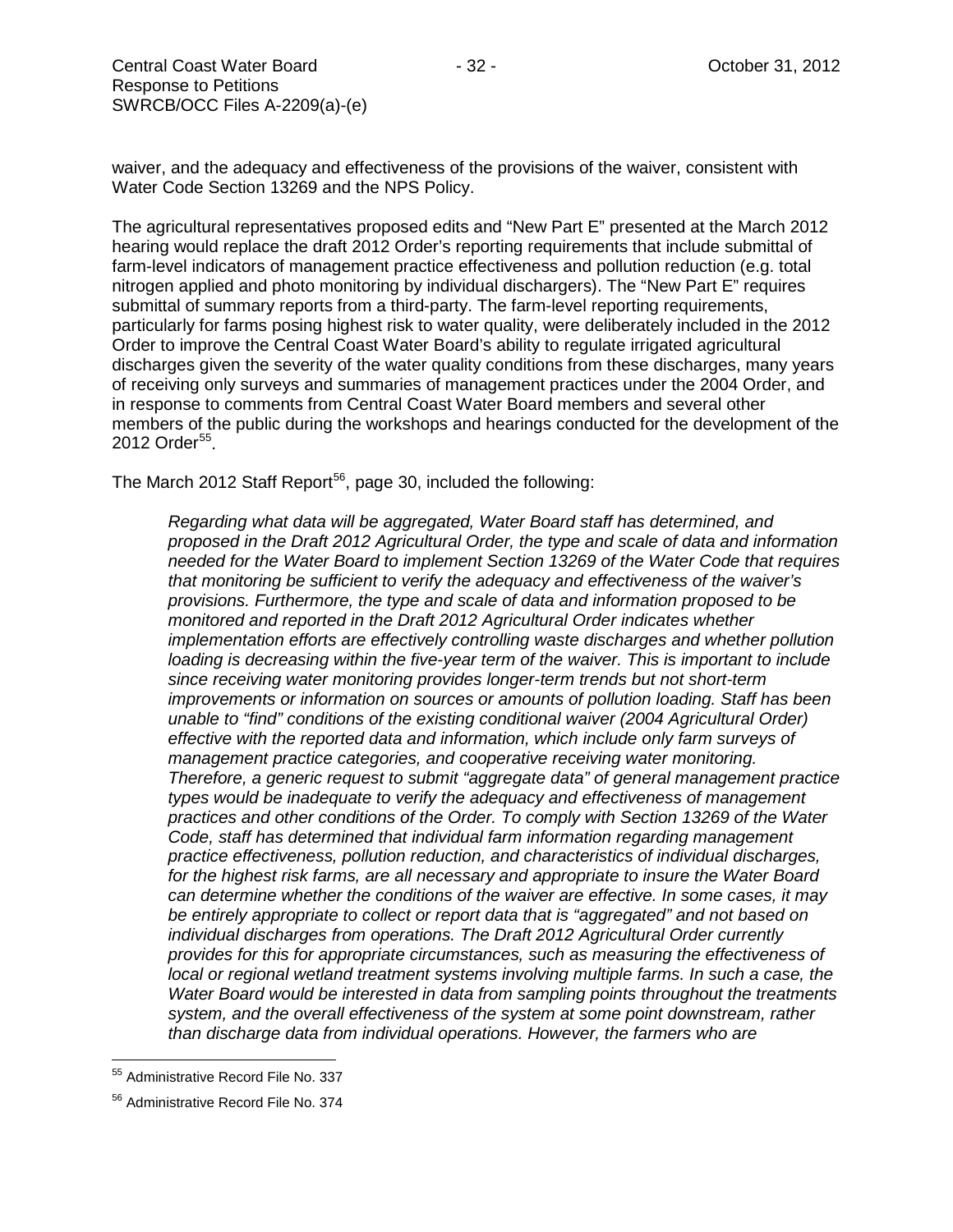*collaborating on such an effort would likely want to know their individual sources and amounts of pollutant loading to establish a fair and effective management approach. The Draft 2012 Agricultural Order allows dischargers to propose an alternative monitoring or reporting approach, with justification, to the Executive Officer for approval.*

The March 2011 Staff Report<sup>[57](#page-32-0)</sup>, page 28, justified the draft monitoring and reporting requirements with the following:

*To address drinking water protection as the highest priority for the 2011 Draft Agricultural Order, staff included basic groundwater sampling and reporting for nitrate in domestic drinking water wells and primary irrigation well at all agricultural operations. In addition, staff included basic annual reporting for moderate threat operations (Tier 2) to document status and effectiveness of waste discharge control and pollution reduction at operations and due to changes or management practices. For higher risk operations still within Tier 2 (high nitrate loading risk or operations containing or adjacent to 303(d) Listed Waterbodies impaired for sediment, turbidity, or temperature) staff included additional reporting of total nitrogen applied annually and photo monitoring, respectively.*

*For a limited number of the highest risk operations (Tier 3), staff included more stringent monitoring and reporting requirements related to the effective implementation of irrigation and nutrient management and water quality buffer plans, and individual discharge monitoring to evaluate waste discharge control, effects on receiving water, and progress towards milestones and compliance with the 2011 Draft Agricultural Order.* 

*Staff finds that the recommended monitoring and reporting requirements, are commensurate with the level of waste discharge and threat to water quality with desired focus on the highest water priorities, and are reasonable and appropriate given the severity and magnitude of water quality problems in the agricultural areas of the Central Coast region. Additionally, these types of monitoring and reporting requirements are necessary for compliance and consistency with the Water Code and State Nonpoint Source Policy requirements to include monitoring that demonstrates effectiveness of the Order, protects water quality and makes this type of information available to the public.*

"New Part E" proposed submittal of the following information to the Central Coast Water Board $58$ :

- A certification that at least 20% of participating farms have been subject to an independent audit that year;
- A Summary of Independent Auditor Reports that must include the following: number of growers and farms participating in the audit, number of growers and farms that failed the audit, and summary of corrective action(s) taken by growers who failed the audit and then subsequently passed;

<span id="page-32-0"></span><sup>57</sup> Administrative Record File No. 228

<span id="page-32-1"></span><sup>58</sup> Administrative Record File No. 344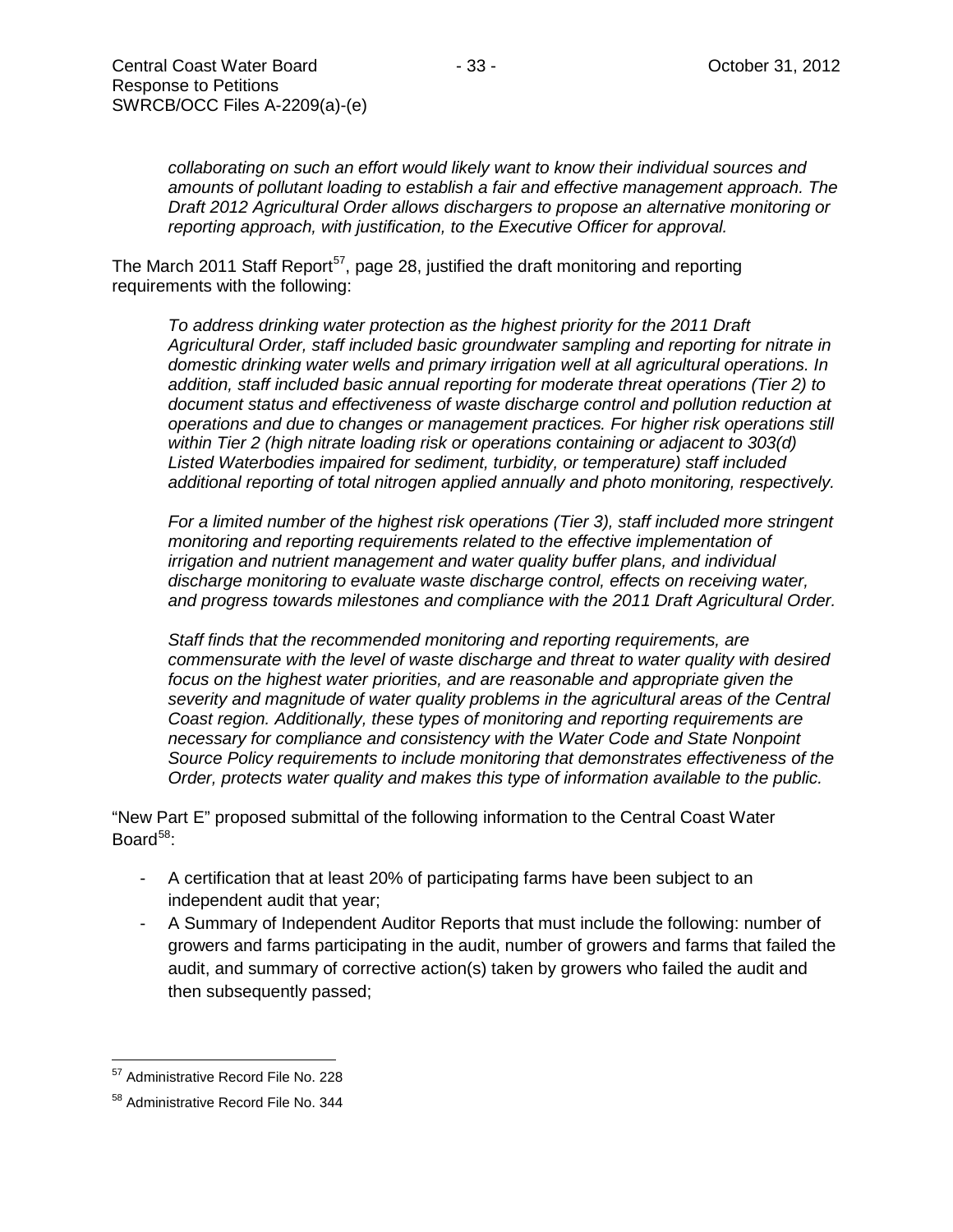- Farm Water Quality Plan Summaries, which would be a summary of electronically submitted farm plans in a matrix format that links risk with practices used to protect water quality;
- A list of Dischargers who are in "good standing"; and,
- A list of Dischargers who are not in "good standing."
- Practice Effectiveness Evaluation Summaries, which is a summary of grower practices necessary to reduce risk to water quality and to ensure compliance with water quality standards.

The Central Coast Water Board disagrees that the so-called "Johnston Proposal" deflected proper consideration of the Agricultural Proposal. As noted above, the Central Coast Water Board held a lengthy process providing many opportunities for oral and written comments on drafts, and after each iteration, made changes in the subsequent draft in response to comments. Prior to the final hearing, the Water Board staff prepared detailed written responses to comments received and explained in the response to comments or in the Staff Report why staff was recommending or not recommending changes in response to the comments. The Central Coast Water Board staff also provided similar oral responses to comments at the final hearing. The Central Coast Water Board was presented with the Staff Report, the written comments, the response to comments, and the rest of the record for this matter, and heard oral comments at the numerous workshops and hearings on the matter. At the final hearing, the Water Board staff proposed many changes to the 2012 Order as a result of oral comments made by petitioner and its representatives that were adopted by the Board. The so-called Johnston Proposal was only one of many changes made to the draft Order after the close of the written and oral comment period. See Response to Grower-Shipper Petition Legal Contention B.1 regarding the Johnston Proposal.

**B3. Contention:** [Section C.1, page 35]. The petitioners contend that in several ways, the findings in the 2012 Order do not support requirements. They contend that the Tiering criteria in Part A are not associated with risk to water quality, and thus are arbitrary.

**Response:** The Central Coast Water Board disagrees with the contention that the findings contained in the Order and Attachment A to the Order do not support the requirements. Attachment A contains detailed findings regarding the authority and jurisdiction of the Water Board to issue the Order (Paragraphs 1-3, 10-22, 22-32); the environmental setting (Paragraphs 4-9); the water quality conditions leading to the need for the Order (33-116); and issues associated with implementation (Paragraphs 117-140). These findings and the dozens of technical support documents support the need for the Order.

The Central Coast Water Board disagrees with the contention that the Tiering criteria in Part A are not associated with risk to water quality. See Response to Grower-Shippers Petition Technical Contention A1 (see page 7).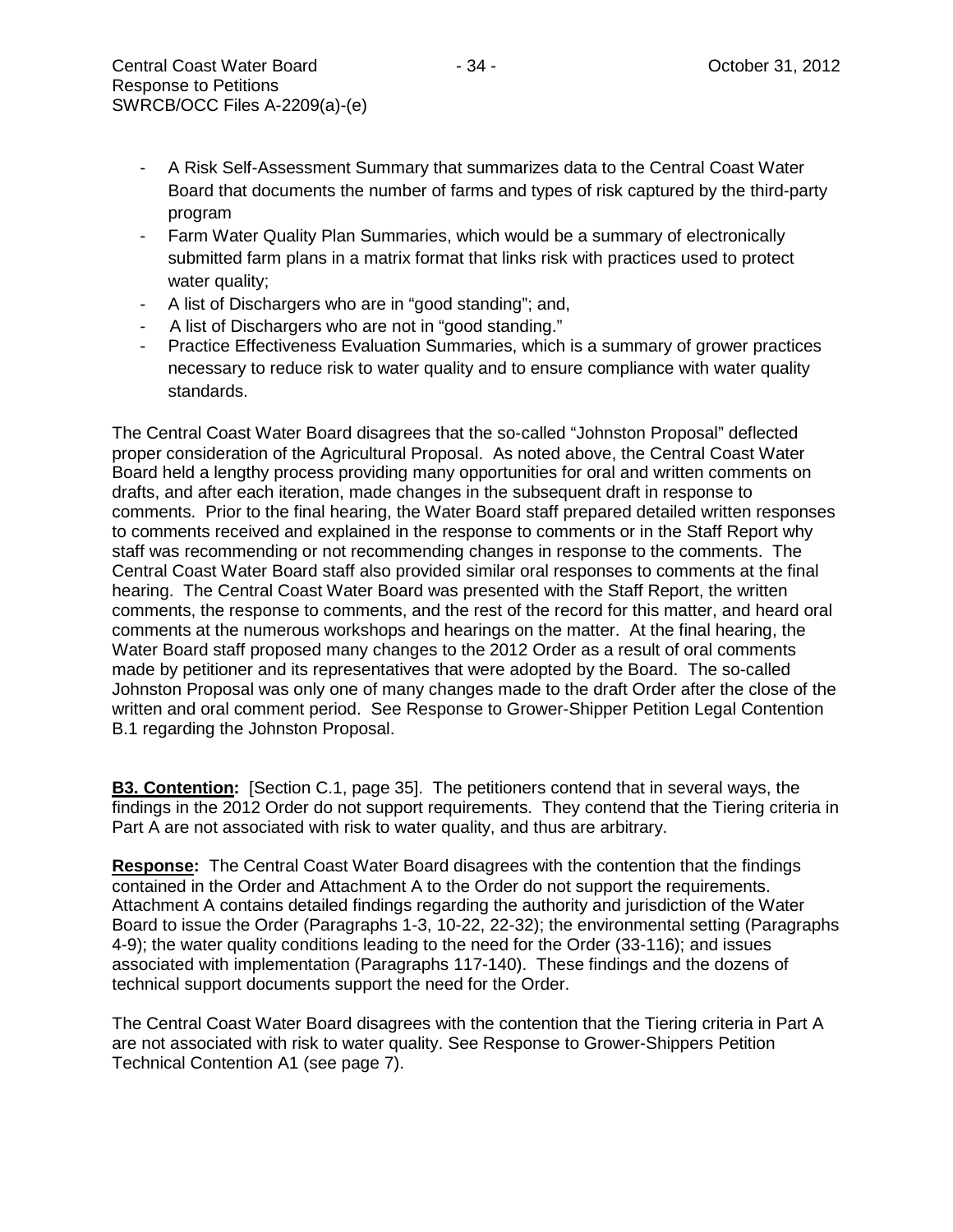**B4. Contention:** [C.2, page 38] The petitioners contend that Provisions 22 and 23 of the 2012 Order require immediate compliance with water quality standards and leaves dischargers vulnerable to enforcement by the Central Coast Water Board and to citizen suits.

**Response:** The petitioners misstate the terms of the 2012 Order, by asserting that it requires "immediate" compliance. The 2012 Order does not include the word "immediate" prior to the provisions requiring compliance with water quality standards, as has been stated repeatedly by the Central Coast Water Board and does not require immediate compliance with water quality standards. For example, the March 2012 Staff Report<sup>[59](#page-34-0)</sup> states on page 32 that "there are no defined requirements to specifically meet water quality standards or objectives in runoff or discharges." The September 2011 Staff Report<sup>[60](#page-34-1)</sup> also discusses this on pages 19, 22-23, and 27. The March 2011 Staff Report, Appendix E. Responses to Comments<sup>[61](#page-34-2)</sup>, responds to this issue in comment numbers 173, 416, 386, 488, 286, 494, 445, and 393. Several provisions in the 2012 Order clarify the Board's expectation of compliance with water quality standards (see paragraph below).

It is not the intent of the 2012 Order to expect immediate compliance with the water quality standards. It is true that the Water Code requires compliance with water quality standards and the Water Board could have required immediate compliance, but Water Code section 13263(c) allows the use of time schedules to achieve compliance. In addition, the NPS Policy contemplates that dischargers will comply with water quality standards through an iterative process of implementing management practices and improving them over time based on effectiveness monitoring (i.e., the feedback mechanism). The 2012 Order includes time schedules for complying with certain specific tasks and milestones that are not enforceable dates. The 2012 Order, similar to the 2004 Order and orders regulating agricultural discharges issued by other Regional Water Quality Control Boards including specifically, the 2004 Order, and the Conditional Waivers for Discharges from Irrigated Lands for the Central Valley and Los Angeles Water Boards. The makes it clear that dischargers comply by implementing and improving management practices to meet water quality standards. Water Code section 13269 requires that the provisions of a waiver be enforceable, but in this case there is no provision that requires immediate compliance with water quality standards.

Provision 12 on page 15 in the 2-12 Order says "dischargers who are subject to this Order shall implement management practices, as necessary, to improve and protect water quality and to achieve compliance with applicable water quality standards." Several Provisions and Conditions in Part B, starting on page 18, direct how and when to implement management practices to comply with water quality standards. Part G. Time Schedule, Provision 82, page 31, presents time schedules for compliance with provisions, identifies milestones and defines them as indicators of progress, and lists types of information that will be considered to evaluate compliance, including effectiveness of management practices and results of monitoring in surface receiving waters. This Provision does not say compliance depends on surface receiving water quality meeting applicable water quality standards. The milestones were included

<span id="page-34-0"></span><sup>&</sup>lt;sup>59</sup> Administrative Record File No. 337

<span id="page-34-1"></span><sup>&</sup>lt;sup>60</sup> Administrative Record File No. 283

<span id="page-34-2"></span><sup>&</sup>lt;sup>61</sup> Administrative Record File No. 233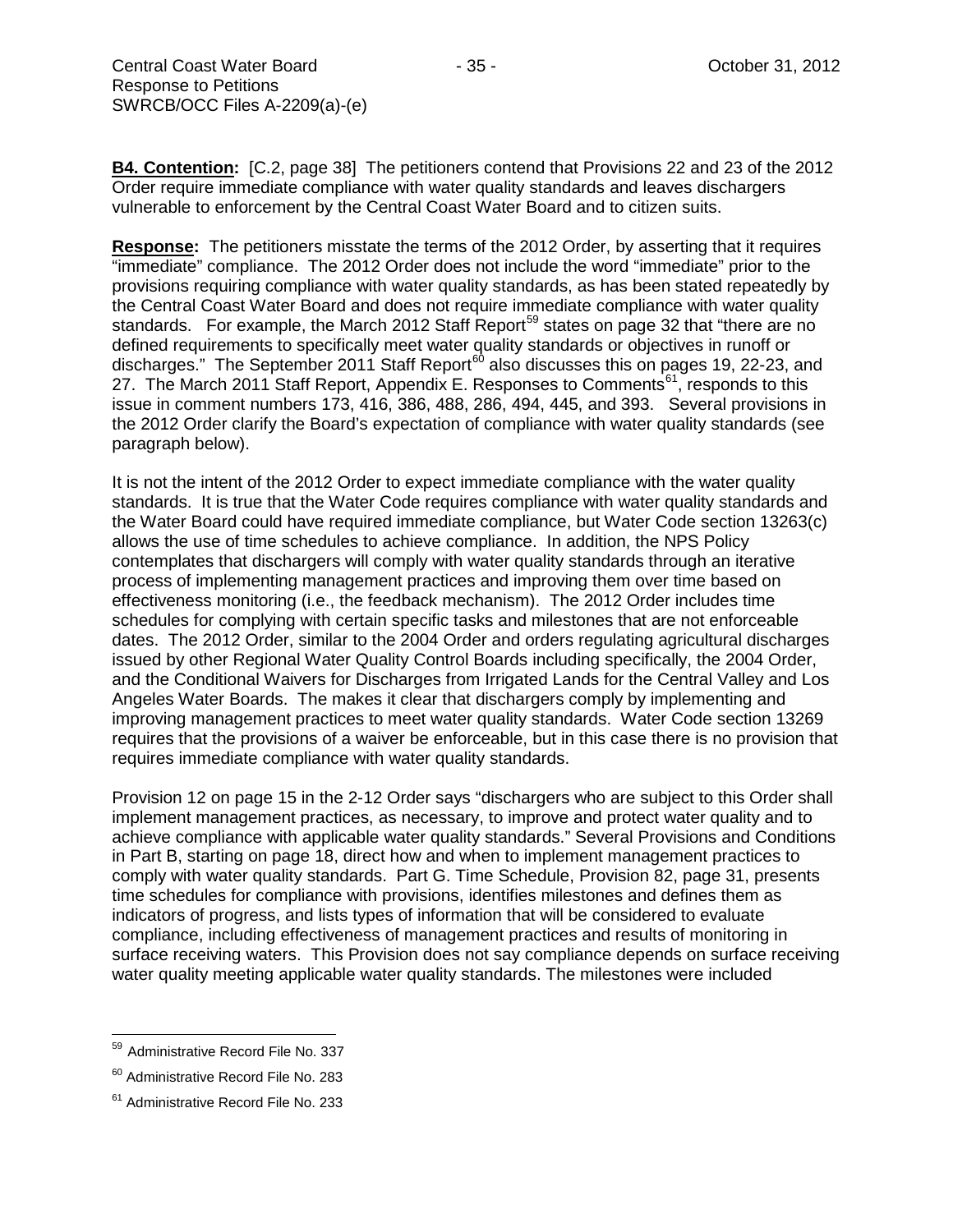specifically to indicate some reasonable indicators of progress towards achieving water quality standards.

Petitioners further contend that immediate compliance is required by asserting the individual surface water discharger and groundwater monitoring requirements were adopted for the purpose of determining compliance with the 2012 Order. This is incorrect because monitoring data alone cannot indicate a grower is in violation of any Provision of the 2012 Order as the Order does not include effluent or receiving water limitations that must be met by any time frame. For example, Provision 51 says monitoring is conducted "...so that the Central Coast Water Board can evaluate groundwater conditions in agricultural areas, identify areas at greatest risk for waste discharge and nitrogen loading and exceedance of drinking water standards, and identify priority areas for nutrient management." It does not say the purpose is to evaluate immediate compliance. The 2012 Order is designed to improve water quality through milestones and management practices that are intended to ultimately result in attaining water quality standards in the receiving waters, but it does not require immediate compliance with water quality standards.

Petitioners cite to *Natural Resources Defense Council v. County of Los Angeles* 2011 WL 2712963 (9th Cir.2011), to support their contention that the 2012 Order requires immediate compliance. The decision is not applicable to the 2012 Order. It involved a citizen suit under the federal Clean Water Act to enforce a provision of an NPDES stormwater permit. The 2012 Order applies to discharges that are not subject to the Clean Water Act. Discharges that are not subject to the Clean Water Act are not subject to citizen suits because the Water Code does not provide for such suits. In addition, the 2012 Order makes clear in several locations, that the Central Coast Water Board expects dischargers to engage in an iterative process to improve management practices where there are exceedances of water quality standards or to undertake additional evaluation to determine the source of exceedances. The provision that was the subject of the NRDC citizen suit , contained no such limitation.

**B5. Contention:** [C.3, page 41]. The petitioners contend that the 2012 Order includes a number of Provisions that constitute specifying the manner of compliance contrary to Water Code section 13360 including Provisions regarding back flow prevention devices and buffers. The Petition specifically refers to Provision 31, p. 19, Backflow prevention device; Provision 39, p. 20, Maintain existing, naturally occurring, riparian vegetative cover; Provision 40, p. 21, Avoid, minimize and mitigate erosion and discharge of waste where disturbance of aquatic habitat is necessary for water quality improvement; and Provision 80-81, p. 30-31 and Tier 3 MRP, Part 7, p. 20-21. Water Quality Buffer Plan

**Response:**. The Central Coast Water Board disagrees. These Provisions in the 2012 Order do not improperly specify the manner of compliance. They do not specify a single method, type of technology, piece of equipment or action that must be used to achieve the terms of the Order. Additionally, many of these Provisions specifically state that alternative approaches can be implemented or provide choices of approaches for meeting the conditions.

The State Water Board's Nonpoint Source Program Strategy and Implementation Plan, 1998- 2013, states that the Central Coast Water Board has "discretion in deciding what BMPs to encourage through conditional waivers of WDRs." (Nonpoint Source Program Strategy and Implementation Plan, 1998-2013, p. 57.) The State Water Board later reaffirmed a regional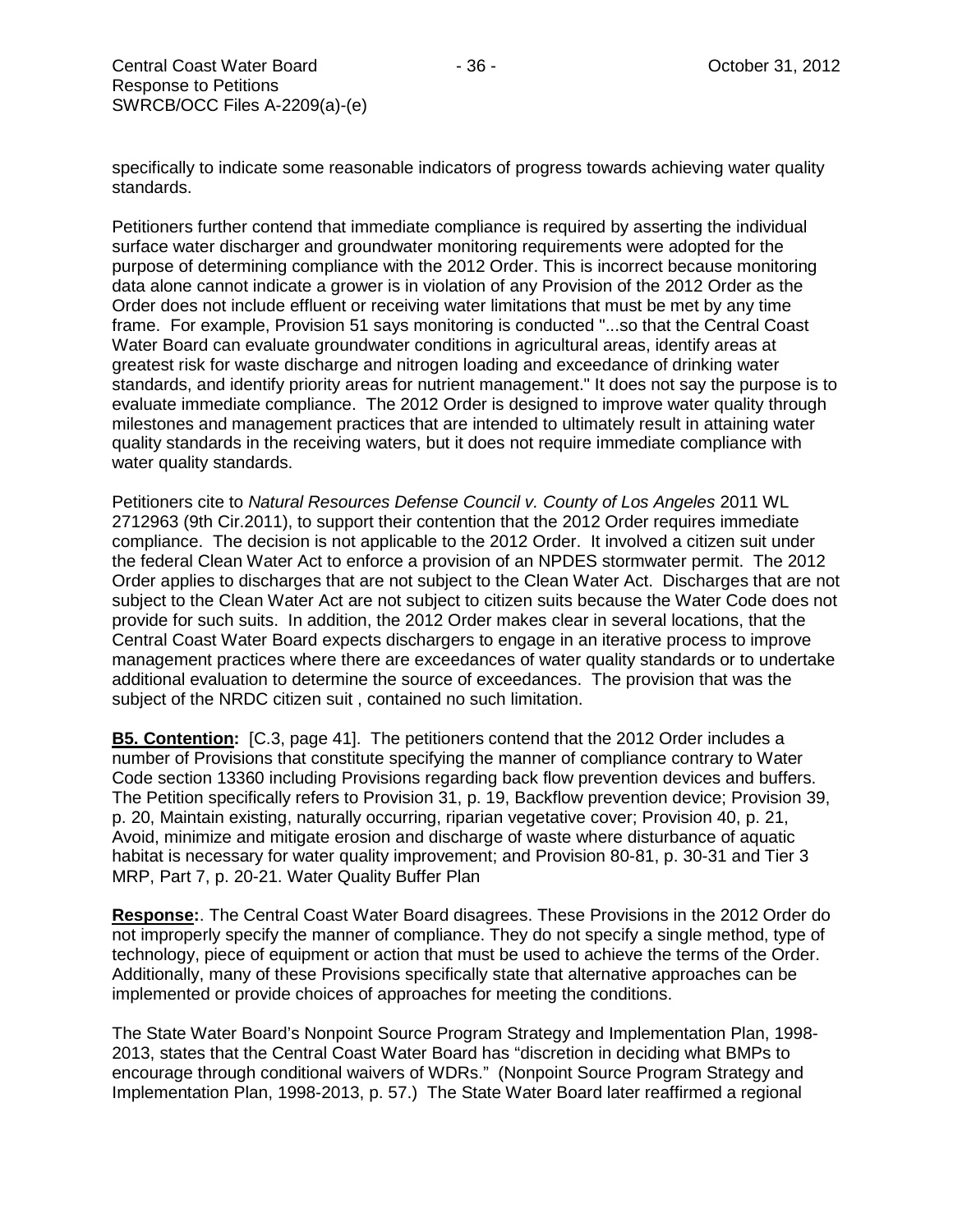board's right to specific management practices necessary to qualify for a conditional waiver. (*In the Matter of the Petition of California Forestry Association*, Water Quality Order No. 2004-0001, p. 13.) Therefore, the Central Coast Water Board may require specific management practices, such as installing backflow prevention devices or minimizing the presence of bare soil and implementing erosion control and sediment and stormwater management practices, without specifying the manner of compliance in violation of Water Code section 13360. The Central Coast Water Board still provides dischargers with the ability to choose the specific management practice to comply with the Order. Additionally, the State Water Board has also stated that where an alternative to the management practice is allowed, there is no violation of Water Code section 13360. (*Tahoe-Sierra Preservation Council v. State Water Resources Control Board*  (1989) 210 Cal.App.3d 1421, 1438; State Board Order WQ 80-19 (In the Matter of the Petitions of Las Virgenes Municipal Water District, et al.); State Board Order WQ 2002-0015 (City of Vacaville 2002 WL 31519380 (Cal.St.Wat.Res.Bd.). Many of these provisions specifically state that alternative approaches can be implemented or provide choices of approaches for meeting the conditions.

Furthermore, where the lack of available alternatives is a constraint imposed by the laws of nature, there is no violation of Water Code section 13360. (*Tahoe-Sierra Preservation Council v. State Water Resources Control Board* (1989) 210 Cal.App.3d 1421, 1438.) While the Central Coast Water Board is not specifying the specific management practices, the Central Coast Water Board does require management practices that are constrained by the laws of nature. For example, in Provision 39, the Central Coast Water Board requires dischargers to maintain riparian areas. While not specifying how dischargers should maintain the riparian areas, the requirement is necessary to protect streambank stabilization and erosion control, stream shading and temperature control, sediment and chemical filtration, aquatic life support, and wildlife support. Maintaining riparian areas is the only method that will accomplish all of those water quality goals. Dischargers still have the discretion to decide how to maintain riparian areas.

Provision 31 requires the installation of backflow prevention devices but does not specify the type of backflow device. Backflow prevention devices are employed to prevent fertilizers and pesticides applied through an irrigation system from flowing directly back down a groundwater well or to surface water, causing pollution. The Central Coast Water Board expects dischargers to select devices which are appropriate to their irrigation systems and requires compliance consistent with any existing local ordinance and Department of Pesticide Regulation requirements. The use of backflow prevention devices is a standard industry practice recommended by the University of California Division of Agriculture and Natural Resources (UCANR) as a specific "Management Goal " identified as "the best economically achievable technology or process for limiting the movement of nutrients, particularly nitrogen and phosphorus, into ground or surface waters". The Central Coast Water Board received many comments from stakeholders supporting the requirement to install backflow prevention devices, and no comments in objection. For example, see response to Comment No. 137 on page 81 of the March 2011 Staff Report Appendix E - Response to Comments.

Provision 37 requires dischargers to minimize the presence of bare soil and to implement erosion control and sediment and stormwater management practices. This can be accomplished through a variety of methods such as gravel on unpaved roads, vegetative cover, structures to slow or dissipate concentrated water. The dischargers must evaluate their site conditions and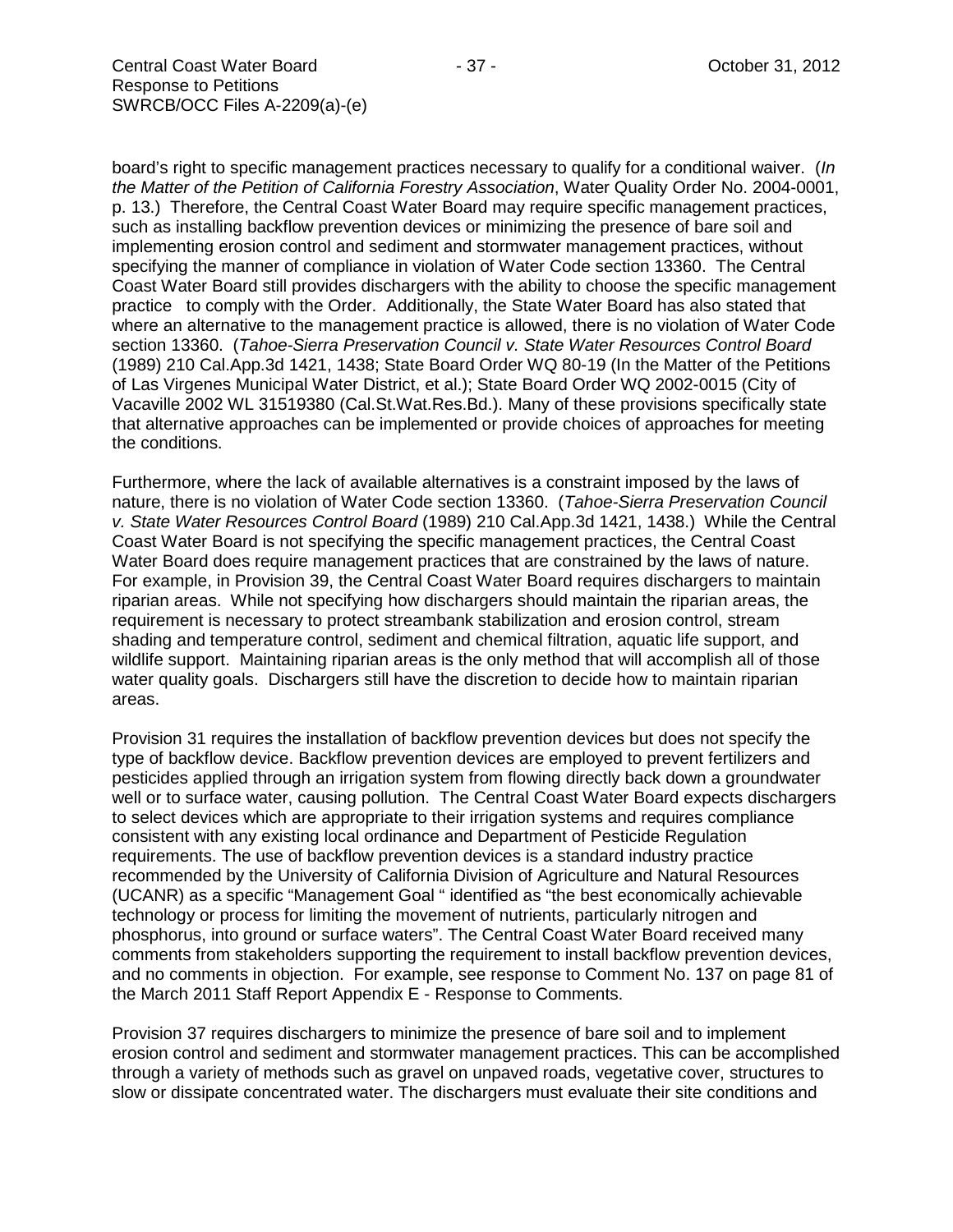select the most applicable and effective methods to meet the performance standard to prevent erosion and sediment discharges.

Provision 39 requires growers to maintain existing riparian vegetation, and does not dictate how that must be done. The protection of riparian areas is a standard NRCS management practice that helps to protect beneficial uses. The NRCS provides guidance documents to help growers understand the many benefits of riparian areas and standard management practices and conservation methods to protect them. Maintaining existing vegetation does not incur any costs because compliance with this Provision simply requires avoiding actions that encroach on existing, natural riparian areas and remove or impact the vegetation or streambanks. This Provision does not require installation of any equipment, changing the area farmed, technical delineation or characterization of riparian or streambank conditions. This Provision does not prohibit maintenance of riparian areas for flood control or other purposes, and does not preclude other permitted activities. This Provision does not conflict with the Leafy Green Marketing Agreement, which acknowledges that growers must comply with agency requirements to protect riparian habitat.

Provision 40 requires dischargers to "implement appropriate and practicable measures to avoid, minimize, and mitigate erosion and discharges of waste, including impacts to aquatic habitat." This Provision requires "appropriate and practicable measures" but does not state any one particular method. This Provision can be met by avoiding or minimizing current activities that encroach on habitat (e.g., driving along edge of streambanks, clearing vegetation), changing methods of clearing vegetation to less damaging methods (e.g. mechanical versus chemical), establishing set-backs between farming activities and habitat areas, planting vegetation or using other erosion and runoff management features between farming activities and habitat areas. The dischargers must evaluate their site conditions and select the most appropriate and effective methods to meet the performance standard or condition described in the Provision. This is not dictating the manner of compliance. The Central Coast Water Board coordinated with the California Department of Fish and Game (CDFG) to ensure that Provisions 39 and 40 are consistent with CDFG policies to protect fish, wildlife and their habitats (e.g., Fish and Game Code Section 1600-1616, 1800-1802). In addition, the Provisions are also consistent with State Water Board's implementation of the Clean Water Act, Section 401 Certification regulating discharges to and filling of wetlands and the State's Wetland and Riparian Area Protection Policy.

Provision 78 requires growers to report progress towards meeting a Nitrogen Balance ratio (a numeric milestone), as an indicator of reduced nitrogen loading. The ratio is the total number of nitrogen applied to the crop relative to the typical nitrogen uptake value of the crop. Growers have the flexibility to determine the nitrogen uptake based on characteristics of their crop and farm conditions and operations. This enables growers to justify their nitrogen use and/or the level of reduction (or lack of reduction) of nitrogen applied. Petitioners incorrectly claim that Provision 78 dictates the amount of nitrogen a grower can apply to a crop. The condition encourages reduction of nitrogen loading from excess applications of nitrate through required reporting and setting a milestone or measure that serves as a goal to indicate effective nitrate control to improve protection of water quality. See Response to Grower-Shippers Petition Technical Contention A2.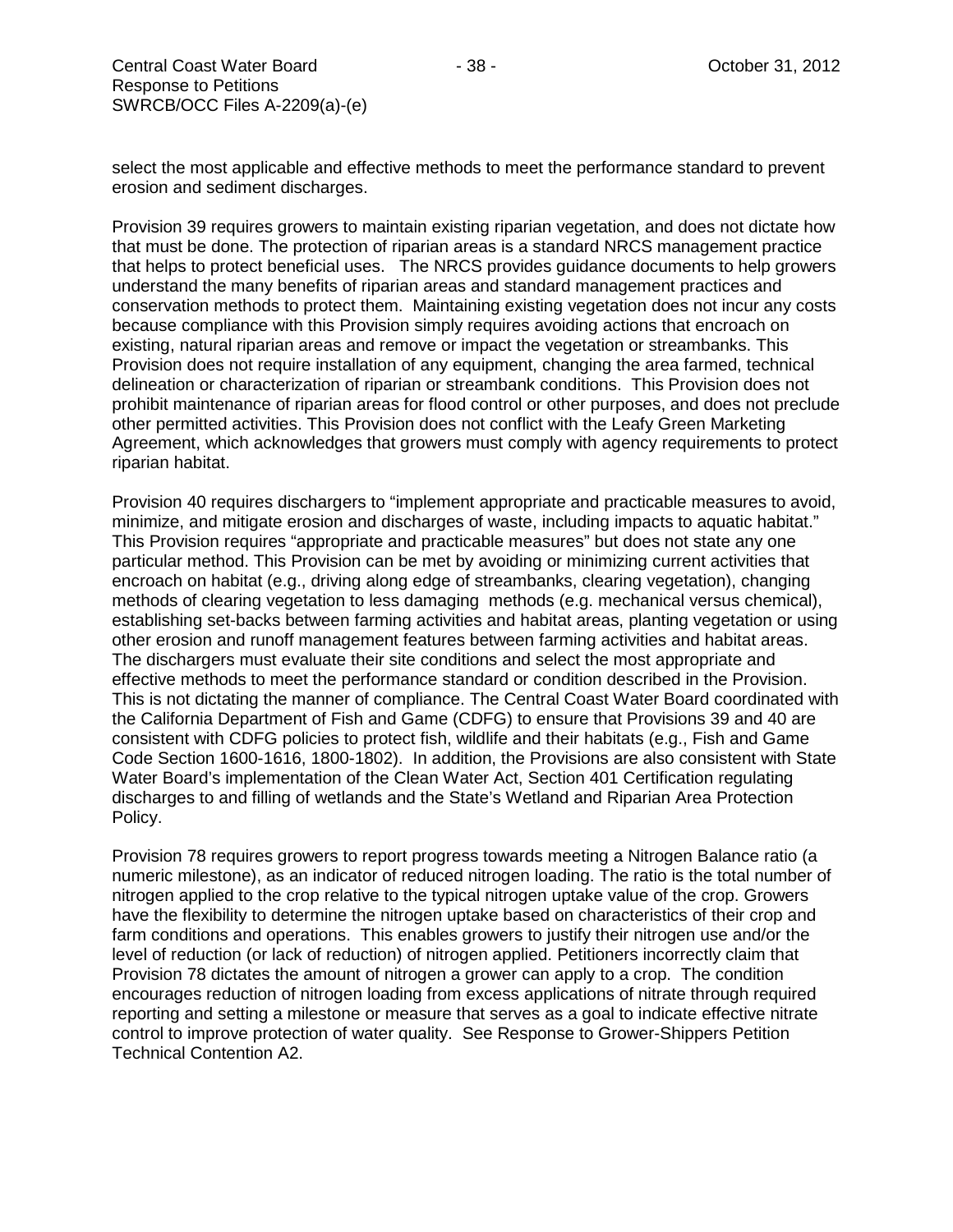Provision 80 requires development of a "plan" to protect aquatic habitat for dischargers farming directly along a creek already impaired for sediment, turbidity or temperature (a subset of Tier 3 dischargers). The Provision includes conditions to meet, including following the Basin Plan, which says, "A filter strip of appropriate width, and consisting of undisturbed soil and riparian vegetation or its equivalent, shall be maintained, wherever possible, between significant land disturbance activities and watercourses…" The option to determine what the "appropriate width is" or to use "its equivalent" provides a condition to meet and does not specify a manner of compliance. Additionally, Provision 80.b. says, "As an alternative to the Water Quality Buffer Plan…" which provides flexibility to the discharger to demonstrate that existing conditions or methods other than a filter strip as described in the Basin Plan are equivalent or adequately protective. The petitioner only quoted Provision 80.a. in claiming that the Board improperly specified the manner of compliance. Similar to the explanation above for Provision 39 and 40, the discharger must evaluate their site conditions and select the most appropriate and effective

methods to meet the performance standard or condition described in the Provision. Petitioners also list Part 7 in the Monitoring and Reporting Program for Tier 3 Dischargers, which describes reporting elements for the Water Quality Buffer Plan, as improperly specifying the manner of compliance. Part 7 also says "…include the following or the functional equivalent, to address discharges of waste…" but does not specify a specific method of compliance. Finally, the 2012 Order provides several years for growers to develop the plan; the plans must be submitted in October 2016.

In addition, the protection of riparian areas is a standard NRCS management practice. The NRCS also provides guidance documents to help growers understand the benefits of riparian areas and standard management practices and conservation methods to protect them. The NRCS lists the multiple benefits of riparian areas, including:

- Riparian areas help control nonpoint source pollution by holding and using nutrients and reducing sediment.
- Riparian areas are often important for the recreation and scenic values. However, because riparian areas are relatively small and occur in conjunction with watercourses, they are vulnerable to severe alteration and damages caused by people.
- Riparian areas supply food, cover, and water for a large diversity of animals and serve as migration routes and stopping points between habitats for a variety of wildlife.
- Trees and grasses in riparian areas stabilize streambanks and reduce floodwater velocity, resulting in reduced downstream flood peaks.

This Provision is reasonable based on its application only to a limited number of farms with the highest risk to water quality (Tier 3 and adjacent to creeks impaired for sediment, turbidity or temperature), flexibility for growers to determine how to comply and several years to develop and submit the plan.

**B.6 Contention:** The petitioners assert that the water quality buffer plan provision constitutes a regulatory taking contrary to the federal and state Constitutions.

**Response**: The Central Coast Water Board disagrees that any provision of the 2012 Order would result in a regulatory taking. Water Code section 13269 requires that a waiver of waste discharge requirements be conditional and be consistent with the Basin Plan. The Central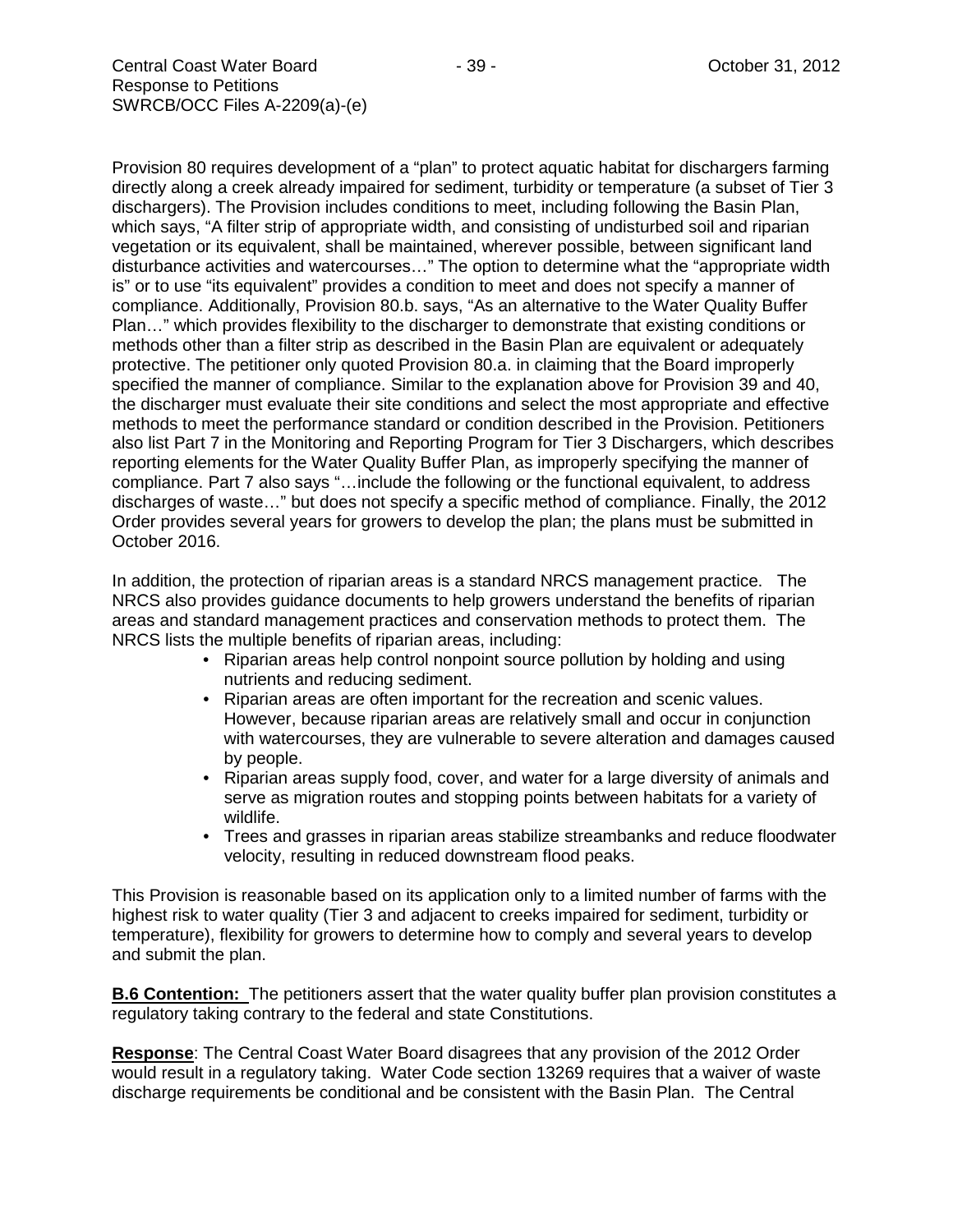Coast Water Board's Basin Plan contains several implementation plans regarding protection caused by land disturbance activities. In the record for the 2012 Order, the Central Coast Water Board identified the significant impacts on beneficial uses and surface waters due to irrigated agricultural activities and recognized the numerous water bodies listed as impaired in the Clean Water Act section 303(d) list due to pesticides, sediment, and other discharges associated with irrigated agriculture. See March 2011 Staff Report Appendix  $G<sup>62</sup>$  The 2012 Order requires compliance with the Basin Plan provisions to address the impacts associated with irrigated agriculture. A subset of Tier 3 dischargers are subject to a requirement to prepare a "Water Quality Buffer Plan" or alternatives to the Plan [2012 Order Part F, Condition 80-81.]. These conditions are supported in the record and appropriate to protect water quality.

The United States Supreme Court recognized in *Penn Central Transportation Co. v. City of New York* (1978) 438 U.S. 104 that some governmental regulations could create an unconstitutional taking. Petitioners argue that the buffer provision is a taking because the requirement will interfere with the investment-backed expectations of the landowners who operate under the assumption that the buffers and riparian corridors would be put to productive agricultural use. Petitioners also argue that the buffer requirement will deprive landowners of all economically beneficial use of land designated as a riparian area or buffer.

Under *Penn Central*, the Court found that there is no "set formula" for evaluating regulatory takings claims, but that there are several significant factors that have particular significance. (*Penn Central Transportation Co. v. City of New York* (1978) 438 U.S. 104, 124).The first factor includes the economic impact of the regulation on the claimant, and particularly, the extent to which the regulation has interfered with distinct investment-backed expectations. (*Ibid.*) The Court noted that the government may execute laws or regulations that adversely affect recognized economic values. (*Ibid.*) In the zoning context, the Court has upheld land-use regulations that destroyed or adversely affected recognized real property interests where the regulations promote the "health, safety, morals, or general welfare." (*Id.* at 125 (citing *Nectow v. Cambridge* (1928) 277 U.S. 183, 188).) Where the land use regulations promote the general welfare, a diminution in property value, standing alone, is not enough to establish a taking. (*Id.* at 131 (citing *Euclid v. Ambler Realty Co.* (1926) 272 U.S. 365).) The second factor is the character of the governmental action. (*Id.* at 124.) A court will more readily find a taking where the interference with property can be characterized as a physical invasion by the government than when the interference arises from some public program adjusting the benefits and burdens of economic life to promote the common good. (*Ibid.*)

The buffer provision does not create a taking under the Fifth Amendment. Under the first factor, a court will review the economic impact of the regulation. To determine whether the buffer provision denies a landowner the economically viable use of his property, the analysis must review the impact of the requirement on the property as whole. (*MacLeod v. Santa Clara Co.* (1984) 749 F.2d 541, 546 (citing *Penn Central*, *supra*, 438 U.S. 104, 130).) While it is true that the provision may impact investment-backed expectations, the Supreme Court in *Penn Central* noted that the leading cases finding a takings claim and involving investment-backed expectations dealt with statutes or regulations that resulted in the complete destruction of the rights of a person or business. (*Penn Central*, *supra*, 438 U.S. 104, 127-28 (citing *Pennsylvania Coal Co. v. Mahon* (1992) 260 U.S. 393).)The provision does not completely destroy a

<span id="page-39-0"></span><sup>62</sup> Administrative Record File No. 234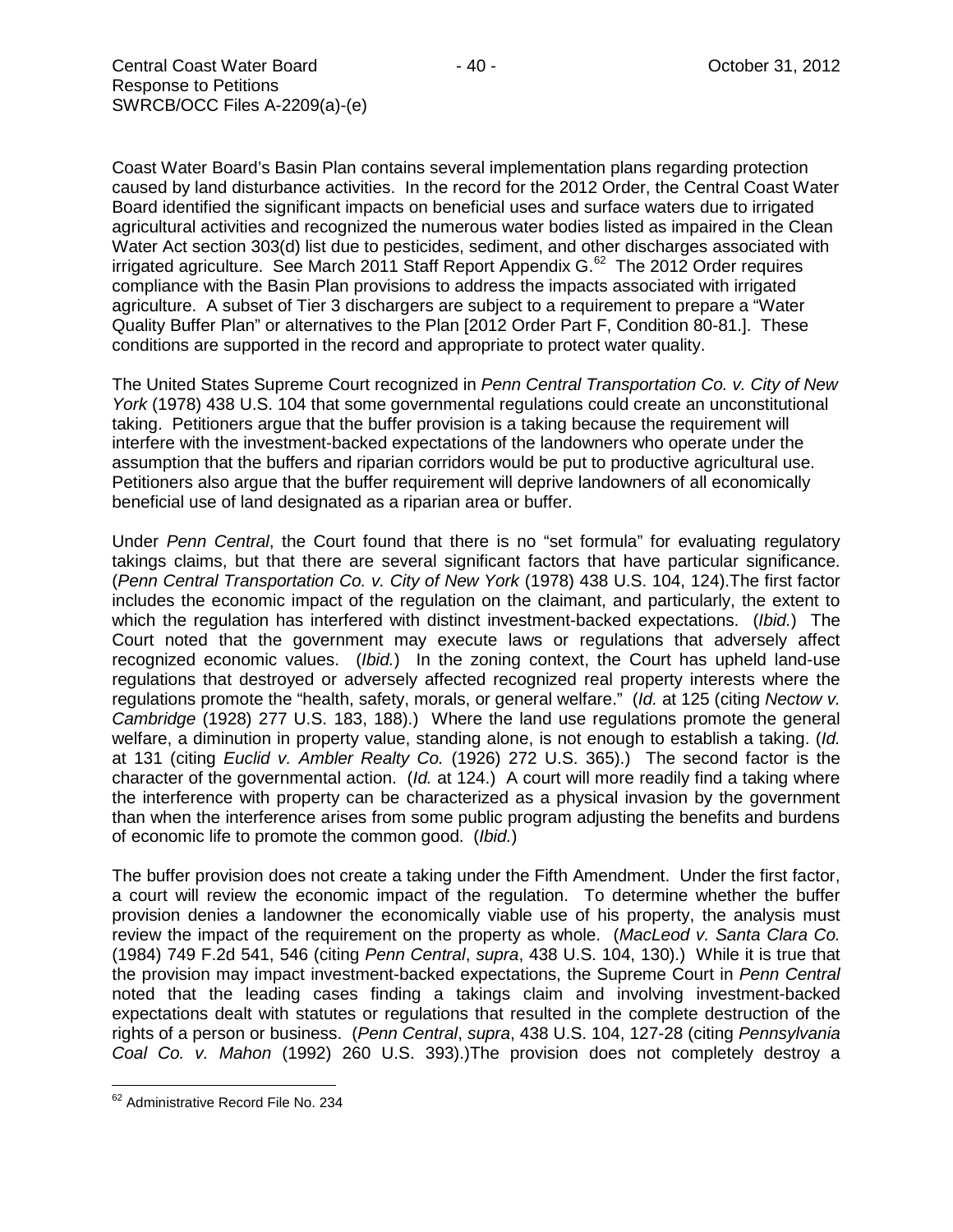landowner's rights or economic viable use of his or her property. The Provisions only applies to a small subset of farms: the Tier 3 farms that are adjacent to or containing a waterbody identified on the 2010 List of Impaired Waterbodies as impaired for temperature, turbidity, or sediment, and only to a small portion of those farms. The majority of agricultural landowners will not be impacted by the buffer provision at all. For the farms that do fall under the buffer provision, the buffer provision will not completely destroy the economic beneficial uses of all of a landowner's property, and in fact will impact only a small portion of a landowner's property. In addition, the 2012 Order allows the dischargers to use alternative means to comply, which may not require a buffer area at all. Therefore, while the provision may have an economic impact to the landowner in limiting the agricultural production on that small portion of the property, it will not eliminate the economic beneficial uses of the entire property.<sup>[63](#page-40-0)</sup>

Furthermore, the character of the buffer provision does not involve a physical invasion by the government and is a public program adjusting the benefits and burdens of economic life to promote the common good. As stated above, the United States Supreme Court expressly stated that land use regulations that promote the public good may severely diminish the property's value and not be considered a taking. (*Penn Central*, *supra*, 438 U.S. 104, 131.) The Court noted that previous cases upheld land use regulations even when they diminished the property values by 75% or greater. (*Ibid.*) In this case, the buffer provision will not significantly diminish property values, as only a small portion of a landowners' property is subject to the buffer provision. Furthermore, the buffer provision promotes the general welfare and public good by improving water quality for impaired water bodies by decreasing the amount of pollutants in runoff from agricultural lands. Because these water bodies are already impaired for temperature, turbidity, or sediment; reducing pollutants in runoff from agricultural lands is a necessary component for improving water quality and removing the water bodies from the Clean Water Act section 303(d) list. As well, Condition 39 of Part B of the 2012 Order also promotes the public good by requiring landowners to maintain existing riparian cover consistent with the Basin Plan. Riparian cover minimizes the discharge of waste and provides effective streambank stabilization and erosion control, stream shading and temperature control, sediment and chemical filtration, aquatic life support and wildlife support.

Under the factors of *Penn Central*, the buffer provisions and provisions relating to riparian and aquatic habitat protection are not takings under the Fifth Amendment.

**B7. Contention:** [C.5, page 50] The petitioners contend that monitoring and technical reports exceed the Central Coast Water Board's authority. The Board does not have authority to require the submission of confidential, proprietary information. The Board must explain the evidence that supports the need for the reports and that the burden, including costs, is reasonable.

**Response:** The Central Coast Water Board disagrees with this contention. The Water Board properly supported the need for reports and identified the legal basis and process to protect confidential information from disclosure. California Water Code section 13269 requires the

<span id="page-40-0"></span> $63$  The Negative Declaration for the 2004 Order discussed options for implementation of vegetated buffers and noted that in some cases, growers could use those areas for agricultural purposes and that such buffers often provide benefits to farming, not just to the water bodies.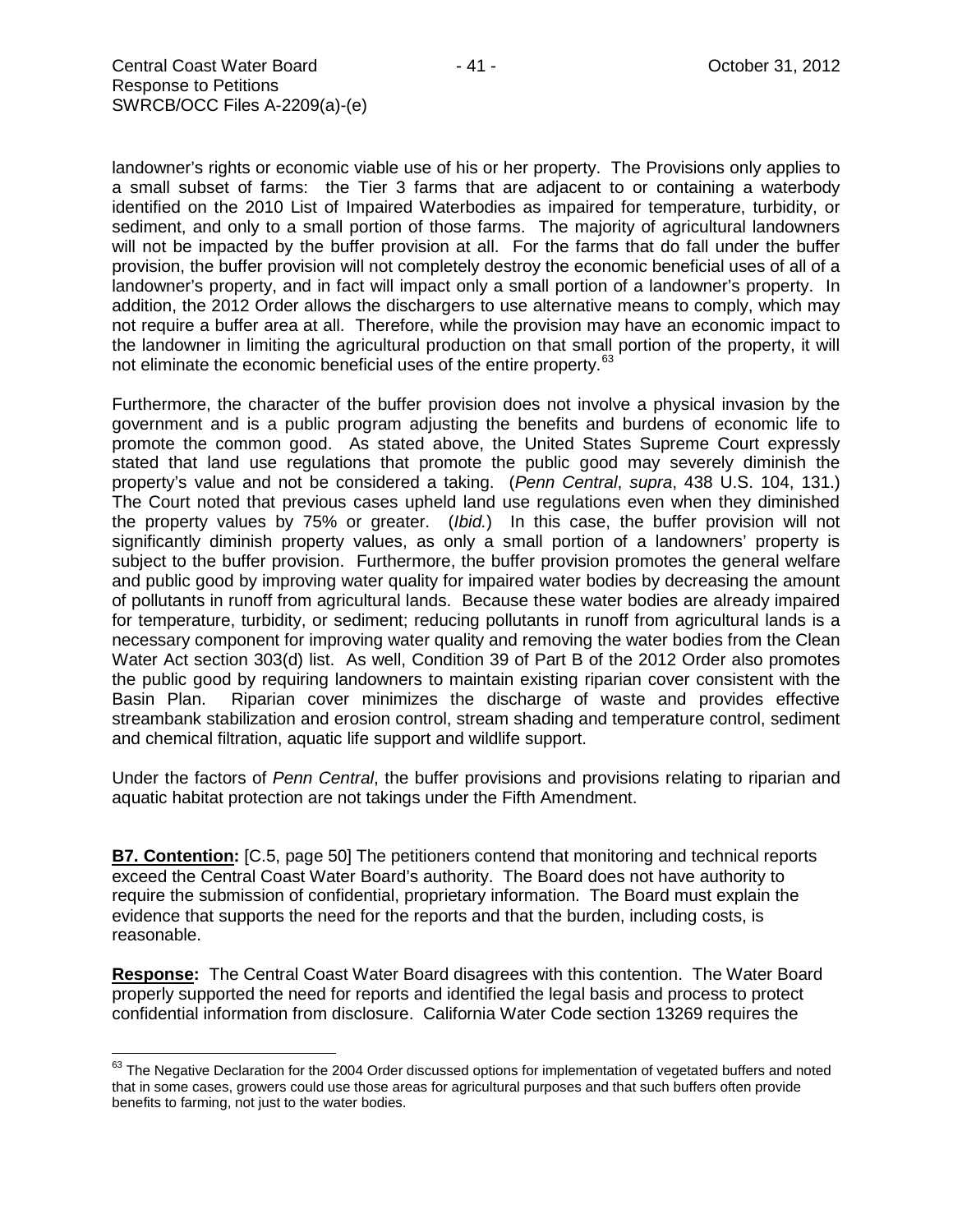conditions of a waiver of waste discharge requirements to "include, but need not be limited to, the performance of individual, group, or watershed-based monitoring."<sup>[64](#page-41-0)</sup> Further, the Water Code states:

Monitoring requirements are required to be designed to support the development and implementation of the waiver program, including, but not limited to, verifying the adequacy and effectiveness of the waiver's conditions. In establishing monitoring requirements, the Regional Board may consider the volume, duration, frequency, and constituents of the discharge; the extent and type of existing monitoring activities, including, but not limited to, existing watershed-based, compliance, and effectiveness monitoring efforts; the size of the project area, and other relevant factors. Monitoring results shall be made available to the public." (Cal. Wat. Code § 13269, subd. (a)(2).)

In addition, California Water Code section 13267 authorizes the Water Board to require dischargers to submit technical or monitoring reports.

The petitioner states that the Water Board does not have authority to require the submission of confidential, proprietary information. The petitioner misstates the law. California Water Code section 13267(b)(2) specifically states that the person furnishing technical and monitoring reports may request that the report or portions of the report that "might disclose trade secrets or secret processes" not be disclosed to the public. However, those "portions of a report shall be made available for use by the state or any state agency in judicial review or enforcement proceedings . . ." Thus, the Central Coast Water Board may require submittal of the information, but must not disclose those portions of a report that might disclose trade secrets or secret processes. The 2012 Order clearly sets forth the process for the discharger to identify reports of portions of reports that might disclose trade secrets or secret processes. The Water Board then keeps those portions confidential.

The technical and monitoring and reporting required by the 2012 Order comply with the Water Code. The purpose of the 2012 Order is to achieve compliance with water quality standards and protection of beneficial uses. The Central Coast Water Board considered Water Code Section 13269 and the NPS Policy, and their monitoring and reporting requirements, within the following context:

- Beneficial uses and water quality criteria and objectives in the Central Coast Basin Plan.
- The significant pollutant loading to groundwater and surface water in irrigated agricultural areas.
- The severe water quality degradation and threat to human health in irrigated agriculture areas.
- The fundamental necessity to show compliance with the 2012 Order, the Basin Plan, and adopted TMDLs.
- The significant range of threat to water quality from the diverse farm operations in the Region.

<span id="page-41-0"></span><sup>&</sup>lt;sup>64</sup> The Water Board may waive monitoring for discharges that it determines do not pose a significant threat to water quality. Cal. Wat. Code § 13269, subd. (a)(3). The Water Board found that the discharges from agricultural pose a significant threat to water quality, and, therefore, included monitoring.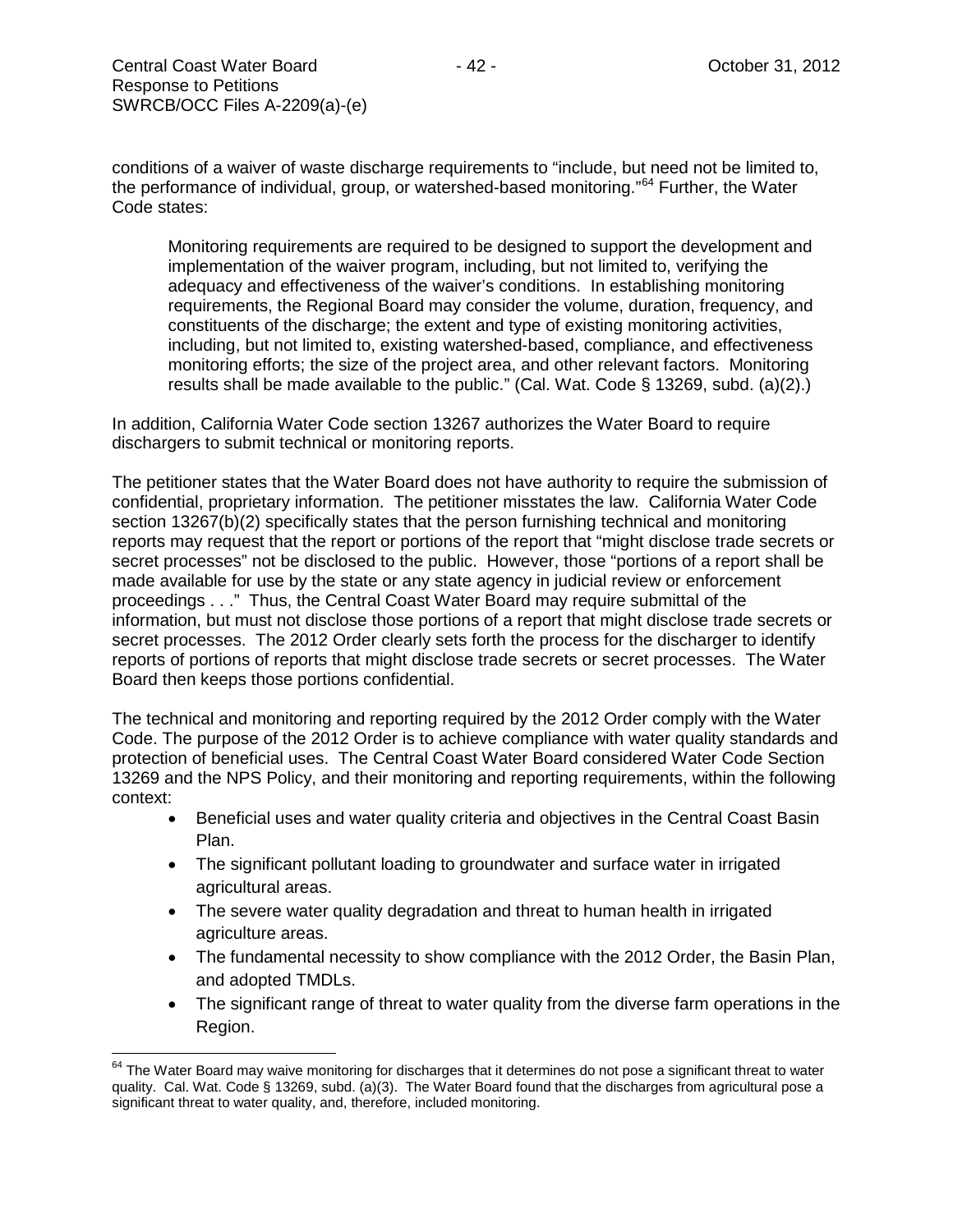Within this context, the type of monitoring and reporting was a major issue during the Order renewal process. The 2012 Order includes monitoring and reporting Provisions and management practice effectiveness evaluations in farm water quality plans that will indicate whether pollutant loads are decreasing and whether water quality standards are being achieved over time, and does so in a reasonable manner based on threat to water quality.

For many years the State Water Board, the Central Coast Water Board, and various entities, including agricultural dischargers, have been monitoring surface water in the Central Coast Region. This monitoring has provided significant information about the overall severity of water quality degradation the Central Coast Region. However, agricultural dischargers have not been required, as are most other dischargers, to monitor individual discharges to ascertain the quality of the discharge and the impact on water quality. Now, 12 years after significant amendments to Water Code section 13269, the 2012 Order requires very limited individual monitoring of discharges from the highest risk farms to the most impaired water bodies in the Region. The Central Coast Water Board found that several years of measuring indirect indicators did not provide sufficient information to determine compliance with applicable plans, and could not verify the adequacy and effectiveness of the waiver's conditions, as required by Water Code Section 13269. The 2012 Order monitoring and reporting Provisions and management practice effectiveness evaluations in farm water quality plans include similar indirect indicators as in the 2004 Order and add more direct indicators.

The NPS Policy directs Water Boards to issue waste discharge requirements or conditional waivers that hold individual growers responsible for implementing and adapting management practices that effectively control nonpoint sources of pollution, such as fertilizers, pesticides and sediment in irrigated agricultural runoff. The policy specifically requires that any nonpoint source control program include "sufficient feedback mechanisms so that the Regional Water Quality Control Board, the dischargers and the public can determine whether the program is achieving its stated purpose(s), or whether additional or different MPs [management practices] or other actions are required." The 2012 Order monitoring and reporting provisions and management practice effectiveness evaluations in farm water quality plans provide the "feedback mechanisms" for purposes stated in the NPS Policy<sup>65</sup>.

The 2012 Order is consistent with the NPS Policy, which makes clear that individual dischargers are responsible for compliance. The conditions regarding monitoring assist the Central Coast Water Board in determining the sources of discharges of waste, which in turn provides a mechanism to directly address the source. See, e.g:

NPS Policy, page 15: "However, although the direction and efforts of a particular thirdparty program are being undertaken as a group effort, with group designated or accepted leadership, if the group or third-party fails to follow through on their commitments, any RWQCB enforcement action taken will be against individual dischargers, not the third-party."

NPS Policy, page 15, RWQCB Compliance Assurance:

<span id="page-42-0"></span><sup>65</sup> Administrative Record File Nos. 337, 374 and Administrative Record Reference No. 5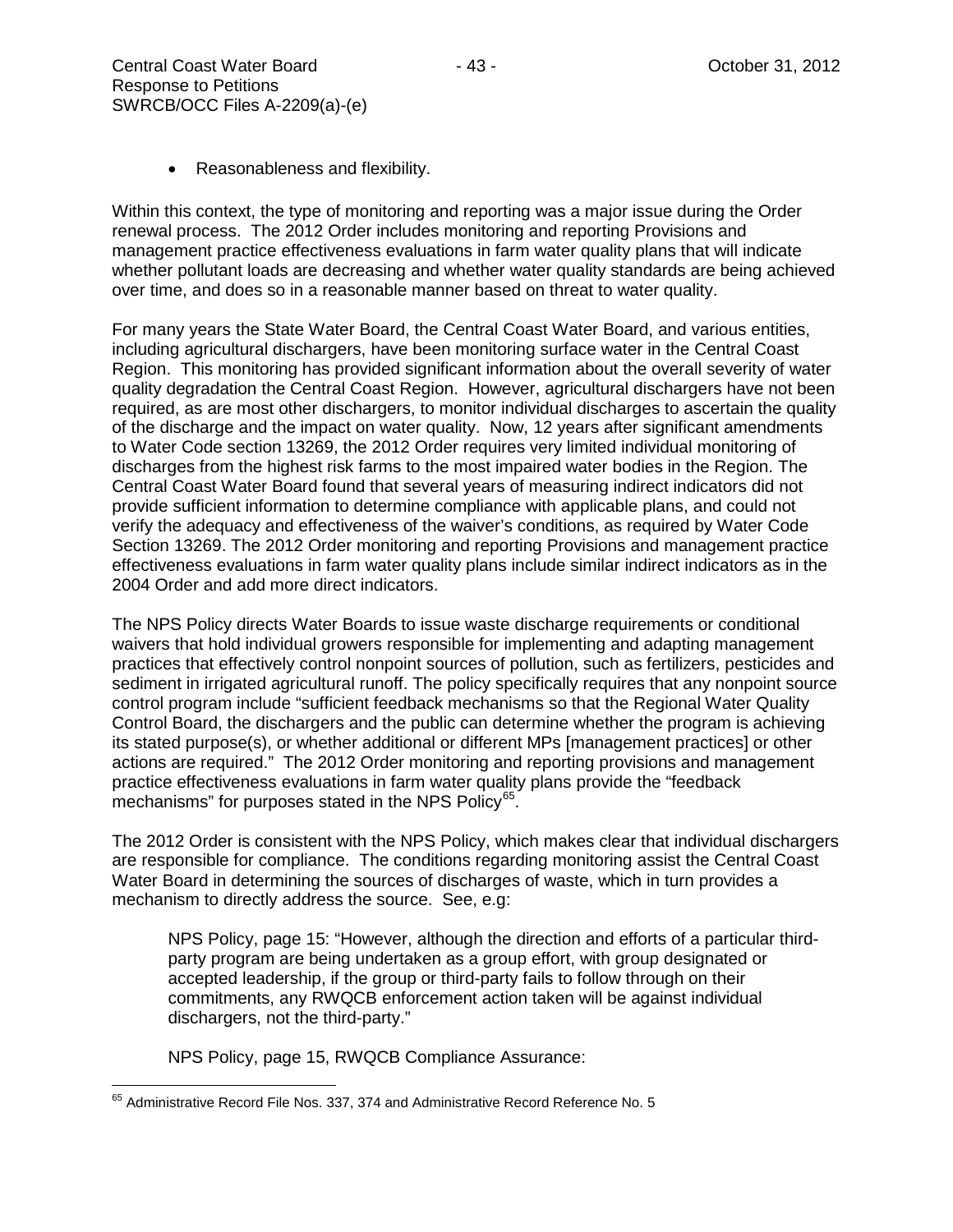"Typically, the RWQCBs have regulated individual dischargers, rather than groups of dischargers who are represented by or coordinated through third parties. Individual dischargers, including both landowners and operators, continue to bear ultimate responsibility for complying with a RWQCB's water quality requirements and orders. Generally, under the Porter-Cologne Act, the RWQCBs cannot take enforcement actions directly against non-discharger third parties. As part of the fifth element described above, the RWQCBs will need to explain how significant non-compliance can be addressed in Third-Party Programs. This explanation should include information as to the criteria for measuring program success, what constitutes failure, and the actions that may be taken in response to failure. Individual dischargers need to be informed as to what individual discharger actions or inactions will lead to individual enforcement. This explanation is necessary so that participating dischargers understand the ramifications of noncompliance, even if that non-compliance is by a third party they have selected as their representative. Options short of individual enforcement actions could include RWQCB actions such as changing a program to remove some autonomy, or developing sequential enforcement phases related to triggering events built into the program. Ultimately, the ineffectiveness of a group through which a discharger participates in NPS control efforts cannot be used as an excuse for lack of individual discharger compliance."

These types of Provisions are also necessary to comply with the State Water Board's Environmental Justice Goal, which is to "Integrate Environmental Justice considerations into the development, adoption, implementation and enforcement of Board decisions, regulations and policies." The monitoring and reporting Provisions are based on threat to water quality, especially threat to human health, which is severe in irrigated agricultural areas. In the high risk areas, direct water quality measures and public reporting of the information is reasonable and necessary relative to the increasing costs being transferred to the public to deal with the degradation of beneficial uses, especially drinking water, and the generally greater monitoring requirements in most other Central Coast Water Board programs.

Monitoring and reporting information and farm water quality plans required by the 2012 Order are necessary because the water quality conditions are severe and the data available to the Water Board indicates that in certain areas, water quality is getting worse.

Since the issuance of the initial 2004 Order, the Central Coast Water Board compiled substantial additional empirical data demonstrating severe groundwater and surface water pollution caused by irrigated agricultural practices<sup>[66](#page-43-0)</sup>, including the following:

• Large-scale degradation of drinking water aquifers due to nitrate from fertilizer use, and a corresponding increasing risk to public health in areas with intensive irrigated agriculture. The Central Coast Water Board record includes data that shows shallow groundwater is contaminated with nitrate at concentrations up to 15 times the drinking water standard in some areas, and there are domestic wells in the area. The health threat to domestic well owners is severe.

<span id="page-43-0"></span><sup>&</sup>lt;sup>66</sup> Administrative Record File No. 197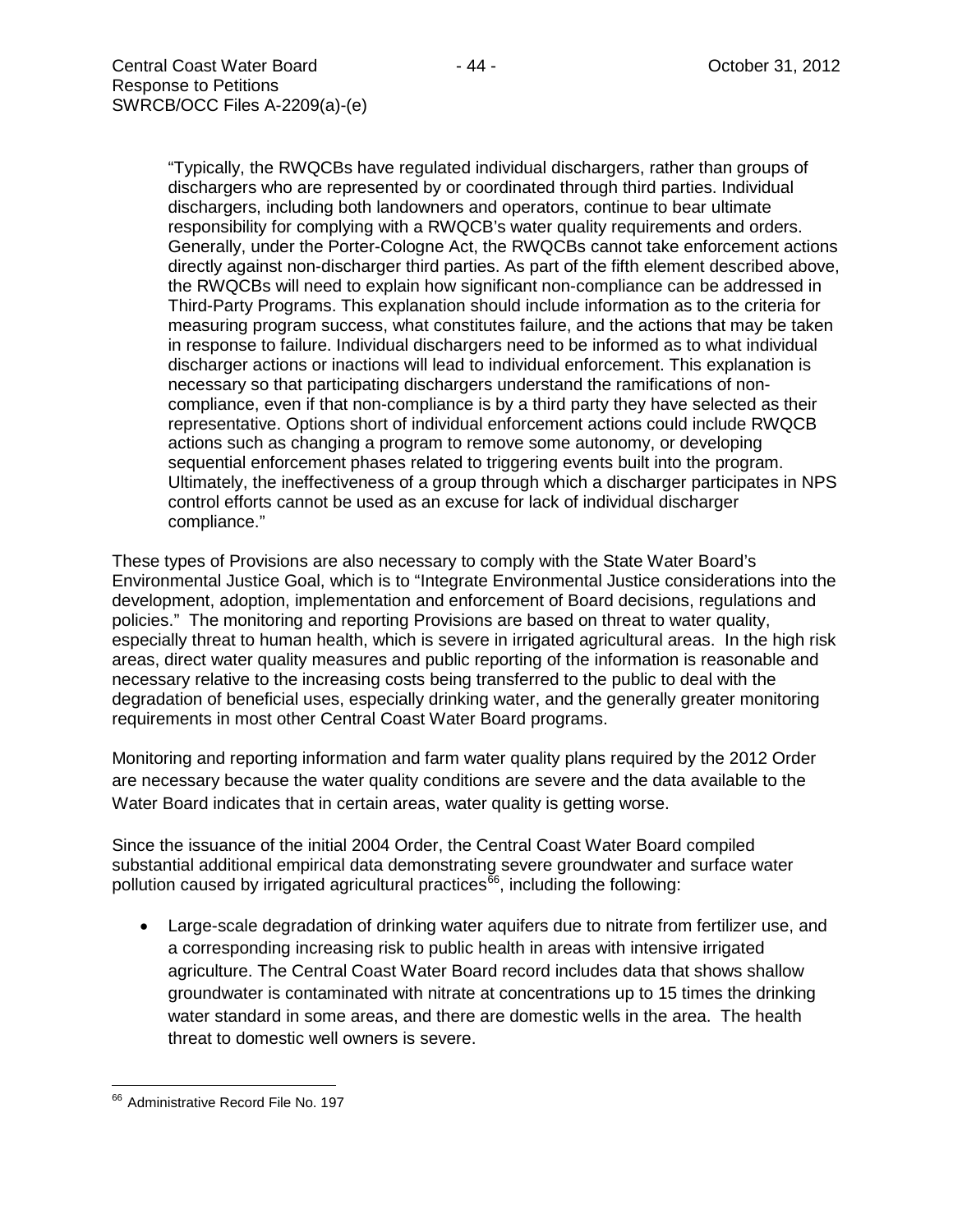- Widespread surface water and sediment toxicity due to pesticides.
- Widespread degradation and loss of riparian and wetland habitat.
- Widespread degradation of surface waters due to nutrients.

The data show that these problems are severe and getting worse, especially with respect to degradation of drinking water aquifers and the resulting threat to public health in rural areas. The Central Coast Water Board adopted the 2012 Order to require measurable pollutant load reductions to surface water and groundwater, while allowing growers the necessary flexibility to achieve compliance and resolve the severe water quality problems in the agricultural areas of the Central Coast Region.<sup>[67,](#page-44-0)</sup>

Monitoring and reporting information and farm water quality plans required by the 2012Order are also necessary to indicate pollution reduction or improvements in waste discharge control.

The 2012 Order built on and improved the requirements in the 2004 Order (in direct response to input from the public and Central Coast Water Board members at public workshops) to better protect water quality by adding reasonable monitoring and reporting of specific indicators of pollution load reduction or improved waste discharge controls. With the monitoring and reporting and farm water quality plan Provisions, the Central Coast Water Board, the public and the growers will be able to track implementation effectiveness and improvement at a site level and shorter time-frames within the five-year life of the 2012 Order (e.g. annually).<sup>[68](#page-44-1),</sup>

Throughout the Central Coast Water Board's Order renewal process, the Central Coast Water Board considered the various options for monitoring and reporting, the burden on smaller versus larger farm operations, relative threat to water quality, and the appropriateness of indirect indicators versus direct measures. The Central Coast Water Board considered the type of monitoring and reporting, ranging from the use of indirect indicators of pollutant loading to direct sampling and reporting of water quality and pollutant loading. Examples of the types of monitoring considered are shown in Table 3 below:

| <b>Types of Indirect Indicators</b>              | <b>Types of Direct Measures</b>               |
|--------------------------------------------------|-----------------------------------------------|
| Enrolling in the Order                           | Monitoring individual surface water discharge |
| Listing management practices                     | Monitoring local receiving water monitoring   |
| Paying fees                                      | Reporting chemicals and amounts used          |
| Conducting ambient receiving water<br>monitoring | Monitoring groundwater monitoring             |
|                                                  | Conducting soil sampling                      |
|                                                  | Reporting Annual Total Nitrogen Applied       |
|                                                  | Photo-monitoring riparian areas               |

### **Table 3.** Types of Indicators and Measures

<span id="page-44-0"></span><sup>&</sup>lt;sup>67</sup> Administrative Record File Nos. 190, 197, and 337

<span id="page-44-1"></span><sup>&</sup>lt;sup>68</sup> Administrative Record File Nos. 228 and 337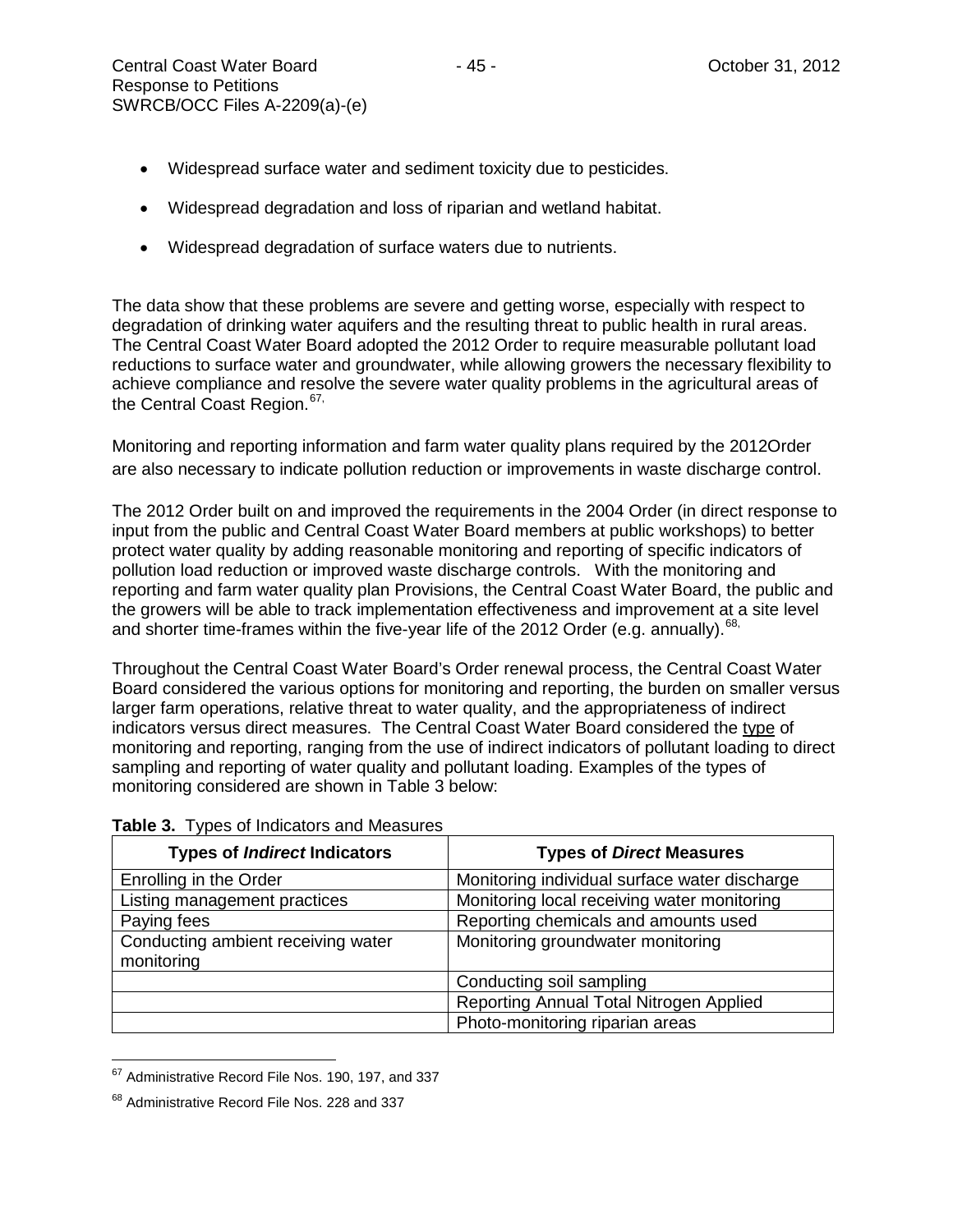The Central Coast Water Board determined that they needed more direct measures in the 2012 Order to indicate whether pollutant loads are decreasing over time, whether dischargers are controlling waste discharges and whether water quality objectives are being achieved over time.

The Central Coast Water Board also needs the monitoring and reporting and farm water quality plan requirements because they compel improved waste discharge control. First, they improve the ability and efficiency of the Central Coast Water Board to prioritize farms, geographic areas, water quality problems, and the appropriate Central Coast Water Board follow up actions (e.g., provide technical assistance, require additional monitoring, conduct inspections, review management practices, etc.). This is especially critical in areas where discharges affect drinking water sources and threaten public health. Targeted follow up activities will result in implementation of more effective management practices or waste discharge control, thereby reducing pollution loading and fulfilling obligation under the California Water Code to verify the adequacy and effectiveness of the 2012 Order. Additionally, these Provisions allow increased transparency because the Central Coast Water Board can evaluate the level of compliance or implementation of management practices to control waste discharges or indicators of pollution reduction and report that information to the public.

Secondly, these Provisions compel improved waste discharge control by providing feedback and indicators of effectiveness to the growers who are required to monitor, report and implement management practices. By adding Provisions for monitoring and reporting of the highest priority pollutants and to evaluate effectiveness of management practices in farm water quality plans, growers can better adapt and improve their management practices to reduce pollution loading, especially for nitrate discharges to drinking water supplies and pesticides discharges to impaired surface waters. The Central Coast Water Board specifically included effectiveness evaluation in the farm water quality plan (Provision 44g) for this purpose and because it is promoted by the Natural Resource Conservation Service, US Department of Agriculture Evaluating as a standard farm water quality planning and management practice.

### Burden to Provide Information

The burden to provide the 2012 Order monitoring and reporting Provisions and management practice effectiveness evaluations in farm water quality plans is reasonable relative to the documented water quality degradation and the need for the information.

These Provisions are necessary to directly address the following:

- Degradation of drinking water and threats to public health
- Intensive fertilizer applications that load nitrate to groundwater and surface water
- Intensive pesticide applications that cause toxicity in surface waters
- Erosion and sediment discharges caused by on-farm soil exposure and destabilization of streambanks in riparian areas.

They are also necessary to determine the effects of discharges of waste from irrigated lands on water quality, verify the adequacy and effectiveness of the Order's terms and conditions, and to evaluate individual Discharger's compliance with the 2012 Order. The burden for requiring this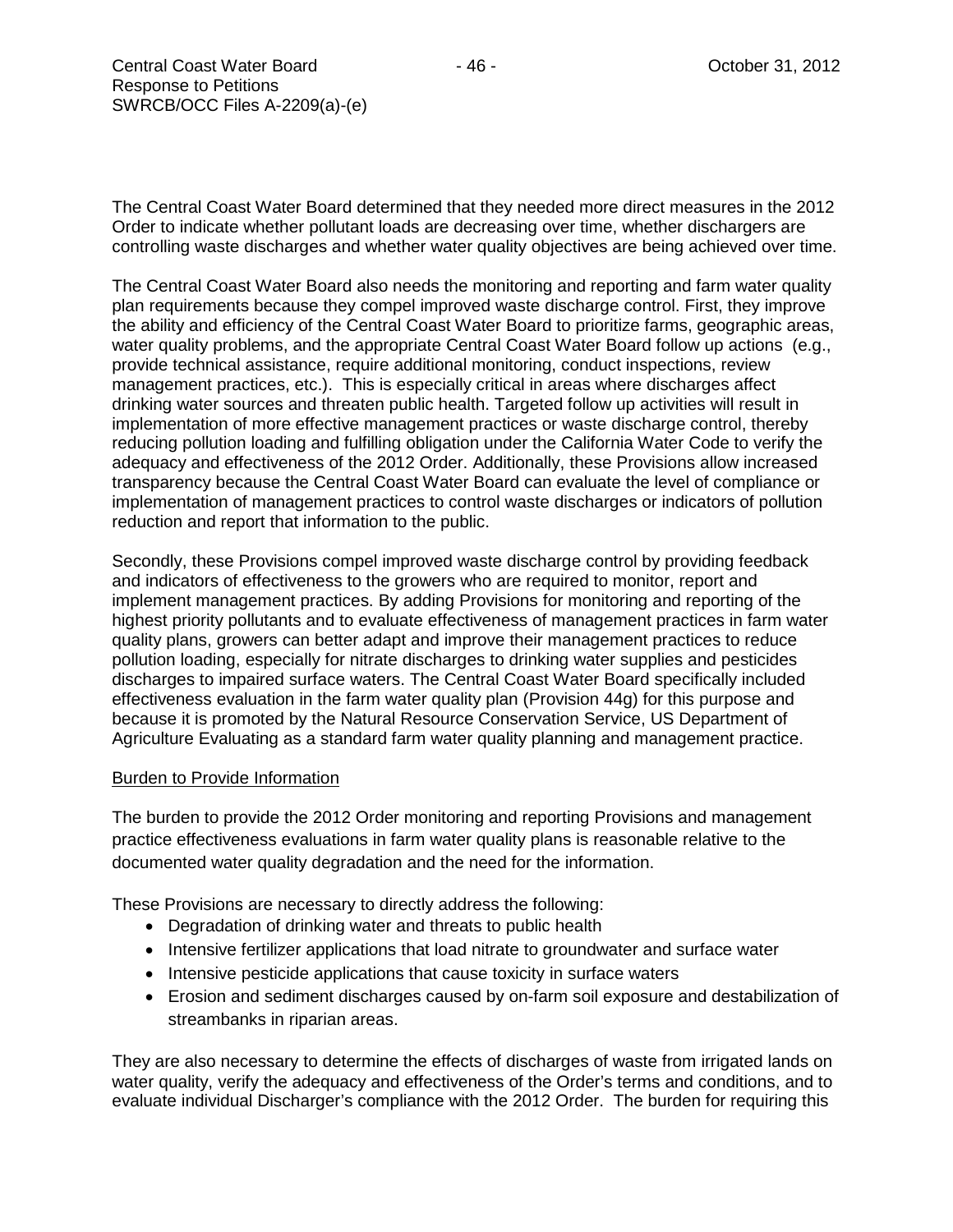information is justified because agricultural discharges of waste have significantly and severely affected water quality and beneficial uses in surface waters and groundwater in the Central Coast Region where the wastes are discharged, and the increasing cost of this pollution is being transferred to the public in terms of water treatment and unknown health effects.

The burden to provide information is reasonable because the Central Coast Water Board scaled the requirements to provide monitoring and reporting information and farm water quality plans based on risk to water quality, and provided flexibility in how to comply with the requirements.

The requirements in the 2012 Order are scaled based on threat to water quality, as with all other Central Coast Water Board programs. For farm operations that present a relatively low threat to water quality (those in Tier 1), the 2012 Order requires primarily indirect indicators (as discussed above), with the exception of the more direct measures of groundwater monitoring (p51) and the standard practice of evaluating and recording effectiveness of management measures in farm water quality plans (Provision 44g). The majority of farm operations in the Central Coast Region are in Tier 1.

For Tier 2 growers (medium threat to water quality) the 2012 Order also requires primarily indirect measures, and a few additional direct measures: groundwater monitoring (Provision 51), photographing riparian areas (Provision 69), and nitrogen applied (Provisions 70-71). The greatest amount of acreage is in Tier 2 which has similar requirements as the 2004 Order plus a few additional requirements for a subset of growers. For Tier 3 growers (highest threat to water quality) the 2012 Order requires some indirect measures and additional, more direct monitoring and reporting measures compared to Tier 2: individual surface water discharge monitoring (Provisions 72-73).

Also, for flexibility, growers have the option of submitting available information or developing their own alternative monitoring proposals based on their site-specific situation in lieu of the 2012 Order requirements. Growers also have the flexibility to choose the most appropriate, sitespecific methods and documentation for including effectiveness evaluations of their management practices in their farm water quality plans.

Also, during the Order renewal process, many small, low risk farmers in the Region emphasized that they did not want to be held responsible for the pollution problems caused by high risk operations in areas with severe pollution problems (such as the lower Salinas Valley and lower Santa Maria Valley). The lower risk farmers did not want to be subject to the same level of requirements as higher risk farms, and did not want the cost of the severe pollution problems to be spread out among all farmers. The Central Coast Water Board considered this issue, and ultimately adopted the Tiering structure which scaled requirements based on risk to water quality to be reasonable.

### Specific Provisions

Provision 51, MRP Orders: Sections A and B of Part 2, Tier 3 MRP Section B of Part 2, (Groundwater Monitoring and Reporting Requirements)

The Central Coast Water Board strongly recommends retaining this Provision. With respect to groundwater monitoring, the 2012 Order makes clear the purpose of the monitoring, which are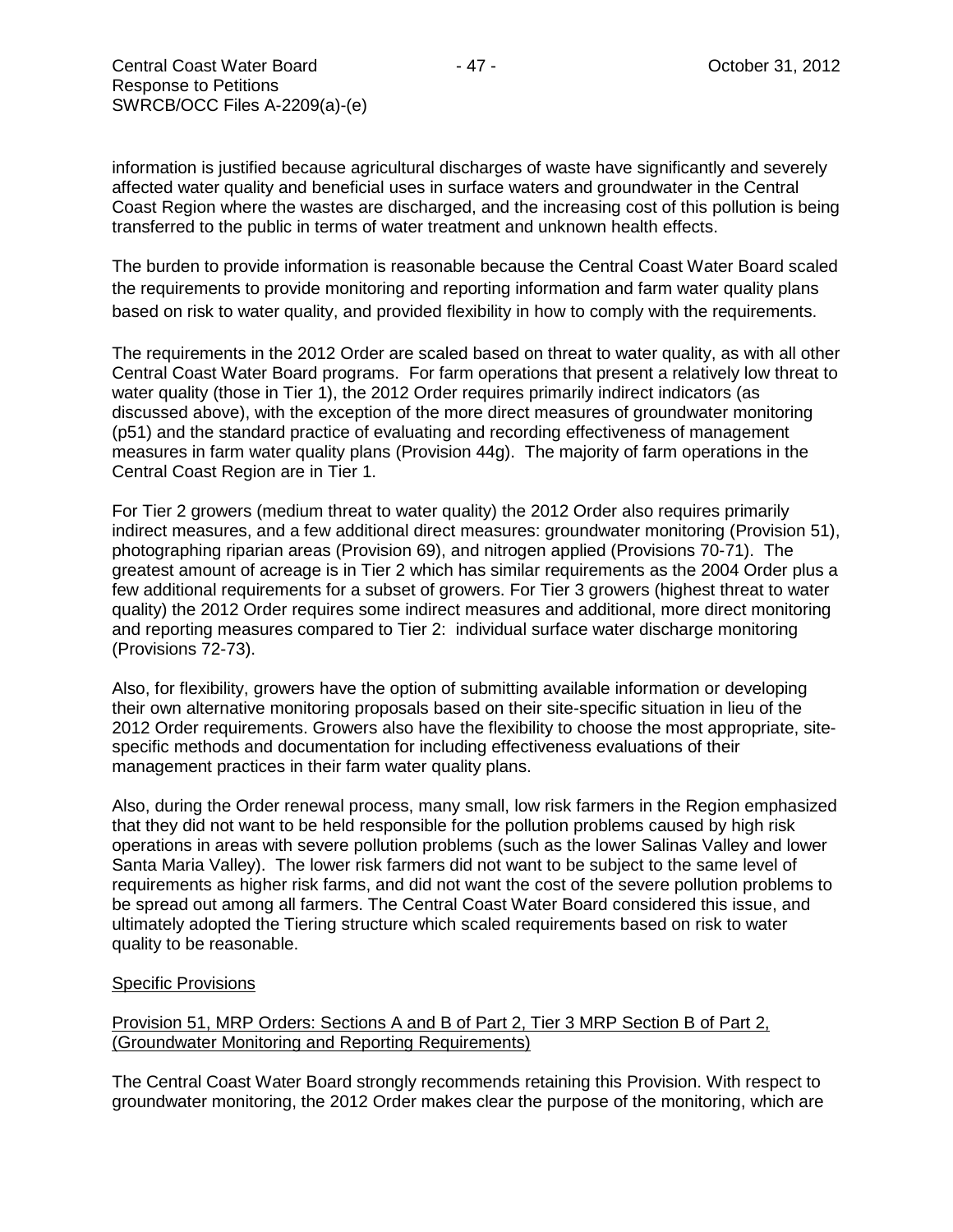consistent with both Water Code section 13269 and 13267. The benefits of the reports and the costs were specifically evaluated by the Water Board. The 2012 Order requires monitoring of only certain existing wells and for very limited constituents and frequencies. The monitoring provides information about existing conditions, and the Board can use that information to support the implementation of the waiver and its effectiveness.

The Central Coast Water Board provided the following reasons for the groundwater monitoring information: "the Central Coast Water Board can evaluate groundwater conditions in agricultural areas, identify areas at greatest risk for waste discharge and nitrogen loading and exceedances of drinking water standards, and identify priority areas for nutrient management." The Central Coast Water Board's statement that this data will be used to "identify" and "prioritize" means that it will contribute to filling data gaps and improve understanding of shallow groundwater quality conditions throughout the Region. This data will indicate vulnerable areas for increased pollution, opportunities to notify the public where they rely on drinking water with high nitrate levels, and areas where the Central Coast Water Board may consider further evaluation of nutrient management practices at farms in these areas. Without this information, the Central Coast Water Board cannot fulfill its responsibilities to protect water quality by regulating discharges of wastes that are impacting groundwater in the region.

The Central Coast Water Board reported that the burden of providing the information is reasonable as compared to the need for the information. First, the burden of providing the information is minimal: For Tier 1 and 2 growers (all but about 110 out of about 4000 farms) the requirements are to collect two samples from drinking water wells and the primary irrigation well, to be analyzed by a lab that will electronically upload the results to the State Water Board's GeoTracker database, for a cost significantly less than the estimated \$1000 for most growers.<sup>[69](#page-47-0)</sup> Sampling groundwater wells for nitrate is not costly and is a standard industry practice recommended by the UCANR as a specific "Management Goal "identified as a "best economically achievable technology or process" for use in nutrient management<sup>[70](#page-47-1)</sup> and ensuring protection of drinking water beneficial uses. Similarly, in a September 2011 presentation to the Central Coast Water Board, UC Davis researcher Dr. Thomas Harter, described groundwater quality data as critical to addressing nitrate in drinking water.

Additionally, the Monitoring and Reporting Program allow a discharger to submit existing nitrate data if the data is less than five years old or there are existing reports on shallow groundwater conditions; this information can be submitted in lieu of collecting new samples if they have this information.<sup>[71](#page-47-2)</sup> For Tier 3 growers, the requirements are to collect two samples in the first year as described above, and annually thereafter.<sup>[72](#page-47-3)</sup> The 2012 Order also allows growers to elect cooperative monitoring and prepare a cooperative monitoring program proposal by March 2013, in lieu of individual well monitoring.

Second, the burden of providing this monitoring information is well justified by the high levels of nitrate in groundwater in agricultural areas, the extensive evidence that agricultural waste

<span id="page-47-0"></span><sup>&</sup>lt;sup>69</sup> Administrative Record File No. 196

<span id="page-47-1"></span><sup>70</sup> Administrative Record Reference Nos. 31, 216, 227, 228

<span id="page-47-2"></span><sup>&</sup>lt;sup>71</sup> Administrative Record File No. 375 and 376

<span id="page-47-3"></span><sup>72</sup> Administrative Record File No. 377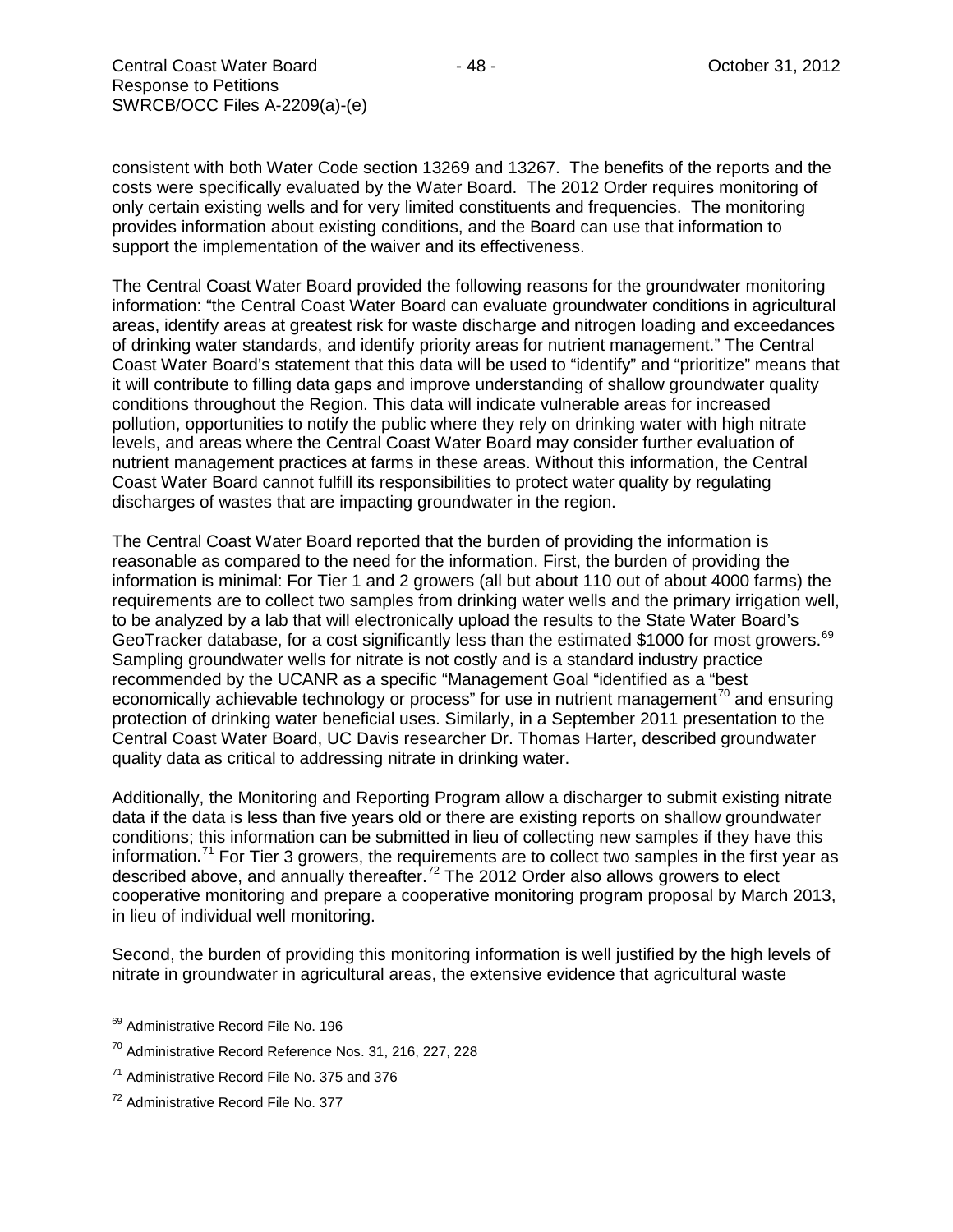discharges from fertilizers are the primary source of nitrate in groundwater, and the need for this information to fill data gaps about shallow groundwater and drinking water in vulnerable areas which was not required by the 2004 Order. Additionally, the requirement for annual reporting by Tier 3 dischargers is reasonable and justified since these growers pose the greatest risk of loading nitrate to groundwater and are already operating where groundwater has been impacted by nitrate loading from these farms, in many cases impairing drinking water significantly.

The Agricultural Proposal submitted by the California Farm Bureau Federation in December 2010 included similar groundwater monitoring with annual sampling of one well on each farm (more than the 2012 Order), but without reporting to the Water Board. The Central Coast Water Board received comments from agricultural stakeholders that were both in support of and in objection to groundwater monitoring. In addition, as discussed in the March 2011 Staff Report Appendix E - Response to Comments and at the March 2012 Board Hearing, the Central Coast Water Board reduced the groundwater monitoring requirements to make the monitoring less costly.

### Provision 72 and 73, Tier 3 MRP Part 5 (Individual Surface Water Discharge Monitoring)

With respect to individual surface water monitoring, the record clearly documents the need for the reports and the costs. The Central Coast Water Board is requiring only very few dischargers, those with the most significant threat to water quality, to do individual surface water discharge monitoring. The Provision is consistent with Water Code section 13269(a)(2), which requires the conditions of a waiver include monitoring designed to support the development and implementation of the waiver program, including, but not limited to, verifying the adequacy and effectiveness of the waiver's conditions and with Water Code section 13267(b)(1) regarding the need for the reports and the benefits to be obtained.

Furthermore, the Central Coast Water Board determined that some individual surface discharge monitoring, along with other information on individual farms, is necessary to verify the adequacy and effectiveness of the Order's conditions given the 2004 Order did not include conditions that allowed the Central Coast Water Board to determine individual compliance with conditions of the Order or if and what level of effectiveness was achieved by actions taken to protect water quality. The monitoring will help the Central Coast Water Board evaluate implementation progress, compliance with the 2012 Order conditions, and prioritize areas in need of follow up (e.g., inspections). The monitoring will be one indicator of the effectiveness of management practices, along with nitrogen budgets and pesticide applications, which create a clearer picture of the water quality, the discharger's compliance, and the success of the management practices. The Central Coast Water Board found that the monitoring and reporting requirements will improve the Central Coast Water Board's ability to evaluate implementation progress, compliance with the Order conditions, and prioritize areas in need of follow up (e.g., inspections), and are necessary to reduce the harm to the public from on-going waste discharges from irrigated agriculture.

Like the monitoring program in the State Water Board Order WQ 2001-09 (In the Matter of Pacific Lumber Company), the cost to dischargers to comply with the 2012 Order is outweighed by the benefits that the monitoring provides to the public and the Central Coast Water Board. In addition, the Provision to conduct monitoring is a usual provision for any discharger; agricultural dischargers have generally been subject to very limited monitoring requirements.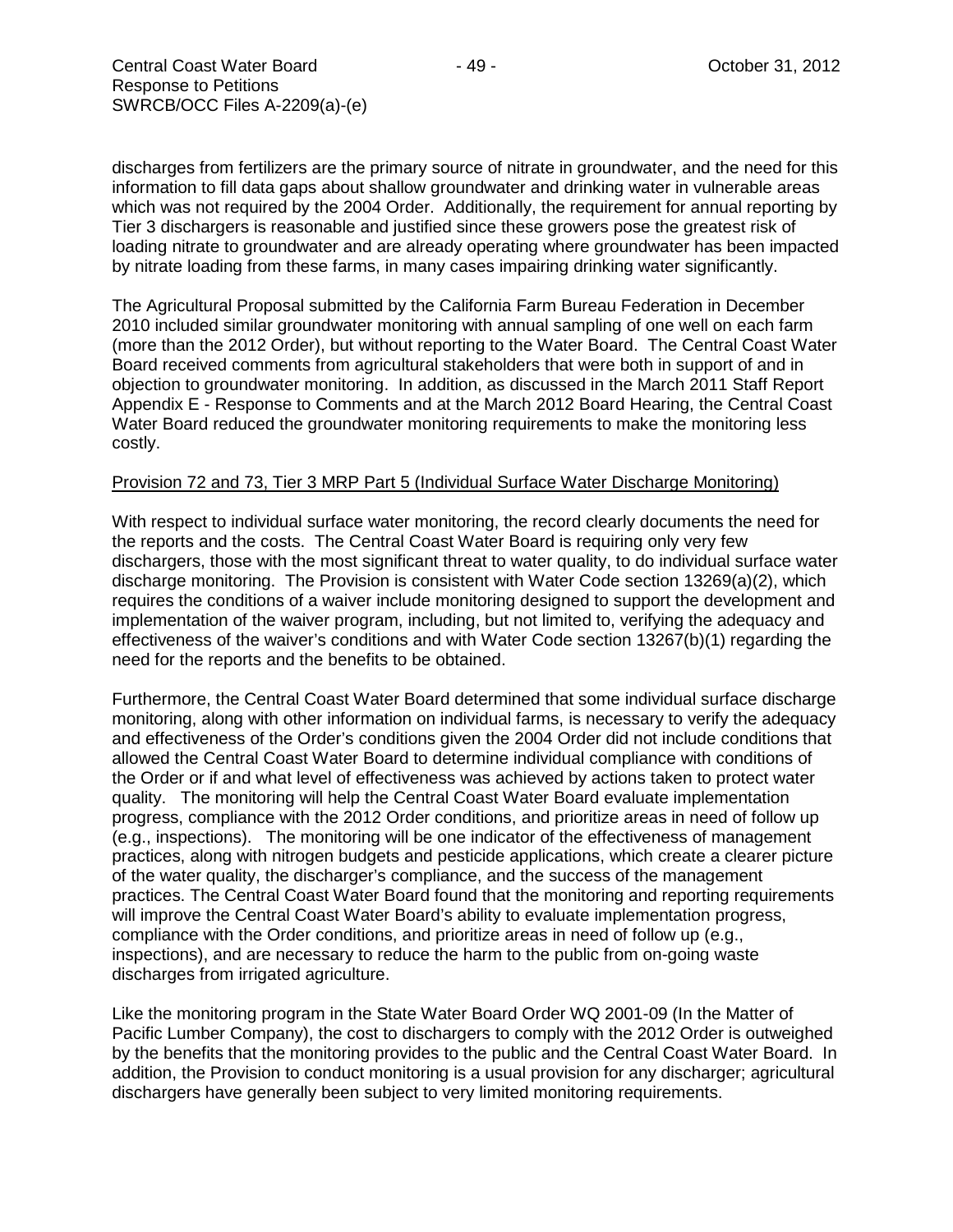The burden of the individual discharge monitoring rests only on the highest risk surface water discharges which represent a fraction of approximately 110 Tier 3 farms discharging to surface waters, many already impaired by nutrients, toxicity, pesticides and sediment from irrigated agricultural runoff. This Provision only applies to a subset of the highest risk growers in Tier 3. The highest risk growers use fertilizers and pesticides most widely or intensively, are near impaired surface water or groundwater and have irrigation and stormwater runoff. The subset of these dischargers who must implement this Provision includes those discharging surface water runoff to waters of the State. While the number of farms in Tier 3 is low relative to the total number enrolled (about 4000), the Tier 3 farms collectively represent about 40,588 irrigated agriculture acres in the Central Coast Region..

The cost estimates for this monitoring range up to several thousands of dollars per year, with the highest costs applying to those with the greatest volume of discharge and the highest risk of discharging toxic chemicals directly into already impaired creeks or estuaries.<sup>[73](#page-49-0)</sup> Similar to the benefits of the groundwater monitoring, this Provision will benefit the environment and the regulatory program because the information will allow the Central Coast Water Board and growers to prioritize and implement actions where they are most needed.

The petitioners also claim that individual surface water discharge monitoring does not bear a reasonable burden to the need for the information based on statements by Dr. Los Huertos. Dr. Los Huertos stated that the on-farm monitoring required in the 2012 Order cannot adequately describe changes in water quality caused by management practices (cause and effect), and does not describe any kind of trend analysis.

The Central Coast Water Board agrees with Dr. Los Huertos' statement, but does not agree with petitioners' resulting conclusion. Regarding Dr. Los Huertos' comment, the 2012 Order does not require a cause-and-effect monitoring program to determine changes in water quality based on changes in management practices, although growers can pursue that type of monitoring effort in lieu of this requirement if they wish. The main reason that the 2012 Order does not require this type of cause and effect analysis is cost. As Dr. Los Huertos noted, the type of cause and effect monitoring he refers to would cost tens to hundreds of thousands of dollars per grower. Instead, the 2012 Order Tier 3 monitoring requirement is to determine presence and absence for critical water quality parameters such as toxicity, pesticides, and nitrate on the highest risk farms so that the Central Coast Water Board and growers can prioritize and follow up on the greatest threats to public health and the environment.

Similarly, the petitioners also state that requiring Tier 2 and Tier 3 dischargers to determine the nitrate loading risk factors for each farm will not provide any benefits as both methodologies are highly simplistic and unlikely to accurately determine nitrate loading risk factors. The Central Coast Water Board recommends retaining the requirement to determine nitrate loading risk factors so that additional provisions in the Order for management practices/pollution reduction measures will only apply to those likely or actually discharging the greatest amounts of nitrate to groundwater and not to all Tier 2 and 3 growers. The nitrate loading risk factors were designed to be used as a screening tool to determine which farms require more intensive and accurate loading management, evaluations and reporting. The Central Coast Water Board found it

<span id="page-49-0"></span><sup>73</sup> Administrative Record File No. 234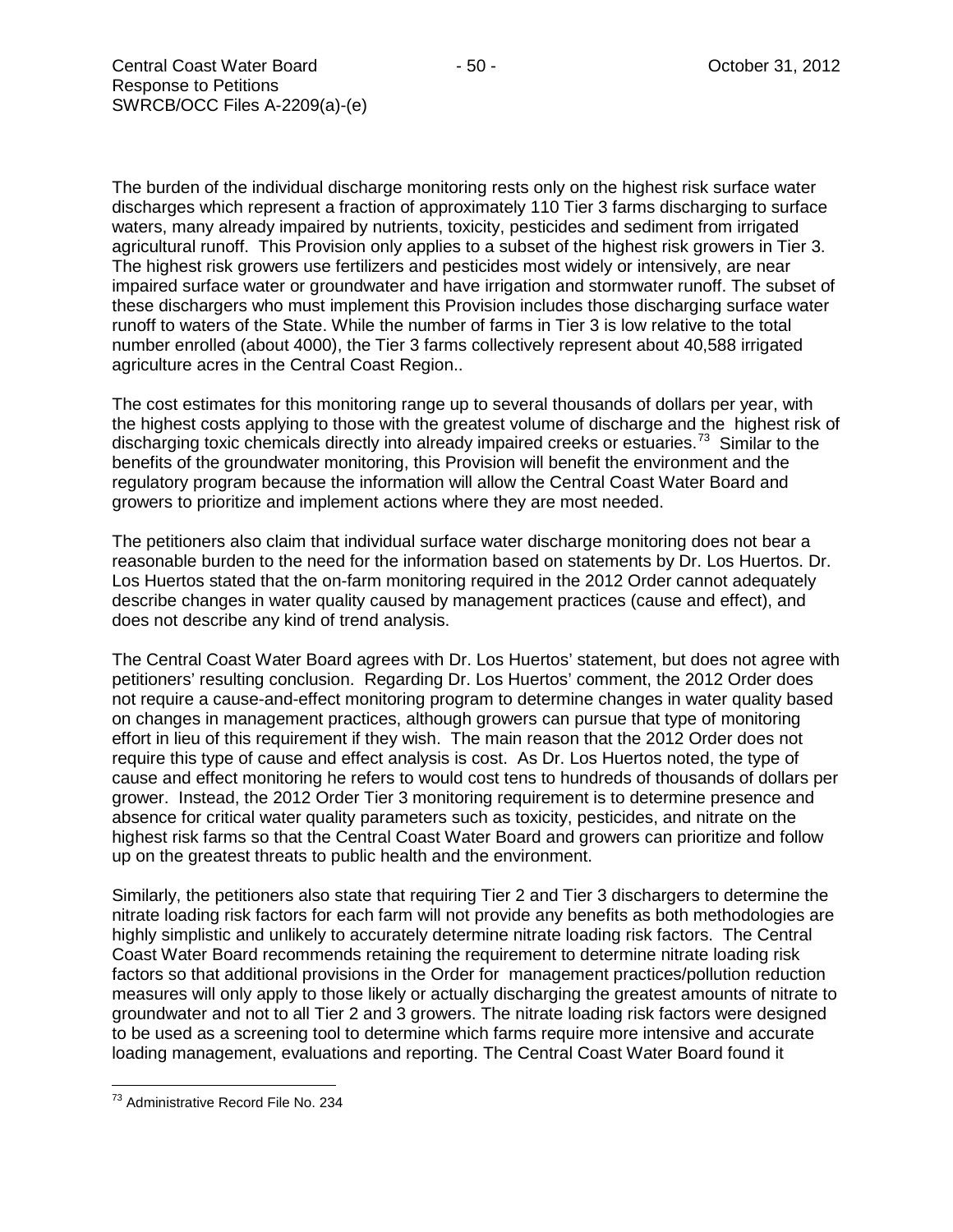reasonable to require this short term investment to assess risk so that additional provisions for management practices/pollution reduction measures would only apply to those likely to or actually discharging greatest amounts of nitrate to groundwater and not to all Tier 2 and 3 growers. See Response to Grower-Shippers Petition Technical Contention A2.

#### Reference to Documents in the Administrative Record

The following paragraphs describe the documents where the above points were presented in the Administrative Record for the 2012 Order and summarize the evidence contained in these documents about the need and benefits of this information, and the relative burden to provide the information.

Order No. R3-2012-0011<sup>74</sup> and Draft Order No. R3-2011-0006,<sup>[75](#page-50-1)</sup> circulated for public comment, document the purpose of, need for, and benefits of monitoring and technical reports required in several Findings and Provisions. The following list includes the Findings and Provisions that articulate this information and the page and underlined section where these Findings and Provisions appear in the 2012 Order.

#### Order No. R3-2012-0011:

Page 4, Finding 10 Page 6, Finding 15 Page 6, Finding 16 Page 13, Provision 5 Page 23, Provision 51 Page 28, Provision 69 Attachment A. Additional Findings, Page 41, Finding 2

### Legal and Regulatory Considerations

Page 43, Finding 13 Page 44, Finding 17 Page 44, Finding 19

Rationale for this Order Page 46. Finding 25

Impacts to Water Quality from Agricultural Discharges Page 48, Finding 34 Page 48, Finding 35 Page 48, Finding 36 Page 54, Finding 58 Page 65, Finding 104 Page 66, Finding 112 Page 68, Finding 121 Page 68, Finding 123

<span id="page-50-0"></span><sup>74</sup> Administrative Record File No. 374

<span id="page-50-1"></span><sup>75</sup> Administrative Record File No. 229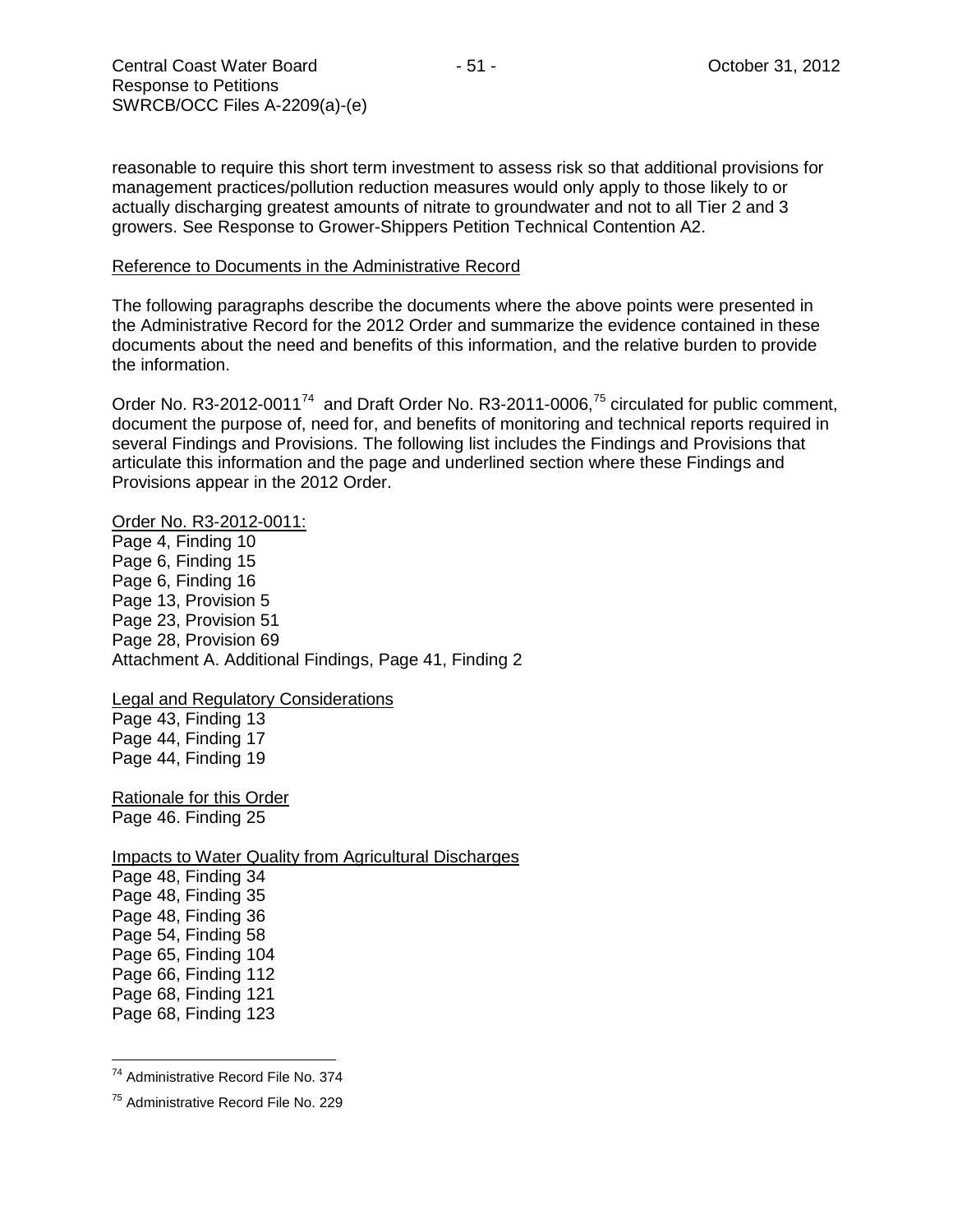Agricultural Regulatory Program Implementation Page 71, Finding 139

Part C. Definitions Page 89, 35

The March 2011 Staff Report<sup>[76](#page-51-0)</sup> justifies the monitoring and reporting requirements on Pages 20, 21, 28, 29. On page 28. This staff report states that the general reasons for requiring the monitoring and reporting are 1) to address drinking water protection through groundwater sampling and reporting for nitrate, 2) to document status and effectiveness of waste discharge control and pollution reduction at operations, 3) to address farms with a high nitrate loading risk or operations containing or adjacent to 303(d) Listed Waterbodies impaired for sediment, turbidity, or temperature, 4) to report on effective implementation of irrigation and nutrient management and water quality buffer plans, and 5) to evaluate waste discharge control, effects on receiving water, and progress towards milestones and compliance. Page 28 also explains the burden of these requirements are reasonable because they are commensurate with the level of waste discharge and threat to water quality, and because the discharges reach waters that already have severe and widespread water quality problems. Finally, Page 28 explains these monitoring and reporting requirements are necessary for compliance and consistency with the Water Code and the NPS Policy- include monitoring that demonstrates effectiveness of the Order, protects water quality and makes this type of information available to the public.

The Introduction to this Staff Report also says, "with respect to protecting human health, staff considers this our top priority. The threat to rural homeowners from nitrates in domestic wells is the most important and challenging issue the Water Board and stakeholders are facing…The 2011 Draft Agricultural Order reflects this priority by including groundwater monitoring and data submittal for all dischargers."<sup>[77](#page-51-1)</sup>

The Staff Report also discusses the burden to provide the information in these requirements. The burden is appropriate because it is scaled to the threat to water quality, ranging from relatively minor monitoring and reporting for low risk operations, to marginally increased monitoring and reporting for higher risk operations. The highest level of monitoring and reporting in Tier 3 is reasonable considering the significant pollution loading to waters of the state, the degradation of beneficial uses, increasing threat to human health, and the extraordinary costs being transferred to the public to deal with this pollution. No other regulated industry causes a similar degradation of beneficial uses, or has such minimal monitoring and reporting requirements.

The March 2011 Staff Report, Appendix D. Options Considered<sup>[78](#page-51-2)</sup> further justifies the monitoring and reporting Provisions. Page 22 and 23 state that the type of ambient, cooperative monitoring associated with the 2004 Order, by itself, cannot be used to characterize sources of impairment at the level of individual discharger, cannot be used to evaluate compliance with the Order by an individual, does not collect information regarding groundwater quality and only collects limited

<span id="page-51-0"></span><sup>&</sup>lt;sup>76</sup> Administrative Record File No. 228.

<span id="page-51-1"></span> $77$  Ibid.

<span id="page-51-2"></span><sup>&</sup>lt;sup>78</sup> Administrative Record File No.194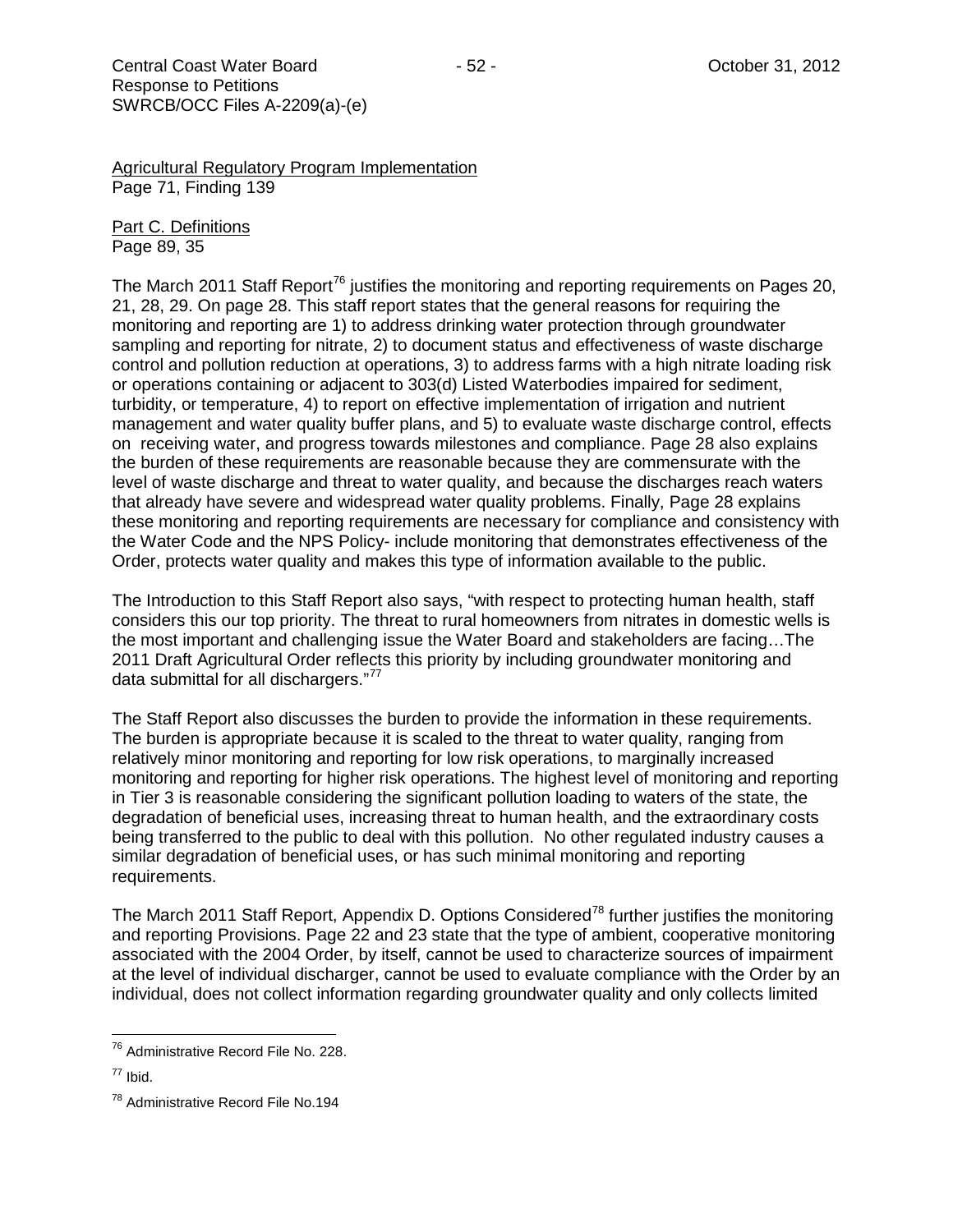information regarding terrestrial riparian condition. The 2012 Order addresses these issues. Pages 23 through 29 explain the reasons for and benefits of the different types of monitoring required in the 2012 Order. Page 31 summarizes advantages and disadvantages (including criteria that indicate need, benefit and burden) of the various monitoring options considered. For example, need/benefit is expressed with these criteria: determines receiving water condition, can be used to determine overall effectiveness of the Order, assesses individual compliance with Provisions of the Order, assesses groundwater quality, etc. The burden to provide the information in these requirements is expressed with these criteria: monitoring costs are reflective of operation threat to water quality, tiered structure places individual monitoring costs where risk to water quality is highest.

The March 2011 Staff Report, Appendix G. Water Quality Conditions<sup>[79](#page-52-0)</sup> provides evidence for the water quality conditions. And the March 2011 Staff Report, Appendix F. Cost Considerations<sup>[80](#page-52-1)</sup> provides evidence for the costs estimates.

<span id="page-52-0"></span><sup>79</sup> Administrative Record File No.197

<span id="page-52-1"></span><sup>80</sup> Administrative Record File No.196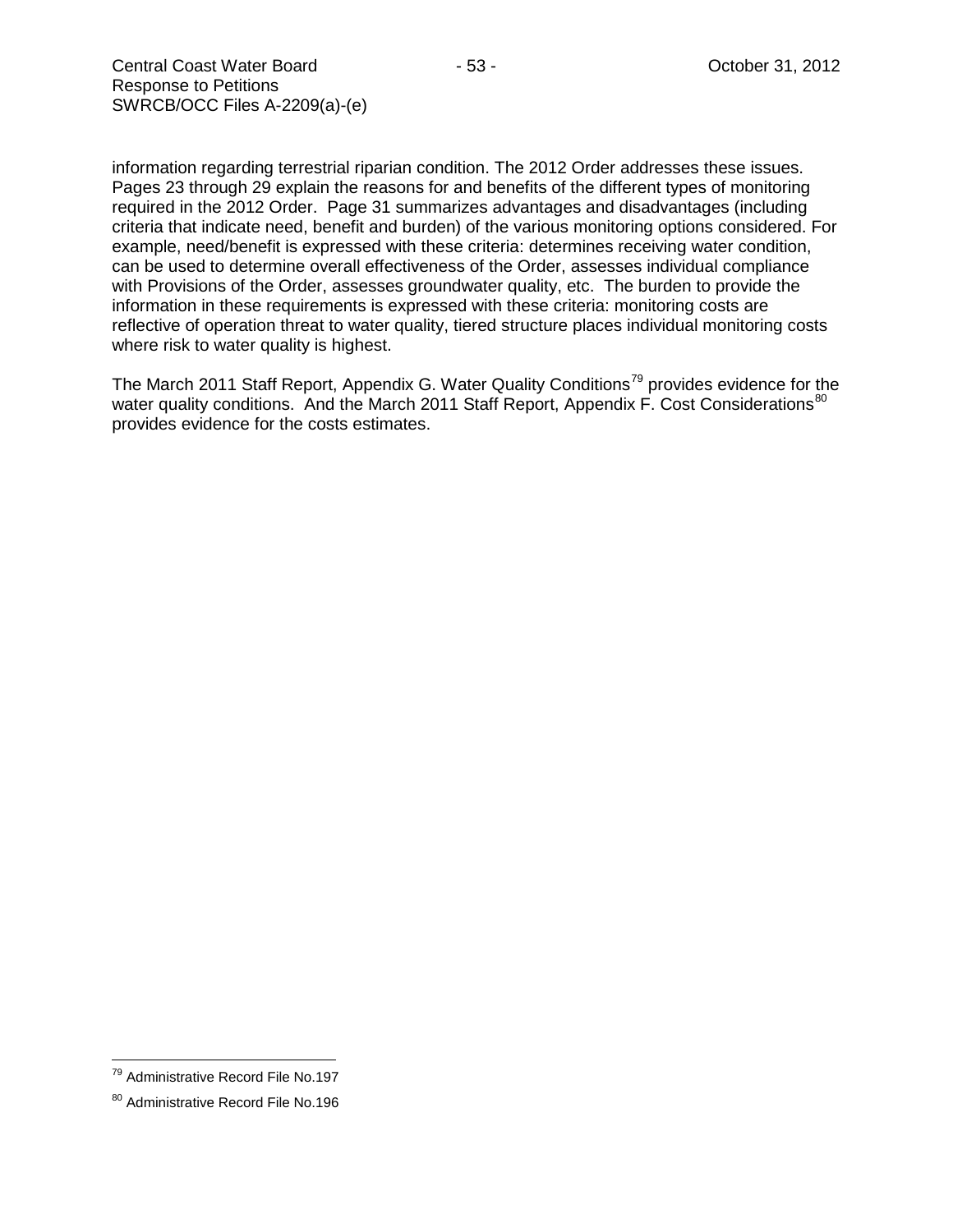# **SWRCB/OCC FILE NO. 2209(b)**

## **PETITION FROM THE CALIFORNIA FARM BUREAU FEDERATION**

# **AND COUNTY FARM BUREAUS**

# **A. TECHNICAL CONTENTIONS**

**A1. Contention:** [by reference to the Grower-Shippers Petition] Tiering criteria in Part A are not associated with risk to water quality, and thus are arbitrary.

**Response:** See response to Technical Contention A1 in Grower-Shippers Petition.

A2. Contention: [by reference to the Grower-Shippers Petition] Nutrient-Related Requirements for Tier 2 and Tier 3 Farms/Ranches are inappropriate – Nitrate Loading Risk Factor Determinations are arbitrary; INMP elements and the reporting thereof are improper; Certification of INMPs is impractical and an unnecessary expense; Nitrogen Balance Ratios are improper regulatory compliance standards;

**Response:** See response to Technical Contention A2 in Grower-Shippers Petition.

### **B. LEGAL/PROCEDURAL CONTENTIONS**

**B1. Contention:** [A.1., page 14] The petitioners contend that the petitioners' due process rights have been hampered by Central Coast Water Board delays. They stated that since the Water Code allows only 30 days to file a petition, the Central Coast Water Board's release of the final order 12 days after the hearing, the release of the certified CEQA documents on April 10, 2010 [sic, meant 2012], and the release of the transcript on April 13, 2012, prejudiced the petitioners.

**Response:** The petitioners' due process rights have not been prejudiced. Government Code section 11425.10, subdivision (a)(1), requires that an administrative agency provide "the person to which the agency action is directed notice and an opportunity to be heard, including the opportunity to present and rebut evidence." The Central Coast Water Board provided the petitioners with notice and the opportunity to be heard. See Petition Response Part II, Background. The Central Coast Water Board acted on March 15, 2012 by adopting the 2012 draft Order and associated monitoring and reporting programs, including some changes to those orders, and certified the Subsequent Environmental Impact Statement and associated documents. To the extent there were changes in the Order, nearly all revisions made to the Order at the hearing were in response to comments by the petitioners and other agricultural interests at the March 14, 2012 hearing. The final California Environmental Quality Act documents were not revised at the hearing and were available for several months prior to the hearing in March 2012.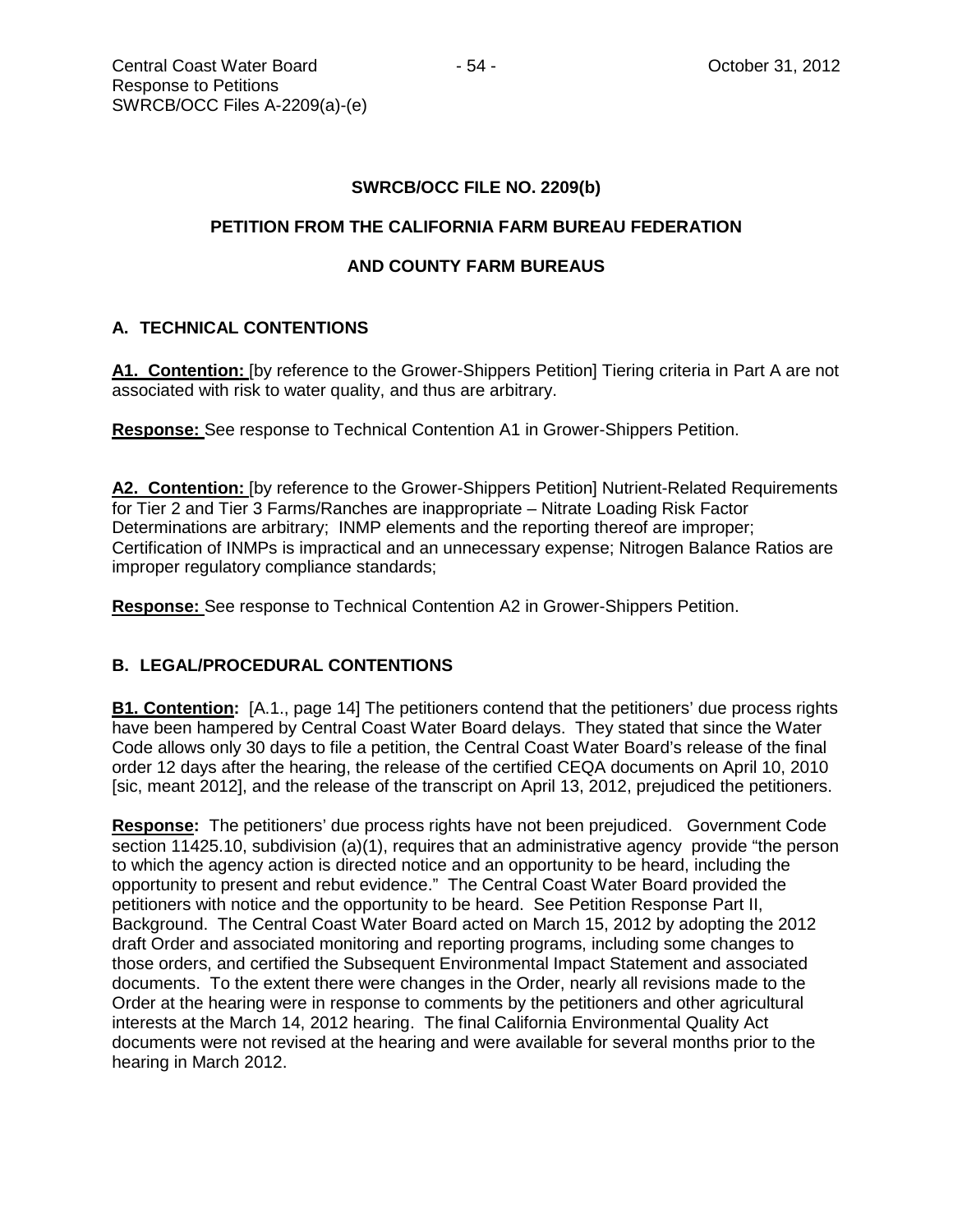The Central Coast Water Board does not have control over the timing or process for the submittal of petitions to the State Water Board, which is established by law and State Water Board regulations. The Central Coast Water Board, however, provided the final signed orders consistent with normal process.

**B2. Contention:** The petitioners contend that process flaws regarding the addition of Provisions recommended by Board Member Michael Johnston have substantially prejudiced agricultural stakeholders.

**Response:** See Response to Grower-Shippers petition Legal/Procedural Contention B1 and B2,

**B3. Contention:** The petitioners contend that the Final Subsequent Environmental Impact Report (Final SEIR) fails to satisfy the requirements of the California Environmental Quality Act (CEQA), based on numerous arguments, including that the Final SEIR's reliance on the 2004 Order's Negative Declaration was improper; that the project description in the Final SEIR was flawed; that the 2012 Order constitutes a "new project" requiring a full EIR rather than an SEIR; that the Addendum to the SEIR was improper and should have been recirculated; that the Final SEIR's analysis of impacts was inadequate; and that the Final SEIR failed to adequately consider social and economic impacts and cumulative effects.

**Response:** The Central Coast Water Board disagrees with the contentions. The petitioners greatly mischaracterize the action of the Water Board and the CEQA documents. The Central Coast Water Board provided detailed responses to comments on the Draft SEIR, that are included in the Final SEIR and many of those comments are the same as those made in the petitions.<sup>[81](#page-54-0)</sup> This Response augments the response to comments contained in the Final SEIR.

It is important to note that the purpose of the 2012 Order is to conditionally authorize discharges of waste to waters of the state. The Central Coast Water Board has identified in its record for adoption of the 2012 Order, extremely adverse impacts on water quality due to discharges of waste from irrigated agriculture. The 2004 Order and the 2012 Order impose conditions that, if complied with, will reduce the impact of those discharges on water quality. The petitioners have only identified potential economic impacts of complying with the Water Code as the basis for their CEQA contentions and have not identified any adverse impacts on the environment. The 2004 Order already required dischargers to comply with the Water Code and the Basin Plan; the 2012 Order continues to require dischargers to comply with the Water Code and the Basin Plan.

The Central Coast Water Board is the lead agency under CEQA with respect to adoption of the 2012 Order. In 2004, the Central Coast Water Board adopted the 2004 Order and a Negative Declaration under CEQA. The Negative Declaration included a detailed project description, including the environmental setting, the types of discharges addressed by the 2004 Order, and the conditions of the 2004 Order. It also included an environmental checklist with detailed explanations regarding the potential for environmental impacts. In the Negative Declaration, the Water Board noted the significant ground and surface water quality impacts associated with

<span id="page-54-0"></span><sup>&</sup>lt;sup>81</sup> See Administrative Record File No. 401 at pages 35-89.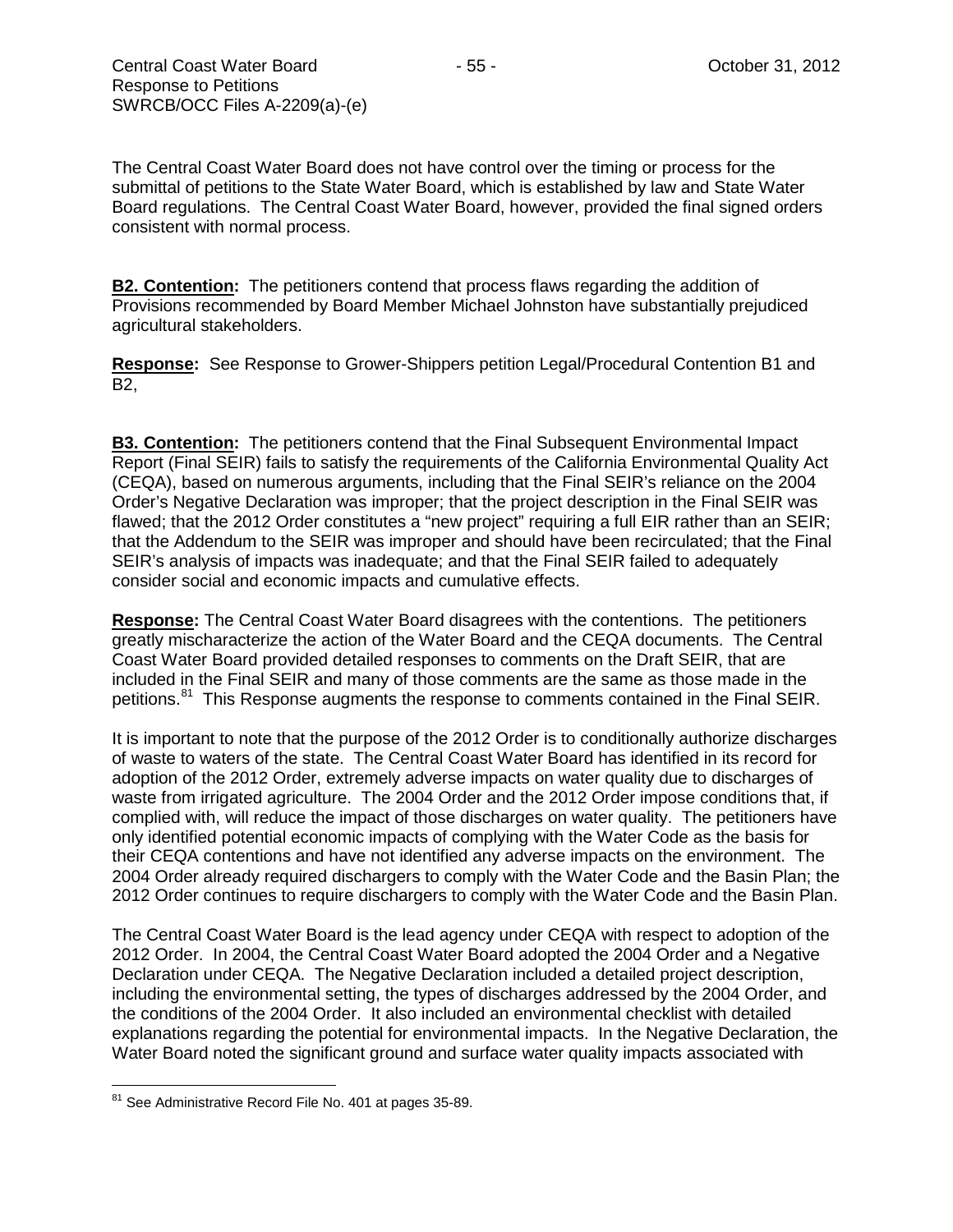discharges of waste from irrigated lands. A Negative Declaration was adopted because compliance with the conditions of the 2004 Order would result in improvements to the environment, rather than impacts on the environment as dischargers were required to implement management practices to reduce discharges to waters.<sup>[82](#page-55-0)</sup>

As described in the 2004 Negative Declaration, those enrolled in the 2004 Order must meet the following conditions:

1. The Discharger shall not cause or contribute to conditions of pollution or nuisance as defined in CWC Section 13050.

2. The Discharger must comply with all requirements of applicable water quality control plans.

3. The Discharger shall not cause or contribute to exceedances of any Regional, State, or Federal numeric or narrative water quality standard.

4. Wastewaters percolated into groundwater shall be of such quality at the point where they enter the ground so as to assure the protection of all actual or designated beneficial uses of all groundwaters of the basin.

5. Wastes discharged to groundwater shall be free of toxic substances in excess of maximum contaminant levels (MCLs) for primary and secondary drinking water standards established by the United States Environmental Protection Agency or California Department of Health Services, whichever is more stringent; taste, odor, or color producing substances; and nitrogenous compounds in quantities which could result in a groundwater nitrate concentration (as NO3) above 45 mg/l.

6. The Discharger shall comply with each applicable Total Maximum Daily Load (TMDL), including any plan of implementation for the TMDL, commencing with the effective date or other date for compliance stated in the TMDL. If an applicable TMDL does not contain an effective date or compliance date, the Discharger shall commence compliance with the TMDL's implementation plan no later than twelve months after USEPA approves the TMDL.

7. The Discharger shall allow Regional Board staff reasonable access onto the subject property (the source of runoff and percolating water) whenever requested by Regional Board staff for the purpose of performing inspections and conducting monitoring, including sample collection, measuring, and photographing to determine compliance with conditions of the waiver.

8. The Discharger shall comply with applicable time schedules.

9. This Conditional Waiver does not authorize the discharge of any waste not specifically regulated under this Order. Waste specifically regulated under this Order includes: earthen materials, including soil, silt, sand, clay, rock; inorganic materials including metals, salts, boron, selenium, potassium, nitrogen, phosphorus, etc.; and organic materials such as pesticides that enter or threaten to enter into waters of the state. Examples of waste not specifically regulated under this Order include hazardous materials, and human wastes.

10. Objectionable odors due to the storage of wastewater and/or stormwater shall not be perceivable beyond the limits of the property owned or operated by the Discharger. <sup>[83](#page-55-1)</sup>

<span id="page-55-0"></span><sup>&</sup>lt;sup>82</sup> Administrative Record File No. 401 at pages 101-138.

<span id="page-55-1"></span><sup>83</sup> Administrative Record File No. 401 at page 116-117.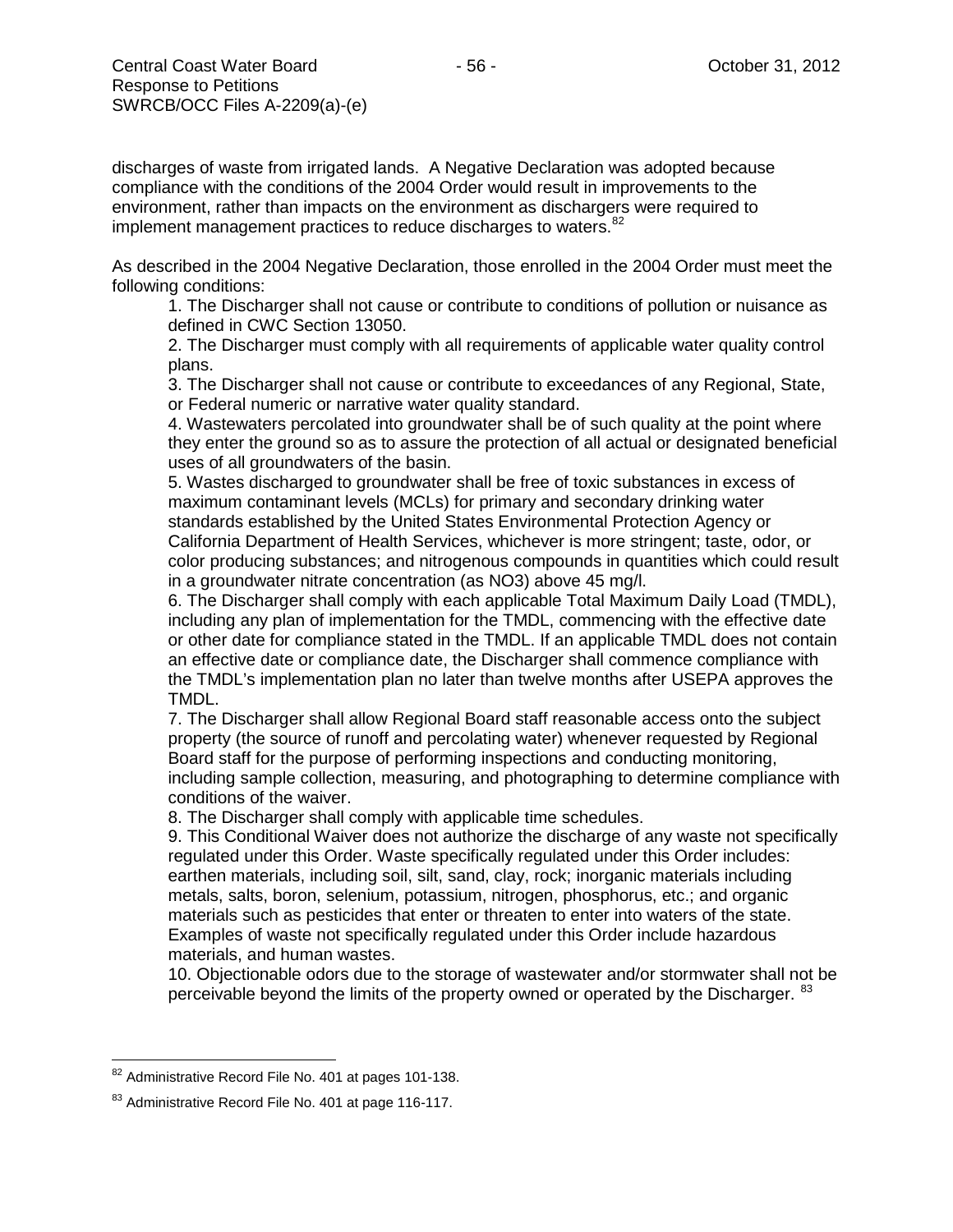In accordance with Water Code section 13269(a)(2), a waiver of waste discharge requirements may not exceed five years but may be renewed. In anticipation of renewing the 2004 Order, Water Board staff conducted significant public participation activities, including activities to comply with CEQA. In December 2008, staff organized the agricultural advisory group, and met with that group through fall of 2009, utilizing a facilitator for most of the joint meetings. Beginning in November 2009, Central Coast Water Board staff engaged in sessions with interested persons, including representatives of agriculture, environmental groups, and community groups. On May 12, 2010 and July 8, 2010, the Central Coast Water Board held public workshops to provide information and an opportunity to comment on renewal of the 2004 Order. In February 2010, Central Coast Water Board staff released a preliminary staff draft order (2010 Preliminary Draft Order) and provided an opportunity for comment. Following release of the February 2010 Preliminary Draft Order many interested persons submitted proposed alternatives and comments. From November 2009 to February 2011, the Central Coast Water Board staff participated in more than 37 public and private meetings with interested persons and public agencies to discuss and receive information about renewal of the 2004 Order. On November 19, 2010, the Water Board staff noticed for comments the November 2010 draft Order that was a revision of the February 2010 Preliminary Draft Order.

To comply with CEQA, the Water Board staff considered whether it could continue to rely on the Negative Declaration or must prepare some additional documentation under CEQA. Water Board staff consulted with responsible and trustee agencies and held a CEQA scoping meeting on August 16, 2010 to get input on whether the preliminary proposed changes to the 2004 Order would require additional CEQA documentation. The Water Board staff then prepared a draft order, called the 2011 draft Order. The conditions of the 2011 Draft Agricultural Order were compared to the 2004 Order for purposes of evaluating potential environmental impacts. The 2011 draft Order would continue similar conditions to the 2004 Order. Like the 2004 Order, the 2011 draft Order would require all dischargers to comply with water quality control plans, not cause or contribute to exceedances of water quality standards, protect groundwater for its beneficial uses, not cause groundwater to exceed drinking water standards, protect riparian areas, comply with TMDLs, and submit reports. The 2011 draft Order also included the requirement to complete an education program, prepare and implement a Farm Plan describing management practices to control discharges of waste, and perform individual water quality monitoring or participate in a cooperative monitoring program. The 2011 draft Order included some more specific requirements to protect groundwater, additional monitoring requirements and included a different tiering structure to focus on the discharges that posed higher risk to waters.

The CEQA Guidelines set forth regulations that are considered in determining whether a subsequent environmental impact report must be prepared. See Cal. Code Regs, tit. 14, §15162, subd. (a)(1). The Water Board staff reviewed the 2004 Negative Declaration and prepared a new environmental checklist to evaluate whether an SEIR was required under the CEQA Guidelines. Water Board staff determined, based on the proposed changes and the comments received during the scoping phase, that the proposed revisions to the 2004 Order could result in an increase in the severity of certain previously identified environmental effects. Members of the public suggested that implementation of some of the proposed new conditions could result in removing land from agricultural use either to install riparian buffer strips or due to financial impacts that make farming not economical. Some public agencies suggested that implementation of some of the proposed new conditions could result in reduced flows in surface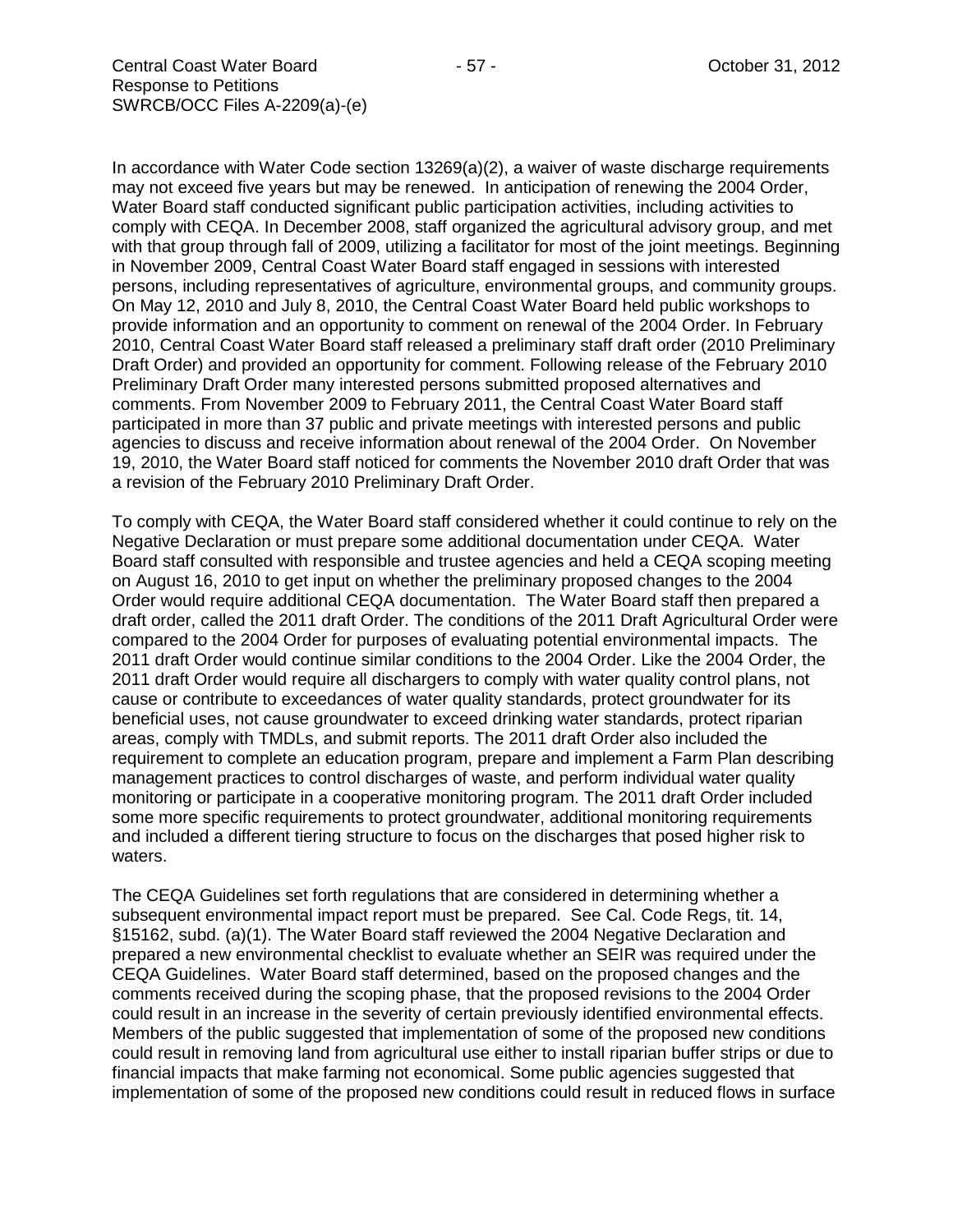water that could impact aquatic habitat. These environmental effects were previously evaluated in the Negative Declaration for the 2004 Order and were found at that time not to be significant. However, to provide full information, the Water Board concluded that to support adoption of a renewed Order, a subsequent environmental impact report was appropriate as set forth in the CEQA Guidelines (Cal. Code Regs., tit 14,  $\S$  15162(a)(1)) to evaluate potentially significant environmental effects that could result from revisions to the 2004 Order.

The Water Board staff issued a notice of preparation to the Office of Planning and Research and to each responsible and trustee agency in compliance with the CEQA Guidelines (Cal. Code Regs., tit.14 § 15082(a)(1). Concurrently with the public notice of the November 2010 draft Order, the Central Coast Water Board provided notice and an opportunity to comment on the Draft SEIR.

On February 3, 2011, the Central Coast Water Board held a workshop to allow for public comment on the November 2010 draft Order<sup>84</sup>. The Water Board reopened the written comment period to allow agricultural representatives to submit additional documents and provided for additional written responses to these new documents. In response to these additional documents, the Water Board staff proposed additional revisions in the September 2011 Draft Order. On date, the Central Coast Water Board staff considered whether revisions of the September 2011 Draft Order made in response to comments required recirculation of the Draft SEIR pursuant to the CEQA Guidelines and concluded that it did not since such changes would not result in new potentially significant environmental effects not already considered.<sup>85</sup> The Water Board prepared an Addendum to the SEIR with the minor changes.<sup>[86](#page-57-2)</sup> On March 15, 2012, the Central Coast Water Board certified the Final SEIR.

**B4. Contention:** The petitioners contend that the Final SEIR's reliance on the 2004 Negative Declaration and initial study was improper because the 2012 Order was a new, separate project and that only a "fair argument" must be made to require preparation of an EIR.

**Response:** The petitioners are incorrect. The adoption of the 2012 Order is not a new or separate project from the 2004 Order. As described in the Final SEIR, the 2012 Order is a renewal of the 2004 Order in compliance with Water Code section 13269. It applies to the same geographic area, the same discharges and dischargers, and includes essentially the same conditions as the 2004 Order. Dischargers must continue to comply with the Water Code, including complying with water quality standards, complying with the Basin Plan (including protecting riparian areas), protect groundwater and surface water, develop and implement management practices to protect water quality, and prepare reports and conduct monitoring.

<span id="page-57-0"></span><sup>&</sup>lt;sup>84</sup> Administrative Record File Nos. 214 and 215.

<span id="page-57-1"></span><sup>&</sup>lt;sup>85</sup> Administrative Record File No. 402 at pages 24-26.

<span id="page-57-2"></span><sup>&</sup>lt;sup>86</sup> Note that the CEQA Guidelines provided for an "Addendum" to a previously certified EIR if some changes are needed but a subsequent EIR is not required by section 15162. (14 Cal. Code Regs. §15164.) The Water Board agrees with the petitioners that the revision to the Draft SEIR was not actually an "Addendum" as that term is used in section 15164. The real question is whether the Water Board was required to recirculate this revision to the Draft SEIR. According to the CEQA Guidelines, the Water Board was not required to recirculate the "Addendum" because the new information did not identify substantial adverse environmental effects of the project. See tit. 14 Cal. Code Regs. §15088.5(a). The revised draft 2011 Order reduced the number of acres/farms that would be affected by provisions regarding buffers, which would reduce adverse environmental impacts, if any, related to economics.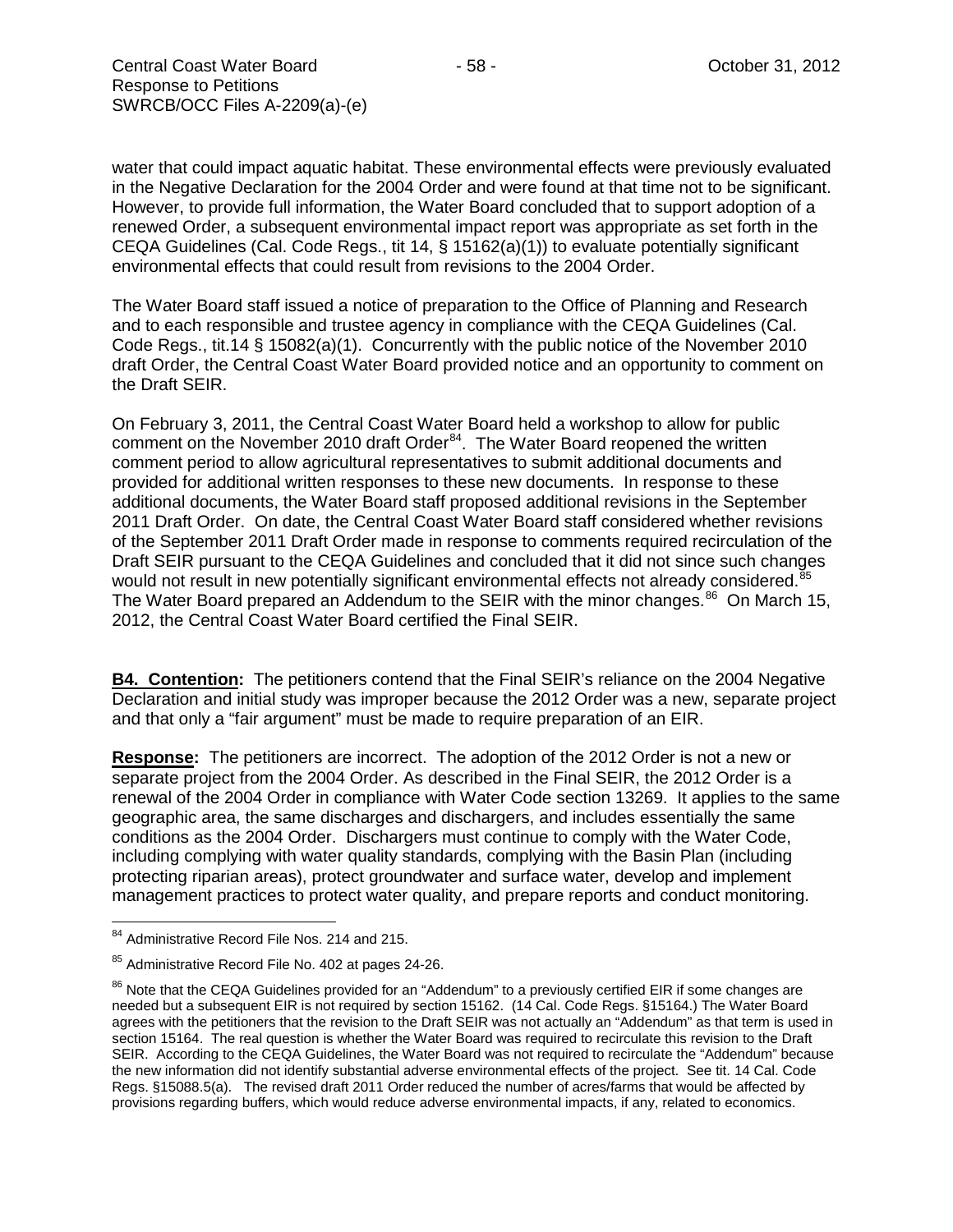The most significant revisions are that the 2012 Order include new conditions that all dischargers must conduct some groundwater monitoring, all dischargers must install backflow prevention devices as specified, and subsets of Tier 3 dischargers must prepare and implement a water quality buffer plan or alternative, prepare and implement an irrigation and nutrient management plan, or conduct additional monitoring, including individual surface water monitoring, photo monitoring, and nitrate monitoring depending on their individual circumstances. The differences between the 2004 Order and the 2012 Order do not constitute an entirely new project.

The Central Coast Water Board did exactly what CEQA contemplates. The Water Board reviewed the previous CEQA document, considered the changes proposed to be included in the 2012 Order and evaluated whether those changes required a subsequent EIR. CEQA discourages the preparation of additional CEQA documentation for related projects. The CEQA Guidelines specify that when an EIR or negative declaration has been prepared, no additional EIR shall be prepared except in these circumstances: (1) if subsequent changes are proposed which will require important revisions of the previous EIR or negative declaration due to the involvement of new significant environmental impacts not considered in the previous EIR or negative declaration, (2) if substantial changes occur with respect to the circumstances under which the project is undertaken which will require important revisions of the previous EIR or negative declaration due to the involvement of new significant environmental impacts not covered in the previous EIR or negative declaration, or (3) if new information of substantial importance to the project becomes available. (Cal. Code Regs., tit. 14, § 15162, subd. (a).)

Whether the Central Coast Water Board was required to prepare a subsequent EIR is subject to a "substantial evidence" test, not a "fair argument" test.<sup>87</sup> There are a number of court decisions that address whether a subsequent EIR is required.<sup>88</sup> Where the modified project has the same or similar impact as the existing project, no new environmental review is required.

<span id="page-58-0"></span><sup>87</sup> See *Bowman v. City of Petaluma*, 185 Cal.App.1065. (The fair argument test does not apply to determining whether a subsequent EIR is required.) See also *Fund for Environmental Defense v. County of Orange*, 204 Cal.App.3d 1538. See also *Save Our Neighborhood v. Lishman*, 140 Cal.App.4<sup>th</sup> 1288, 1296 (2006 case) (time for challenging the sufficiency of the original document has expired, have circumstances changes justifying repeating the process? Citing *Fund for Environmental Defense*. The standard of review is "whether the record as a whole contains substantial evidence to support a determination that the changes in the project [or its circumstances were not so 'substantial' as to require 'major' modifications to the EIR." ] *Bowman* at pg. 1075 quoted in *Fund* at p. 1545

<span id="page-58-1"></span><sup>&</sup>lt;sup>88</sup> See *Mani Brothers Real Estate Group v. City of Los Angeles* (2007) 153 Cal. App.4<sup>th</sup> 1384. ("The focus of CEQA, both procedurally and substantively, is "solely ... the potential environmental impacts of a project." (*Maintain Our Desert Environment v. Town of Apple Valley, supra, 124 Cal.App.4th at p. 445*.) Labeling a project a "new" project, as distinguished from a "modified" project, and finding such a label determinative, as the court did in *Save Our Neighborhood*, imposes a new analytical factor beyond the framework of CEQA. Particularly here where there is a previously certified EIR, changes in the size, ownership, nature, character, etc., of a project are of no consequence in and of themselves. Such factors are meaningful *only* to the extent they affect the environmental impacts of a project. Thus, in the present case, we must hark back to *section 21166* and the mandate in the Guidelines that an SEIR need not be prepared unless "[s]ubstantial changes are proposed in the project which will require major revisions of the previous EIR ... *due to the involvement of new significant environmental effects or a substantial increase in the severity of previously identified significant effects*." (*tit. 14 Cal. Code Regs. §15162, subd. (a)(1)*, italics added.)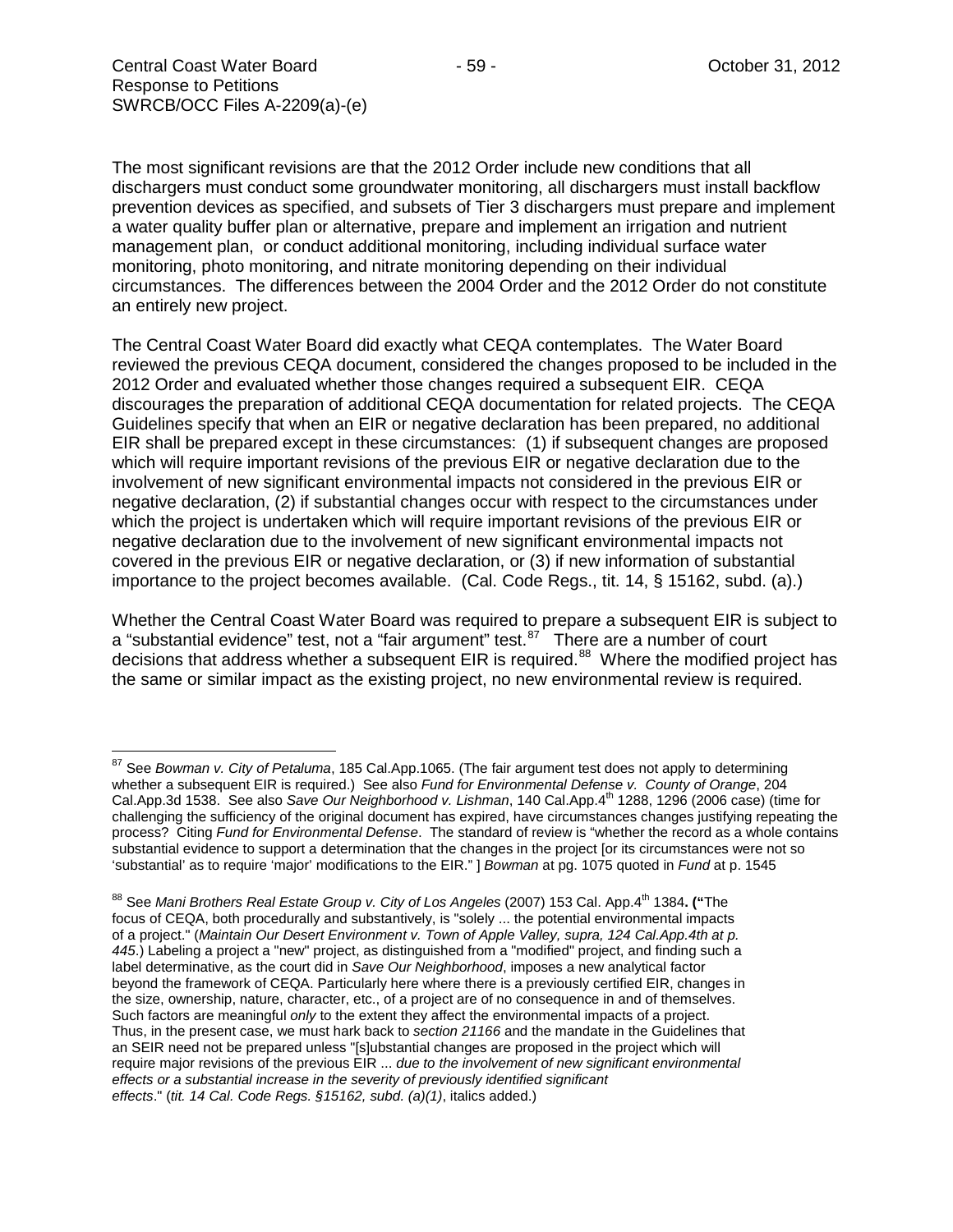The Central Coast Water Board is only required to evaluate the environmental ramifications of a substantial change in the project not considered in the original document.<sup>[89](#page-59-0)</sup>

The petitioners contend based on the "fair argument" test, that the commenters have demonstrated that the preparation of an entirely new EIR is required. That is not the case. The cases cited by the petitioners generally address whether an EIR was required at all, not whether an agency is required to prepare a subsequent  $EIR.^{90}$  $EIR.^{90}$  $EIR.^{90}$  In this case, the Central Coast Water Board considered revisions to the 2004 Order, for which it had prepared a Negative Declaration. The Central Coast Water Board determined that subsequent changes were proposed to revise the 2004 Order that may require revisions of the CEQA document due to the involvement of new significant environmental impacts not considered in the 2004 Negative Declaration. The Central Coast Water Board, based on comments and preparation of a revised checklist/initial study, determined that the potential conversion of prime farmland due to buffer provisions and potential impacts of reduced flows on aquatic habitat required further evaluation. A subsequent EIR may be limited in scope to the environmental impacts that are different than under the previous action, in this case the 2004 Order.<sup>[91](#page-59-2)</sup> The Central Coast Water Board prepared an SEIR to address those areas.  $92$ 

Prime Farmland: The CEQA Guidelines provide a sample checklist (Appendix G) that public agencies may use to prepare an initial study. Until May 1997, the former Appendix G (checklist) identified kinds of impacts that were "normally considered significant." The former Appendix G was interpreted to create a rebuttable presumption that the impact was significant.<sup>93</sup> In October 1998, the Resources Agency repealed former Appendix G, which had consisted of a list of "Significant Effects." The current Appendix G is a sample initial study checklist. The current checklist does not function like the pre-1997 checklist. The checklist cannot require an agency to find that a loss of prime agricultural land will normally be a significant effect on the environment, as was the case under the old Appendix G prior to May 1997 (see former Appendix G, subd.  $(y)$ ). <sup>[94](#page-59-5)</sup>

The Central Coast Water Board addressed the issue of conversion of prime farmland in the Negative Declaration for the 2004 Order. With respect to the Williamson Act, the 2004 Order included the following response.

<span id="page-59-2"></span> $91$  "Even a substantial increase in the severity of an environmental impact does not require ... the preparation of a [subsequent EIR] if mitigation measure are adopted which reduce the impact to a level of insignificance." *River*  Valley , 37 Cal.App. 4th 154, 168, *Gentry v. City of Murrieta* (4th Dist. 1995) 36 Cal. App. 4th 1539, 1376 – 1382 [initial study need not always refer to evidence to support each and every findings concerning impacts], see page 1379

<span id="page-59-3"></span>92 Administrative Record File No. 401.

<span id="page-59-4"></span><sup>93</sup> Quail Botanical Gardens Foundations, Inc. v. City of Encinitas (4<sup>th</sup> Dist. 1994) 29 Cal.app.4<sup>th</sup> 1597, 1604.

<span id="page-59-5"></span><sup>94</sup> See also *Ocean View Estates Homeowners Assn., Inc. v. Montecito Water District* (2004) 116 Cal. App. 4<sup>th</sup> 396.401 (Appendix G . . . *recommends* that the lead agency consider certain questions)(italics added).

<span id="page-59-0"></span><sup>89</sup> See, ibid, *Fund for Environmental Defense* at p. 1544.

<span id="page-59-1"></span><sup>&</sup>lt;sup>90</sup> Even if the "fair argument" standard applied, the Petitioners have not met that standard. The Water Board analyzed the potential impacts identified by the petitioners. The existence of a "public controversy" is not sufficient to trigger an EIR. See *Citizens Association for Sensible Development of Bishop Area v. County of Inyo (1985) 172 Cal.App.3d 151, 173*,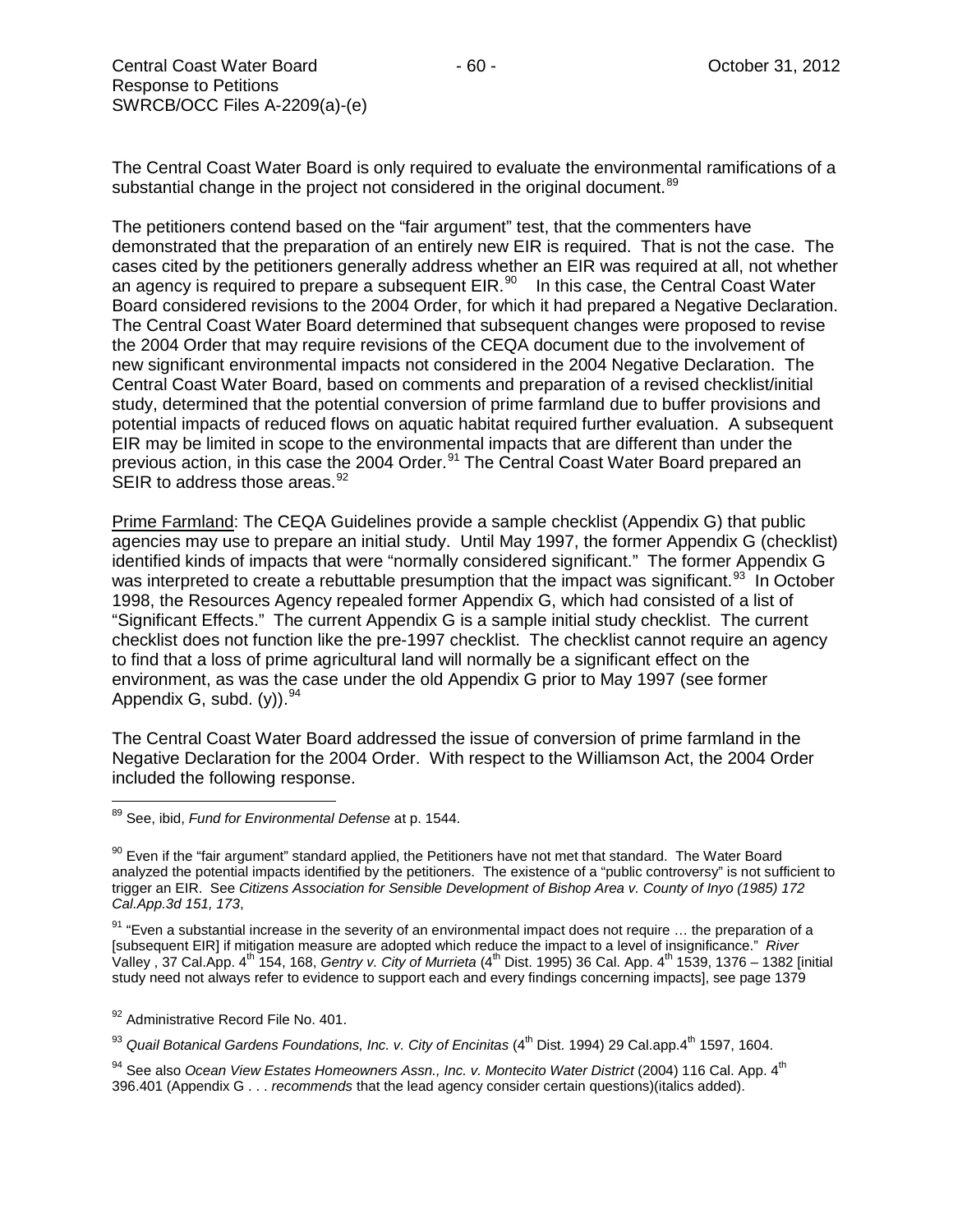*CEQA only addresses conversion to non-agricultural use of farmland that is prime, unique or of statewide significance. These terms are defined by the Williamson Act, California Government Code Section 51200 et seq. The Regional Board does not disagree with the Farm Bureau's statistics on the acreage within the Region that fits within these definitions or that California has experienced a loss of farmland. However, BMPs do not constitute a non-agricultural use. Rather, these terms contemplate development of farmland. Discharges that violate water quality objectives are illegal under existing law. Regulation through waste discharge requirements would result in far greater costs than the waiver. Also, as explained below, the proposed waiver does not require sedimentation basins or other measures that eliminate all runoff in a 25-year storm event.[95](#page-60-0)*

The 2011 draft Order included a condition that would require Tier 3 discharges with farms adjacent to a waterbody identified on the 2010 list of impaired waterbodies as impaired for temperature, turbidity, or sediment to submit a water quality buffer plan or an alternative showing that water quality is being protected. See 2011 Draft Order (Sept. 11, 2011), Provision 80. The Central Coast Water Board considered the comments and evidence, including analysis of likely methods of compliance with that provision to conclude that if all dischargers established a vegetated buffer (assuming that a vegetated buffer in fact converts prime farmland as suggested), approximately 82 to 233 acres or 0.002 to 0.004% of the 540,000 acres of agricultural lands within the Region, would be taken out of production. The 2011 draft Order was revised in response to comments to change the criteria regarding tiers, but the number of acres that would be in Tier 3 remained similar. Thus, the number of acres subject to the buffer requirement remained about the same and there was no need to revisit the SEIR's conclusions.<sup>96</sup> The small percentage of total acres was considered to be less than significant, particularly given that the establishment of a vegetated buffer would actually result in a beneficial, rather than an adverse, impact on the environment.

The petitioners point to comments suggesting that the use of buffers would have significant economic impacts and result in conversion to development. Based on the location and the nature of the areas where vegetated buffers would be appropriate, the Central Coast Water Board concluded that conversion to development seems unlikely and speculative, particularly when considering the many other decisions and approvals that would need to occur for such a scenario to take place. The CEQA Guidelines specify that economic and social effects of a project shall not be treated as significant effects on the environment. (14 Cal. Code Regs, § 15131, subd. (a).) There needs to be a cause and effect from a decision on a project through anticipated economic or social changes resulting from the project to physical changes caused in turn by the economic or social changes. The 2004 Order required dischargers to implement management practices to protect water quality, including protection of riparian areas. Comments on the 2004 Negative Declaration also suggested that the Order would result in adverse economic or social changes. Such changes have not occurred. The 2012 Order requires compliance with the same requirements – implement management practices to meet water quality standards, including protection of riparian areas. The difference is that the 2012 Order is more specific for the small subset of Tier 3 farms with respect to buffers. The SEIR

<span id="page-60-0"></span><sup>95</sup> Administrative Record File No. 401.

<span id="page-60-1"></span><sup>&</sup>lt;sup>96</sup> Administrative Record File No. 402 at pages 25-26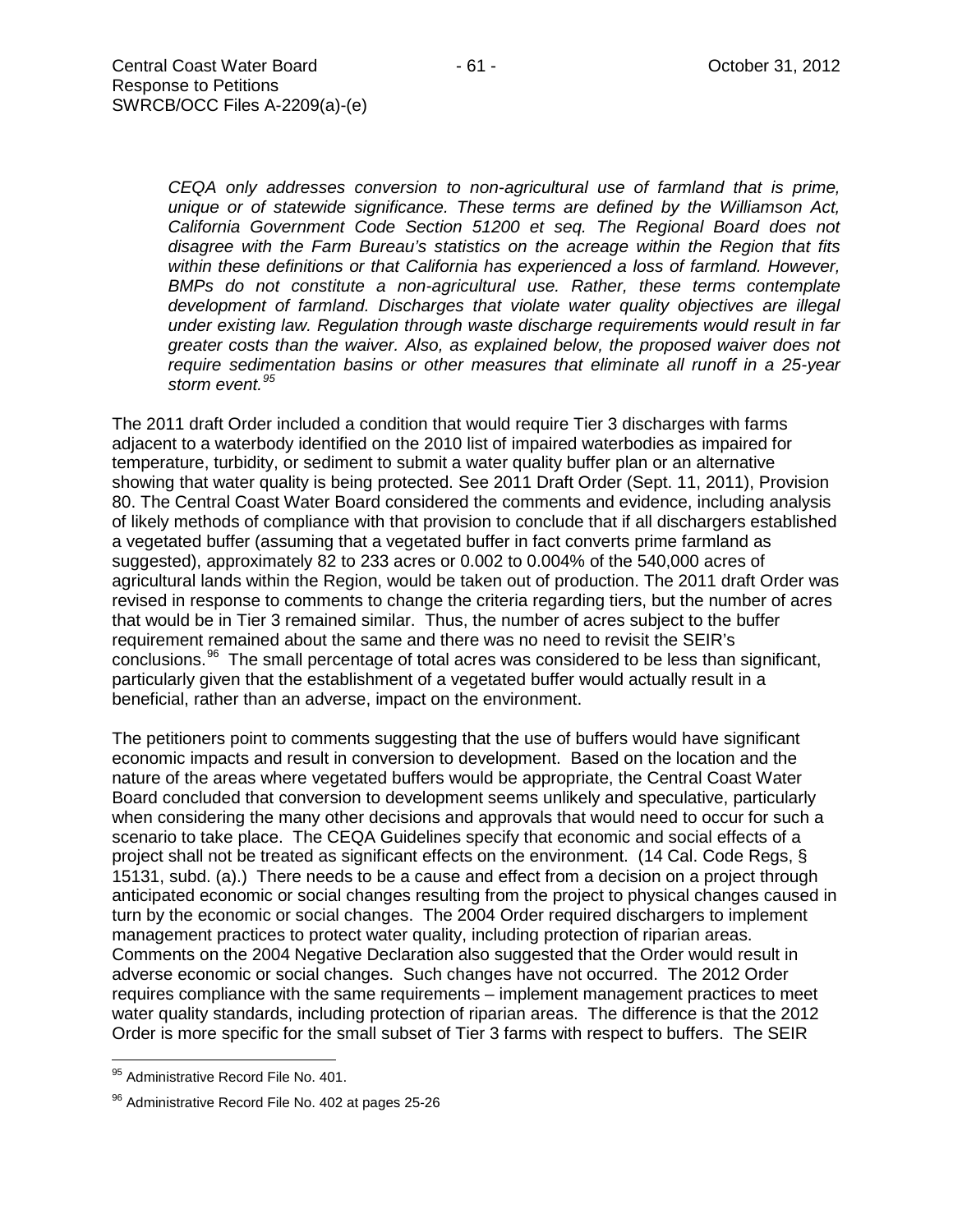concluded that given the very small percentage of land that could be affected by the change between the 2004 Order and the 2012 Order, the change would not result in new significant environmental effects.

The Final SEIR, even though it concluded that the requirements regarding vegetative buffers would not result in significant adverse impacts on the environment, the FEIR identified possible mitigation measures that could be implemented to reduce impacts caused by the creation of vegetated buffer.

Reduced Irrigation Water Discharges. The Central Coast Water Board considered whether the conditions of the 2004 Order would result in reduced flows in surface water and whether that would create a potentially significant adverse environmental impact. The Negative Declaration for the 2004 Order states:

*Many of the waterways in the Central Coast Region that are dominated by agricultural tail water have very little riparian vegetation. Even in undisturbed creeks, riparian vegetation can routinely survive periods of intermittent or no surface flow because of underflow and shallow groundwater in channel. In areas where underflow or surface flow is diverted for irrigation purposes, management practices which reduce irrigation runoff usually reduce water use as well, retaining more natural flow in-stream or in shallow creek underflow areas. Irrigation tail water is known to carry high levels of chemicals, including pesticides, herbicides and salts, to creeks and rivers in our Region. At high concentrations, even nutrients can be toxic to some species. None of these chemicals are beneficial to riparian corridors or the aquatic and terrestrial life they support. Unless tail water is free of these chemicals, it is unlikely that benefits gained from quantity of discharge outweigh impacts resulting from chemicals carried by the discharge. Staff does not agree that reduction in quantity of tail water is a potentially significant impact, and in fact regards it as one of the key management practices for achieving water quality improvement. Because specific management practices are not being mandated by this program, it is not possible to predict what hydrologic effects might take place. Any specific project that causes significant hydrologic impacts must address those impacts as part of project CEQA compliance. [97](#page-61-0)*

In conducting the initial study for the 2012 Order, the Central Coast Water Board concluded based on comments from state and federal environmental agencies that new conditions could have a potentially significant impact on the environment due to the potential for reduced flows and prepared a subsequent EIR. The Central Coast Water Board, therefore, prepared a subsequent EIR to evaluate those impacts.

**B5. Contention:** The petitioners contend that since the 2012 Order includes "new regulatory concepts," "increases the scope of regulatory coverage," was expanded to "cover all irrigated lands growing commercial crops, requires new monitoring and reporting requirements and encompasses regulation of all discharges to surface waters and groundwater, including tile drains and storm water" it is a "new project." In addition, the petitioners state that the 2004 Order did not require maintenance of riparian areas, contain structures to avoid percolation,

<span id="page-61-0"></span><sup>97</sup> Administrative Record File No. 401.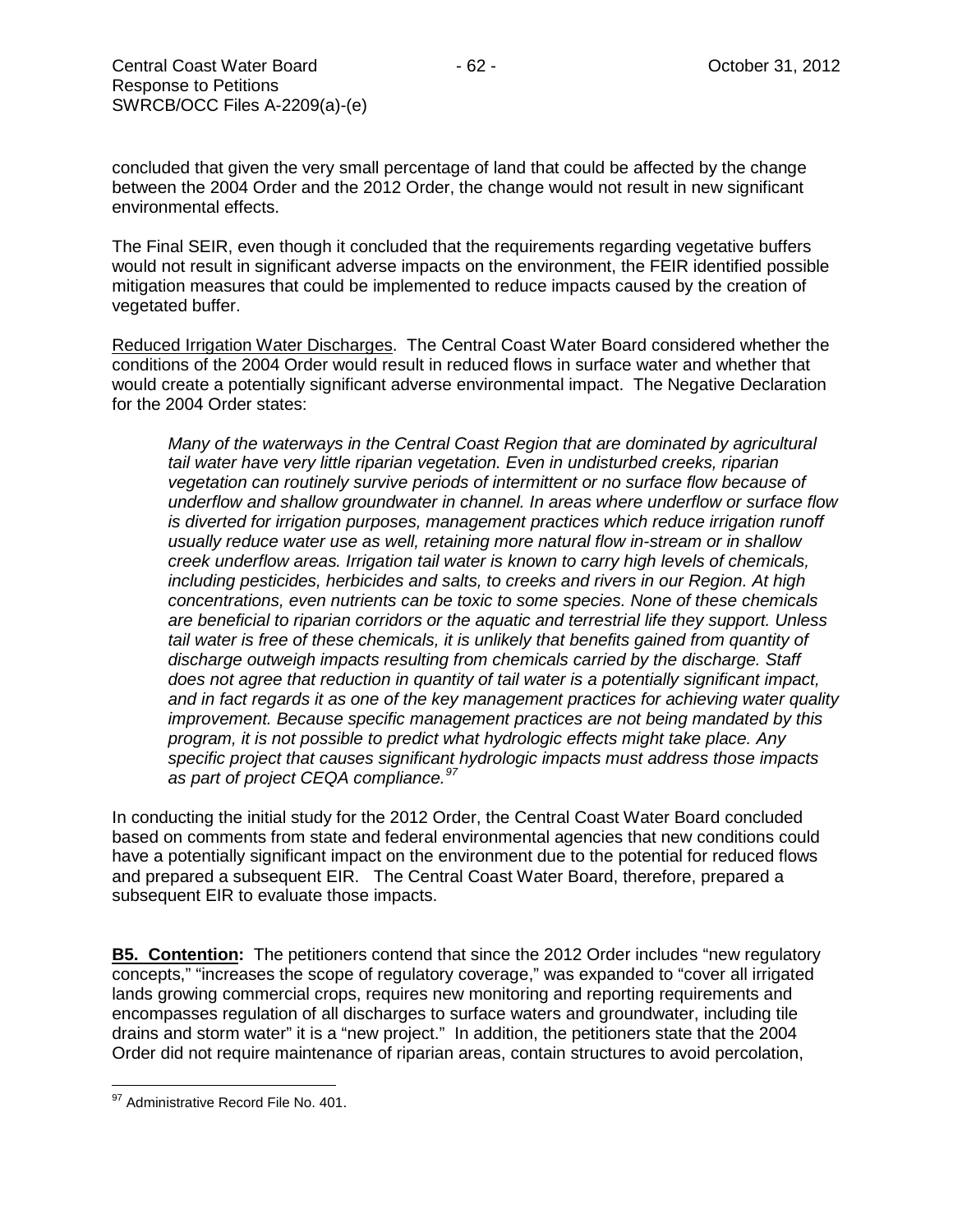groundwater monitoring, nitrogen reporting, individual surface water monitoring, photo monitoring, nutrient management, nitrate balance ratio, buffer plans, or riparian buffers/filter strips."

**Response:** The petitioners mischaracterize the 2004 Order and the changes to the 2012 Order. The 2004 Order did in fact have tiers, applied to all irrigated lands growing commercial crops, required monitoring, applied to discharges to groundwater and surface water, regulated discharges from tile drains and storm water, required that containment structures must be operated to prevent percolation that violated water quality standards, required surface water monitoring, and required protection of riparian areas. The Water Board agrees that the 2012 Order requires new groundwater monitoring for all dischargers and additional conditions for a subset of those in Tier 3, including individual surface water monitoring, photo monitoring, irrigation and nutrient management plans, nitrogen balance ratio milestones, and water quality buffer plans. Tier 2 and 3 dischargers must submit an annual compliance form, which is quite similar to the 2004 Order's requirements. These new or revised conditions do not constitute a new project as described above. They augment the 2004 and the changes have been evaluated under CEQA.

**B6. Contention:** The petitioners contend that the Final SEIR contains an inadequate project description and that changes made to the 2011 Draft Agricultural Order after the public comment period required recirculation of the SEIR.

**Response:** The Central Coast Water Board disagrees. Both the 2004 Negative Declaration and the 2012 Final SEIR contain a detailed description of the project.<sup>[98](#page-62-0)</sup> The petitioners mischaracterize the 2012 Order and identify many of the conditions of the 2012 Order as new when they are essentially the same as the 2004 Order. As described in the Final SEIR, the 2012 Order is a renewal of the 2004 Order in compliance with Water Code section 13269. It does not increase the scope of regulatory coverage; it applies to the same geographic area, the same discharges and dischargers, and includes essentially the same conditions as the 2004 Order. Dischargers must continue to comply with the Water Code and achieve water quality standards by developing and implementing management practices and must comply with the Basin Plan (including protecting riparian areas), must protect groundwater and surface water, develop and implement management practices to protect water quality, and prepare reports and conduct monitoring. Like the 2004 Order, dischargers must manage containment structures to prevent or avoid percolation to groundwater that violates water quality standards.

It appears from the comment that the petitioners may not have realized that they 2004 Order required protection of groundwater and management practices to control discharges from tile drains and stormwater or that it required compliance with the Basin Plan, including protection of riparian areas. The most significant revisions are that the 2012 Order includes new more specific conditions. To comply with the 2004 Order many dischargers already implement many of these conditions. For example, many dischargers already conduct groundwater monitoring, already have installed backflow prevention devices, already protect riparian areas to minimize discharges to surface water, implement nutrient and irrigation management and monitor for nitrate. The 2012 Order requires that all discharges must conduct some groundwater

<span id="page-62-0"></span><sup>98</sup> Administrative Record File No. 401.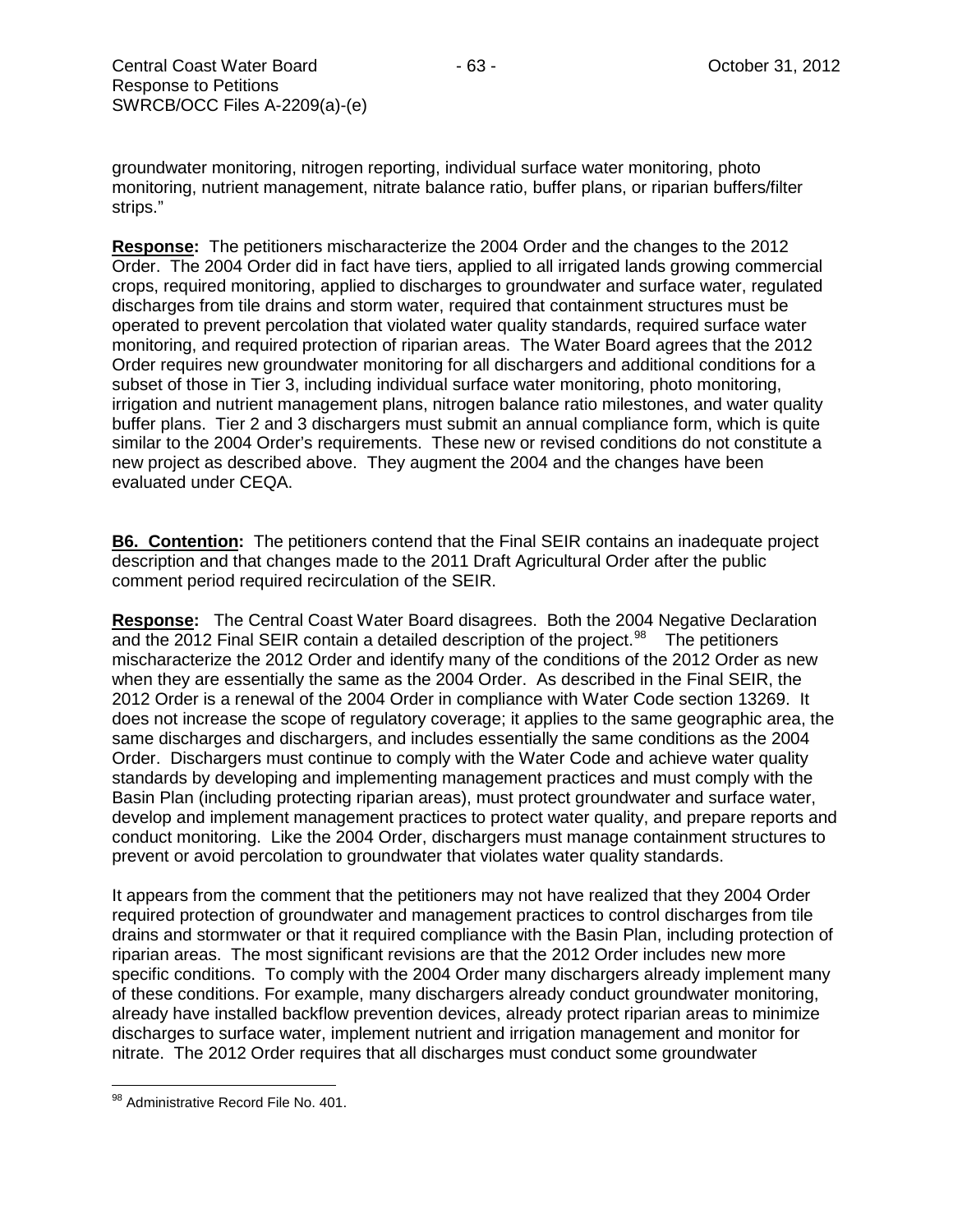monitoring, all discharges must install backflow prevention devices as specified, and different subsets Tier 3 dischargers must prepare and implement a water quality buffer plan or effective alternative, prepare and implement an irrigation and nutrient management plan, and conduct additional monitoring, including individual surface water monitoring, photo monitoring, and/or nitrate monitoring.

The petitioners have not identified any potentially significant new environmental impacts that might occur as a result of revisions made to the 2011 draft Order after the public comment period. The changes did not constitute a brand new alternative as described by petitioners nor dramatically change the project. The revisions to the 2011 draft Order were made in response to comments, many by the petitioners, and generally resulted in less stringent provisions than the original 2011 draft Order. None of the changes identified by the petitioners will result in new potentially significant environmental effects requiring revisions and recirculation of the SEIR. Change in criteria for distinguishing the three tiers, including definition changes and acreage, did not create new potential adverse environmental impacts. If the petitioners are suggesting that the changes would result in different economic impacts, they are incorrect. Approximately the same number of farms would be in each tier $99$  and the dischargers must still implement management practices and comply with the conditions that were already analyzed under CEQA. The 2012 Order will result in improved water quality and increased protection of the environment.

Contrary to the petitioners' assertions, the petitioners were provided extensive and "meaningful" opportunities for public comment leading to the adoption of the 2012 Order. See Response to B3 above and Response to Grower-Shippers Petition Legal/Procedural Contentions B1 and B2.

**B7. Contention:** The petitioners contend that the Central Coast Water Board failed to evaluate potentially significant environment effects. Specifically, they content that the 2012 Order would result in the lost off agricultural lands due to the cost of compliance, buffer requirements, restrictions on the use of tile drains that would make the land unusable.

**Response:** The Central Coast Water Board disagrees. The Water Board complied with the CEQA Guidelines by preparing an SEIR for certain impacts based on comments and information that the proposed revisions to the 2004 Order might result in adverse economic and social impacts. The petitioners point to comments regarding cost of compliance, riparian areas, buffers, conflicts with leafy green and food safety requirements, use of tile drains, and enforcement as having potential impacts. The SEIR identified the requirements associated with buffers as having the potential to result in economic impacts, but concluded that the impact would be insignificant because the amount of acres of the total acres potentially subject to the condition (small subset of Tier 3 dischargers) was very small and that to the extent dischargers implemented riparian buffers, the environmental impact would be beneficial, not adverse. The commenters suggested that the impacts would be significant but provided no evidence, other than speculation that the impacts would be significant. The 2012 Order does not conflict with Leafy Greens Marketing Act (LGMA) and food safety requirements<sup>100</sup>. The possibility of enforcement under the Water Code is not an environmental impact. The 2012 Order does not

<span id="page-63-0"></span>Administrative Record File No. 402, pages 25-26.

<span id="page-63-1"></span><sup>100</sup> Administrative Record File No. 286, pages 5-8.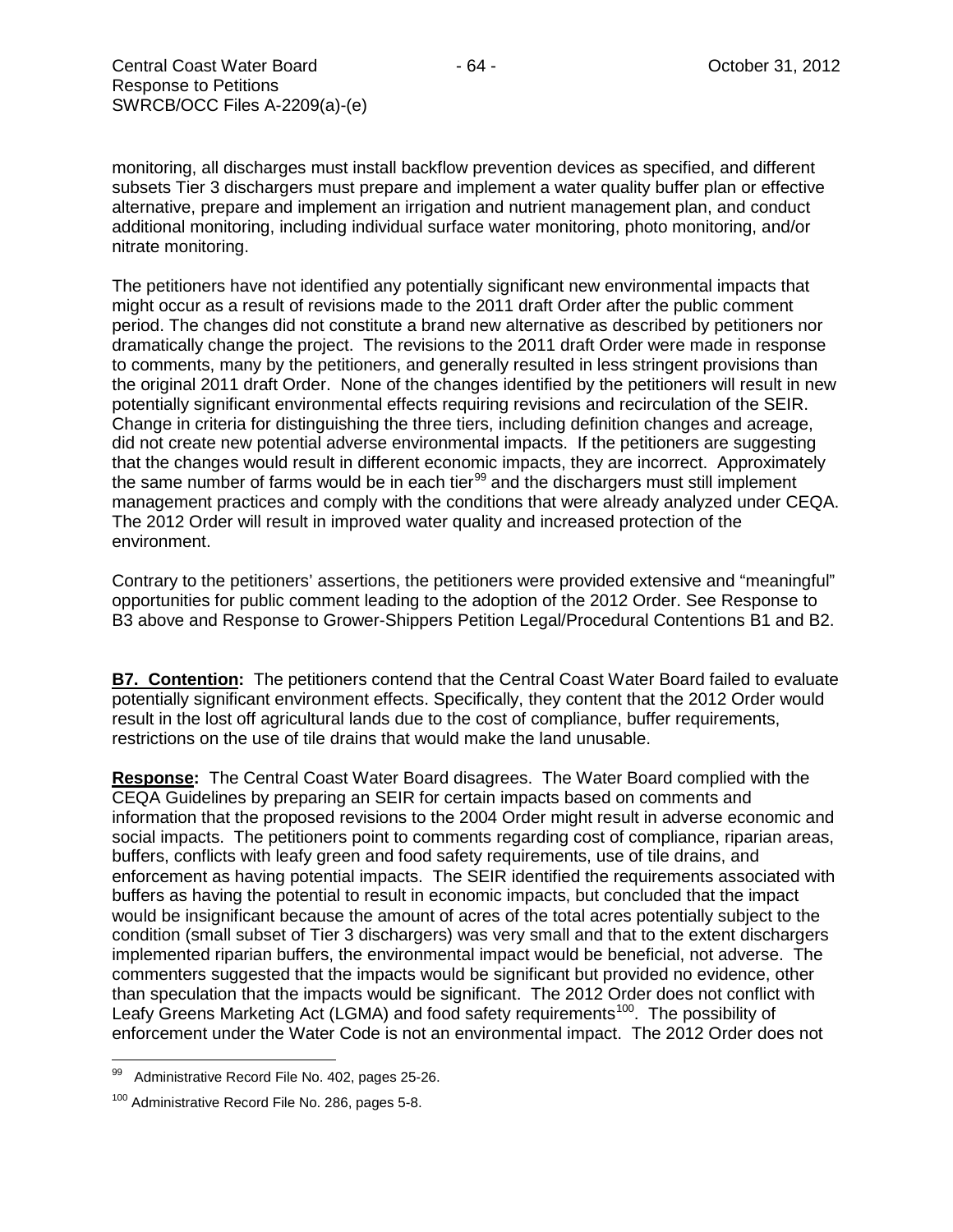place limits on the use of tile drains. Dischargers are required by the Water Code to protect water quality.

**B8. Contention:** The petitioners contend that the Central Coast Water Board failed to comply with timelines to file a notice of determination and that interferes with interested stakeholder's right to judicial review.

**Response:** The Central Coast Water Board agrees that it filed the notice of determination (NOD) more than 5 working days after the certification of the FEIR and the adoption of the 2012 Order. As stated in the CEQA Guidelines, the NOD starts a 30-day statute of limitations on court challenges to the approval under CEQA. See tit. 14, Cal. Code Regs. § 15094, subd. (g). In this case, the failure to file the NOD within 5 working days of the approval of the project for which the subsequent FEIR was prepared did not interfere with interested stakeholder's right to judicial review. Water Code section 13330(c) states:

"The time for filing an action or proceeding subject to Section 21167 of the Public Resources Code for a person who seeks review of the regional board's decision or order under Section 13320, or who seeks reconsideration under a state board regulation authorizing a petition for reconsideration, shall commence upon the state board's completion of that review or reconsideration.

Thus, even though the NOD was filed a few days late, it does not affect the petitioner's right to judicial review under CEQA as the Water Code provides for judicial review following the State Water Board's review of the petition.<sup>[101](#page-64-0)</sup>

**B9. Contention:** [part C.1. page 53] The Central Coast Water Board applied an arbitrary and capricious standard in drafting the 2012 Order. The Board stated as a purpose of the Order that it focused on the "highest water quality priorities and maximize water quality protection," contrary to Water Code section 13000, 13241, 13260.

**Response:** The petitioners mischaracterize the actions of the Central Coast Water Board. The quoted finding was merely stating that the Central Coast Region considers addressing discharges from agriculture to be a high priority due to the significant water quality impacts associated with such discharges. The purpose was not to create a new standard for regulating such discharges. The 2012 Order was issued pursuant to Water Code section 13269 and is consistent, as required by law, with applicable plans and policies of the State Water Board and

<span id="page-64-0"></span><sup>101</sup> Even if the CEQA statute of limitations applied it would not affect the petitioner's rights. See *Royalty Carpet Mills, Inc. v. City of Irvine*, 125 Cal.App.4th 1110 (2005) ("here, the City filed a notice, albeit more than five working days after the Project was approved. A leading treatise in this area of the law argues that in such a case, the 30–day limitations period runs from the date the notice is posted. (2 Kostka & Zischke, Practice Under the Cal. Environmental Quality Act (Cont.Ed.Bar 2003) § 23.21, pp. 937–938.) Here, the notice was posted one day late. Therefore, the time for filing the petition should have been extended one day, with service still required 10 business days after the filing. This extension does not affect our analysis." Id. fn 8.)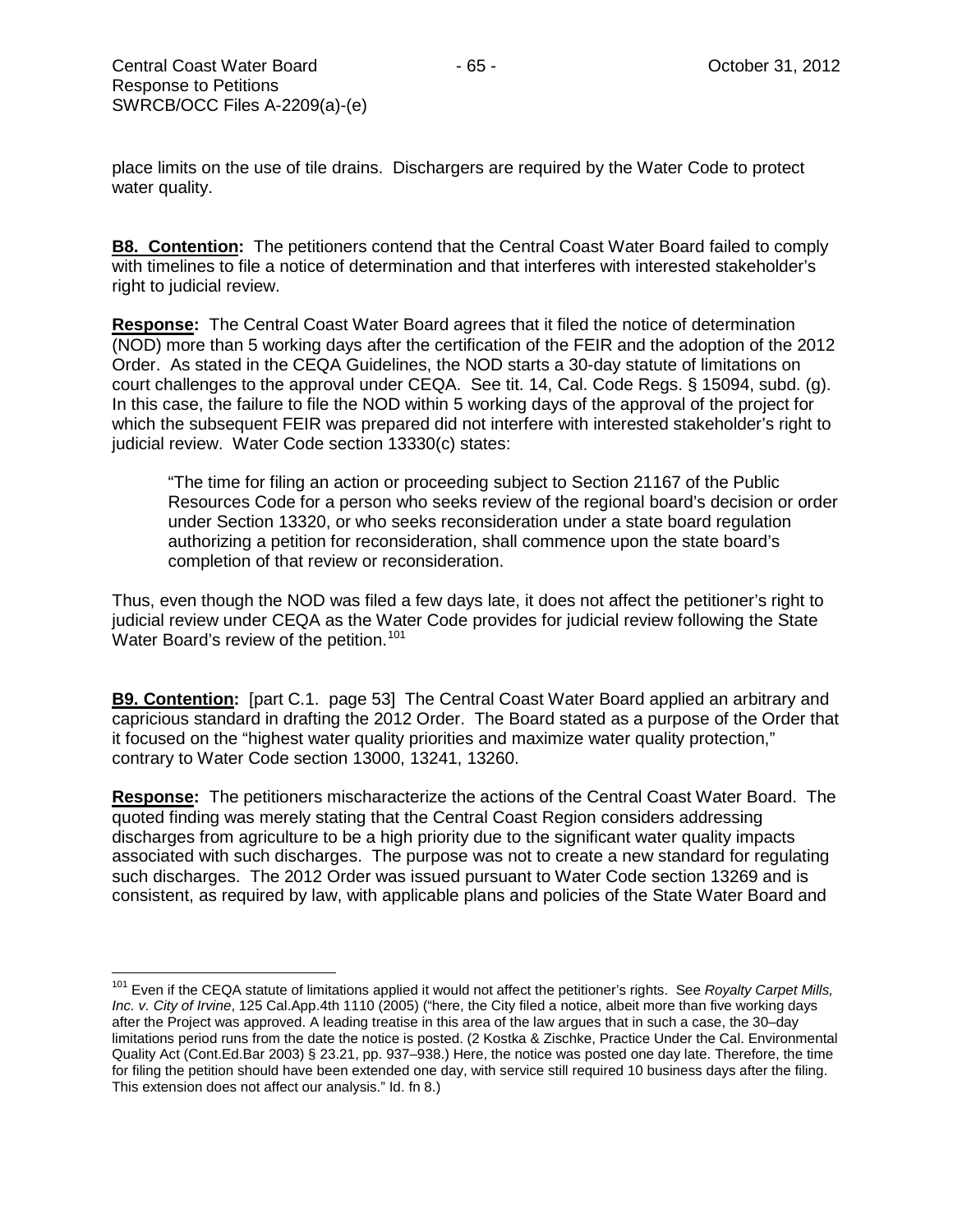the Central Coast Water Board. The 2012 Order does not impose any conditions that are more stringent than authorized by the Water Code.<sup>[102](#page-65-0)</sup>

The 2012 Order requires dischargers to implement management practices to control discharges such that water quality standards are met in the receiving water. If a discharge does not impact water quality, the discharger is not required to implement any management practices to address that discharge.

**B10. Contention:** [Part D, page 55] The petitioners contend that the Central Coast Water Board failed to consider economics in compliance with Water Code sections 13141 and 13241.

**Response**: The Central Coast Water Board disagrees with the contentions. Water Code section 13141 is not applicable to the adoption of a waiver of waste discharge requirements for discharges of waste from irrigated lands. The first sentence of section 13141 does nothing more than provide an effective date for various plans and policies to become part of the California Water Plan. The requirement to indicate the costs and financing sources of an "agricultural water quality control program" in a basin plan before "implementation" of the program is simply an exception to the general Provisions of the first sentence. Statutory requirements must be read in context. (*Voices of the Wetlands v. State Water Resources Control Bd.* (2011) 52 Cal.4th 499, 128 Cal.Rptr.3d 658, 672-673.) Nothing in section 13141 supersedes the requirement that all waste dischargers must obtain waste discharge requirements or waivers. Nor does section 13141 supersede the enforcement remedies available for unpermitted discharges. (See, e.g., Wat. Code §§ 13264, subd. (b); 13265.)

Section 13141 does not define "agricultural water quality control program." However, the issuance of a waiver or waste discharge requirements does not constitute the adoption of a "regulatory program"; rather it provides authorization to discharge waste in compliance with conditions. Section 13141 is part of Chapter 3 of the Porter-Cologne Act, which authorizes the State Water Board to formulate state policy for water quality control and establishes related powers and duties of the State Water Board. The relevant powers and duties of the regional water boards, are in Chapters 4, articles 1-2 (general powers and duties), article 3 (basin plan requirements) and article 4 (waste discharge requirements and waivers). A regional water board's issuance of a general waiver, one or more general WDRs, or site-specific WDRs for all dischargers is not the "implementation" of an "agricultural water quality control program" within the meaning of section 13141.

The Porter-Cologne Act requires waste dischargers to submit reports of waste discharge and obtain waste discharge requirements or waivers. (Wat. Code, §§ 13260, 13263, 13269.) The 1999 amendments to section 13269 (Senate Bill 390) require waivers to be conditional and imposes specific requirements for agriculture waivers. S.B. 390 evidenced a clear legislative

<span id="page-65-0"></span><sup>&</sup>lt;sup>102</sup> Water Code section 13000 does not impose an affirmative duty on the Board to consider the statements of legislative intent found in section 13000. See *City of Arcadia v. State Water Resources Control Board* (2011) 191 Cal.App.4th 156, 176.) A statute containing "a general statement of legislative intent…does not impose any affirmative duty that would be enforceable…." (*Shamsian v. Department of Conservation* (2006) 136 Cal.App.4th 621, 640-641; see also *Common Cause v. Board of Supervisors* (1989) 49 Cal.3d 432, 444 ["the precatory declaration of intent expressed in the statute must be read in context" and "cannot be viewed as independently creating substantive duties…in addition to those imposed by the regulation"].)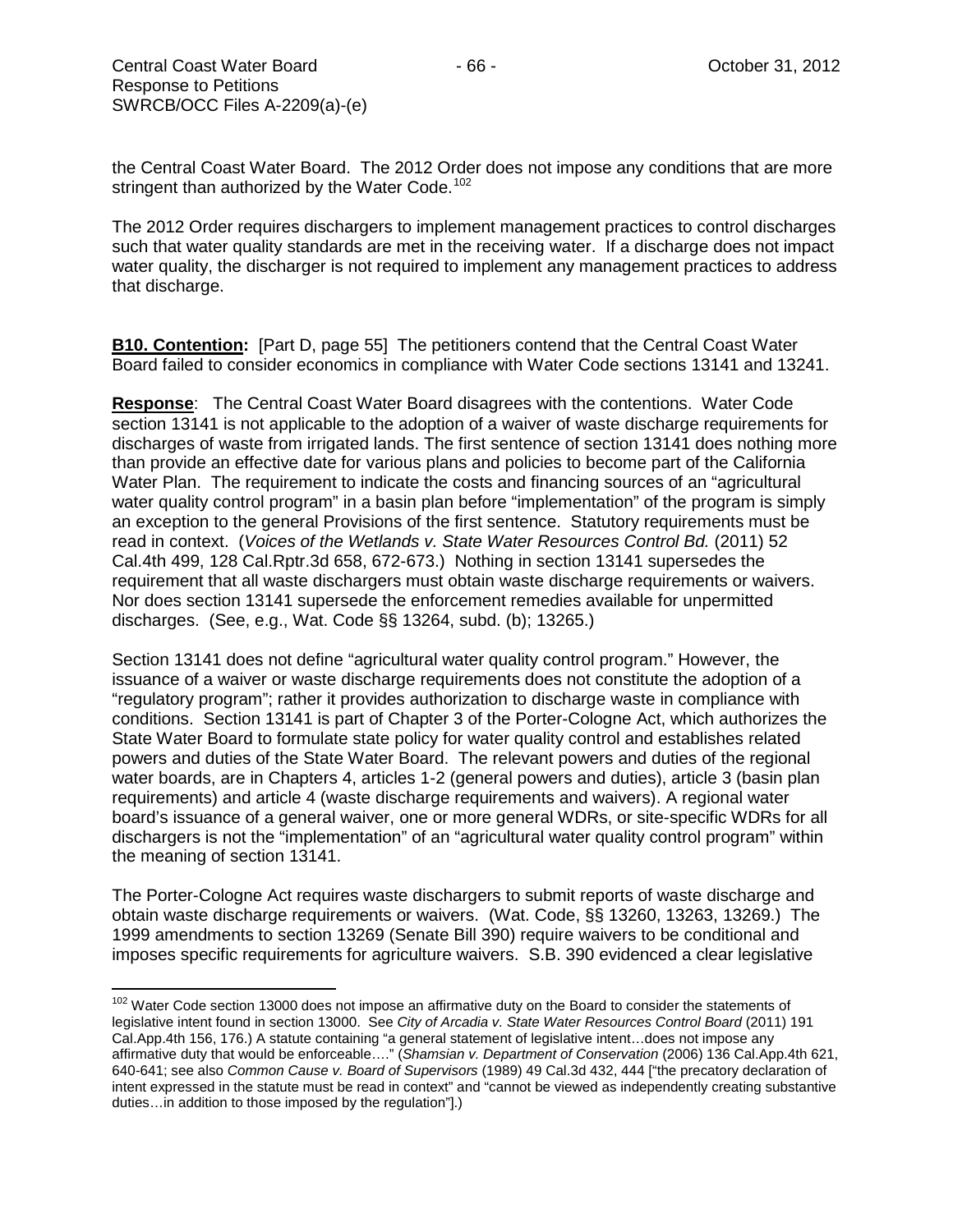intent that the Water Boards must impose substantive requirements on discharges from irrigated lands.

Water Code section 13241 also does not apply to the adoption of waivers of waste discharge requirements. Water Code section 13269 authorizes the Board to waive the requirements of subdivision (a) of section 13263, which includes the reference to section 13241. The 2012 Order waives the requirement to comply with subdivision (a) of section 13263.

Water Code section 13269 does not address economics, however, the Central Coast Water Board did, in fact, consider economics consistent with Water Code sections 13141 and 13241. Appendix F to the March 2011 Staff Report to the Board includes a detailed analysis of the types of management measures that dischargers might use to comply with the 2012 Order and the associated costs of such measures.<sup>103</sup> That Appendix is not intended to suggest that dischargers must use all those methods, but rather, merely to provide an estimate of costs for the various likely measures growers might use. The Staff Report also includes information about potential sources of funding. In addition, the Central Coast Water Board has adopted several Basin Plan amendments that set forth an estimate of costs and sources of funding for implementation programs associated with the establishment of Total Maximum Daily Loads.

The Central Coast Water Board greatly exceeded any statutory requirement for consideration of economics in addition to evaluating costs in Appendix F. The Board also adjusted various provisions of the Order in response to comments regarding costs, including with respect to the scope of monitoring programs (e.g., groundwater, photo and surface water monitoring), methods of submitting information through electronic reporting, use of electronic templates with drop down menus to simplify reporting. See Response to Grower Shipper Petition Legal/Procedural Contention B7 regarding costs of monitoring and reporting.

**B11. Contention:** [Part E, page 56] The petitioners contend that the 2012 Order violates Water Code section 13360(a) by improperly specifying the manner of compliance with the Order.

**Response:** The Central Coast Water Board disagrees with the contention. See Response to Grower-Shipper Petition Legal/Procedural Contention B5.

**B12. Contention:** [Part F, page 59] The petitioners contend that the 2012 Order is inconsistent with the Basin Plan by, for example, Provision 39 regarding riparian vegetation.

**Response:** The Central Coast Water Board disagrees with the contention. The Basin Plan contains numerous provisions addressing protection of aquatic areas, including Chapter IV, Sections VIII.C., VIII.E. and Chapter V, Sections III.G. and V.G. The 2012 Order requires compliance with the Basin Plan, including protection of riparian vegetation. It also requires a subset of Tier 3 to develop a water quality buffer plan or to demonstrate in the alternative that the discharger is protecting water quality. Those provisions allow flexibility for the discharger to

<span id="page-66-0"></span><sup>&</sup>lt;sup>103</sup> Administrative Record File No. 196 and 234.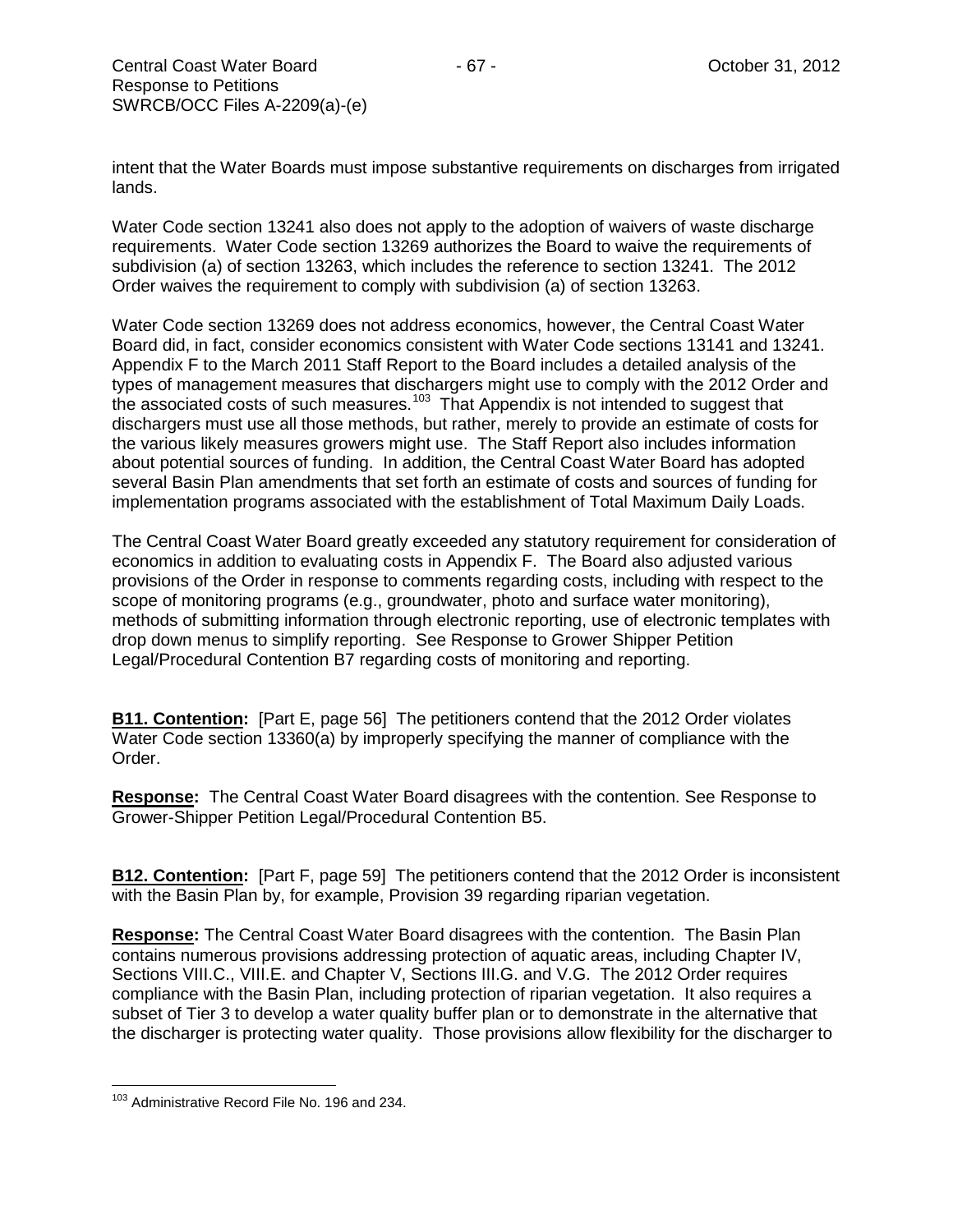determine how best to comply with the Water Code and the Basin Plan to protect the beneficial uses of the waters of the state.

**B13. Contention:** [Part G, page 60] The petitioners contend that the monitoring and reporting program exceeds the Water Board's authority.

**Response:** See Response to Grower-Shipper Petition Legal/Procedural Contention B7.

**B14. Contention:** [Part H, page 60] The petitioners contend that the 2012 Order improperly requires immediate compliance with water quality standards.

**Response:** See Response to Grower-Shipper Petition Legal/Procedural Contention B4.

**B15. Contention:** [Part I, page 63] The petitioners contend that the analysis of the Agricultural Proposal was improper and biased.

**Response:** See Response to Grower-Shipper Petition Legal/Procedural Contention B2. The Central Coast Water Board disagrees with this contention. The contention mischaracterizes the lengthy and robust process that led to the adoption of the 2012 Order, the numerous opportunities for the agricultural representatives to address the Board and present both written and oral comments, the detailed responses provided by staff and the discussions by the Board in public workshops and hearings regarding the Agricultural Proposal , and the many revisions to the drafts of the Order, including revisions made at the adoption hearing on March 14-15, 2012 in response to agricultural representatives' comments.

The petitioners state that the Agricultural Proposal was based on the Central Valley Water Board's "Coalition Group Conditional Waiver of Waste Discharge Requirements for Discharges from Irrigated Lands." While the Central Coast Water Board agrees that the Agricultural Proposal borrows concepts and provisions from the Central Valley Water Board's waiver, the Agricultural Proposal makes significant changes that are not consistent with the Central Valley Water Board's waiver. For example, in the Central Valley Region, discharges in a coalition or outside a coalition are subject to the same legal standards, including compliance with water quality standards, and submission of information to the Board. As explained in the September 2011 Staff Report, the Agricultural Proposal would, for example, establish some different standards and would not require reporting of monitoring results.

Petitioners claim that the Central Coast Water Board staff characterized the Agricultural Proposal as inappropriately allowing third-party groups.

The Central Coast Water Board did not characterize the Agricultural Proposal as inappropriately allowing third party groups, nor claim that third party groups are inappropriate or not allowed. The Central Coast Water Board identified concerns with the Agricultural Proposal's description of the third party group's roles and responsibilities, the information that the third party group would report, and confusing language that indicated the group and not the individual dischargers would be responsible for compliance.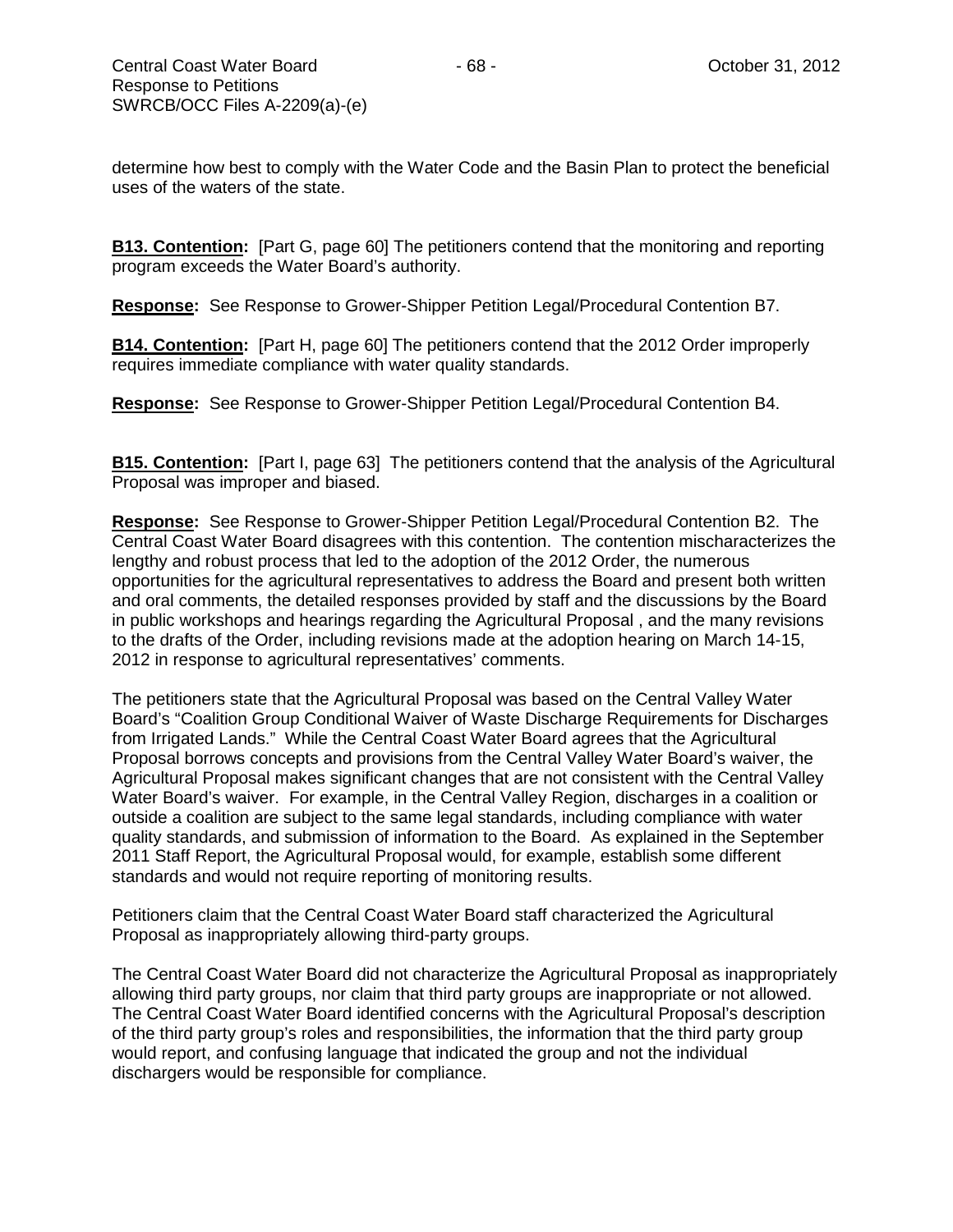The draft and adopted 2012 Orders contain Provisions that plainly state that third party groups are allowed. The Central Coast Water Board staff pointed out to the Water Board that the Agricultural Proposal's third party group *reporting* would be inadequate because the reports would not be submitted to the Water Board, which would prevent the Water Board from fulfilling its obligation under section 13269 of the Water Code and from consistency with the NPS Policy, as discussed above. These statements do not suggest that use of third-party groups in general are illegal or disallowed.

The 2012 Order includes Provision 10 which says, "Dischargers may comply with this Order by participating in third-party groups…"

The Agricultural Proposal, including the proposed "New Part E" was written with language suggesting that the third party group could shield the individual from complying with the law as long as the third party group complied when the Water Code requires the individual to comply with the law. Therefore, the Central Coast Water Board adopted the language in the 2012 Order that plainly states that third-party groups may assist individual dischargers but responsibility for compliance rests with the individual dischargers.

The Central Coast Water Board's conclusion that language in the Agricultural Proposal, including New Part E suggest that the third party group could shield the individual from complying with the law is explained in the March 2012 Staff Report on page  $15^{104}$  $15^{104}$  $15^{104}$  as follows:

T*he Agricultural Proposal appears to establish a different, less stringent standard for those dischargers who join a third-party group compared to those who do not. The Agricultural Proposal does not require compliance with water quality standards for those*  who choose to participate in a third-party group. Persons who join a third-party group *would be required to "work towards compliance" with water quality standards, rather than comply with water quality standards as required by the Water Code and the State Water Resources Control Board's "Policy for Implementation and Enforcement of the Nonpoint Source Pollution Control Program" (NPS Policy). That language is not clearly enforceable, as required by Water Code section 13269, and would limit the Board's authority and discretion to enforce when the Board finds or measures discharges of wastes or exceedances of water quality standards.* 

This issue is further addressed in the September 2011 Staff Report, on page 6 and  $7^{105}$  $7^{105}$  $7^{105}$  as follows:

*Water Code section 13269 authorizes the Water Board to waive waste discharge requirements for individual dischargers who comply with the conditions; requires compliance with the Water Quality Control Plan (Basin Plan), including water quality standards and applicable implementation programs; requires protection of beneficial uses; and requires compliance with other applicable policies. Many of the proposed changes in the Agricultural Proposal are legally supportable and consistent with applicable law and policy, but many would not be consistent with the Water Code, the Basin Plan, or the NPS Policy. For example, the Agricultural Proposal would allow the* 

<span id="page-68-0"></span><sup>&</sup>lt;sup>104</sup> Administrative Record File No. 337

<span id="page-68-1"></span><sup>&</sup>lt;sup>105</sup> Administrative Record File No. 283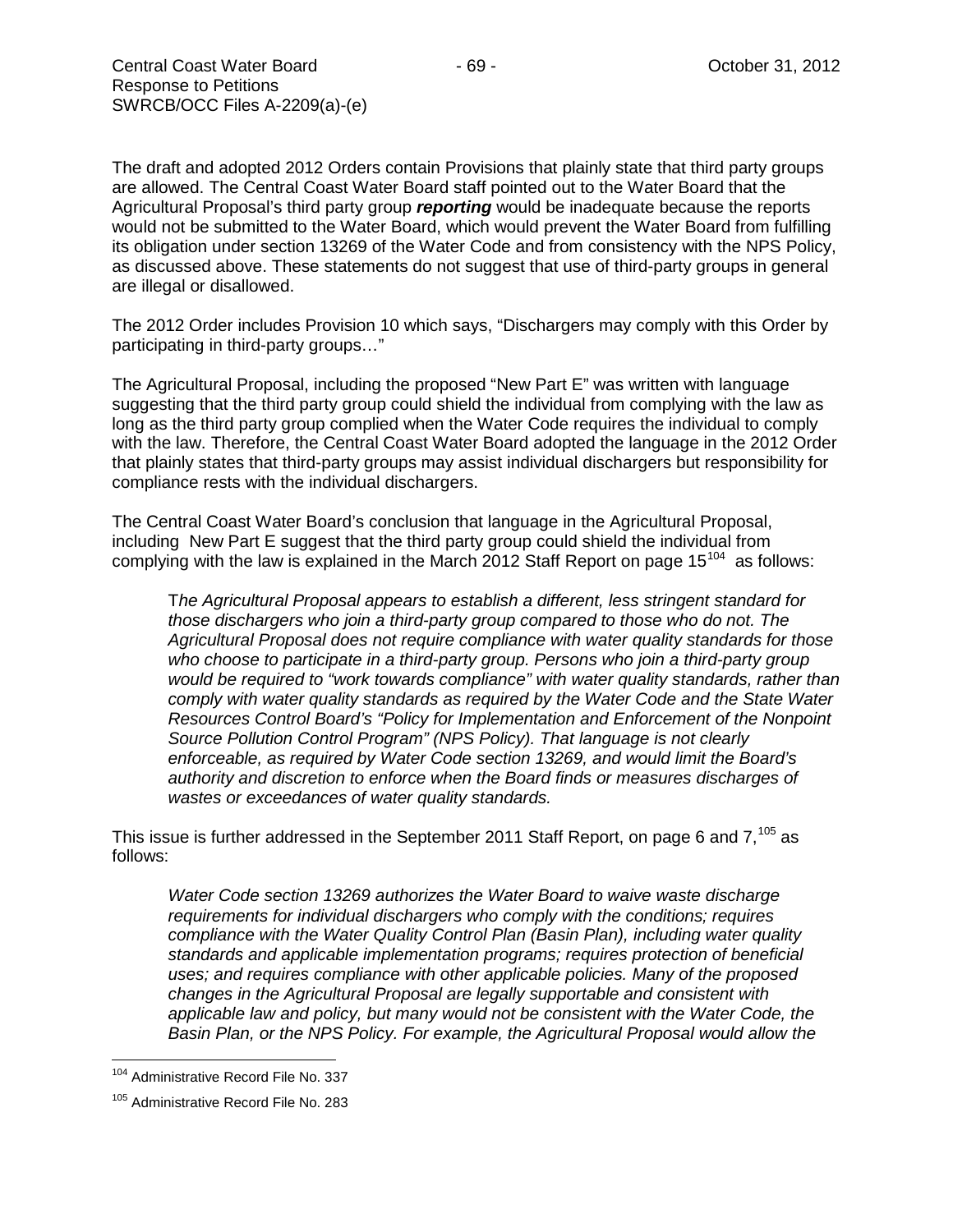*"third-party group" to be responsible for compliance, rather than individual dischargers. Individual dischargers have the responsibility to comply with the Water Code, not a group that is undefined and may or may not be a discharger. Individuals may join a group to assist and coordinate in compliance, including cooperative monitoring and management practices, however the individual is responsible for compliance even if a third-party group carries out the tasks.*

*The Agricultural Proposal also would establish a separate and less stringent compliance standard for those dischargers who join a third party group than those who do not. The Agricultural Proposal would require those who join a third party group to "work toward compliance" with water quality standards, which is vague and open-ended. The Water Code and the NPS Policy require that nonpoint source discharges are controlled to achieve and maintain water quality standards and protect beneficial uses. The current 2004 Ag Order requires dischargers to implement management practices to achieve water quality standards and the Draft Agricultural Order would continue to include the same standard. The Agricultural Proposal would require third-party groups to "work toward compliance" and appears to allow dischargers to stop complying with any water quality standard pending formation of third party groups. The Agricultural Proposal is not clearly enforceable since many of the conditions are recommended, or up to the discretion of the group, and since most information would not be provided to the Water Board, the Water Board could not readily determine compliance or effectiveness of the conditions of the Order. The Proposal would limit the Water Board's authority and discretion to enforce water quality standards and other conditions of the Order by defining compliance with the "waiver" as implementation of farm water quality practices, rather than compliance with water quality standards as required by the Water Code and the NPS Policy. The NPS Policy, for examples, states that the ineffectiveness of a third party group through which a discharger participates in nonpoint source control efforts cannot be used as an excuse for lack of individual discharger compliance; individual dischargers bear responsibility for compliance with orders to control waste discharges. Some of the language and conditions in the Agricultural Proposal for dischargers who elect to participate in third party groups are unclear and/or inconsistent with this Policy.*

*In summary, the Agricultural Proposal's approach to the use of third-party groups is generally not consistent with the Water Code and creates an unfair distinction between individuals because those who join a group would not be directly accountable to the Board or the public for complying with the Water Code. The staff's Draft Agricultural Order includes the option for third party groups, or coalitions, to provide assistance to individual growers in achieving compliance with the Order (Provision 10), but does not provide an alternative set of provisions for those electing to participate in a third party group.*

**B16. Contention:** [Part J, page 67] The petitioners contend that the Tiering structure in the 2012 Order is arbitrary.

**Response**: See Response to Petition from Grower-Shippers Technical Contention A1.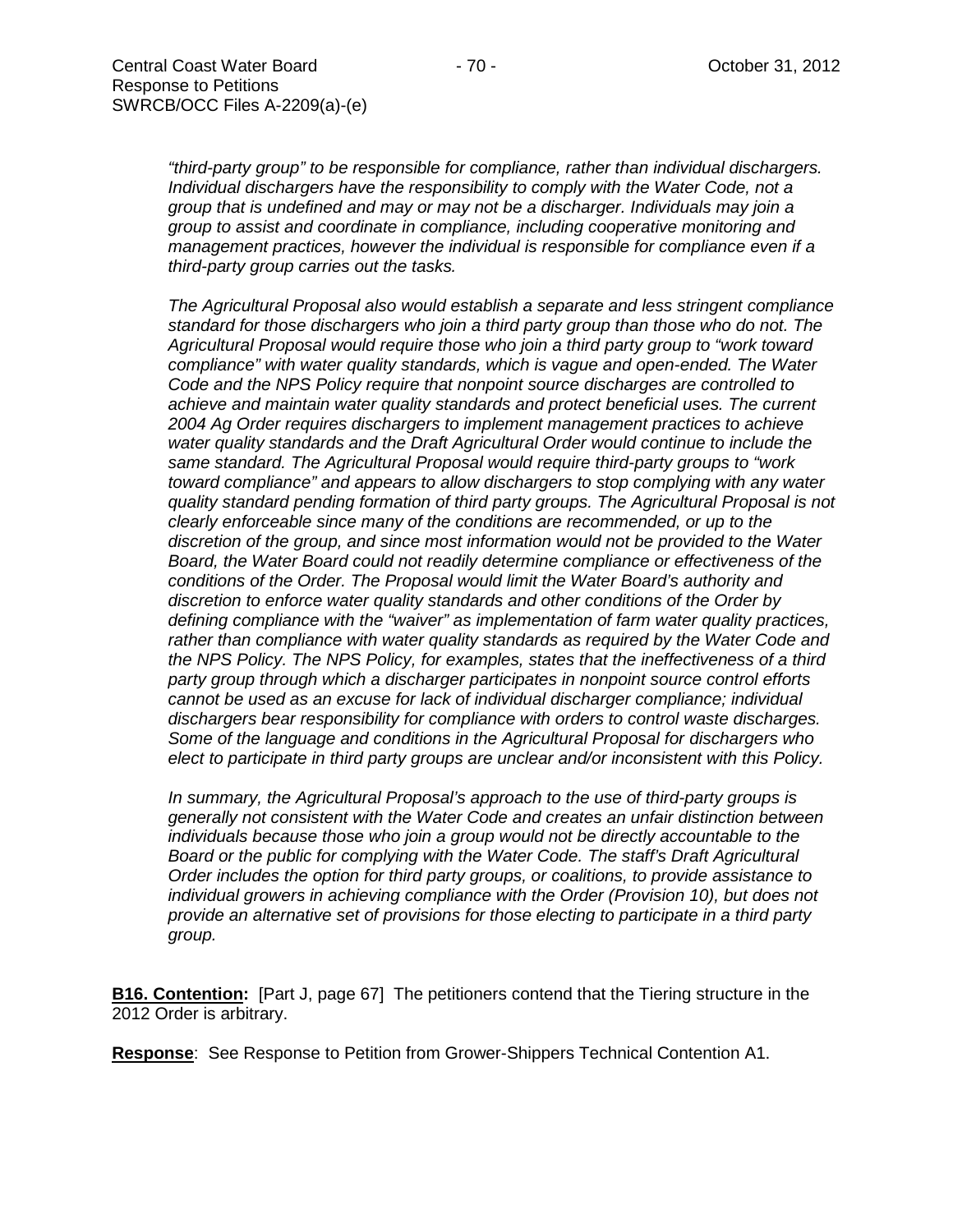# **SWRCB/OCC FILE NO. A-2209(e)**

#### **PETITION FROM JENSEN FAMILY FARMS, INC. AND WILLIAM ELLIOT**

# **A. TECHNICAL CONTENTIONS**

The petitioner's contentions are primarily legal/procedural in nature, with some aspects related to technical questions. Thus, the responses to the petitioner's contentions, including aspects related to technical questions, are provided in the section below.

# **B. LEGAL/PROCEDURAL CONTENTIONS**

**B1. Contention:** [Part V,B,1 page 6-12] Illegal and unauthorized ex parte communications were made by Board Member Michael Johnston with the Regional Board's Executive Director and other members of the Regional Board's staff.

**Response:** See Response to Petition from Grower-Shippers Legal/Procedural Contentions B1 and B2.

**B2. Contention:** [Part V. B.2, page 12-17]. The petitioner contends that the 2012 Order is illegal because the Central Coast Water Board failed to consider the requirements of Water Code section 13241, including economics.

**Response:** The Central Coast Water Board disagrees with the contention. See Response to Farm Bureau Petition Legal/Procedural Contention B10 and Response to Grower-Shippers Petition Legal/Procedural Contention B7.

**B3. Contention:** [Part V.B.3, 5 page 17] The petitioner contends that the 3-Tier system does not factor into its parameters a release of sediment and is arbitrary, unreasonable, and capricious and violates due process rights. The 3-Tier system does not take into account geology.

**Response:** The Central Coast Water Board does not agree that the 3-Tier system is arbitrary, unreasonable, and capricious, nor does it violate due process rights. The 2012 Order establishes Tiers based on specific considerations. See Response to Grower-Shipper Petition Technical Contention A1. In addition, if a discharger is not discharging sediment, that discharger is not required to implement any management practices to control sediment. If based on geology or other considerations, the discharges from the land are not impacting ground or surface water, the discharger is not required to implement management practices. Dischargers implement management practices to fit the discharger's specific circumstances. If the discharger demonstrates that it should be moved to a different Tier, it may provide that information to the Central Coast Water Board for reconsideration.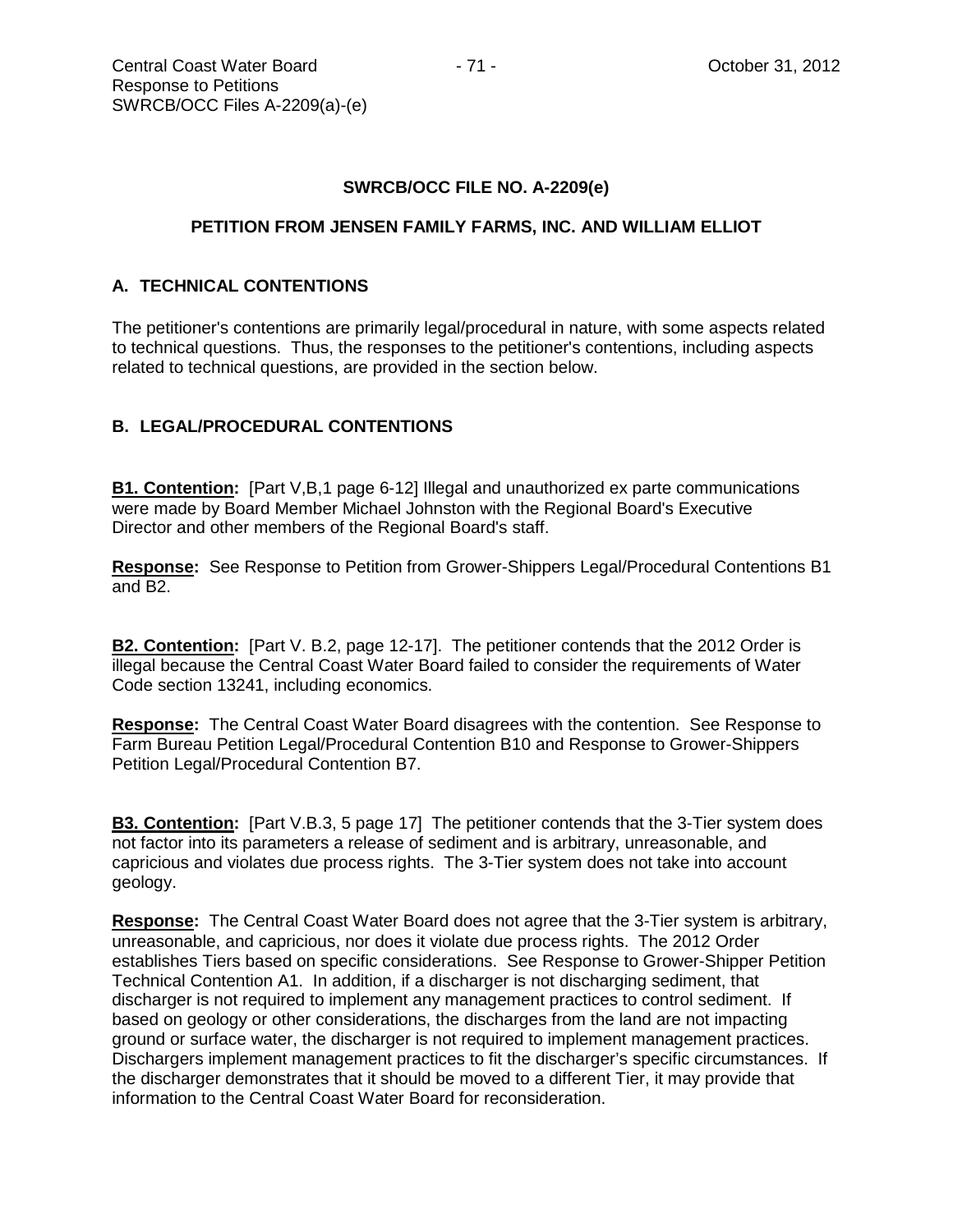**B4. Contention:** [Part V. B. 4, page 18] The petitioner contends that the 2012 Order provides unrestricted authority with the Executive Officer to move growers into different Tiers without criteria or standards.

**Response:** The petitioner mischaracterizes the 2012 Order. The 2012 Order does, in fact, specify criteria for the different Tiers. The Executive Officer may review the information provided by the discharger and determine based on the criteria set forth in the 2012 Order in which Tier a particular discharger fits. See Response to Contention B3. Provision 19 indicates that the Executive Officer may elevate a Tier 1 or Tier 2 farm/ranch to a higher tier if the farm/ranch poses a higher threat to water quality, or if evidence becomes available to indicate that the farm/ranch meets the criteria for a higher tier. In any case, Provision 18 indicates that the grower can provide information demonstrating that the farm/ranch is a lower threat to water quality and request that the Executive Officer approve transfer to a lower tier.

**B5. Contention:** [Part V, B. 6, page 20]. The petitioner contends that the 3-Tier approach is based on an illegal expansion of the Central Coast Water Board's authority, particularly regarding groundwater.

**Response:** The Central Coast Water Board disagrees with the contention. The Porter-Cologne Act places the responsibility with the regional water boards to protect water quality associated with discharges of waste to waters of the state. The term "waters of the state" is defined in Water Code section 13050(e) to mean "any surface water or groundwater, including saline waters, within the boundaries of the state." The Central Coast Water Board has documented that discharges of waste from irrigated lands have caused serious pollution of groundwater within the Central Coast Region. See March 2011 Staff Report Appendix G. Under Water Code section 13260, "any person discharging waste, or proposing to discharge waste, within any region that *could affect the quality of the waters of the state*" (emphasis added) must submit a report of waste discharge, unless that requirement is waived by the Board. Discharges of waste from irrigated agriculture as documented by the Central Coast Water Board could affect the quality of the waters of the state. Any person may file an individual report of waste discharge and seek individual waste discharge requirements or an individual waiver if needed to address more site-specific conditions. Also, the 2012 Order does not specify the management practices to be implemented; each grower chooses the practices that best fit their site-specific circumstances.

**B6. Contention:** [Part V, B, 7,8 , 9 page 22]The petitioner contends that the 2012 Order's requirement that owner/operators create 30-foot buffer zone adjacent to impaired bodies of water results in a regulatory taking of real property in violation of the United States Constitution.

**Response:** See Response to Grower-Shipper Petition's Legal/Procedural Contention B6. Petitioner argues that the 2012 Order will deprive property owners of the "highest and best use" of all of the property. As stated previously, the buffer requirement will not affect the majority of a landowner's property. In *MacLeod v. Santa Clara County*, the Ninth Circuit Court of Appeals found that the "highest and best use" argument is simply another way of claiming that a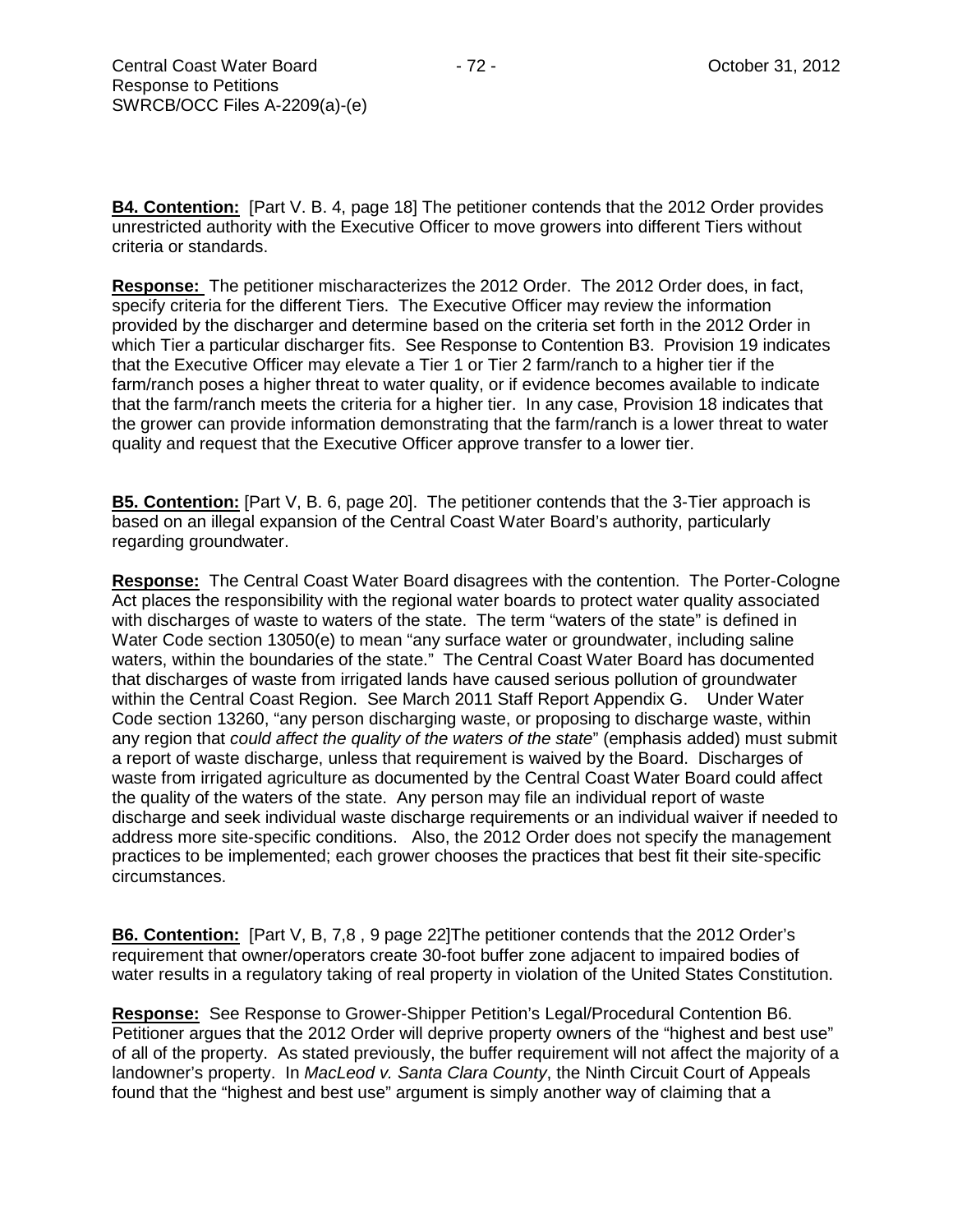landowner has suffered a diminution in the value of the owner's property rather than the complete destruction of its economically viable use. (*MacLeod v. Santa Clara Co*. (1984) 749 F.2d 541, 548.) The Ninth Circuit repeated the United States Supreme Court's determination that diminution in value alone is not sufficient to establish a taking. (Ibid. (citing *Penn Central Transportation Co. v. City of New York* (1978) 438 U.S. 104, 131.) Although the buffer requirement may cause some diminution of value in a small part of a landowner's property, the Petitioner has not demonstrated that the buffer requirement is a takings.

**B7. Contention:** [Part V, B, 10, page 28 – 39] The petitioner contends that the Central Coast Water Board violated CEQA, by among other contentions failed to consider use of reverse osmosis to comply with the Order.

**Response:** The Central Coast Water Board disagrees with the contentions. The Central Coast Water Board did, in fact, prepare a subsequent environmental impact report. See Administrative Record File Nos. 389 through 404. See also Response to Farm Bureau Petition Legal/Procedural Contentions B1 and B3. The Central Coast Water Board did not evaluate the impact of the use of reverse osmosis, because nothing in the Order would require such use. See Response to Comments on Subsequent EIR<sup>[106](#page-72-0)</sup>.

<span id="page-72-0"></span><sup>106</sup> Administrative Record File No. 401.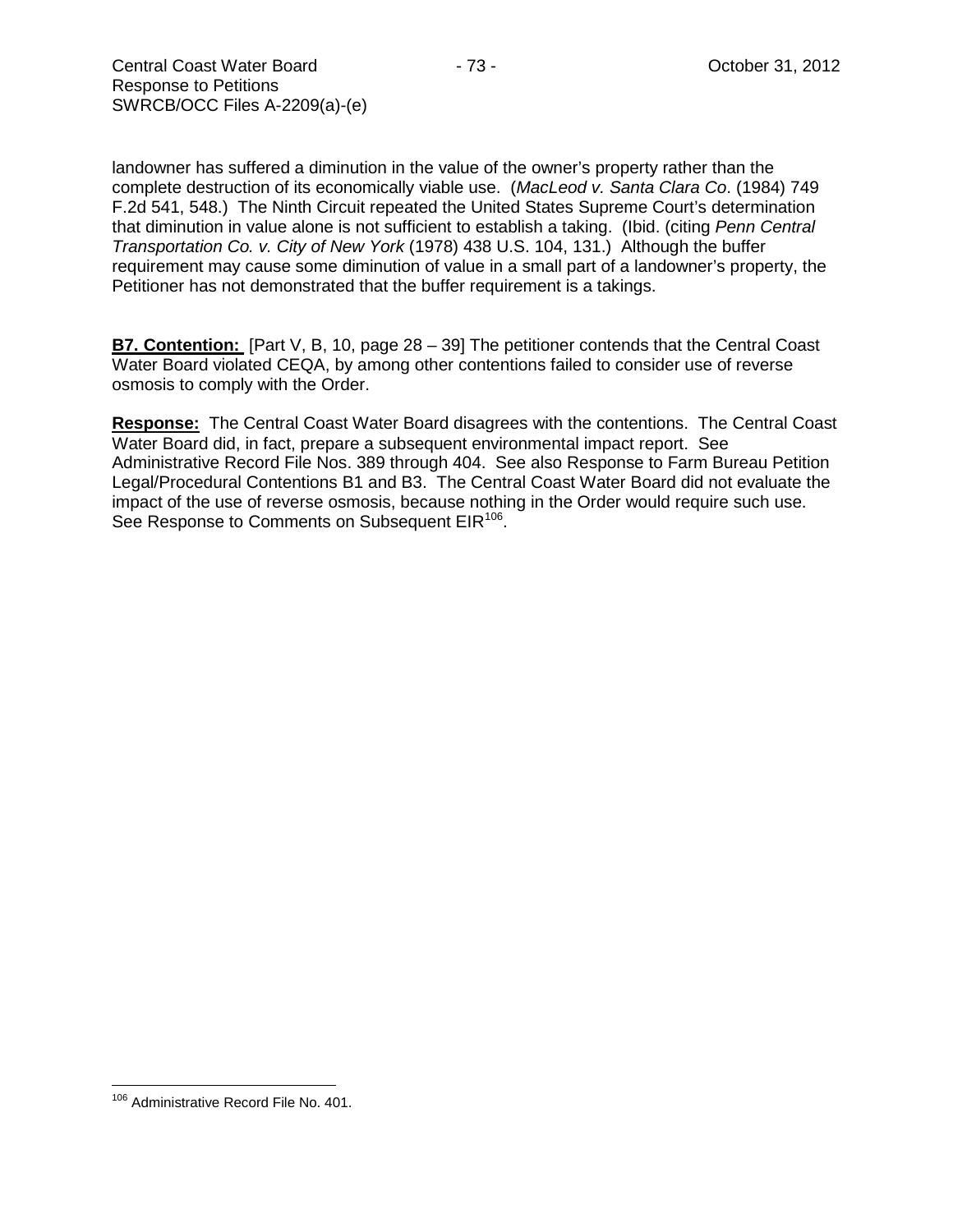#### **PETITION FROM OCEAN MIST AND RC FARMS**

## **A. Technical Contentions**

**A1. Contention:** [page 24, line 2] The Three Tier Regulatory System is Complex and Difficult to Administer and not Linked to Actual Water Quality Risk.

**Response:** See Response to Technical Contention A1 in Grower-Shipper petition.

**A2. Contention:** [page 15, line 15] The 2012 order advances extreme and unreasonable requirements for Nutrient management and the Central Coast Water Board exceeds its authority in proposing to control a farmer's use of fertilizer.

**Response:** See Response to Technical Contention A2 in Grower-Shipper petition.

**A3. Contention:** [page 22, line 5] Tile Drains Are Inappropriately Targeted by the 2012 Order.

**Response:** The Central Coast Water Board disagrees that the 2012 Order inappropriately targets tile drains, and recommends retaining Provision 44 which requires the implementation of management practices to protect water quality as it relates to tile drain discharges, and the monitoring and reporting Provisions in the 2012 Order to adequately characterize tile drain discharges to surface water as necessary to protect water quality.

The 2012 Order does not restrict the use of tile drains, but does begin to address the pollution loading that can occur from tile drains. Nitrate concentrations in water leaving subsurface tile drain systems often exceeds drinking water standards and contributes to nitrate loading in groundwater, nutrient impairments in surface water, and can contribute to low-oxygen in marine environments. As described in the March 2012 Staff Report, there are several ways waste constituents from agricultural operations get to surface water and groundwater. Tile drains are one of them. The primary requirement related to tile drains that applies to all growers enrolled in the Order states that the growers' Farm Plan must describe tile drain discharges and the management practices that the grower has implemented or will implement to minimize impacts to water quality (Provision 44h). In addition, surface receiving water monitoring (implemented primarily by the Cooperative Monitoring Program) must include sampling sites to evaluate impacts to receiving water quality from agricultural discharges, including areas receiving tile drain discharges (Tier 1, 2, and 3 MRP Part 1.A.9). In addition, Tier 3 farms/ranches must include any tile drain discharges in their individual surface water discharge monitoring and reporting (Tier 3 MRP Part 5.). The Central Coast Water Board has clear statutory authority to require monitoring and reporting related to tile drain discharges and potential impacts to water quality under Water Code sections 13267 and 13269.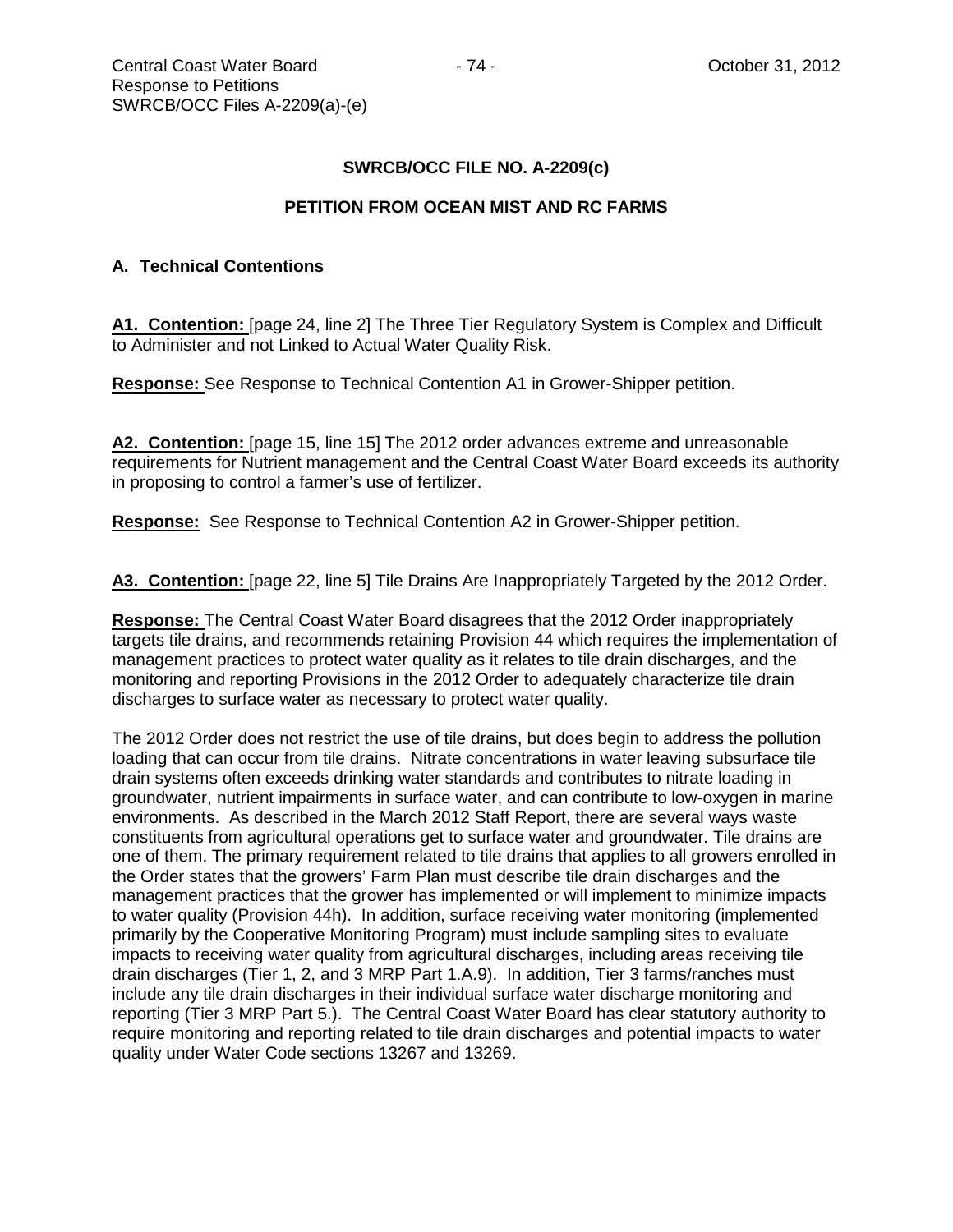In the March 2011 Staff Report Appendix E Response to Comments<sup>107</sup> and again in the March 2012 Staff Report<sup>[108](#page-74-1)</sup>, the Central Coast Water Board further clarified its intent to address irrigation runoff in the short term with immediate conditions compared to tile drains in the long term. For example, Additional Finding 2 of the 2012 Order states that the focus of the 2012 Order is non-tile drain discharges, although Tier 3 tile drain discharges on individual farms/ranches must be monitored; and further described that the Executive Officer will evaluate any proposed longer timeframes to address tile drain discharges. Similarly Finding 12 of the 2012 Order encourages growers to coordinate the implementation of management practices with other growers discharging to common tile drains, including efforts to develop regional salt and nutrient management plans; and further states that the Executive Officer may require additional monitoring and reporting in the future for discharges to tile drains as necessary to evaluate compliance with this Order.

In summary, the Central Coast Water Board recommends retaining Provision 44 which requires the implementation of management practices to protect water quality as it relates to tile drain discharges, and the monitoring and reporting Provisions in the 2012 Order to adequately characterize tile drain discharges to surface water as necessary to protect water quality.

A4. Contention: [page 25, line 18] The 2012 Order imposes unreasonable restrictions on retention ponds

**Response**: The Central Coast Water Board disagrees. The Central Coast Water Board recommends retaining Provision 33, with additional clarifying language described below, as necessary to protect surface water and groundwater quality.

The 2012 Order sets forth conditions intended to protect the beneficial uses of groundwater and surface water affected by the discharge of nitrate, pesticides, and other wastes that are present in water stored in containment structures. The discharge of wastes from containment structures can result in pollutant loading to groundwater and impact drinking water supplies. Provision 33 requires growers who utilize containment structures to manage, construct, or maintain such containment structures to avoid percolation of waste that causes or contributes to exceedances of water quality standards, and to minimize surface water overflows that have the potential to impair water quality. Provision 33 only affects those growers who have containment structures.

The maintenance of containment structures to prevent percolation of waste to groundwater and minimize surface water is a standard management practice and the Natural Resource Conservation Service (NRCS) and Resource Conservation Districts (RCDs) provide information and assistance to growers on standard industry practices to construct and maintain agricultural containment structures. These methods and practices include, but are not limited to the following:

- implementing chemical treatment (e.g., enzymes);
- implementing biological treatment (e.g., wood chips);
- recycling or reusing contained water to minimize infiltration or discharge of waste;

<span id="page-74-0"></span><sup>&</sup>lt;sup>107</sup> Administrative Record File No. 233

<span id="page-74-1"></span><sup>&</sup>lt;sup>108</sup> Administrative Record File No. 337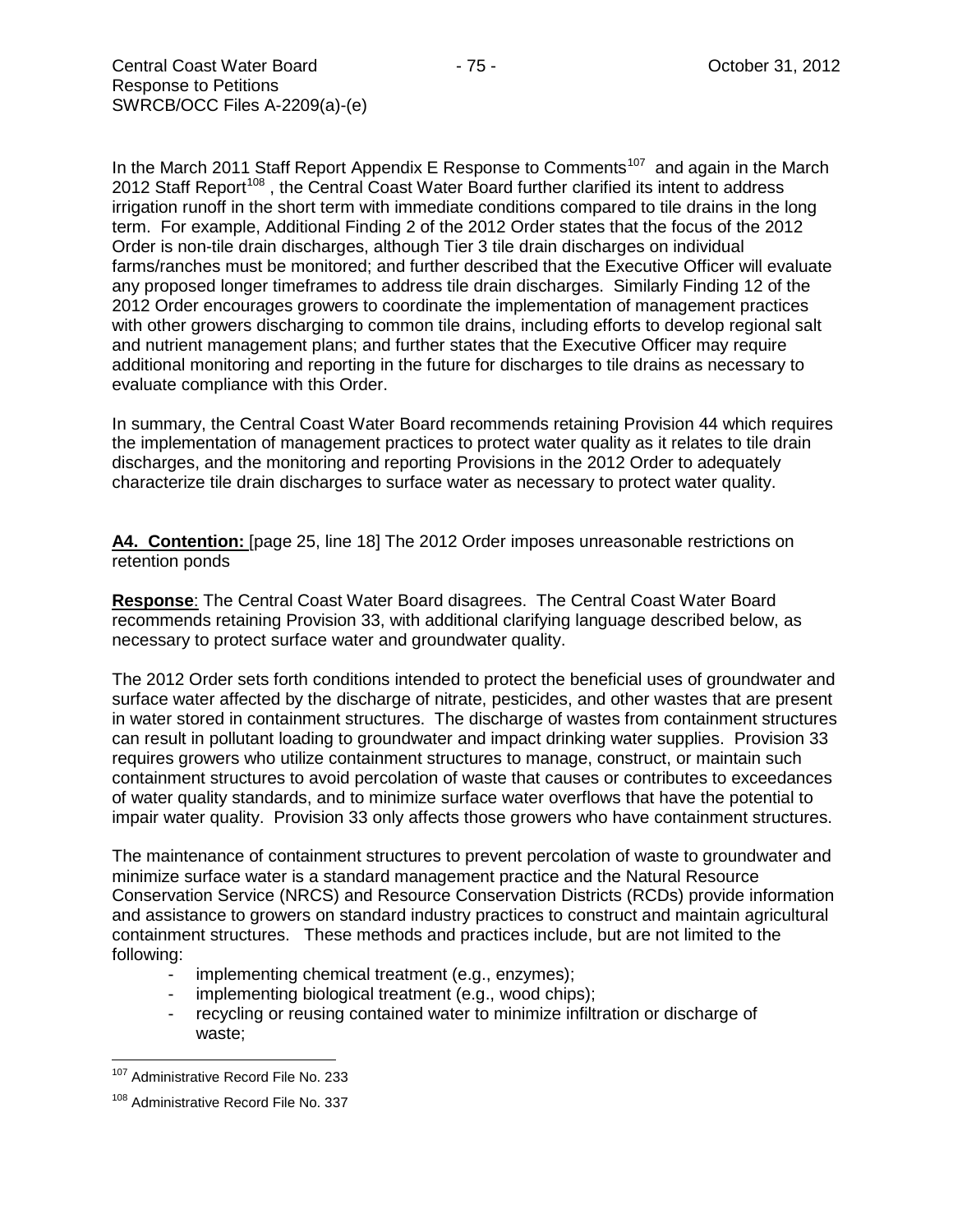- minimizing percolation of waste via a liner or low permeability soil floor;

The 2012 Order does not require specific actions or full implementation of improved maintenance by a specific date. Nor does this Provision require documentation that containment structures fully prevent percolation of waste to groundwater or minimization of surface water overflows by a specified date. The Central Coast Water Board expects growers who have containment structures to continue to implement management practices and improve them if necessary to control their discharges of waste and eventually achieve water quality standards. As part of their Farm Plan and evaluation of management practices, growers should be evaluating the degree to which any waste will discharge to groundwater or surface water, considering factors such as depth to groundwater, chemicals present in the containment structure water, estimated volume of water present in the structure and when it is present, proximity to any drinking water wells, and proximity to surface water.

The requirement to manage containment structures appropriately and protect groundwater is not new. The 2004 Order required growers to implement management practices to protect groundwater quality and comply with water quality standards. Growers who complied with the 2004 Order would not need to do anything new to maintain their containment structures per the 2012 Order. Among other things, the 2004 Order included the following required provisions with respect to groundwater:

> "Wastewaters percolated into groundwater shall be of such quality at the point where they enter the ground so as to assure the protection of all actual or designated beneficial uses of all groundwaters of the basin.

> Wastes discharged to groundwater shall be free of toxic substances in excess of maximum contaminant levels (MCLs) for primary and secondary drinking water standards established by the United States Environmental Protection Agency or California Department of Health Services, whichever is more stringent; taste, odor, or color producing substances; and nitrogenous compounds in quantities which could result in a groundwater nitrate concentration (as NO3) above 45 mg/l."

In the March 2011 Staff Report Appendix E Response to Comments and again in the March 2012 Staff Report and numerous other occasions, the Central Coast Water Board explicitly clarified to growers and other stakeholders that the 2012 Order does not require growers to line any ponds.

To further clarify this issue, the Central Coast Water Board recommends that the State Water Board consider adding the following or similar language in underline to Provision 33:

> 33. Dischargers who utilize containment structures (such as retention ponds or reservoirs) to achieve treatment or control of the discharge of wastes must manage, construct, or maintain such containment structures to avoid percolation of waste to groundwater that causes or contributes to exceedances of water quality standards, and to minimize surface water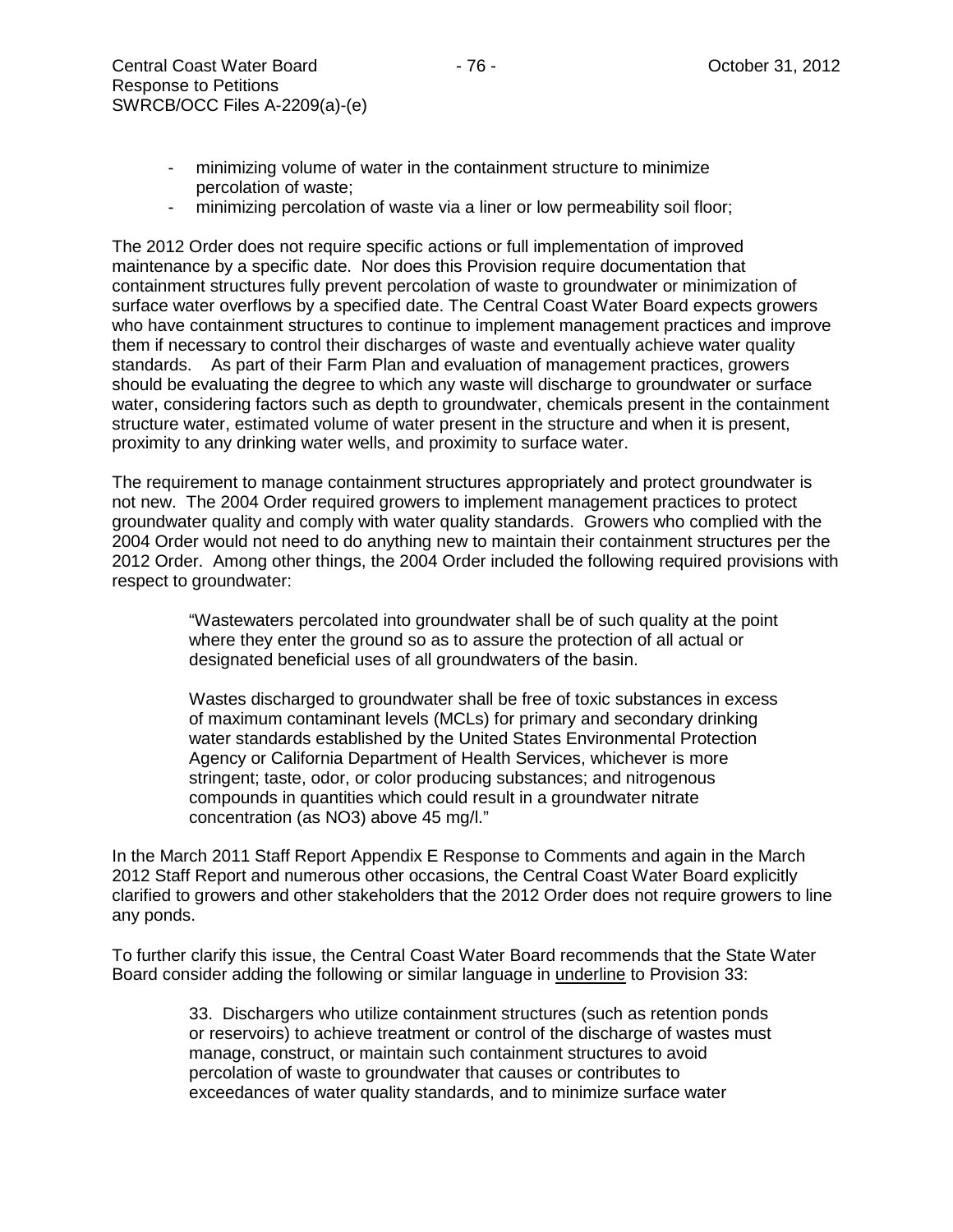overflows that have the potential to impair water quality. Dischargers may choose the method of compliance appropriate for the individual farm, which may include, but are not limited to:

- -implementing chemical treatment (e.g., enzymes);
- -implementing biological treatment (e.g., wood chips);
- -recycling or reusing contained water to minimize infiltration or discharge of waste;
- -minimizing volume of water in the containment structure to minimize percolation of waste;
- -minimizing percolation of waste via a liner or low permeability soil floor;

In summary, the Central Coast Water Board recommends retaining Provision 33, with additional language described above, as necessary to protect surface water and groundwater quality.

**A5. Contention:** [page 8, line 4] The Central Coast Water Board should adopt a holistic approach to regulating groundwater.

**Response:** As described in the above sections, the Central Coast Water Board's highest priority is protecting groundwater that serves as a source of drinking water. For decades, the Water Boards have required most major types of dischargers except irrigated agriculture to monitor groundwater, evaluate discharge characteristics and loading, implement specific actions to reduce loading, protect water quality, report progress, and ultimately achieve water quality objectives and standards. For irrigated agriculture, the Water Boards used a non-regulatory, voluntary incentive type approach, which resulted in increasingly severe degradation of water quality on a large scale, substantial impacts to drinking water sources and threats to human health, and the transfer of significant costs to the public.

We agree that a holistic approach is valuable; achieving groundwater quality standards will require a diverse and creative approach. However, any legitimate approach must include tangible measures of pollutant load reductions and water quality improvement, reasonable schedules to achieve compliance, accountability, and enforceability. The 2012 Order includes these types of requirements, and includes the flexibility for alternative, collaborative, creative approaches, as the Central Coast Water Board has emphasized many times. The 2012 Order is a reasonable, iterative, step in bringing requirements for irrigated agriculture more in line with the severity of groundwater degradation that is occurring.

The Central Coast Water Board considered many options to address discharges of waste to groundwater. For example, to be reasonable and reduce costs to growers, the 2012 Order focuses primarily on requiring the reduction of nitrate loading to groundwater rather than more aggressive steps to cleanup existing polluted groundwater. Similarly, the 2012 Order requires growers to conduct limited groundwater sampling of existing wells, rather than the more expensive alternative to drill new groundwater monitoring wells or implement groundwater basin-scale monitoring. As an alternative, the 2012 Order also allows growers the alternative of submitting existing data or participating in a cooperative groundwater monitoring. Furthermore, public comments from environmental justice organizations and environmental organizations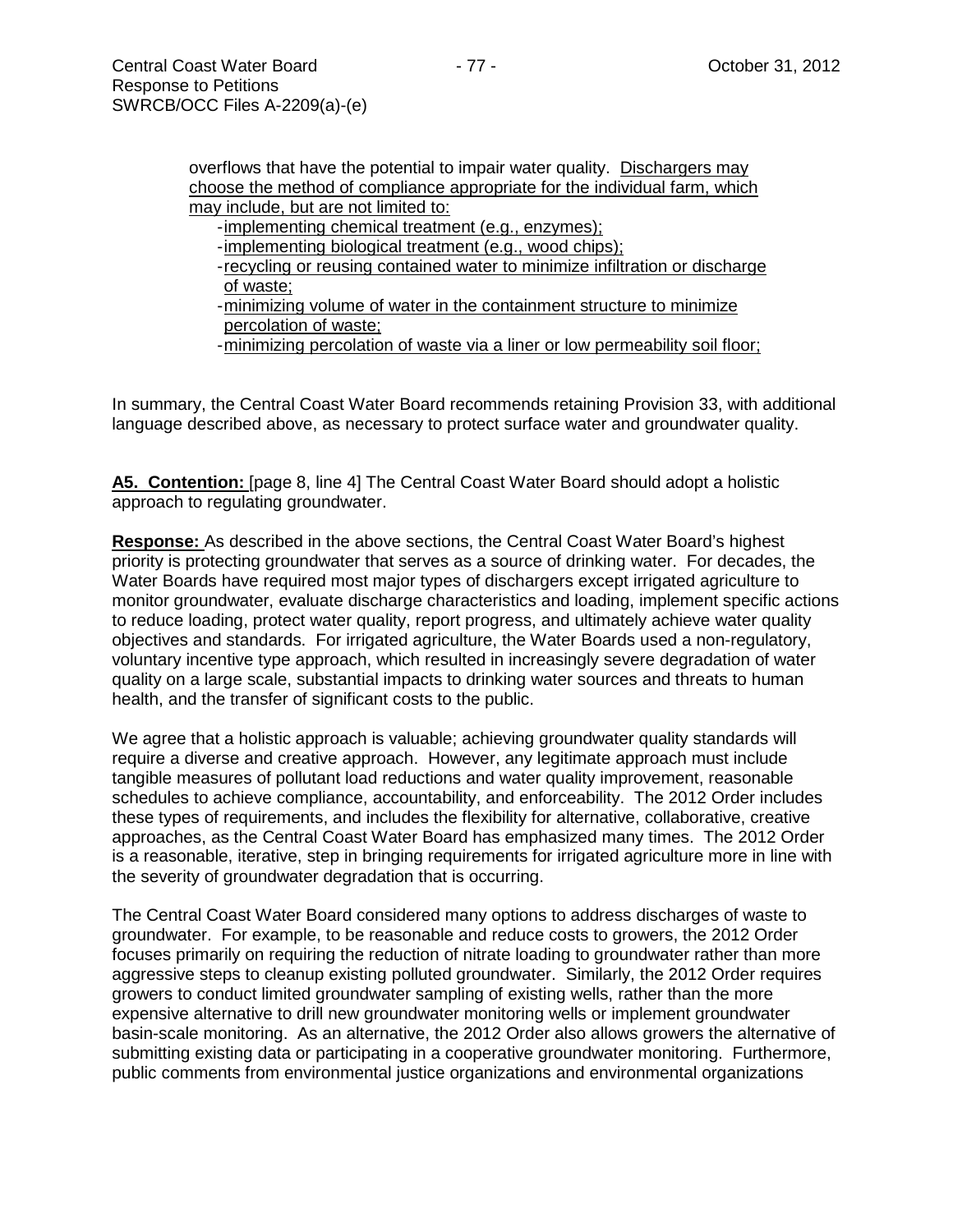have indicated that the groundwater monitoring requirements in the 2012 Order are insufficient and too infrequent.

The Central Coast Water Board encourages growers to participate in more comprehensive regional or local groundwater monitoring efforts conducted as part of existing or anticipated groundwater monitoring programs, including efforts related to regional and local salt and nutrient management plans, integrated regional water management (IRWM) plans, and the State Water Board's statewide Groundwater Ambient Monitoring and Assessment (GAMA) Program. In all these cases, the intent is for groundwater data to be managed in the statewide GeoTracker data management system.

The groundwater requirements in the 2012 Order are critical, and they were reduced through the Central Coast Water Board's process to renew the Order to the absolute minimum defensible given the groundwater quality degradation, threat to human health, and costs to the public. The Central Coast Water Board strongly recommends retaining all groundwater requirements in the 2012 Order.

**A6. Contention:** [II.C.5., Line 1, Page 26] Petitioner's allege that the 2012 Order inappropriately targets Chlorpyrifos and Diazinon, and that 1) these pesticides are "important tools that farmers use to manage their operations," 2) the Central Coast Water Board is attempting to eliminate their use rather than identifying problematic uses of these pesticides that directly impact water quality, and 3) farmers will shift use to other products that have equal or different toxic results.

**Response:** See Response to Technical Contention A1 in Grower-Shipper Petition.

The Central Coast Water Board acknowledges that chlorpyrifos and diazinon are important in farming operations, and disagrees that there is an attempt to eliminate the use of these pesticides. There is no requirement to eliminate the use of chlorpyrifos and diazinon in the 2012 Order. The 2012 Order acknowledges and documents the toxicity problems caused by these pesticides and requires management practices, monitoring and reporting to minimize their impact to water quality.

Petitioners also state that farmers will shift to other pesticides that have equal or different toxic results compared to chlorpyrifos and diazinon.

The Central Coast Water Board agrees that this could happen. However, the Central Coast Water Board and the Executive Officer have ample authority to take additional action if necessary to address this possibility. The Central Coast Basin Plan prohibits the discharge of toxicity, regardless of the specific chemical causing the toxicity. Additionally, other Provisions in the 2012 Order address the possibility that other pesticides may cause water quality problems.

The March 2011 Staff Report, Appendix E. Response to Comments<sup>[109](#page-77-0)</sup> explains the Central Coast Water Board's decision to focus on chlorpyrifos and diazinon in the response to Comment No. 233 on page 14 and the response to Comment No. 478 on page 15-16. These responses

<span id="page-77-0"></span><sup>109</sup> Administrative Record File No. 233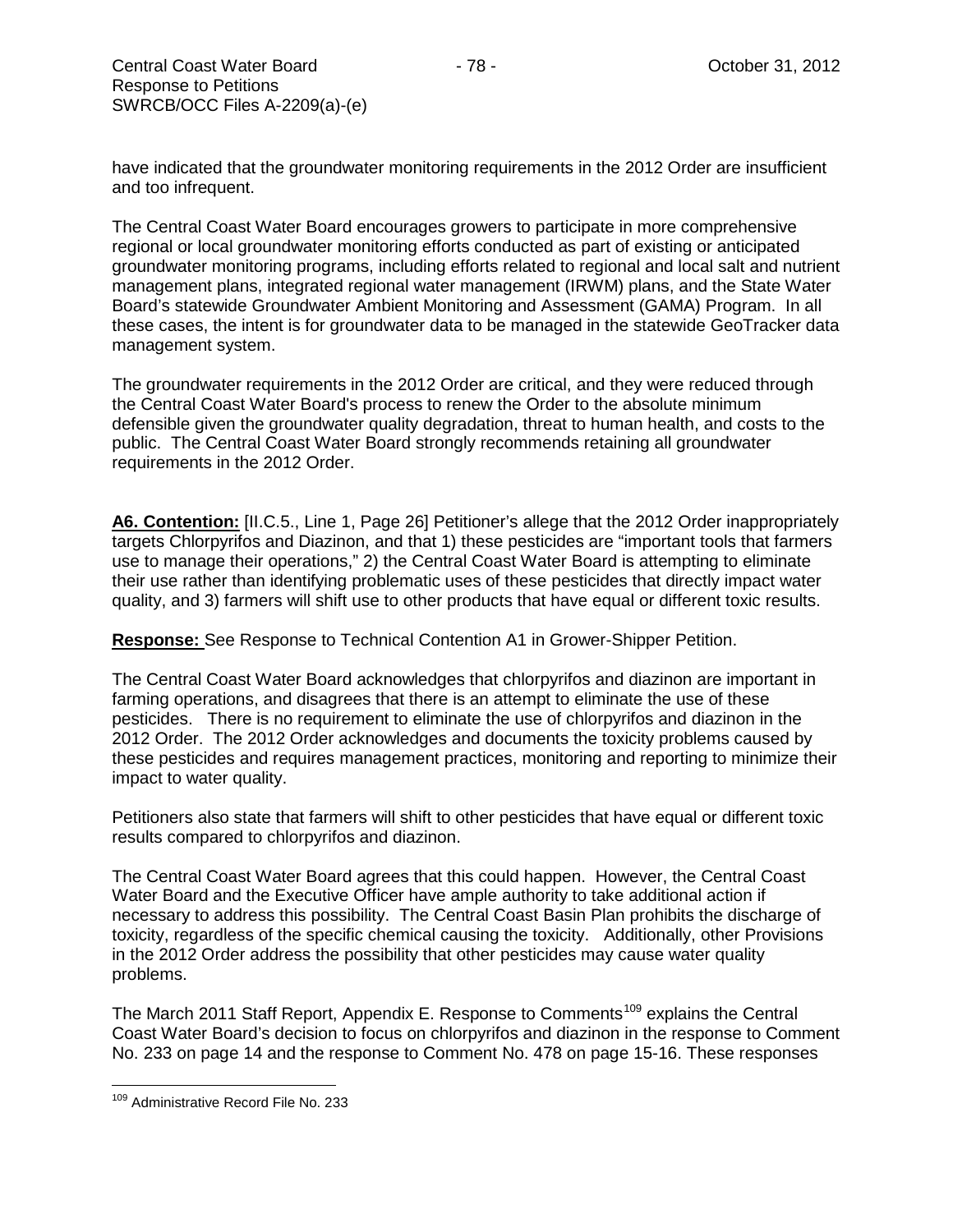also explained that the Central Coast Water Board will be able to determine if other pesticides are increasing in use or are causing toxicity problems from the results of other pesticide monitoring requirements for surface receiving waters included in the current Cooperative Monitoring Program (March 2011 Monitoring and Reporting Program, Order No. RB-2012-0011- 01, -02 and -03)<sup>[110](#page-78-0)</sup> and Central Coast Ambient Monitoring Program. Additionally, the 2012 Order specifically delegates to the Executive Officer the authority to add additional pesticide or toxicity monitoring as necessary. The Central Coast Water Board will also be able to evaluate the results of monitoring along with the reported chemical use required for updating enrollment information (as per 2012 Order<sup>[111](#page-78-1)</sup>, Finding 5, 7, Provisions 55.d. and 56) to indicate increased use or water quality problems from other chemicals. Therefore, while the Tiering criteria and individual surface water discharge monitoring requirements in the 2012 Order only include chlorpyrifos and diazinon, the Central Coast Water Board, the public and stakeholders can still rely on receiving water monitoring results to broaden the focus to other pesticides if necessary.

**A7. Contention:** [Section II.C.6., line 1, page 27] Petitioners contend that the Central Coast Water Board overreached by imposing regulations based simply on proximity to an impaired waterbody. Petitioners contend that the regulations should be restricted to lands that are both adjacent to an impaired waterbody AND capable of draining to the waterbody. Petitioners specifically mention Provisions 69, 80, and 81, which deal with photo-monitoring of riparian areas and submittal of a riparian buffer protection plan.

**Response:** The Central Coast Water Board disagrees that they overreached in using proximity to impaired waterbodies as a basis for establishing Provisions 69, 80, and 81.<sup>112</sup> Provision 69 requires farmers in Tiers 2 and 3 to conduct photo monitoring for riparian areas. Provisions 80 and 81 require a small subset of growers in Tier 3 to develop a water quality buffer protection plan if the farm is located adjacent to a waterbody impaired for temperature, turbidity and sediment. The 2012 Order provides dischargers the option to submit an alternative to the Water Quality Buffer Plan where the discharger provides evidence that discharges are adequately treated or controlled to protect water quality. Proximity to impaired waterbodies is one of several criteria the Central Coast Water Board used to categorize farms based on risk to water quality. This is a reasonable approach for evaluating risk to water quality and for determining appropriate provisions to minimize this risk, common among Central Coast Water Board's programs, including timber harvesting, stormwater, 401 Certifications, TMDLs, etc.

More specifically, petitioners state that a farm adjacent to an impaired waterbody may not discharge to that water body, and if so, Provisions 69, 80, and 81 should not apply.

The Central Coast Water Board agrees that a farm located adjacent to an impaired waterbody may not discharge directly to that waterbody. However, the Central Coast Water Board disagrees that these particular Provisions (69, 80, and 81) should not apply in that case. Other Provisions, such as those that require sampling of the discharge (Tier 3), would not apply if

<span id="page-78-0"></span><sup>110</sup> Administrative Record File No. 192

<span id="page-78-1"></span><sup>&</sup>lt;sup>111</sup> Administrative Record File No. 280

<span id="page-78-2"></span> $112$  Also note that the 2012 Order is not a "regulation"; rather it is a waiver of waste discharge requirements issued pursuant to Water Code section 13269, that authorizes discharges of waste that comply with the conditions of the waiver.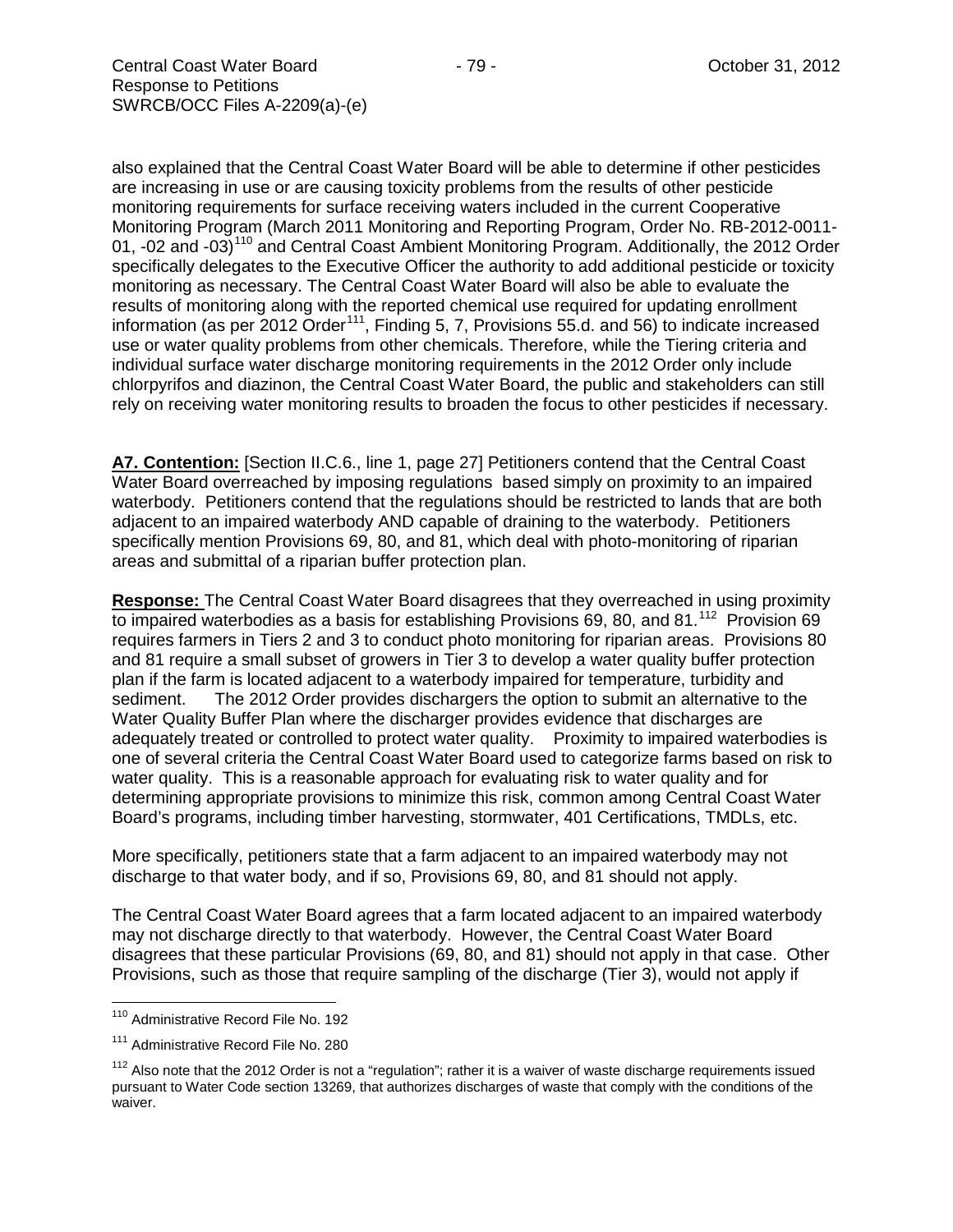there is no discharge to sample. However, Provision 69, to conduct photo monitoring of aquatic habitat, and Provisions 80 and 81, requiring riparian buffer protection plans, apply if a farm is adjacent to an impaired waterbody, regardless of whether or not runoff from the farm drains to the impaired waterbody.

The purpose of a water quality buffer protection plan is to maintain riparian vegetation such that it helps prevent erosion and waste discharges. There may be no agricultural runoff from a field, but removal of riparian vegetation, in and of itself, can cause severe erosion and degradation of beneficial uses. This is especially important for waterbodies that are already impaired for temperature, turbidity or sediment. (March 2011 Staff Report<sup>[113](#page-79-0)</sup>, Pages 27, 28, March 2011 Staff Report, Appendix D<sup>[114](#page-79-1)</sup>. Options Considered, pages 56, 69, 71-77).

Furthermore, buffers are required by the Water Quality Control Plan for the Central Coast Region (Basin Plan), which states in part that:

"A filter strip of appropriate width, and consisting of undisturbed soil and riparian vegetation or its equivalent, shall be maintained, wherever possible, between significant land disturbance activities and watercourses, lakes, bays, estuaries, marshes, and other water bodies." See Basin Plan, Chapter V, Part V.G.4.

Buffers are also standard water quality protection practices, encouraged by several agencies including the Natural Resource Conservation Service. Protection of riparian vegetation is also required by the Department of Fish and Game (March 2011 Staff Report, Pages 27, 28, March 2011 Staff Report, Appendix D. Options Considered, pages 104-108).

The Central Coast Water Board was reasonable and did not overreach in including Provision 69, photo monitoring, in the Order based on proximity to impaired waterbodies. As with the water quality buffer plan, this provision only applies to higher risk farms (Tier 2 and Tier 3), located directly adjacent to streams already impaired for temperature, turbidity or sediment. Also, this Provision is to document condition of the riparian and wetland habitat areas, as well as management practices implemented, and not just controls or impacts of runoff or drainage. The purpose of Provision 69, photo monitoring, is to "document the condition of perennial, intermittent or ephemeral streams (wet or dry), riparian and wetland area habitat, and demonstrate compliance with Basin Plan erosion and sedimentation requirements, including the presence of bare soil vulnerable to erosion and relevant management practices and/or treatment and control measures implemented to address impairments." Therefore, this Provision is also properly applied to the dischargers conducting the types of activities in locations where water quality is already impacted irrespective of whether the site is capable of draining to the adjacent impaired waterbody. (March 2011 Staff Report, Appendix D<sup>[115](#page-79-2)</sup>. Options Considered, page 28, 29, 38, 39, 86).

<span id="page-79-0"></span><sup>&</sup>lt;sup>113</sup> Administrative Record File No. 228

<span id="page-79-1"></span><sup>&</sup>lt;sup>114</sup> Administrative Record File No. 232

<span id="page-79-2"></span> $115$  Ibid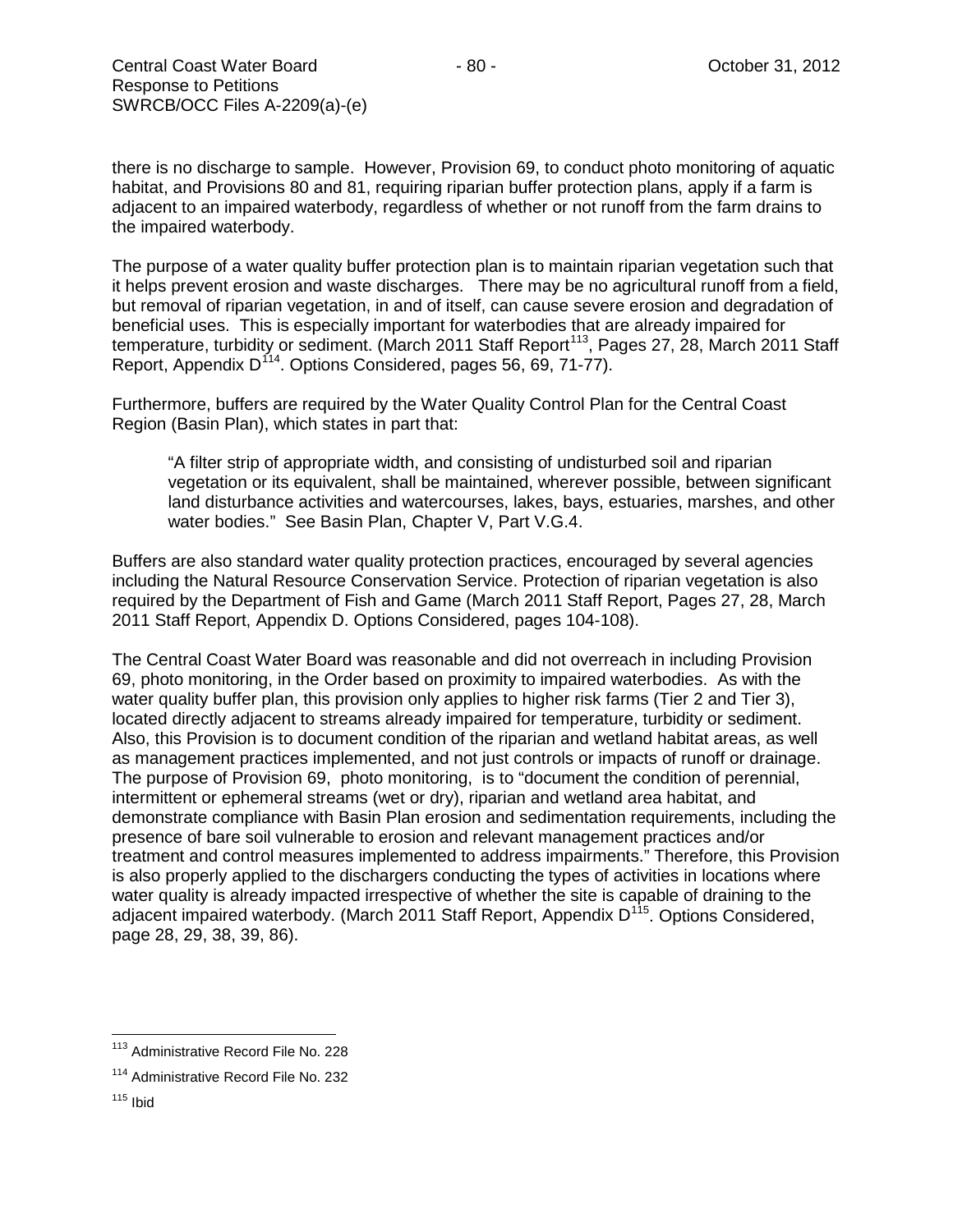**A8. Contention:** [Section 11.C.7., line 15, page 27] Petitioners contend that milestones for toxic and nutrient controls are unreasonable because they require control of all toxics, sediment and nutrients.

**Response:** The Central Coast Water Board disagrees that the milestones and timeframes associated with Provisions 82-87 are unreasonable. The petitioners appear to raise this issue based on a misinterpretation that the milestones in the 2012 Order are enforceable requirements and that the timeframes are unreasonable. This is not accurate.

The milestones and timeframes in Provisions 82-87 are reasonable and necessary because:

1) they directly apply to the farms with the highest risk to water quality (Tier 3);

2) they indicate loading of pollutants known to be in agricultural runoff or migrating to groundwater in agricultural areas;

3) they indicate pollutants known to be impairing surface water and groundwater in agricultural areas;

4) the Central Coast Water Board clearly explained how they will be used in conjunction with other information to evaluate compliance;

5) these types of indicators for improvement are necessary to be consistent with the Water Code and the NPS Policy; and

6) they are based on timeframes shown to be achievable within the five-year term of the Order; and

Provision 82 requires Tier 3 dischargers to comply with Order conditions pursuant to *time schedules* in Provisions 84-87. Provision 82 in the 2012 Order references *milestones* generally and refers to Table 4 which lists the *milestones* individually (Table 4, Page 38). *Milestones* are indicators of improvement and are not enforceable.

Provisions 84-87 set *time schedules* for dischargers to "effectively control individual waste discharges" and are enforceable dates. Provision 82 explains that the Central Coast Water Board will consider multiple indicators and evidence in determining compliance with Provisions 84-87, including, but not limited to, meeting *milestones*. The specific milestones are targets or goals that the Central Coast Water Board will use to evaluate effectiveness of implementation efforts and progress improving water quality, along with other compliance reporting and water quality data and information. The milestones in the 2012 Order (Table 4, Page 38) are specific, measurable indicators of individual discharge characteristics, constituents known to be in agricultural discharges and known to be causing water quality impairments. For example, "75% reduction in turbidity or sediment load" relative to the turbidity or sediment load measured in first year of sampling (September 2011 Staff Report<sup>116</sup>, Page 19, 20,).

The petitioners appear to be interpreting Provisions 82-87 incorrectly. These provisions do not require growers to control "all" toxics, sediment and nitrate discharges by these dates or "in groundwater" as claimed by petitioners. These Provisions require only the farms with highest risk to water quality (Tier 3) to implement management practices and demonstrate the practices are effectively controlling individual waste discharges by specified dates in the Order for the various constituents known to be in agricultural discharges and known to be causing water quality impairments- pesticides and toxic substances (by October 1, 2014), sediment (by

<span id="page-80-0"></span><sup>116</sup> Administrative Record File No. 283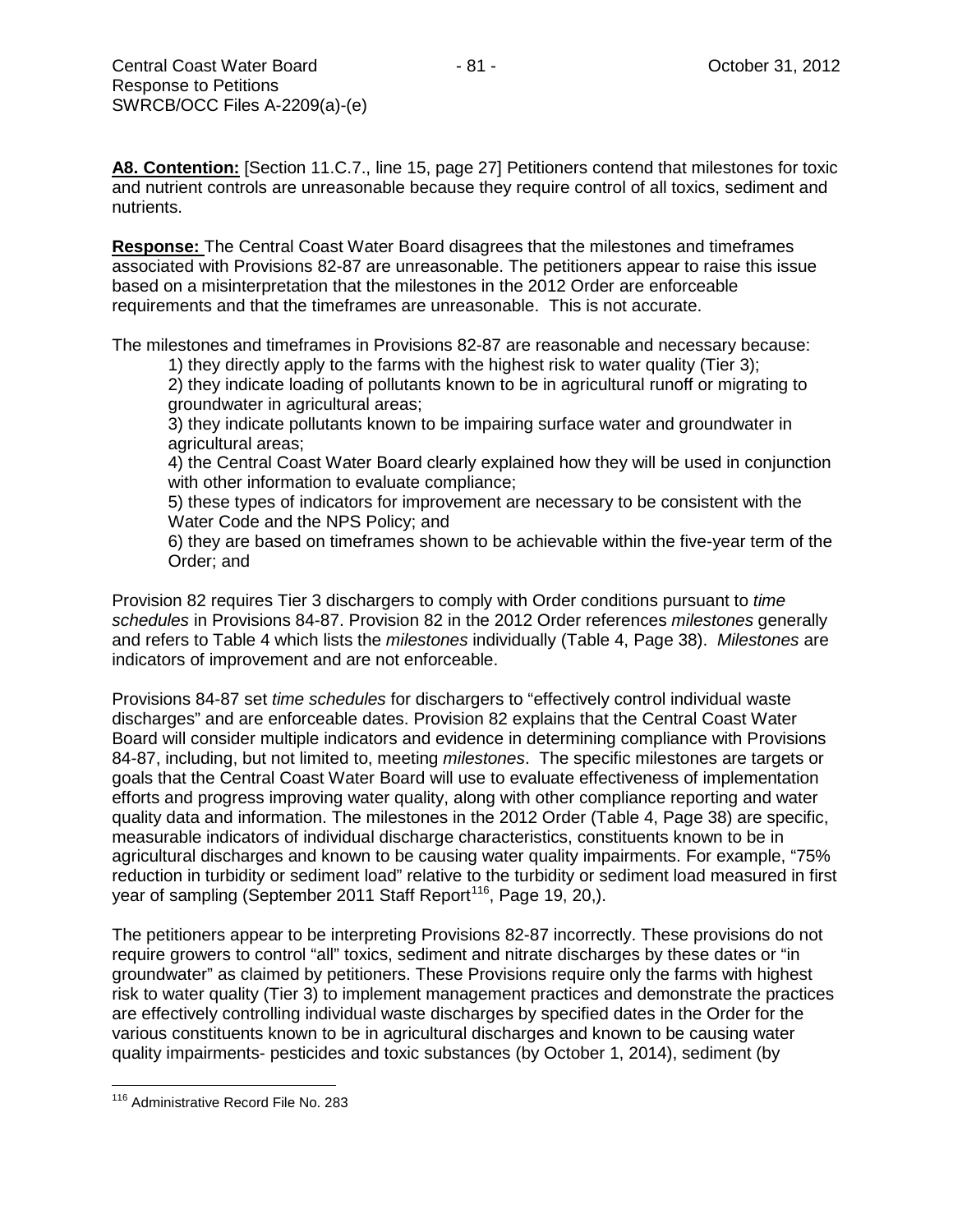October 1, 2015), nutrients to surface waters (by October 1, 2016), and nitrates to groundwater (by October 1, 2016). Requirements to implement management practices are not new. The 2004 Order also required management practices to achieve water quality standards and objectives, as required by the Water Code. However, the reporting of effectiveness by specific dates is new, and this reporting is necessary given the severe and ongoing degradation of water quality in the Region. These provisions do not order growers to demonstrate effectiveness in any one particular way but acknowledge that they can make this demonstration by showing reductions in waste discharge or pollution loading in individual waste discharges from their farms.

In practice, and as indicated in Provision 82 in the 2012 Order, the Central Coast Water Board will consider the following information in determining the extent to which Dischargers are effectively controlling individual waste discharges and complying with the Order: a) compliance with the time schedules; b) effectiveness of management practice implementation; c) effectiveness of treatment or control measures; d) results of individual discharge monitoring (Tier 3); e) results of surface receiving water monitoring downstream of the point where the individual discharge enters the receiving water body; and f) other information obtained by Central Coast Water Board staff during inspections at operations or submitted in response to Executive Officer orders. This was discussed on page 20 of the September 2011 Staff Report (Administrative Record File No. 249).

Additionally the Central Coast Water Board made it clear in the 2012 Order, as well as in its written responses and testimony, that it will not take enforcement action against a discharger that is implementing and improving management practices to address discharges impacting water quality. For example, Provision 12 of the 2012 Order states that "[d]ischargers who are subject to this Order shall implement management practices, as necessary, to improve and protect water quality and to achieve compliance with applicable water quality standards." Finding 10 of the 2012 Order clarifies this statement further:

*This Order requires compliance with water quality standards. . . . Consistent with the Water Board's Policy for Implementation and Enforcement of the Nonpoint Source Pollution Control Program (NPS Policy, 2004), dischargers comply by implementing and improving management practices and complying with other conditions, including monitoring and reporting requirements. This Order requires the discharger to address impacts to water quality by evaluating the effectiveness of management practices . . . and taking action to reduce discharges. If the discharger fails to address impacts to water quality by taking the actions required by this Order, including evaluating the effectiveness of their management practices and improving as needed, the discharger may then be subject to progressive enforcement and possible monetary liability.*

The time schedules associated with Provisions 84-87 are based on timeframes shown to be achievable within the five-year term of the Order The 2012 Order did not set achievement of water quality standards in receiving waters within the five-year timeframe of the Order, as staff recognizes that it will take time to address all sources of pollution and fully resolve the severe water quality impairments. For the subset of dischargers that pose the highest threat (Tier 3), the 2012 Order sets time schedules of two to five years to show pollutant load reduction in individual discharges to surface water and to show pollutant load reduction in discharge to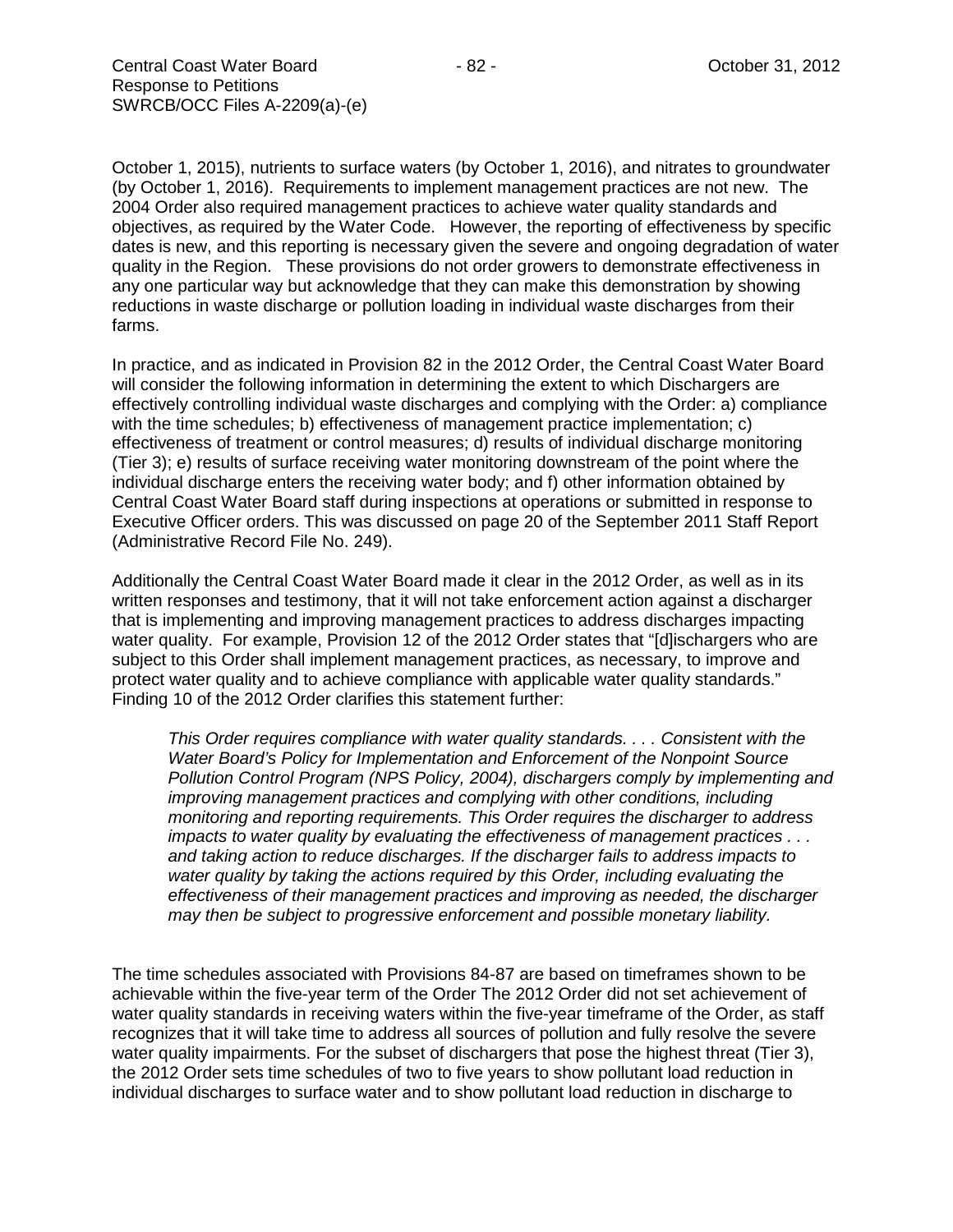groundwater. Staff's recommendation for time schedules is based upon known half-lives of pesticides known to cause toxicity (e.g. half-lives of chlorpyrifos and diazinon are significantly less than two years) and demonstrated success at reducing nutrient and sediment loading through on-farm improvements implemented as part of grant-funded projects, waste discharge control required by the Central Coast Water Board and independently by individual growers. (March 2011 Staff Report<sup>117</sup>, Page 29).

The Agricultural Proposal submitted by the California Farm Bureau Federation on Dec. 3, 2010, proposed milestones that Central Coast Water Board staff determined to indicate very limited progress towards meeting legal water quality standards, long timeframes (4-10 years versus 2-3 years in the Draft Order), and no milestones or timeframes for groundwater loading or groundwater quality conditions. The evaluation of this proposal and conclusions about timeframes and milestones was discussed in the March 2011 Staff Report, Appendix D., Options Considered, beginning on Page 78. Timelines and milestones were also discussed in response to comments (March 2011 Staff Report, Appendix E<sup>[118](#page-82-1)</sup>. Response to Comments, e.g., response to Comment No. 487 on Page 27, September 2011 Staff Report<sup>[119](#page-82-2)</sup>, Attachment 4, e.g., response to Letter #2 on Page 16).

The 2004 Order, similar to the 2012 Order, prohibited dischargers from causing or contributing to conditions of pollution or nuisance in violation of Water Code section 13050, and exceedances of any numeric or narrative water quality standards. It also required dischargers to comply with all applicable water quality control plans. As a result, dischargers should have been implementing management practices to make progress towards complying with water quality standards' provisions since 2004. From this perspective, the timeframes which provide a few years after adoption of the 2012 Order, in addition to time invested controlling waste discharges since adoption of the 2004 Order is extremely reasonable.

# **B. LEGAL/PROCEDURAL CONTENTIONS**

**B1. Contention:** [Part II, B. page 14] The petitioner contends that the petitioners' time to prepare to submit a petition was prejudicially delayed by the Central Coast Water Board.

**Response:** See Response to Farm Bureau petition Legal/Procedural Contention B1.

**B2. Contention:** [Part II, E, page 32] The petitioner contends that the 2012 Order is procedurally defective in that it contains post record amendments from the environmental community.

**Response:** See Response to Grower-Shipper Legal/Procedural Contentions B1 and B2.

<span id="page-82-0"></span><sup>&</sup>lt;sup>117</sup> Administrative Record File No. 228

<span id="page-82-1"></span><sup>&</sup>lt;sup>118</sup> Administrative Record File No. 233

<span id="page-82-2"></span><sup>&</sup>lt;sup>119</sup> Administrative Record File No. 283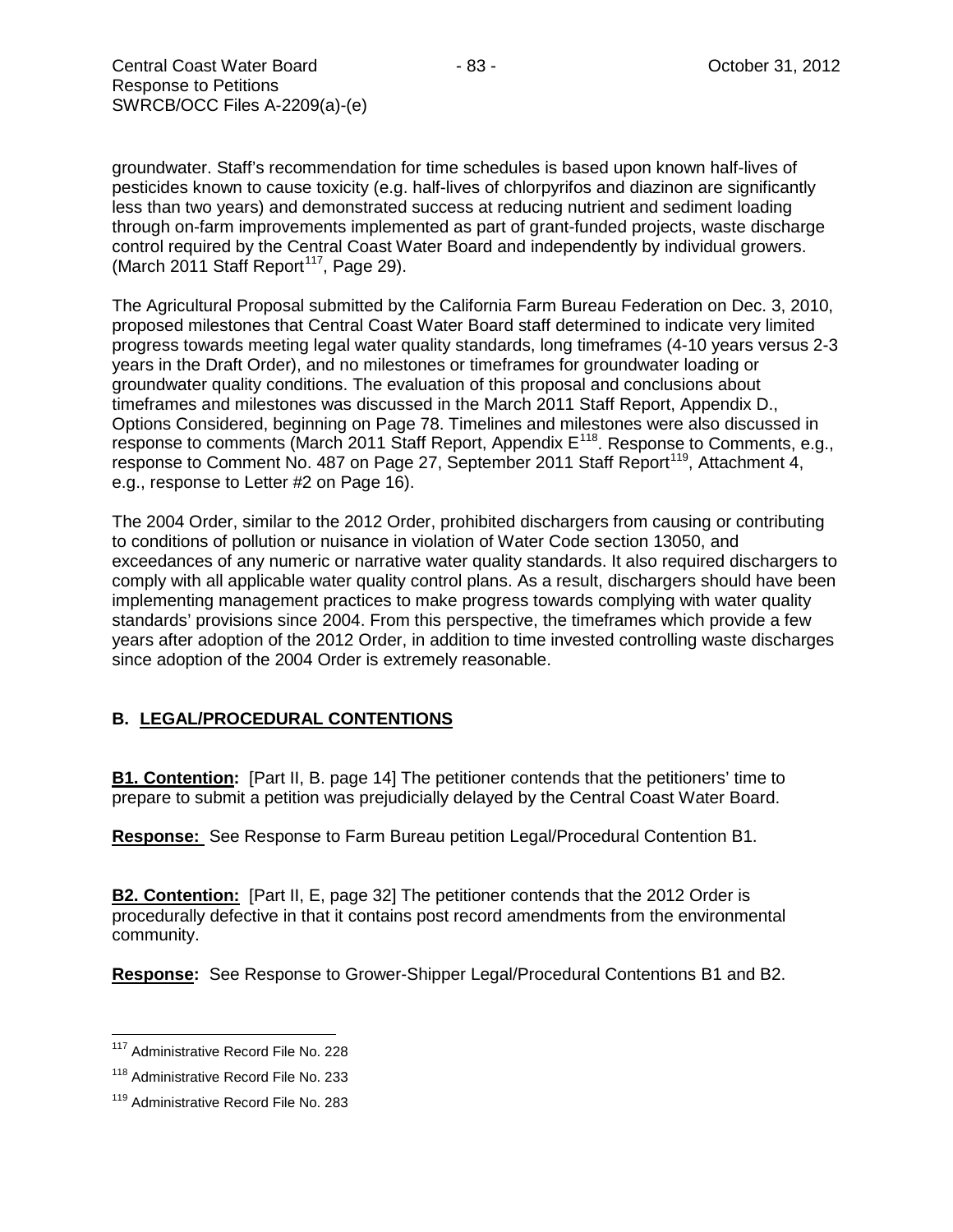**B3. Contention:** [Part II, F. page 33-42] The petitioner contends that the Regional Board's certification and filing of a notice of determination for the Final SEIR constitutes a prejudicial abuse of discretion.

**Response:** See Response to Farm Bureau Legal/Procedural Contention B1.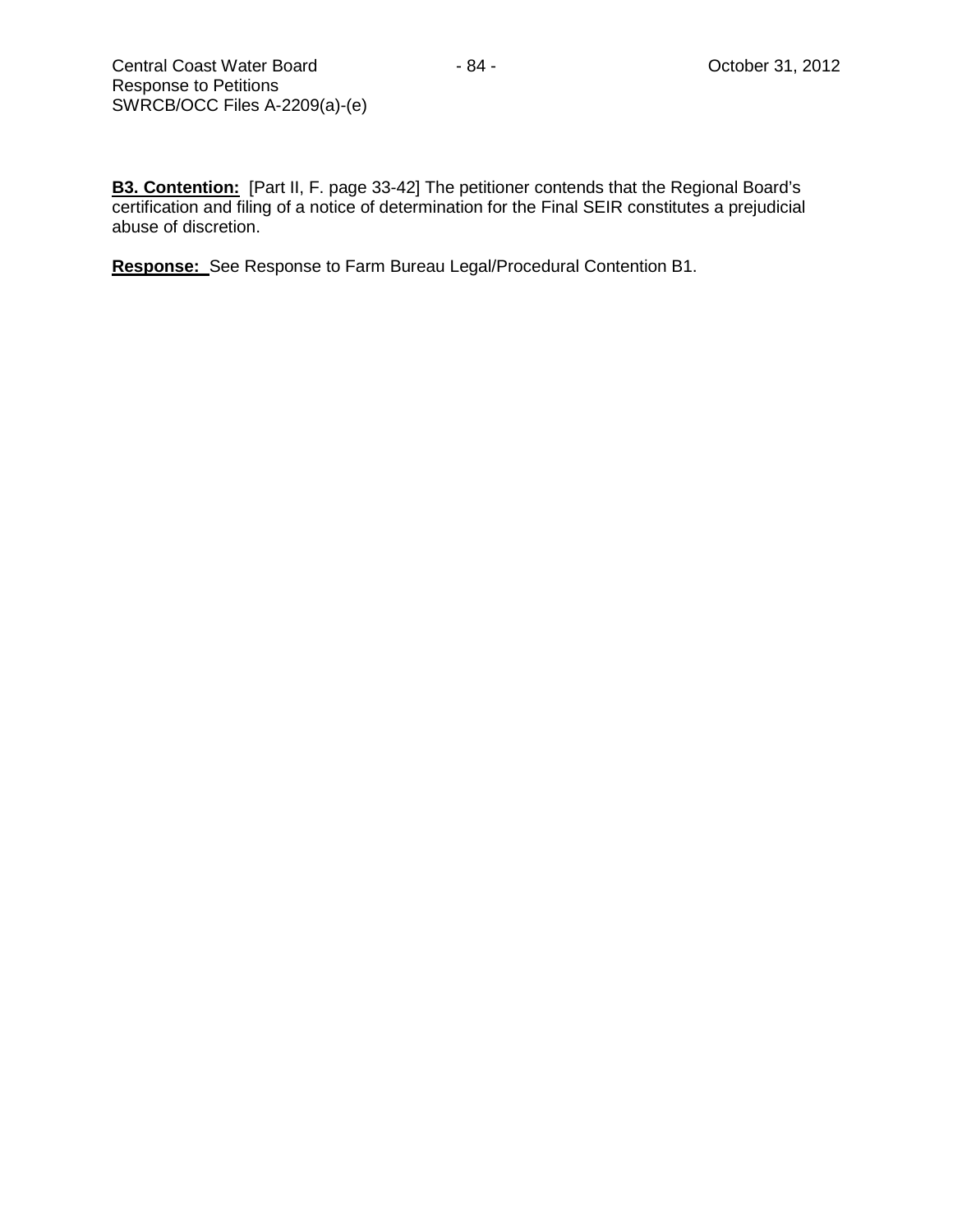## **SWRCB/OCC FILE NO. A-2209(a)**

#### **PETITION FROM THE MONTEREY COASTKEEPER, ET AL.**

## **A. Legal/Procedural Contentions**

**A1. Contention:** [page 9] The Order is not in the public interest, is inconsistent with the Basin Plan and violates Water Code Section 13269(a)(1) because the Central Coast Water Board's "removal of firm targets for nitrate discharges" to groundwater allows for the continued deterioration of water quality and negative impacts on human health.

**Response:** Protecting groundwater, especially drinking water is among the highest priorities for the Central Coast Water Board. The Central Coast Water Board agrees that ongoing discharges of nitrogen without any regulatory controls, monitoring or reporting would continue to degrade surface water and groundwater quality to the detriment of public health and the ecosystem (March 2011 Staff Report, Appendix G. Water Quality Conditions, Administrative Record No. 197).

The Central Coast Water Board disagrees that the 2012 Order is not in the public interest, and disagrees that the 2012 Order is inconsistent with the Basin Plan and violates Water Code Section 13269(a)(1). Petitioner is referring to a revision the Central Coast Water Board made to Provision 78 of the draft 2012 Order during the hearing process, as follows:

**By October 1, 2015,** Tier 3 Dischargers with High Nitrate Loading Risk farms/ranches must meet report progress towards the following Nitrogen Balance ratio targets milestones or implement an alternative to demonstrate an equivalent nitrogen load reduction. The Nitrogen Balance ratio refers to the total number of nitrogen units applied to the crop (considering all sources of nitrogen) relative to the typical nitrogen uptake value of the crop (crop need to grow and produce, amount removed at harvest plus the amount remaining in the system as biomass).

a. Dischargers producing crops in annual rotation (such as a cool season vegetable in a triple cropping system) must report progress towardsachieve a Nitrogen Balance ratio target equal to one (1). A target of one (1) allows a Discharger to apply 100% of the amount of nitrogen required by the crop to grow and produce yield for every crop in the rotation. (Nitrogen applied includes any product, form or concentration, including but not limited to, organic and inorganic fertilizers, slow release products, compost, compost teas, manure, extracts, nitrogen present in the soil and nitrate in irrigation water.)

b. Dischargers producing annual crops occupying the ground for the entire year (e.g., strawberries or raspberries) must report progress towardsachieve a Nitrogen Balance ratio target equal to 1.2. A target of 1.2 allows a Discharger to apply 120% of the amount of nitrogen required by the crop to grow and produce a yield.

This revision clarified that the nitrogen balance ratio is a milestone that indicates progress, rather than an enforceable condition that must be achieved.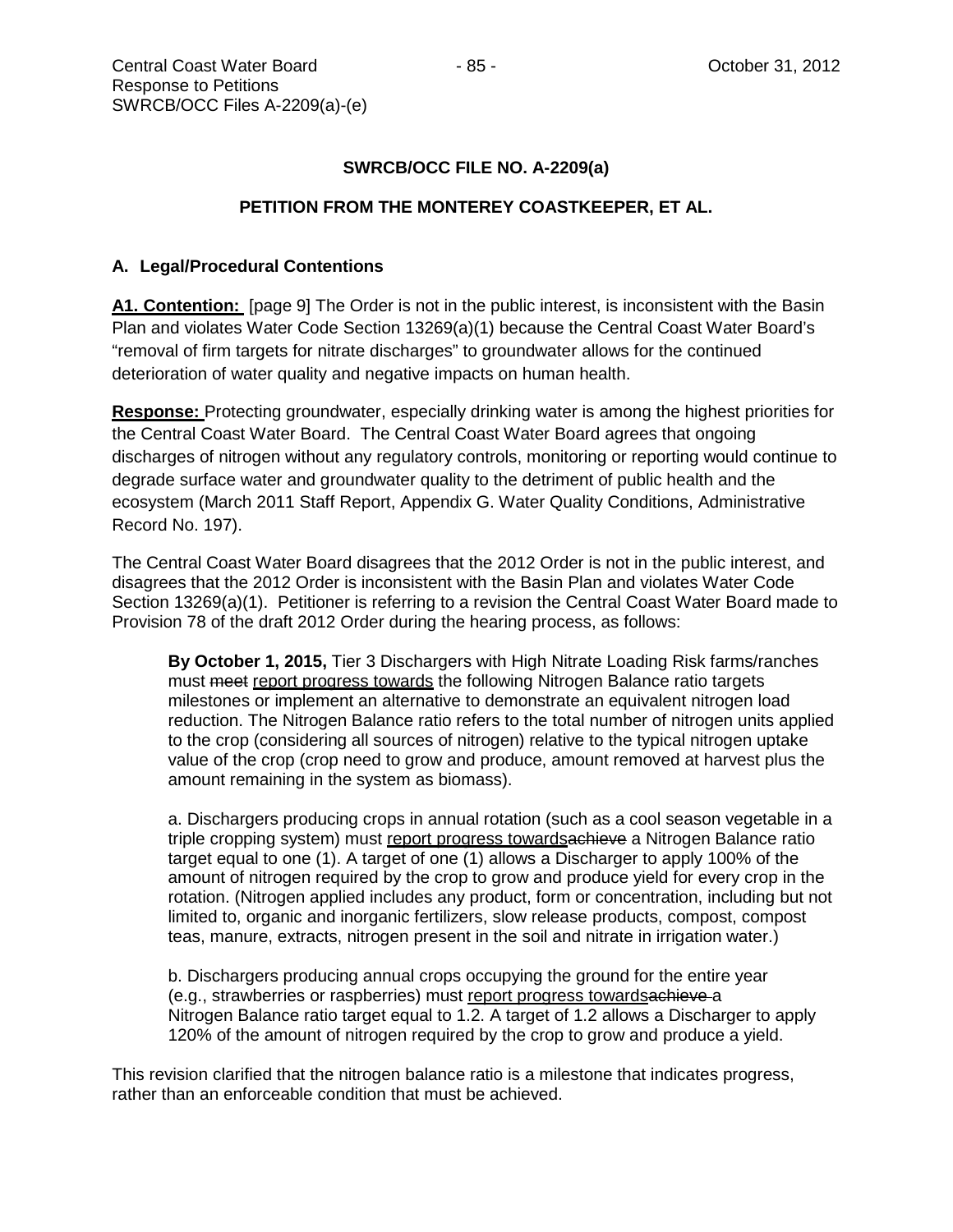Controlling nitrate loading to groundwater to protect public health and drinking water is among the highest priorities for the Central Coast Water Board. The 2012 Order contains many conditions to insure that growers take steps to reduce on-going nitrate loading and demonstrate water quality improvements. These include Provision 31 to use backflow prevention devices on irrigation systems, Provision 44 to implement a farm water quality management plan that includes irrigation and nutrient management practices, Provision 62 to conduct groundwater well monitoring, Provision 70 to report total nitrogen applied, Provision 75 to implement an Irrigation and Nutrient Management Plan (INMP) certified by a professional, and Provision 77 to report elements of the INMP on nitrate sources and loading.

In conjunction with these Provisions, the Central Coast Water Board can still use reported nitrogen balance ratios to evaluate whether a discharger is making progress reducing the source of nitrate pollution or nitrate loading to groundwater and whether discharges are continuing to degrade water quality.

The 2012 Order is in the public interest because it includes many provisions to protect water quality, including provisions regarding implementation and requiring monitoring and reporting based on the indicators.

As described in the March 2012 Staff Report, there is evidence in the record that indicated that the nitrogen balance ratios are achievable and in some cases farm advisors, growers and commodity groups (e.g. The California Strawberry Commission) reported already meeting the identified nitrogen balance ratios. The Central Coast Water Board also clarified that not meeting the nitrogen balance ratio target itself would not be the basis for any monetary civil liability or penalty, and that staff would first have to work with the grower to make progress, and then would have to make the case that the progress was insufficient and discharge was causing pollution.

At the March 15, 2012 Hearing, in response to comments from agricultural stakeholders that the Provision was unreasonable, the Central Coast Water Board modified the draft order and adopted the nitrogen balance ratios as "milestones".

# **CONCLUSION**

The Central Coast Water Board requests that the State Water Board deny the Petitioners' requests to vacate the 2012 Order and to revise specific Provisions. The Central Coast Water Board recommends that the State Water Board include specific language and edits as discussed above to clarify the following Provisions of the 2012 Order:

- Provision 33 (containment structures)
- Provision 44(g) (effectiveness)
- Provision 68, Tier 2 and Tier 3 MRPs, Part 2 Section C (nitrate loading risk factor determination)
- Definition 63 and Provisions 70 71, Tier 2 and Tier 3 MRPs, Part 2 Section C (total nitrogen applied reporting or alternative).

The Central Coast Water Board recommends that the State Water Board uphold the 2012 Order with these clarifications and edits.